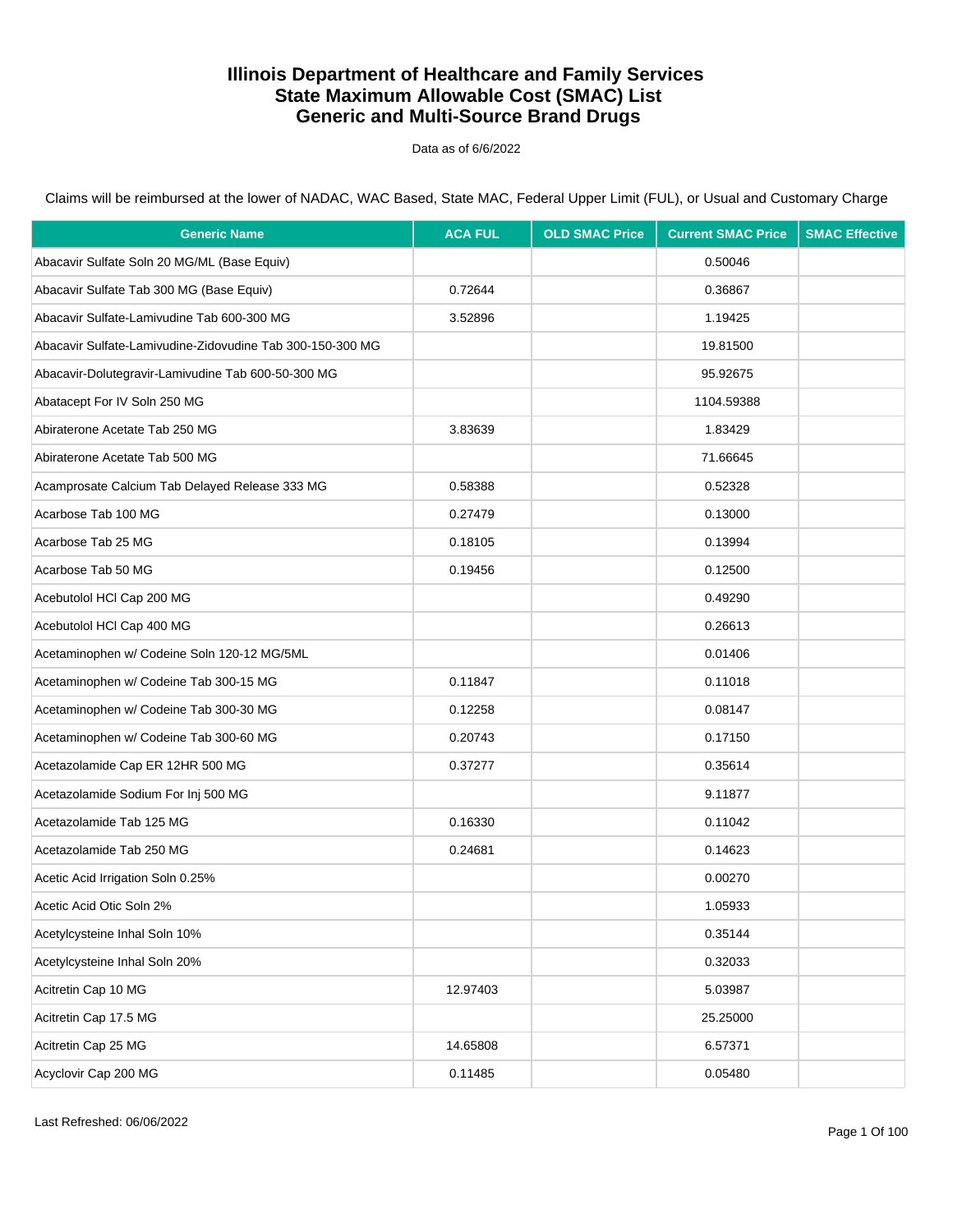Data as of 6/6/2022

| <b>Generic Name</b>                                         | <b>ACA FUL</b> | <b>OLD SMAC Price</b> | <b>Current SMAC Price</b> | <b>SMAC Effective</b> |
|-------------------------------------------------------------|----------------|-----------------------|---------------------------|-----------------------|
| Acyclovir Cream 5%                                          | 38.06500       | 90.38892              | 39.47900                  | 06/01/2022            |
| Acyclovir Oint 5%                                           |                |                       | 0.97167                   |                       |
| Acyclovir Susp 200 MG/5ML                                   | 0.24100        |                       | 0.37206                   |                       |
| Acyclovir Tab 400 MG                                        | 0.09996        |                       | 0.05732                   |                       |
| Acyclovir Tab 800 MG                                        | 0.19299        |                       | 0.13520                   |                       |
| Adalimumab Pen-injector Kit 80 MG/0.8ML                     |                |                       | 5762.18413                |                       |
| Adalimumab Pen-injector Kit 80 MG/0.8ML & 40 MG/0.4ML       |                |                       | 3442.50120                |                       |
| Adalimumab Prefilled Syringe Kit 10 MG/0.1ML                |                |                       | 2581.87091                |                       |
| Adalimumab Prefilled Syringe Kit 10 MG/0.2ML                |                |                       | 2581.87091                |                       |
| Adalimumab Prefilled Syringe Kit 20 MG/0.2ML                |                |                       | 2581.87091                |                       |
| Adalimumab Prefilled Syringe Kit 20 MG/0.4ML                |                |                       | 2581.87091                |                       |
| Adalimumab Prefilled Syringe Kit 40 MG/0.4ML                |                |                       | 2539.63722                |                       |
| Adalimumab Prefilled Syringe Kit 40 MG/0.8ML                |                |                       | 2520.56115                |                       |
| Adalimumab Prefilled Syringe Kit 80 MG/0.8ML                |                |                       | 5163.75846                |                       |
| Adalimumab Prefilled Syringe Kit 80 MG/0.8ML & 40 MG/0.4ML  |                |                       | 3872.81884                |                       |
| Adapalene Cream 0.1%                                        |                |                       | 2.88667                   |                       |
| Adapalene Gel 0.1%                                          |                |                       | 1.51887                   |                       |
| Adapalene Gel 0.3%                                          | 0.86796        |                       | 1.28511                   |                       |
| Adapalene-Benzoyl Peroxide Gel 0.1-2.5%                     | 0.72933        |                       | 1.08104                   |                       |
| Adapalene-Benzoyl Peroxide Gel 0.3-2.5%                     | 12.09619       |                       | 8.18889                   | 06/01/2022            |
| Adefovir Dipivoxil Tab 10 MG                                |                |                       | 22.87983                  |                       |
| Albendazole Tab 200 MG                                      | 16.31625       |                       | 28.82360                  |                       |
| Albumin, Human Inj 25%                                      |                |                       | 1.39750                   |                       |
| Albuterol Sulfate Inhal Aero 108 MCG/ACT (90MCG Base Equiv) |                |                       | 3.38934                   |                       |
| Albuterol Sulfate Soln Nebu 0.083% (2.5 MG/3ML)             |                |                       | 0.03173                   |                       |
| Albuterol Sulfate Soln Nebu 0.5% (5 MG/ML)                  |                |                       | 0.34743                   |                       |
| Albuterol Sulfate Soln Nebu 0.63 MG/3ML (Base Equiv)        |                |                       | 0.19507                   |                       |
| Albuterol Sulfate Soln Nebu 1.25 MG/3ML (Base Equiv)        |                |                       | 0.15240                   |                       |
| Albuterol Sulfate Syrup 2 MG/5ML                            | 0.03798        |                       | 0.01017                   |                       |
| Albuterol Sulfate Tab 2 MG                                  | 0.67057        |                       | 0.08000                   |                       |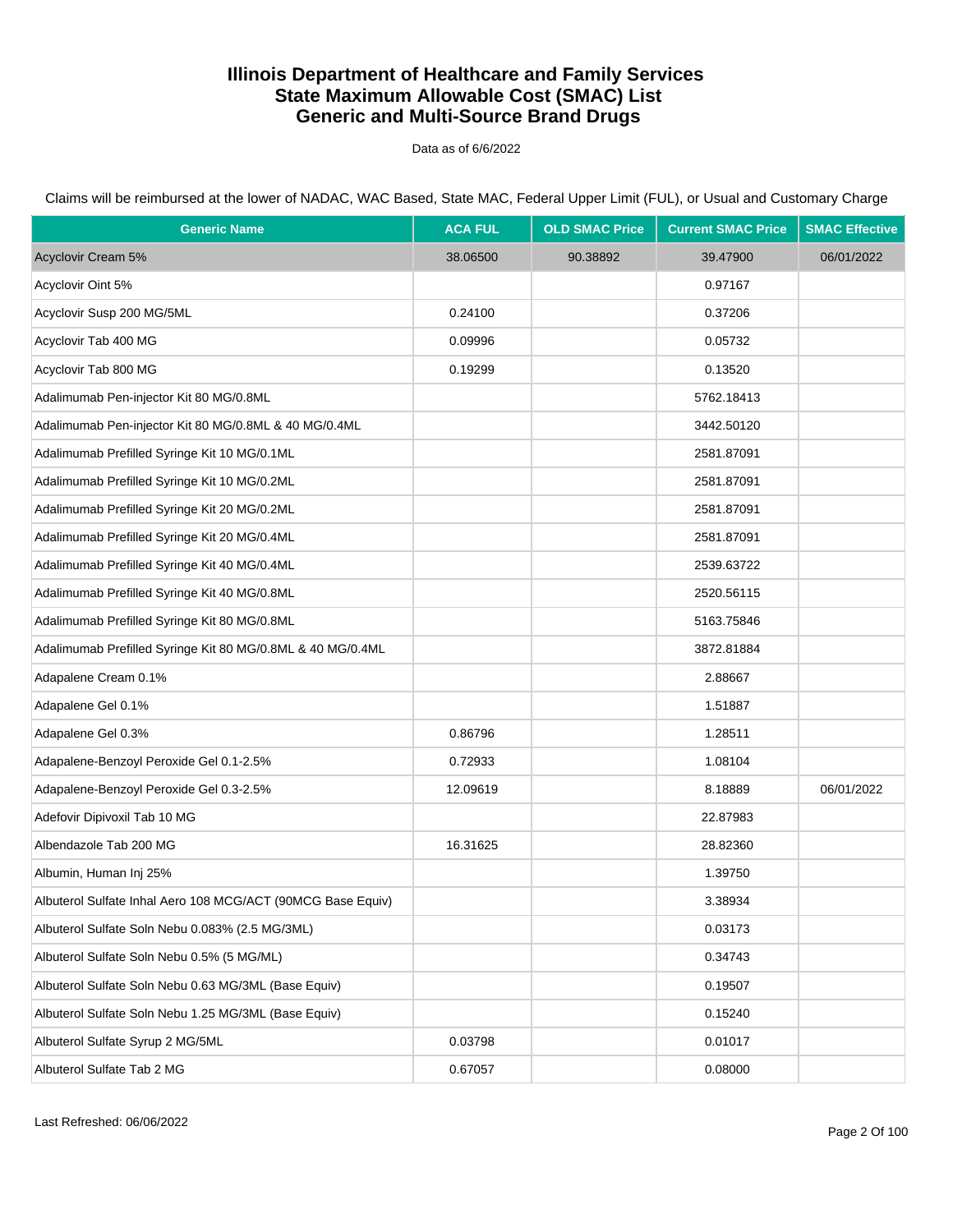Data as of 6/6/2022

| <b>Generic Name</b>                             | <b>ACA FUL</b> | <b>OLD SMAC Price</b> | <b>Current SMAC Price</b> | <b>SMAC Effective</b> |
|-------------------------------------------------|----------------|-----------------------|---------------------------|-----------------------|
| Albuterol Sulfate Tab 4 MG                      | 0.39840        |                       | 0.51642                   |                       |
| Albuterol Sulfate Tab ER 12HR 4 MG              |                |                       | 0.83750                   |                       |
| Alclometasone Dipropionate Cream 0.05%          |                |                       | 0.62717                   |                       |
| Alclometasone Dipropionate Oint 0.05%           | 1.00567        |                       | 0.62411                   |                       |
| Alcohol Swabs***                                |                |                       | 0.01500                   |                       |
| Alendronate Sodium Oral Soln 70 MG/75ML         |                |                       | 0.48500                   |                       |
| Alendronate Sodium Tab 10 MG                    |                |                       | 0.13200                   |                       |
| Alendronate Sodium Tab 35 MG                    | 0.36610        |                       | 0.23750                   |                       |
| Alendronate Sodium Tab 5 MG                     |                |                       | 0.14633                   |                       |
| Alendronate Sodium Tab 70 MG                    | 0.28972        |                       | 0.23250                   |                       |
| Alfuzosin HCI Tab ER 24HR 10 MG                 | 0.12636        |                       | 0.05870                   |                       |
| Aliskiren Fumarate Tab 150 MG (Base Equivalent) |                |                       | 5.54267                   |                       |
| Aliskiren Fumarate Tab 300 MG (Base Equivalent) |                |                       | 7.46570                   |                       |
| Allopurinol Tab 100 MG                          | 0.05372        |                       | 0.04100                   |                       |
| Allopurinol Tab 300 MG                          | 0.12458        |                       | 0.05230                   |                       |
| Almotriptan Malate Tab 12.5 MG                  |                |                       | 16.05429                  |                       |
| Alosetron HCl Tab 0.5 MG (Base Equiv)           | 3.98973        |                       | 10.07880                  |                       |
| Alosetron HCl Tab 1 MG (Base Equiv)             | 8.58181        |                       | 9.57338                   |                       |
| Alprazolam Orally Disintegrating Tab 0.5 MG     |                |                       | 1.28974                   |                       |
| Alprazolam Tab 0.25 MG                          | 0.03984        |                       | 0.01612                   |                       |
| Alprazolam Tab 0.5 MG                           | 0.04661        |                       | 0.01385                   |                       |
| Alprazolam Tab 1 MG                             | 0.05294        |                       | 0.01660                   |                       |
| Alprazolam Tab 2 MG                             | 0.11498        |                       | 0.03917                   |                       |
| Alprazolam Tab ER 24HR 0.5 MG                   | 0.18316        |                       | 0.18083                   |                       |
| Alprazolam Tab ER 24HR 1 MG                     | 0.19452        |                       | 0.17943                   |                       |
| Alprazolam Tab ER 24HR 2 MG                     | 0.28185        |                       | 0.18687                   |                       |
| Alprazolam Tab ER 24HR 3 MG                     |                |                       | 0.25192                   |                       |
| Amantadine HCl Cap 100 MG                       | 0.30232        |                       | 0.17195                   |                       |
| Amantadine HCI Soln 50 MG/5ML                   |                |                       | 0.01839                   |                       |
| Amantadine HCl Syrup 50 MG/5ML                  |                |                       | 0.01886                   |                       |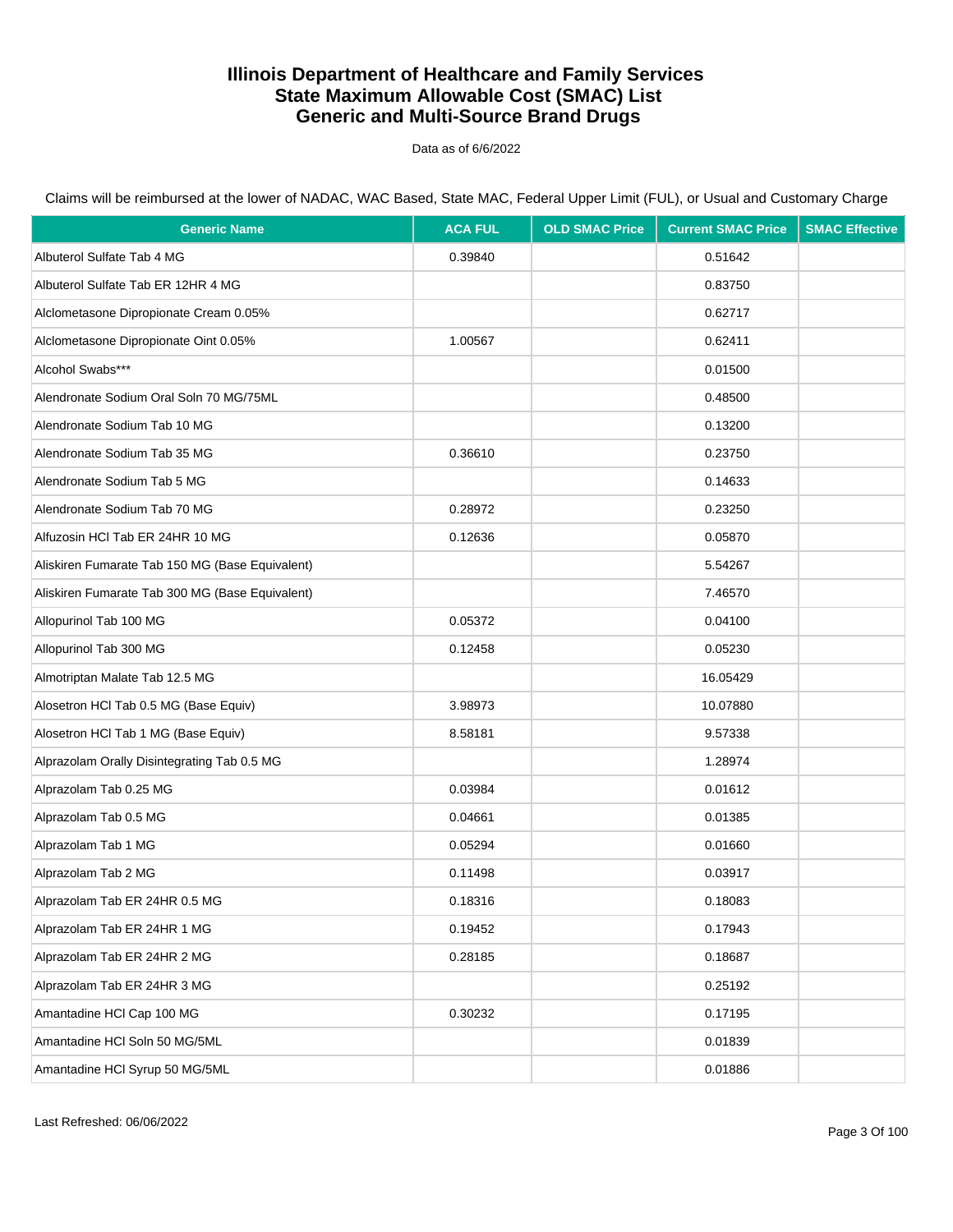Data as of 6/6/2022

Claims will be reimbursed at the lower of NADAC, WAC Based, State MAC, Federal Upper Limit (FUL), or Usual and Customary Charge

| <b>Generic Name</b>                                    | <b>ACA FUL</b> | <b>OLD SMAC Price</b> | <b>Current SMAC Price</b> | <b>SMAC Effective</b> |
|--------------------------------------------------------|----------------|-----------------------|---------------------------|-----------------------|
| Amantadine HCl Tab 100 MG                              | 0.64869        |                       | 0.59535                   |                       |
| Ambrisentan Tab 10 MG                                  |                |                       | 38.40133                  |                       |
| Ambrisentan Tab 5 MG                                   |                |                       | 38.40133                  |                       |
| Amiloride & Hydrochlorothiazide Tab 5-50 MG            |                |                       | 0.28000                   |                       |
| Amiloride HCI Tab 5 MG                                 | 0.22388        |                       | 0.13230                   |                       |
| Aminocaproic Acid Tab 500 MG                           |                |                       | 1.80000                   |                       |
| Amiodarone HCI Tab 100 MG                              | 1.18944        |                       | 1.24662                   |                       |
| Amiodarone HCI Tab 200 MG                              | 0.12806        |                       | 0.09890                   |                       |
| Amiodarone HCI Tab 400 MG                              | 1.92567        |                       | 2.20300                   |                       |
| Amitriptyline HCI Tab 10 MG                            | 0.03996        |                       | 0.02220                   |                       |
| Amitriptyline HCI Tab 100 MG                           | 0.28924        |                       | 0.23970                   |                       |
| Amitriptyline HCI Tab 150 MG                           | 0.50422        |                       | 0.29900                   |                       |
| Amitriptyline HCI Tab 25 MG                            | 0.08569        |                       | 0.04890                   |                       |
| Amitriptyline HCI Tab 50 MG                            | 0.12760        |                       | 0.04370                   |                       |
| Amitriptyline HCI Tab 75 MG                            | 0.21017        |                       | 0.12500                   |                       |
| Amlodipine Besylate Tab 10 MG (Base Equivalent)        | 0.02758        |                       | 0.01026                   |                       |
| Amlodipine Besylate Tab 2.5 MG (Base Equivalent)       | 0.01813        |                       | 0.00974                   |                       |
| Amlodipine Besylate Tab 5 MG (Base Equivalent)         | 0.02068        |                       | 0.01139                   |                       |
| Amlodipine Besylate-Atorvastatin Calcium Tab 10-10 MG  | 1.58847        |                       | 1.46667                   |                       |
| Amlodipine Besylate-Atorvastatin Calcium Tab 10-20 MG  | 1.70393        |                       | 1.99467                   |                       |
| Amlodipine Besylate-Atorvastatin Calcium Tab 10-40 MG  | 2.30833        |                       | 1.94133                   |                       |
| Amlodipine Besylate-Atorvastatin Calcium Tab 10-80 MG  | 4.02680        |                       | 3.25327                   |                       |
| Amlodipine Besylate-Atorvastatin Calcium Tab 2.5-20 MG |                |                       | 4.82300                   |                       |
| Amlodipine Besylate-Atorvastatin Calcium Tab 5-10 MG   | 2.53200        |                       | 2.66894                   |                       |
| Amlodipine Besylate-Atorvastatin Calcium Tab 5-20 MG   | 1.95178        |                       | 2.74000                   |                       |
| Amlodipine Besylate-Atorvastatin Calcium Tab 5-40 MG   | 2.01767        |                       | 3.09133                   |                       |
| Amlodipine Besylate-Benazepril HCl Cap 10-20 MG        | 0.13856        |                       | 0.09755                   |                       |
| Amlodipine Besylate-Benazepril HCl Cap 10-40 MG        | 0.15892        |                       | 0.12650                   |                       |
| Amlodipine Besylate-Benazepril HCl Cap 2.5-10 MG       | 0.11819        |                       | 0.08560                   |                       |
| Amlodipine Besylate-Benazepril HCl Cap 5-10 MG         | 0.15018        |                       | 0.07450                   |                       |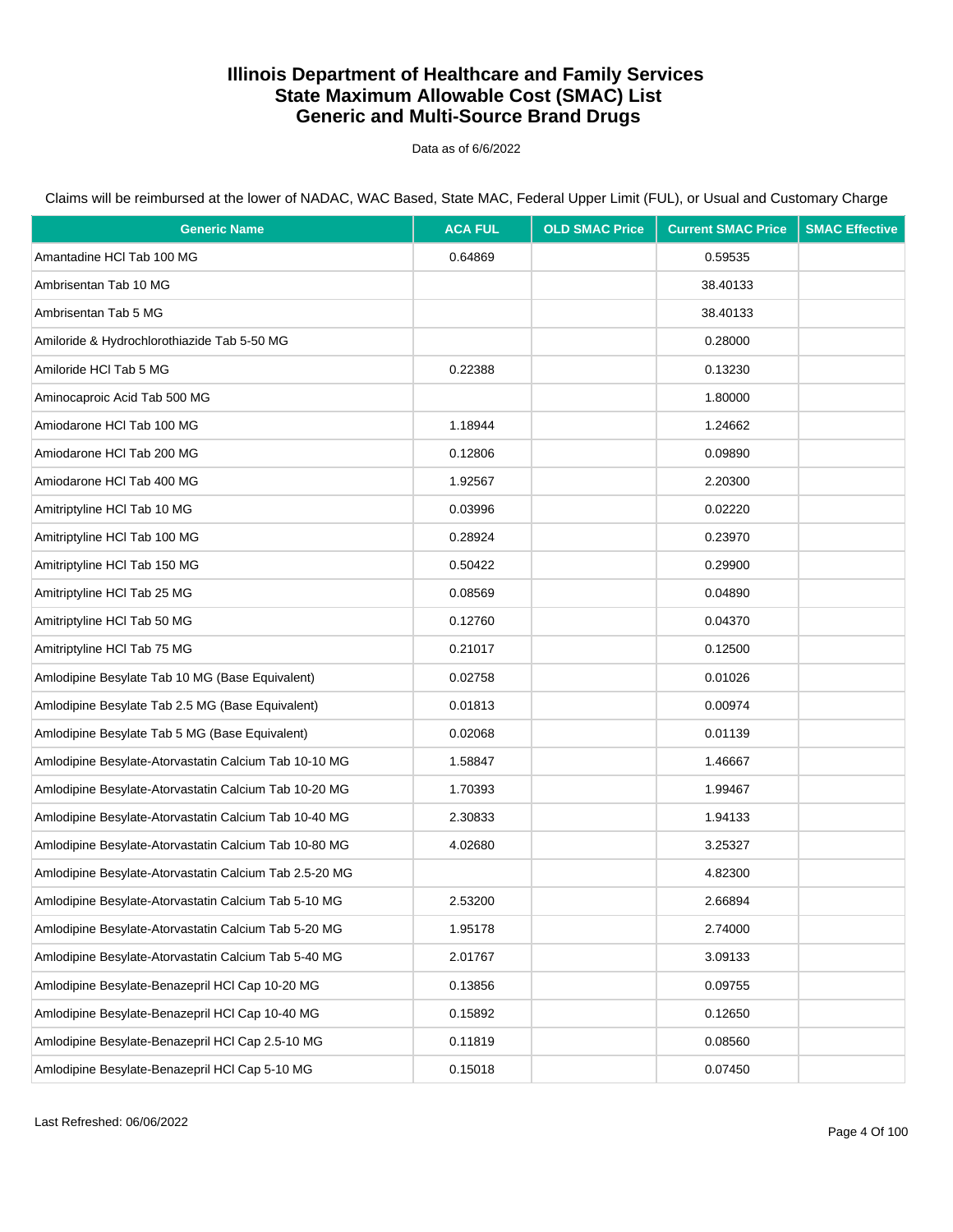Data as of 6/6/2022

Claims will be reimbursed at the lower of NADAC, WAC Based, State MAC, Federal Upper Limit (FUL), or Usual and Customary Charge

| <b>Generic Name</b>                                         | <b>ACA FUL</b> | <b>OLD SMAC Price</b> | <b>Current SMAC Price</b> | <b>SMAC Effective</b> |
|-------------------------------------------------------------|----------------|-----------------------|---------------------------|-----------------------|
| Amlodipine Besylate-Benazepril HCl Cap 5-20 MG              | 0.25212        |                       | 0.09650                   |                       |
| Amlodipine Besylate-Benazepril HCl Cap 5-40 MG              | 0.15248        |                       | 0.08980                   |                       |
| Amlodipine Besylate-Olmesartan Medoxomil Tab 10-20 MG       | 0.42129        |                       | 0.31333                   |                       |
| Amlodipine Besylate-Olmesartan Medoxomil Tab 10-40 MG       | 0.42925        |                       | 0.49867                   |                       |
| Amlodipine Besylate-Olmesartan Medoxomil Tab 5-20 MG        | 0.45243        |                       | 0.44433                   |                       |
| Amlodipine Besylate-Olmesartan Medoxomil Tab 5-40 MG        | 0.41137        |                       | 0.72308                   |                       |
| Amlodipine Besylate-Valsartan Tab 10-160 MG                 | 0.70747        |                       | 0.34522                   |                       |
| Amlodipine Besylate-Valsartan Tab 10-320 MG                 | 0.73193        |                       | 0.43333                   |                       |
| Amlodipine Besylate-Valsartan Tab 5-160 MG                  | 0.73721        |                       | 0.33484                   |                       |
| Amlodipine Besylate-Valsartan Tab 5-320 MG                  | 0.78172        |                       | 0.37667                   |                       |
| Amlodipine-Valsartan-Hydrochlorothiazide Tab 10-160-12.5 MG |                |                       | 1.15467                   |                       |
| Amlodipine-Valsartan-Hydrochlorothiazide Tab 10-160-25 MG   |                |                       | 0.91533                   |                       |
| Amlodipine-Valsartan-Hydrochlorothiazide Tab 10-320-25 MG   |                |                       | 0.94400                   |                       |
| Amlodipine-Valsartan-Hydrochlorothiazide Tab 5-160-12.5 MG  |                |                       | 0.82914                   |                       |
| Amlodipine-Valsartan-Hydrochlorothiazide Tab 5-160-25 MG    |                |                       | 1.04403                   |                       |
| Amoxapine Tab 100 MG                                        |                |                       | 0.80600                   |                       |
| Amoxapine Tab 50 MG                                         |                |                       | 0.47021                   |                       |
| Amoxicillin & K Clavulanate Chew Tab 400-57 MG              |                |                       | 2.33412                   |                       |
| Amoxicillin & K Clavulanate For Susp 200-28.5 MG/5ML        | 0.05750        |                       | 0.04850                   |                       |
| Amoxicillin & K Clavulanate For Susp 250-62.5 MG/5ML        |                |                       | 0.30000                   |                       |
| Amoxicillin & K Clavulanate For Susp 400-57 MG/5ML          |                |                       | 0.05520                   |                       |
| Amoxicillin & K Clavulanate For Susp 600-42.9 MG/5ML        |                |                       | 0.06147                   |                       |
| Amoxicillin & K Clavulanate Tab 250-125 MG                  | 1.89917        |                       | 2.00000                   |                       |
| Amoxicillin & K Clavulanate Tab 500-125 MG                  | 0.31172        |                       | 0.21250                   |                       |
| Amoxicillin & K Clavulanate Tab 875-125 MG                  | 0.27033        |                       | 0.24000                   |                       |
| Amoxicillin & K Clavulanate Tab ER 12HR 1000-62.5 MG        |                |                       | 4.70250                   |                       |
| Amoxicillin (Trihydrate) Cap 250 MG                         | 0.05374        |                       | 0.04196                   |                       |
| Amoxicillin (Trihydrate) Cap 500 MG                         | 0.07834        |                       | 0.05190                   |                       |
| Amoxicillin (Trihydrate) Chew Tab 125 MG                    |                |                       | 0.17329                   |                       |
| Amoxicillin (Trihydrate) Chew Tab 250 MG                    |                |                       | 0.29980                   |                       |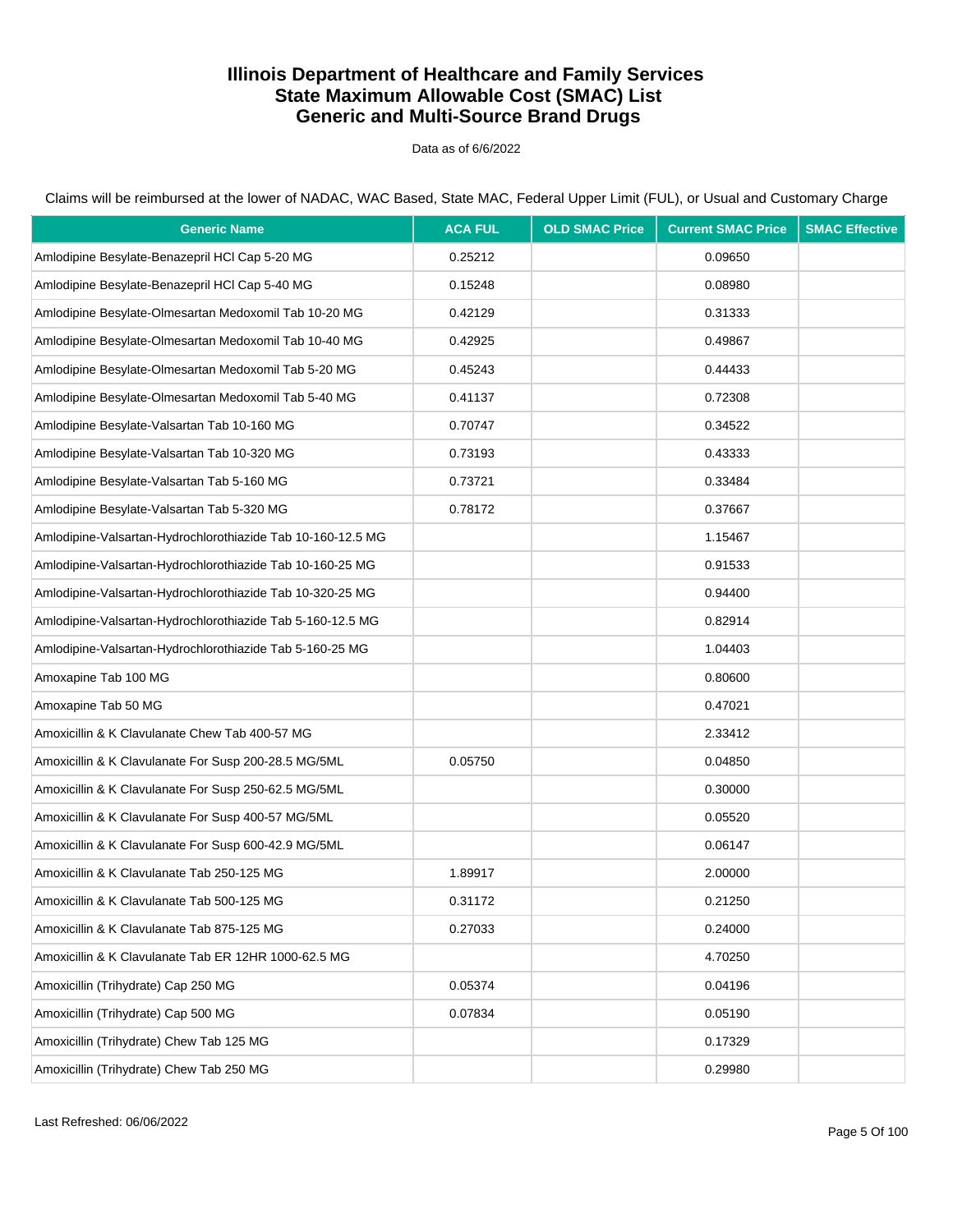Data as of 6/6/2022

Claims will be reimbursed at the lower of NADAC, WAC Based, State MAC, Federal Upper Limit (FUL), or Usual and Customary Charge

| <b>Generic Name</b>                                         | <b>ACA FUL</b> | <b>OLD SMAC Price</b> | <b>Current SMAC Price</b> | <b>SMAC Effective</b> |
|-------------------------------------------------------------|----------------|-----------------------|---------------------------|-----------------------|
| Amoxicillin (Trihydrate) Chew Tab 400 MG                    |                |                       | 0.34880                   |                       |
| Amoxicillin (Trihydrate) For Susp 125 MG/5ML                |                |                       | 0.02037                   |                       |
| Amoxicillin (Trihydrate) For Susp 200 MG/5ML                |                |                       | 0.01700                   |                       |
| Amoxicillin (Trihydrate) For Susp 250 MG/5ML                |                |                       | 0.01628                   |                       |
| Amoxicillin (Trihydrate) For Susp 400 MG/5ML                |                |                       | 0.01956                   |                       |
| Amoxicillin (Trihydrate) Tab 500 MG                         | 0.16324        |                       | 0.13125                   |                       |
| Amoxicillin (Trihydrate) Tab 875 MG                         | 0.14155        |                       | 0.08600                   |                       |
| Amoxicillin Cap-Clarithro Tab-Lansopraz Cap DR Therapy Pack |                |                       | 2.57209                   |                       |
| Amphetamine Sulfate Tab 10 MG                               | 0.93480        |                       | 0.67830                   |                       |
| Amphetamine-Dextroamphetamine 3-Bead Cap ER 24HR 12.5 MG    |                |                       | 8.97643                   |                       |
| Amphetamine-Dextroamphetamine 3-Bead Cap ER 24HR 25 MG      |                |                       | 8.94741                   |                       |
| Amphetamine-Dextroamphetamine 3-Bead Cap ER 24HR 37.5 MG    |                |                       | 8.93356                   |                       |
| Amphetamine-Dextroamphetamine 3-Bead Cap ER 24HR 50 MG      |                |                       | 8.91497                   |                       |
| Amphetamine-Dextroamphetamine Cap ER 24HR 10 MG             | 3.65335        |                       | 0.54748                   |                       |
| Amphetamine-Dextroamphetamine Cap ER 24HR 15 MG             | 4.03717        |                       | 0.53692                   |                       |
| Amphetamine-Dextroamphetamine Cap ER 24HR 20 MG             | 3.66524        |                       | 0.93570                   |                       |
| Amphetamine-Dextroamphetamine Cap ER 24HR 25 MG             | 4.01766        |                       | 0.54315                   |                       |
| Amphetamine-Dextroamphetamine Cap ER 24HR 30 MG             | 3.74329        |                       | 0.50000                   |                       |
| Amphetamine-Dextroamphetamine Cap ER 24HR 5 MG              | 4.06831        |                       | 0.81560                   |                       |
| Amphetamine-Dextroamphetamine Tab 10 MG                     | 0.27409        |                       | 0.21760                   |                       |
| Amphetamine-Dextroamphetamine Tab 12.5 MG                   | 0.47067        |                       | 0.52640                   |                       |
| Amphetamine-Dextroamphetamine Tab 15 MG                     | 0.26591        |                       | 0.22335                   |                       |
| Amphetamine-Dextroamphetamine Tab 20 MG                     | 0.31130        |                       | 0.28790                   |                       |
| Amphetamine-Dextroamphetamine Tab 30 MG                     | 0.29644        |                       | 0.32948                   |                       |
| Amphetamine-Dextroamphetamine Tab 5 MG                      | 0.28621        |                       | 0.19617                   |                       |
| Amphetamine-Dextroamphetamine Tab 7.5 MG                    | 0.33749        |                       | 0.51550                   |                       |
| Ampicillin & Sulbactam Sodium For Inj 1.5 (1-0.5) GM        |                |                       | 3.41900                   |                       |
| Ampicillin & Sulbactam Sodium For Inj 10-5 GM               |                |                       | 41.79500                  |                       |
| Ampicillin & Sulbactam Sodium For Inj 3 (2-1) GM            |                |                       | 6.43500                   |                       |
| Ampicillin & Sulbactam Sodium For IV Soln 1.5 (1-0.5) GM    |                |                       | 4.75800                   |                       |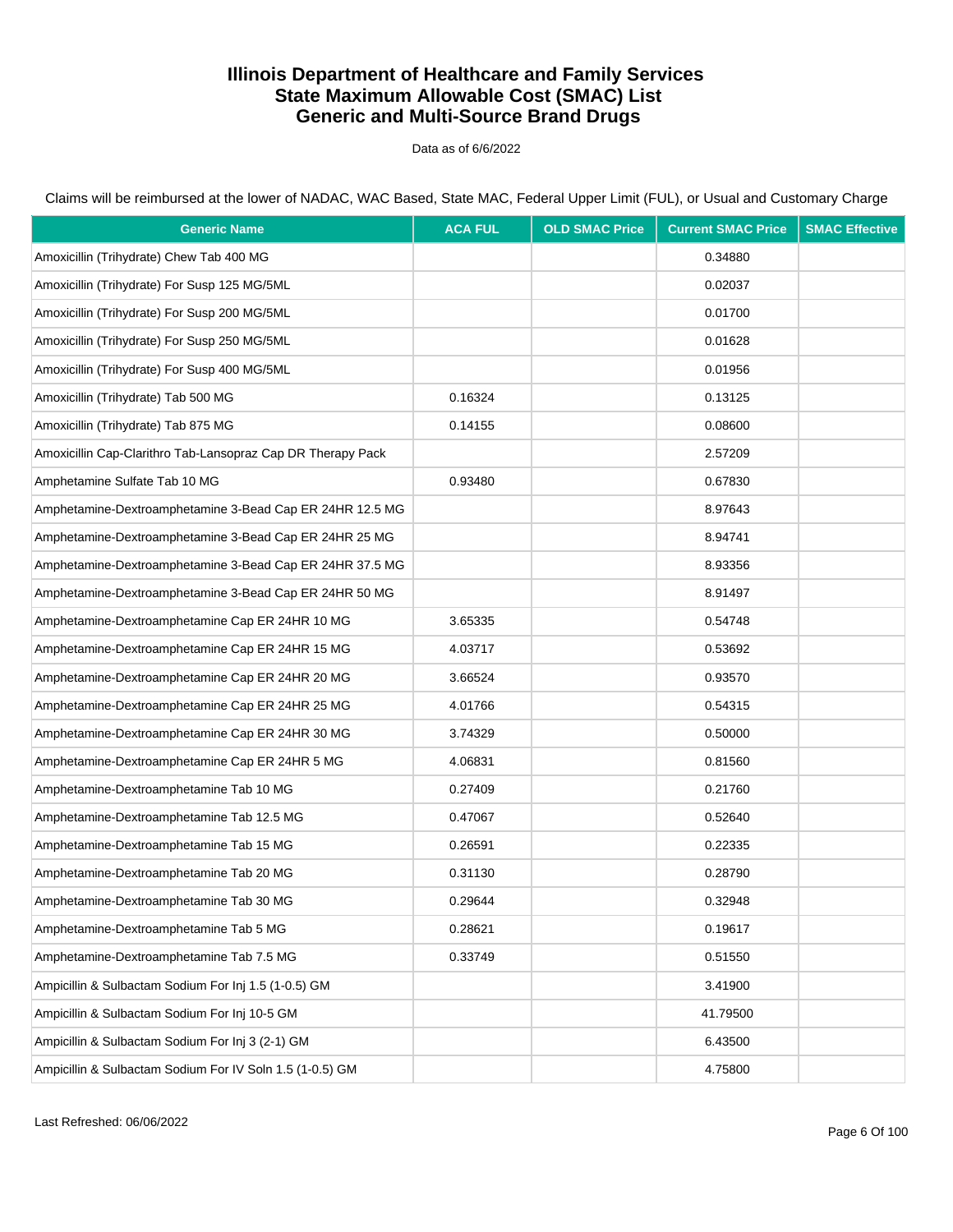Data as of 6/6/2022

| <b>Generic Name</b>                                           | <b>ACA FUL</b> | <b>OLD SMAC Price</b> | <b>Current SMAC Price</b> | <b>SMAC Effective</b> |
|---------------------------------------------------------------|----------------|-----------------------|---------------------------|-----------------------|
| Ampicillin & Sulbactam Sodium For IV Soln 15 (10-5) GM        |                |                       | 33.00000                  |                       |
| Ampicillin & Sulbactam Sodium For IV Soln 3 (2-1) GM          |                |                       | 7.86500                   |                       |
| Ampicillin Cap 250 MG                                         |                |                       | 0.08700                   |                       |
| Ampicillin Cap 500 MG                                         |                |                       | 0.25110                   |                       |
| Ampicillin Sodium For Inj 1 GM                                |                |                       | 5.46000                   |                       |
| Ampicillin Sodium For Inj 2 GM                                |                |                       | 4.68125                   |                       |
| Ampicillin Sodium For Inj 500 MG                              |                |                       | 2.73000                   |                       |
| Ampicillin Sodium For IV Soln 2 GM                            |                |                       | 4.68125                   |                       |
| Anagrelide HCI Cap 0.5 MG                                     | 1.13746        |                       | 0.13560                   |                       |
| Anagrelide HCl Cap 1 MG                                       |                |                       | 0.76180                   |                       |
| Anastrozole Tab 1 MG                                          | 0.22397        |                       | 0.04100                   |                       |
| Antihemophil Fact Rcmb (BDD-rFVIII, mor) For Inj Kit 250 Unit |                |                       | 0.93000                   |                       |
| Antihemophil Fact Rcmb (BDD-rFVIII, mor) For Inj Kit 500 Unit |                |                       | 0.93000                   |                       |
| Antihemophil Fact Rcmb(BDD-rFVIII, mor) For Inj Kit 1000 Unit |                |                       | 0.93000                   |                       |
| Antihemophil Fact Rcmb(BDD-rFVIII, mor) For Inj Kit 2000 Unit |                |                       | 0.93000                   |                       |
| Antihemophil Fact Rcmb(BDD-rFVIII, sim) For Inj Kit 2500 Unit |                |                       | 1.19000                   |                       |
| Antihemophil Fact Rcmb(BDD-rFVIII, sim) For Inj Kit 3000 Unit |                |                       | 1.19000                   |                       |
| Antihemophil Fact Rcmb(BDD-rFVIII, sim) For Inj Kit 4000 Unit |                |                       | 1.19000                   |                       |
| Antihemophilic Fact Rcmb (BDD-rFVIII, sim) For Inj 2500 Unit  |                |                       | 1.19000                   |                       |
| Antihemophilic Fact Rcmb (BDD-rFVIII, sim) For Inj 3000 Unit  |                |                       | 1.19000                   |                       |
| Antihemophilic Fact Rcmb (BDD-rFVIII, sim) For Inj 4000 Unit  |                |                       | 1.19000                   |                       |
| Antihemophilic Fact Rcmb Single Chain For Inj Kit 1500 Unit   |                |                       | 1.19000                   |                       |
| Antihemophilic Fact Rcmb Single Chain For Inj Kit 2500 Unit   |                |                       | 1.19000                   |                       |
| Antihemophilic Factor Rcmb (BDD-rFVIIIFc) For Inj 1000 Unit   |                |                       | 1.48000                   |                       |
| Antihemophilic Factor Rcmb (BDD-rFVIIIFc) For Inj 1500 Unit   |                |                       | 1.48000                   |                       |
| Antihemophilic Factor Rcmb (BDD-rFVIIIFc) For Inj 2000 Unit   |                |                       | 1.48000                   |                       |
| Antihemophilic Factor Rcmb (BDD-rFVIIIFc) For Inj 250 Unit    |                |                       | 1.48000                   |                       |
| Antihemophilic Factor Rcmb (BDD-rFVIIIFc) For Inj 3000 Unit   |                |                       | 1.48000                   |                       |
| Antihemophilic Factor Rcmb (BDD-rFVIIIFc) For Inj 4000 Unit   |                |                       | 1.48000                   |                       |
| Antihemophilic Factor Rcmb (BDD-rFVIIIFc) For Inj 500 Unit    |                |                       | 1.48000                   |                       |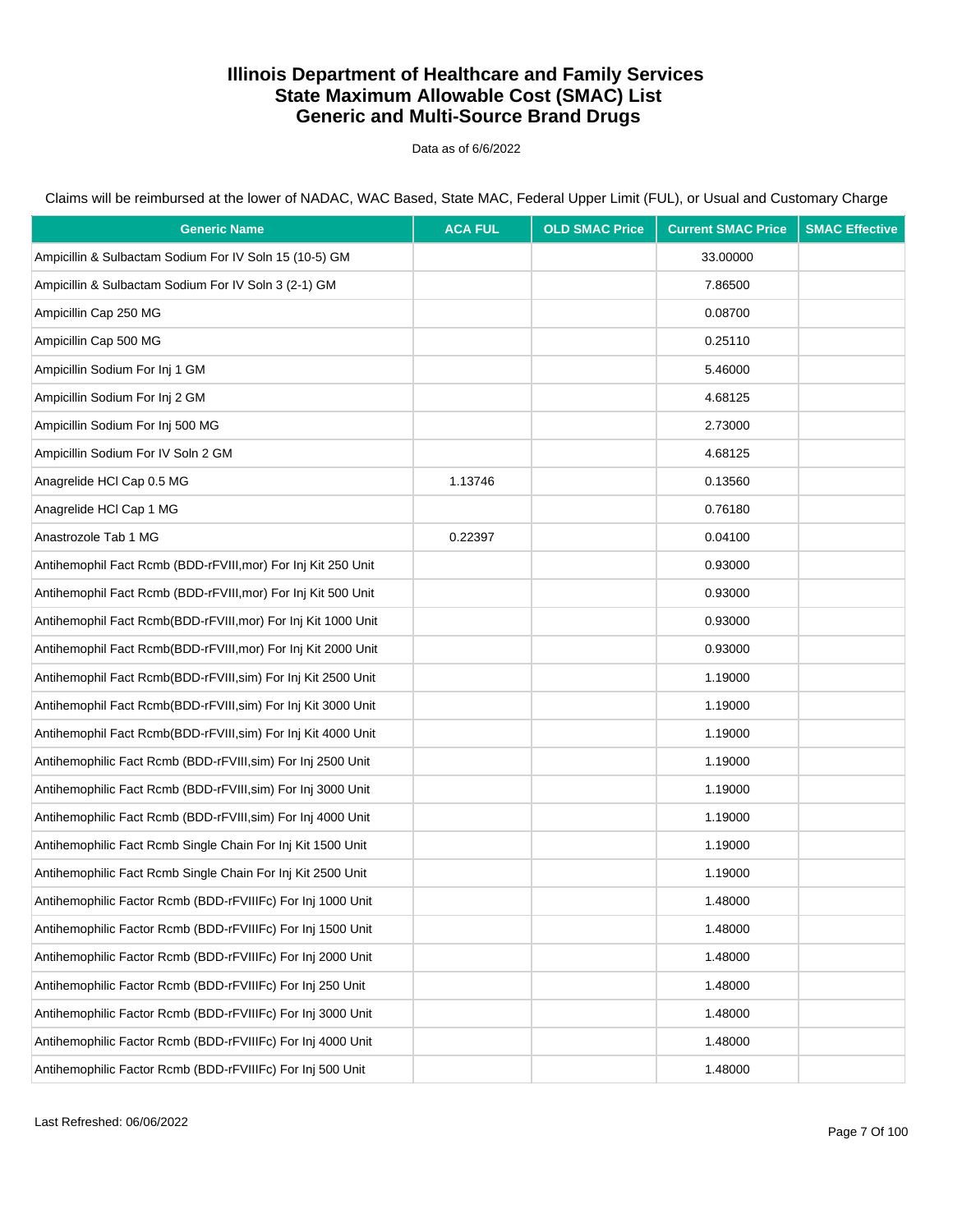Data as of 6/6/2022

Claims will be reimbursed at the lower of NADAC, WAC Based, State MAC, Federal Upper Limit (FUL), or Usual and Customary Charge

| <b>Generic Name</b>                                         | <b>ACA FUL</b> | <b>OLD SMAC Price</b> | <b>Current SMAC Price</b> | <b>SMAC Effective</b> |
|-------------------------------------------------------------|----------------|-----------------------|---------------------------|-----------------------|
| Antihemophilic Factor Rcmb (BDD-rFVIIIFc) For Inj 5000 Unit |                |                       | 1.48000                   |                       |
| Antihemophilic Factor Rcmb (BDD-rFVIIIFc) For Inj 6000 Unit |                |                       | 1.48000                   |                       |
| Antihemophilic Factor Rcmb (BDD-rFVIIIFc) For Inj 750 Unit  |                |                       | 1.48000                   |                       |
| Antihemophilic Factor Recomb (rAHF-PFM) For Inj 1000 Unit   |                |                       | 0.87000                   |                       |
| Antihemophilic Factor Recomb (rAHF-PFM) For Inj 1500 Unit   |                |                       | 1.00000                   |                       |
| Antihemophilic Factor Recomb (rAHF-PFM) For Inj 2000 Unit   |                |                       | 0.87000                   |                       |
| Antihemophilic Factor Recomb (rAHF-PFM) For Inj 250 Unit    |                |                       | 0.87000                   |                       |
| Antihemophilic Factor Recomb (rAHF-PFM) For Inj 3000 Unit   |                |                       | 0.87000                   |                       |
| Antihemophilic Factor Recomb (rAHF-PFM) For Inj 500 Unit    |                |                       | 0.87000                   |                       |
| Antihemophilic Factor Recomb Pegylated For Inj 1000 Unit    |                |                       | 1.36000                   |                       |
| Antihemophilic Factor Recomb Pegylated For Inj 1500 Unit    |                |                       | 1.36000                   |                       |
| Antihemophilic Factor Recomb Peqylated For Inj 2000 Unit    |                |                       | 1.36000                   |                       |
| Antihemophilic Factor Recomb Peqylated For Inj 250 Unit     |                |                       | 1.36000                   |                       |
| Antihemophilic Factor Recomb Pegylated For Inj 3000 Unit    |                |                       | 1.36000                   |                       |
| Antihemophilic Factor Recomb Pegylated For Inj 500 Unit     |                |                       | 1.36000                   |                       |
| Antihemophilic Factor Recomb Pegylated For Inj 750 Unit     |                |                       | 1.36000                   |                       |
| Antihemophilic Factor/VWF (Human) For Inj 1000 Unit         |                |                       | 0.72000                   |                       |
| Antihemophilic Factor/VWF (Human) For Inj 1000-2400 Unit    |                |                       | 0.74000                   |                       |
| Antihemophilic Factor/VWF (Human) For Inj 1500 Unit         |                |                       | 0.72000                   |                       |
| Antihemophilic Factor/VWF (Human) For Inj 2000 Unit         |                |                       | 0.72000                   |                       |
| Antihemophilic Factor/VWF (Human) For Inj 250 Unit          |                |                       | 0.72000                   |                       |
| Antihemophilic Factor/VWF (Human) For Inj 250-600 Unit      |                |                       | 0.74000                   |                       |
| Antihemophilic Factor/VWF (Human) For Inj 500 Unit          |                |                       | 0.72000                   |                       |
| Antihemophilic Factor/VWF (Human) For Inj 500-1200 Unit     |                |                       | 0.74000                   |                       |
| Antiinhibitor Coaqulant Complex For IV Soln 1000 Unit       |                |                       | 1.47000                   |                       |
| Antiinhibitor Coagulant Complex For IV Soln 2500 Unit       |                |                       | 1.47000                   |                       |
| Antiinhibitor Coagulant Complex For IV Soln 500 Unit        |                |                       | 1.47000                   |                       |
| Antiseptic Products Misc - Pads**                           |                |                       | 0.01500                   |                       |
| Antithrombin III (Human) For Inj 500 Unit                   |                |                       | 1.69000                   |                       |
| Apraclonidine HCl Ophth Soln 0.5% (Base Equivalent)         |                |                       | 11.88400                  |                       |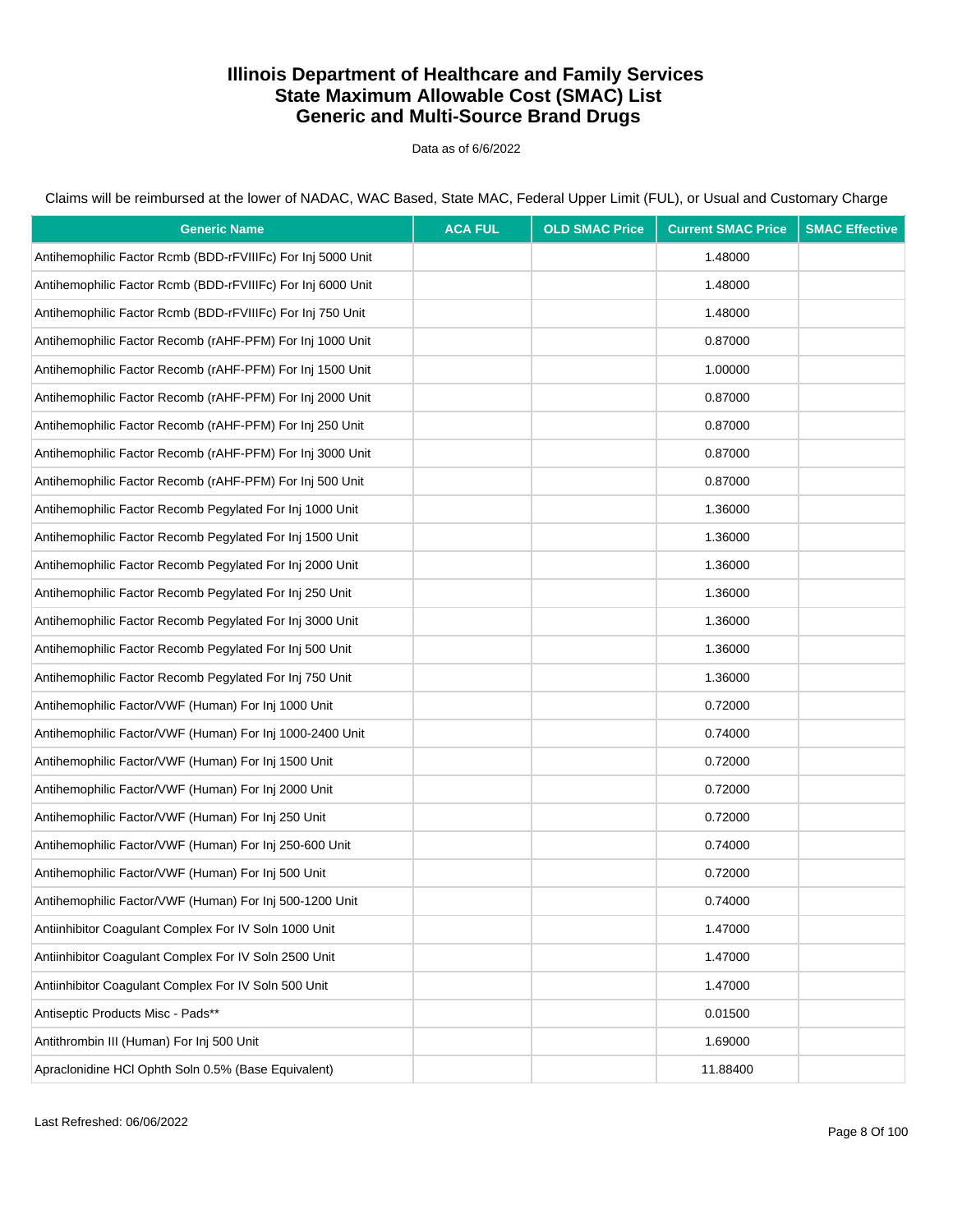Data as of 6/6/2022

| <b>Generic Name</b>                                       | <b>ACA FUL</b> | <b>OLD SMAC Price</b> | <b>Current SMAC Price</b> | <b>SMAC Effective</b> |
|-----------------------------------------------------------|----------------|-----------------------|---------------------------|-----------------------|
| Apremilast Tab 30 MG                                      |                |                       | 56.40680                  |                       |
| Apremilast Tab Starter Therapy Pack 10 MG & 20 MG & 30 MG |                |                       | 61.53469                  |                       |
| Aprepitant Capsule 40 MG                                  | 60.95057       |                       | 41.82856                  |                       |
| Aripiprazole Oral Solution 1 MG/ML                        | 1.13510        |                       | 1.15040                   |                       |
| Aripiprazole Tab 10 MG                                    | 0.21770        |                       | 0.13115                   |                       |
| Aripiprazole Tab 15 MG                                    | 0.26554        |                       | 0.15039                   |                       |
| Aripiprazole Tab 2 MG                                     | 0.16390        |                       | 0.08355                   |                       |
| Aripiprazole Tab 20 MG                                    | 0.40432        |                       | 0.20576                   |                       |
| Aripiprazole Tab 30 MG                                    | 0.50969        |                       | 0.16745                   |                       |
| Aripiprazole Tab 5 MG                                     | 0.17234        |                       | 0.10533                   |                       |
| Armodafinil Tab 150 MG                                    | 1.30467        |                       | 1.09107                   |                       |
| Armodafinil Tab 200 MG                                    | 0.80915        |                       | 0.83889                   |                       |
| Armodafinil Tab 250 MG                                    | 4.46797        |                       | 1.08200                   |                       |
| Armodafinil Tab 50 MG                                     | 0.61445        |                       | 0.33919                   |                       |
| Asenapine Maleate SL Tab 10 MG (Base Equiv)               | 7.34201        |                       | 3.43853                   |                       |
| Asenapine Maleate SL Tab 2.5 MG (Base Equiv)              |                |                       | 4.18014                   |                       |
| Asenapine Maleate SL Tab 5 MG (Base Equiv)                | 7.78429        |                       | 2.97048                   |                       |
| Aspirin-Caff-Butalbital w/ Codeine Cap 200-40-50-30 MG    |                |                       | 1.65624                   |                       |
| Aspirin-Dipyridamole Cap ER 12HR 25-200 MG                | 0.84623        |                       | 0.74217                   |                       |
| Atazanavir Sulfate Cap 150 MG (Base Equiv)                |                |                       | 6.80917                   |                       |
| Atazanavir Sulfate Cap 200 MG (Base Equiv)                |                |                       | 2.49167                   |                       |
| Atazanavir Sulfate Cap 300 MG (Base Equiv)                | 7.89079        |                       | 5.41367                   |                       |
| Atenolol & Chlorthalidone Tab 100-25 MG                   | 0.46857        |                       | 0.36700                   |                       |
| Atenolol & Chlorthalidone Tab 50-25 MG                    | 0.34251        |                       | 0.32543                   |                       |
| Atenolol Tab 100 MG                                       | 0.04621        |                       | 0.02990                   |                       |
| Atenolol Tab 25 MG                                        | 0.02655        |                       | 0.01620                   |                       |
| Atenolol Tab 50 MG                                        | 0.02829        |                       | 0.02811                   |                       |
| Atomoxetine HCI Cap 10 MG (Base Equiv)                    | 0.97614        |                       | 1.83300                   |                       |
| Atomoxetine HCl Cap 100 MG (Base Equiv)                   | 1.32971        |                       | 1.66900                   |                       |
| Atomoxetine HCI Cap 18 MG (Base Equiv)                    | 0.91603        |                       | 0.82333                   |                       |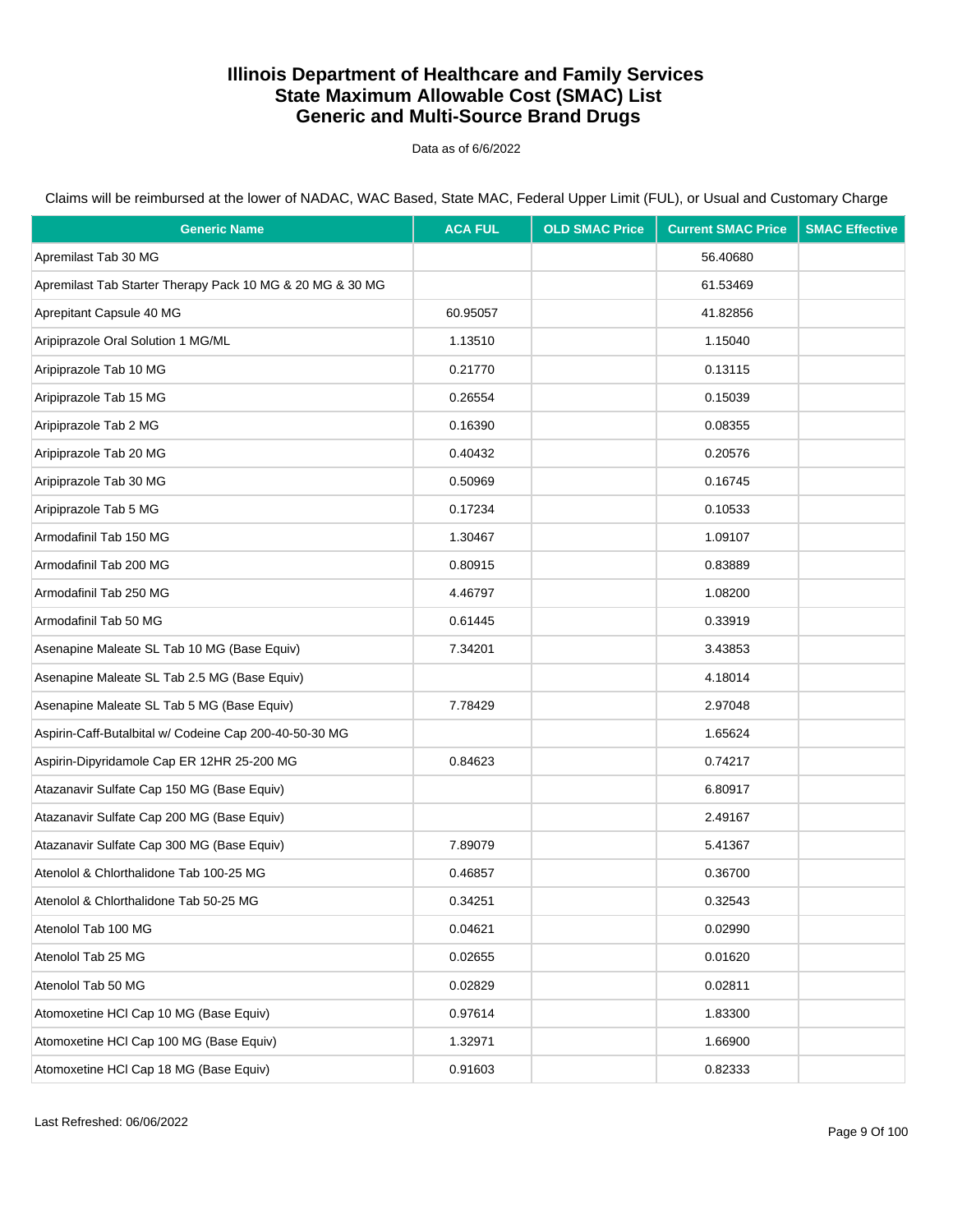Data as of 6/6/2022

Claims will be reimbursed at the lower of NADAC, WAC Based, State MAC, Federal Upper Limit (FUL), or Usual and Customary Charge

| <b>Generic Name</b>                                        | <b>ACA FUL</b> | <b>OLD SMAC Price</b> | <b>Current SMAC Price</b> | <b>SMAC Effective</b> |
|------------------------------------------------------------|----------------|-----------------------|---------------------------|-----------------------|
| Atomoxetine HCI Cap 25 MG (Base Equiv)                     | 0.91557        |                       | 1.01728                   |                       |
| Atomoxetine HCI Cap 40 MG (Base Equiv)                     | 1.03241        |                       | 1.18329                   |                       |
| Atomoxetine HCI Cap 60 MG (Base Equiv)                     | 1.17217        | 1.92717               | 1.09000                   | 06/01/2022            |
| Atomoxetine HCI Cap 80 MG (Base Equiv)                     | 1.06264        |                       | 1.43228                   |                       |
| Atorvastatin Calcium Tab 10 MG (Base Equivalent)           | 0.04761        |                       | 0.02891                   |                       |
| Atorvastatin Calcium Tab 20 MG (Base Equivalent)           | 0.05786        |                       | 0.04133                   |                       |
| Atorvastatin Calcium Tab 40 MG (Base Equivalent)           | 0.06986        |                       | 0.04889                   |                       |
| Atorvastatin Calcium Tab 80 MG (Base Equivalent)           | 0.09851        |                       | 0.08612                   |                       |
| Atovaquone Susp 750 MG/5ML                                 | 1.22532        |                       | 1.42857                   |                       |
| Atovaquone-Proguanil HCl Tab 250-100 MG                    | 2.23962        |                       | 2.19550                   |                       |
| Atovaquone-Proguanil HCl Tab 62.5-25 MG                    |                |                       | 1.25680                   |                       |
| Atropine Sulfate Ophth Soln 1%                             |                |                       | 9.21410                   |                       |
| Azathioprine Tab 50 MG                                     | 0.21972        |                       | 0.18135                   |                       |
| Azelaic Acid Gel 15%                                       | 1.04983        |                       | 1.97380                   |                       |
| Azelastine HCl Nasal Spray 0.1% (137 MCG/SPRAY)            |                |                       | 0.27350                   |                       |
| Azelastine HCl Nasal Spray 0.15% (205.5 MCG/SPRAY)         |                | 0.60033               | 0.49656                   | 06/01/2022            |
| Azelastine HCl Ophth Soln 0.05%                            | 1.18449        |                       | 1.03791                   |                       |
| Azelastine HCl-Fluticasone Prop Nasal Spray 137-50 MCG/ACT | 4.19496        |                       | 4.41696                   |                       |
| Azithromycin For Susp 100 MG/5ML                           | 0.49887        |                       | 0.42933                   |                       |
| Azithromycin For Susp 200 MG/5ML                           |                |                       | 0.29600                   |                       |
| Azithromycin IV For Soln 500 MG                            |                |                       | 6.80550                   |                       |
| Azithromycin Tab 250 MG                                    | 0.39860        |                       | 0.22000                   |                       |
| Azithromycin Tab 500 MG                                    | 0.68109        |                       | 0.56111                   |                       |
| Azithromycin Tab 600 MG                                    | 1.28783        |                       | 1.25500                   |                       |
| B-Complex w/ C & Folic Acid Cap 1 MG***                    |                |                       | 0.09660                   |                       |
| B-Complex w/ C & Folic Acid Tab 1 MG***                    |                |                       | 0.10190                   |                       |
| Bacitracin Intramuscular For Soln 50000 Unit               |                |                       | 6.50000                   |                       |
| Bacitracin Zinc Oint 500 Unit/GM                           |                |                       | 0.18693                   |                       |
| Bacitracin-Polymyxin B Ophth Oint                          |                |                       | 2.05714                   |                       |
| Bacitracin-Polymyxin-Neomycin-HC Ophth Oint 1%             |                |                       | 6.88857                   |                       |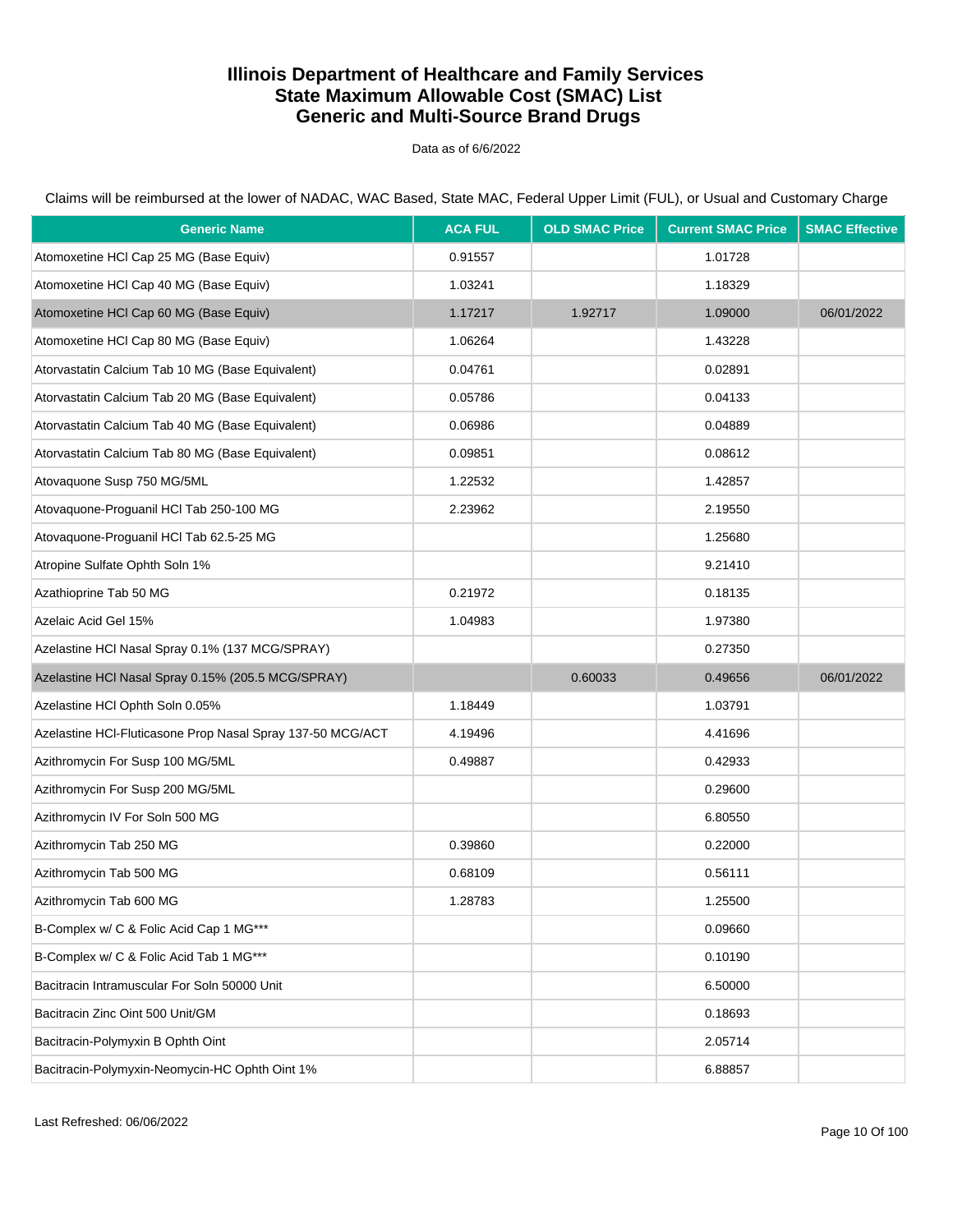Data as of 6/6/2022

| <b>Generic Name</b>                               | <b>ACA FUL</b> | <b>OLD SMAC Price</b> | <b>Current SMAC Price</b> | <b>SMAC Effective</b> |
|---------------------------------------------------|----------------|-----------------------|---------------------------|-----------------------|
| Baclofen Tab 10 MG                                | 0.06090        |                       | 0.05341                   |                       |
| Baclofen Tab 20 MG                                | 0.10061        |                       | 0.10450                   |                       |
| Baclofen Tab 5 MG                                 | 0.50210        |                       | 0.58245                   |                       |
| Bacteriostatic Sodium Chloride Inj Soln 0.9%***   |                |                       | 0.03033                   |                       |
| Balsalazide Disodium Cap 750 MG                   | 0.44779        |                       | 0.36714                   |                       |
| Benazepril & Hydrochlorothiazide Tab 10-12.5 MG   | 0.41139        |                       | 0.49990                   |                       |
| Benazepril & Hydrochlorothiazide Tab 20-12.5 MG   | 0.54400        |                       | 0.19990                   |                       |
| Benazepril & Hydrochlorothiazide Tab 20-25 MG     | 0.49840        |                       | 0.25423                   |                       |
| Benazepril & Hydrochlorothiazide Tab 5-6.25 MG    |                |                       | 0.89470                   |                       |
| Benazepril HCl Tab 10 MG                          | 0.07035        |                       | 0.01900                   |                       |
| Benazepril HCl Tab 20 MG                          | 0.08638        |                       | 0.04278                   |                       |
| Benazepril HCl Tab 40 MG                          | 0.11365        |                       | 0.05240                   |                       |
| Benazepril HCl Tab 5 MG                           | 0.06016        |                       | 0.04180                   |                       |
| Benzonatate Cap 100 MG                            | 0.08974        |                       | 0.08170                   |                       |
| Benzonatate Cap 200 MG                            | 0.12300        |                       | 0.08920                   |                       |
| Benzoyl Peroxide Gel 10%                          |                |                       | 0.13362                   |                       |
| Benzoyl Peroxide Gel 5%                           |                |                       | 0.25312                   |                       |
| Benzoyl Peroxide Liq 10%                          |                |                       | 0.06582                   |                       |
| Benzoyl Peroxide Liq 2.5%                         |                |                       | 0.10652                   |                       |
| Benzoyl Peroxide Liq 5%                           |                |                       | 0.06483                   |                       |
| Benzoyl Peroxide-Erythromycin Gel 5-3%            |                |                       | 1.44505                   |                       |
| Benzphetamine HCl Tab 50 MG                       |                |                       | 0.35330                   |                       |
| Benztropine Mesylate Inj 1 MG/ML                  |                |                       | 18.50133                  |                       |
| Benztropine Mesylate Tab 0.5 MG                   | 0.08354        |                       | 0.05798                   |                       |
| Benztropine Mesylate Tab 1 MG                     | 0.08498        |                       | 0.06904                   |                       |
| Benztropine Mesylate Tab 2 MG                     | 0.11677        |                       | 0.08160                   |                       |
| Bepotastine Besilate Ophth Soln 1.5%              |                |                       | 29.95494                  |                       |
| Betamethasone Dipropionate Augmented Cream 0.05%  |                |                       | 0.15427                   |                       |
| Betamethasone Dipropionate Augmented Gel 0.05%    |                |                       | 0.40432                   |                       |
| Betamethasone Dipropionate Augmented Lotion 0.05% |                |                       | 1.59583                   |                       |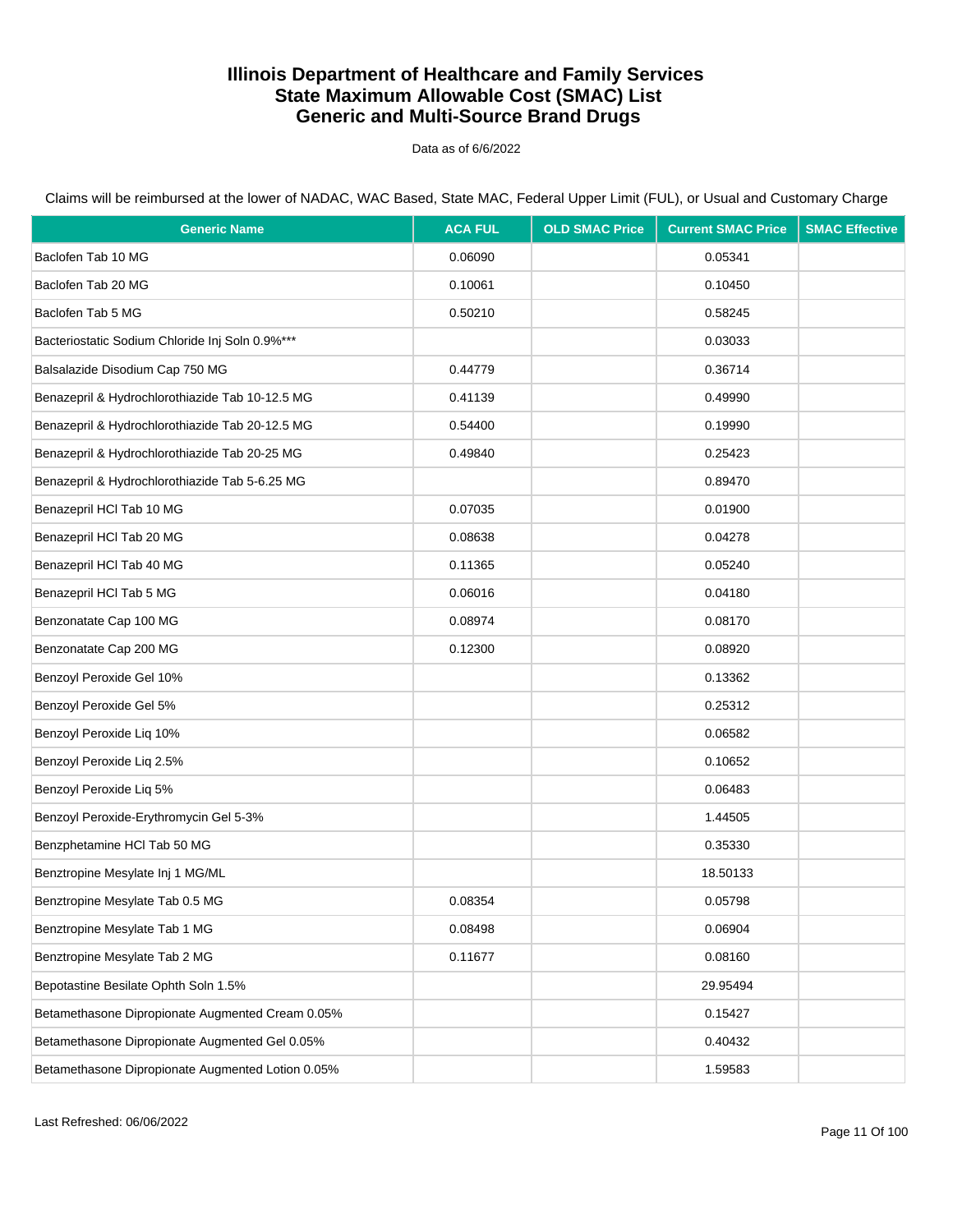Data as of 6/6/2022

Claims will be reimbursed at the lower of NADAC, WAC Based, State MAC, Federal Upper Limit (FUL), or Usual and Customary Charge

| <b>Generic Name</b>                                          | <b>ACA FUL</b> | <b>OLD SMAC Price</b> | <b>Current SMAC Price</b> | <b>SMAC Effective</b> |
|--------------------------------------------------------------|----------------|-----------------------|---------------------------|-----------------------|
| Betamethasone Dipropionate Augmented Oint 0.05%              |                |                       | 1.29440                   |                       |
| Betamethasone Dipropionate Cream 0.05%                       |                |                       | 0.64593                   |                       |
| Betamethasone Dipropionate Lotion 0.05%                      | 0.40698        |                       | 0.06980                   |                       |
| Betamethasone Dipropionate Oint 0.05%                        |                | 1.83200               | 1.26527                   | 06/01/2022            |
| Betamethasone Sod Phosphate & Acetate Inj Susp 6 (3-3) MG/ML |                |                       | 8.35933                   |                       |
| Betamethasone Valerate Aerosol Foam 0.12%                    |                |                       | 2.11408                   |                       |
| Betamethasone Valerate Cream 0.1% (Base Equivalent)          |                |                       | 0.16667                   |                       |
| Betamethasone Valerate Lotion 0.1% (Base Equivalent)         |                |                       | 0.26967                   |                       |
| Betamethasone Valerate Oint 0.1% (Base Equivalent)           |                |                       | 0.56667                   |                       |
| Betaxolol HCl Ophth Soln 0.5%                                |                |                       | 8.13900                   |                       |
| Betaxolol HCl Tab 10 MG                                      |                |                       | 0.56150                   |                       |
| Betaxolol HCl Tab 20 MG                                      |                |                       | 1.24790                   |                       |
| Bethanechol Chloride Tab 10 MG                               | 0.21328        |                       | 0.13610                   |                       |
| Bethanechol Chloride Tab 25 MG                               | 0.26624        |                       | 0.19520                   |                       |
| Bethanechol Chloride Tab 5 MG                                | 0.20616        |                       | 0.11570                   |                       |
| Bethanechol Chloride Tab 50 MG                               | 0.30201        |                       | 0.25990                   |                       |
| Bevacizumab IV Soln 100 MG/4ML (For Infusion)                |                |                       | 198.43806                 |                       |
| Bevacizumab IV Soln 400 MG/16ML (For Infusion)               |                |                       | 198.43806                 |                       |
| Bicalutamide Tab 50 MG                                       | 0.31812        |                       | 0.10180                   |                       |
| Bimatoprost Ophth Soln 0.03%                                 |                | 31.18000              | 26.25000                  | 06/01/2022            |
| Bimatoprost Soln 0.03%                                       |                |                       | 32.50000                  |                       |
| Bisoprolol & Hydrochlorothiazide Tab 10-6.25 MG              | 0.32920        |                       | 0.05313                   |                       |
| Bisoprolol & Hydrochlorothiazide Tab 2.5-6.25 MG             | 0.37455        |                       | 0.03462                   |                       |
| Bisoprolol & Hydrochlorothiazide Tab 5-6.25 MG               | 0.33897        |                       | 0.04470                   |                       |
| Bisoprolol Fumarate Tab 10 MG                                | 0.38961        |                       | 0.18530                   |                       |
| Bisoprolol Fumarate Tab 5 MG                                 | 0.34860        |                       | 0.15655                   |                       |
| Bleomycin Sulfate For Inj 15 Unit                            |                |                       | 35.41200                  |                       |
| Bleomycin Sulfate For Inj 30 Unit                            |                |                       | 72.96900                  |                       |
| Blood Glucose Monitoring Kit w/ Device***                    |                |                       | 7.50000                   |                       |
| Bosentan Tab 125 MG                                          |                |                       | 19.38600                  |                       |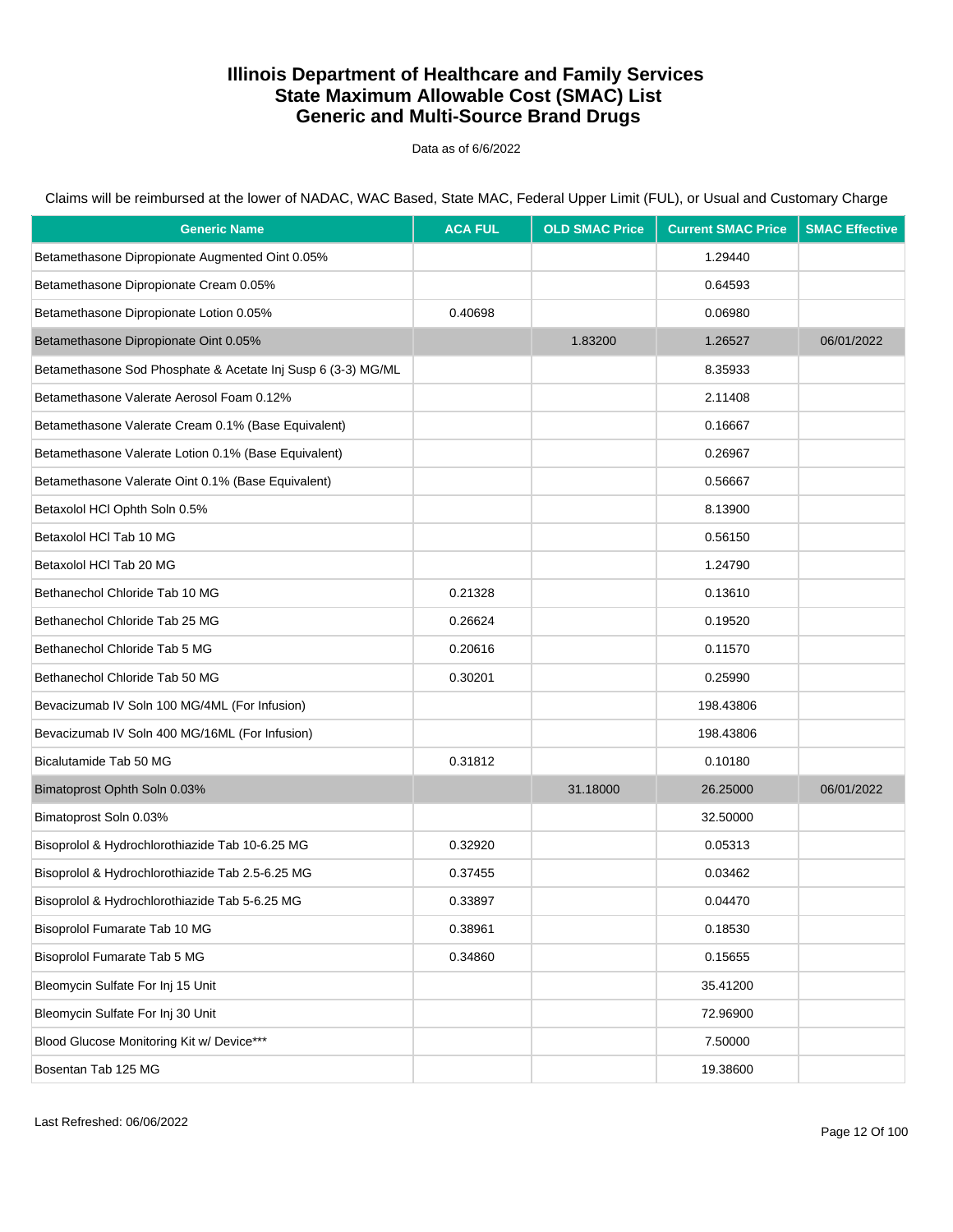Data as of 6/6/2022

Claims will be reimbursed at the lower of NADAC, WAC Based, State MAC, Federal Upper Limit (FUL), or Usual and Customary Charge

| <b>Generic Name</b>                                          | <b>ACA FUL</b> | <b>OLD SMAC Price</b> | <b>Current SMAC Price</b> | <b>SMAC Effective</b> |
|--------------------------------------------------------------|----------------|-----------------------|---------------------------|-----------------------|
| Bosentan Tab 62.5 MG                                         |                |                       | 19.38600                  |                       |
| Brimonidine Tartrate Ophth Soln 0.15%                        |                |                       | 19.22480                  |                       |
| Brimonidine Tartrate Ophth Soln 0.2%                         |                |                       | 0.42067                   |                       |
| Brinzolamide Ophth Susp 1%                                   |                |                       | 19.15814                  |                       |
| Bromfenac Sodium Ophth Soln 0.09% (Base Equiv) (Once-Daily)  |                |                       | 38.95000                  |                       |
| Bromocriptine Mesylate Cap 5 MG (Base Equivalent)            |                |                       | 3.51900                   |                       |
| Bromocriptine Mesylate Tab 2.5 MG (Base Equivalent)          | 1.73561        |                       | 1.06633                   |                       |
| Budesonide Delayed Release Particles Cap 3 MG                | 0.75668        |                       | 0.48290                   |                       |
| Budesonide Inhalation Susp 0.25 MG/2ML                       |                |                       | 0.64421                   |                       |
| Budesonide Inhalation Susp 0.5 MG/2ML                        |                |                       | 0.53365                   |                       |
| Budesonide Inhalation Susp 1 MG/2ML                          |                |                       | 4.11367                   |                       |
| Budesonide Tab ER 24HR 9 MG                                  | 33.64141       |                       | 33.33300                  |                       |
| Budesonide-Formoterol Fumarate Dihyd Aerosol 160-4.5 MCG/ACT |                |                       | 37.69433                  |                       |
| Budesonide-Formoterol Fumarate Dihyd Aerosol 80-4.5 MCG/ACT  |                |                       | 28.59280                  |                       |
| Bumetanide Inj 0.25 MG/ML                                    |                |                       | 0.20540                   |                       |
| Bumetanide Tab 0.5 MG                                        | 0.22156        |                       | 0.15810                   |                       |
| Bumetanide Tab 1 MG                                          | 0.21273        |                       | 0.21370                   |                       |
| Bumetanide Tab 2 MG                                          | 0.37325        |                       | 0.40327                   |                       |
| Bupivacaine HCI Preservative Free (PF) Inj 0.5%              |                |                       | 0.11333                   |                       |
| Buprenorphine HCI SL Tab 2 MG (Base Equiv)                   | 0.41197        |                       | 0.30700                   |                       |
| Buprenorphine HCI SL Tab 8 MG (Base Equiv)                   | 0.77352        |                       | 0.58667                   |                       |
| Buprenorphine HCI-Naloxone HCI SL Film 12-3 MG (Base Equiv)  |                |                       | 6.66891                   |                       |
| Buprenorphine HCI-Naloxone HCI SL Film 2-0.5 MG (Base Equiv) |                |                       | 2.18683                   |                       |
| Buprenorphine HCI-Naloxone HCI SL Film 4-1 MG (Base Equiv)   |                | 4.16633               | 3.51261                   | 06/01/2022            |
| Buprenorphine HCI-Naloxone HCI SL Film 8-2 MG (Base Equiv)   |                |                       | 3.07758                   |                       |
| Buprenorphine HCI-Naloxone HCI SL Tab 0.7-0.18 MG (Base Eq)  |                |                       | 4.13273                   |                       |
| Buprenorphine HCI-Naloxone HCI SL Tab 1.4-0.36 MG (Base Eq)  |                |                       | 4.00373                   |                       |
| Buprenorphine HCI-Naloxone HCI SL Tab 11.4-2.9 MG (Base Eq)  |                |                       | 16.37400                  |                       |
| Buprenorphine HCI-Naloxone HCI SL Tab 2-0.5 MG (Base Equiv)  | 0.64539        |                       | 0.76859                   |                       |
| Buprenorphine HCI-Naloxone HCI SL Tab 2.9-0.71 MG (Base Eq)  |                |                       | 8.43200                   |                       |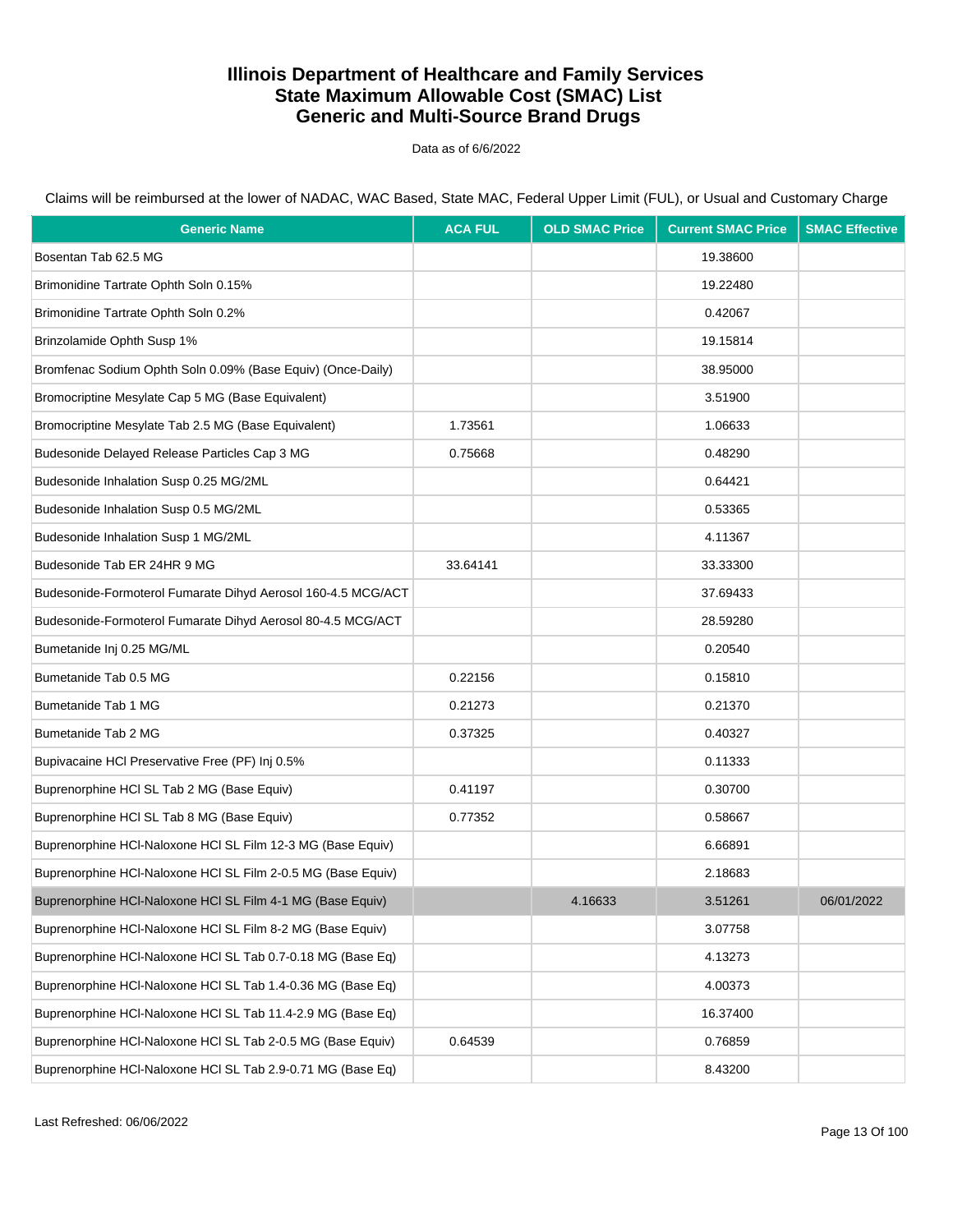Data as of 6/6/2022

Claims will be reimbursed at the lower of NADAC, WAC Based, State MAC, Federal Upper Limit (FUL), or Usual and Customary Charge

| <b>Generic Name</b>                                        | <b>ACA FUL</b> | <b>OLD SMAC Price</b> | <b>Current SMAC Price</b> | <b>SMAC Effective</b> |
|------------------------------------------------------------|----------------|-----------------------|---------------------------|-----------------------|
| Buprenorphine HCI-Naloxone HCI SL Tab 8-2 MG (Base Equiv)  | 0.97776        |                       | 1.03049                   |                       |
| Buprenorphine HCI-Naloxone HCI SL Tab 8.6-2.1 MG (Base Eq) |                |                       | 13.02833                  |                       |
| Buprenorphine TD Patch Weekly 10 MCG/HR                    | 72.06998       |                       | 55.26143                  |                       |
| Buprenorphine TD Patch Weekly 20 MCG/HR                    | 136.52084      |                       | 81.29188                  |                       |
| Buprenorphine TD Patch Weekly 5 MCG/HR                     | 49.49706       |                       | 41.86250                  |                       |
| Buprenorphine TD Patch Weekly 7.5 MCG/HR                   | 55.84751       |                       | 59.45286                  |                       |
| Buprenorphine-Naloxone Buccal Film 2.1-0.3 MG (Base Equiv) |                |                       | 8.18480                   |                       |
| Buprenorphine-Naloxone Buccal Film 4.2-0.7 MG (Base Equiv) |                |                       | 7.42820                   |                       |
| Buprenorphine-Naloxone Buccal Film 6.3-1 MG (Base Equiv)   |                |                       | 15.45792                  |                       |
| Bupropion HCI (Smoking Deterrent) Tab ER 12HR 150 MG       |                |                       | 0.20967                   |                       |
| Bupropion HCl Tab 100 MG                                   | 0.15108        |                       | 0.09950                   |                       |
| Bupropion HCl Tab 75 MG                                    | 0.12169        |                       | 0.06050                   |                       |
| Bupropion HCI Tab ER 12HR 100 MG                           | 0.10958        |                       | 0.07644                   |                       |
| Bupropion HCI Tab ER 12HR 150 MG                           | 0.10010        |                       | 0.05360                   |                       |
| Bupropion HCI Tab ER 12HR 200 MG                           | 0.16425        |                       | 0.08069                   |                       |
| Bupropion HCl Tab ER 24HR 150 MG                           | 0.13587        |                       | 0.11400                   |                       |
| Bupropion HCI Tab ER 24HR 300 MG                           | 0.17082        |                       | 0.13644                   |                       |
| Burrow's Solution w/ Acetic Acid Otic Soln 2%              |                |                       | 0.11450                   |                       |
| Buspirone HCI Tab 10 MG                                    | 0.03921        |                       | 0.03497                   |                       |
| Buspirone HCI Tab 15 MG                                    | 0.05104        |                       | 0.05239                   |                       |
| Buspirone HCI Tab 30 MG                                    | 0.16103        |                       | 0.11717                   |                       |
| Buspirone HCI Tab 5 MG                                     | 0.02782        |                       | 0.01998                   |                       |
| Buspirone HCI Tab 7.5 MG                                   | 0.20419        |                       | 0.24170                   |                       |
| Butalbital-Acetaminophen Tab 50-300 MG                     |                |                       | 1.60000                   |                       |
| Butalbital-Acetaminophen Tab 50-325 MG                     |                |                       | 1.04112                   |                       |
| Butalbital-Acetaminophen-Caff w/ COD Cap 50-300-40-30 MG   |                |                       | 5.87217                   |                       |
| Butalbital-Acetaminophen-Caff w/ COD Cap 50-325-40-30 MG   |                |                       | 0.86725                   |                       |
| Butalbital-Acetaminophen-Caffeine Cap 50-300-40 MG         | 0.53884        |                       | 0.68049                   |                       |
| Butalbital-Acetaminophen-Caffeine Cap 50-325-40 MG         | 3.07844        |                       | 0.60905                   |                       |
| Butalbital-Acetaminophen-Caffeine Tab 50-325-40 MG         | 0.18379        |                       | 0.15773                   |                       |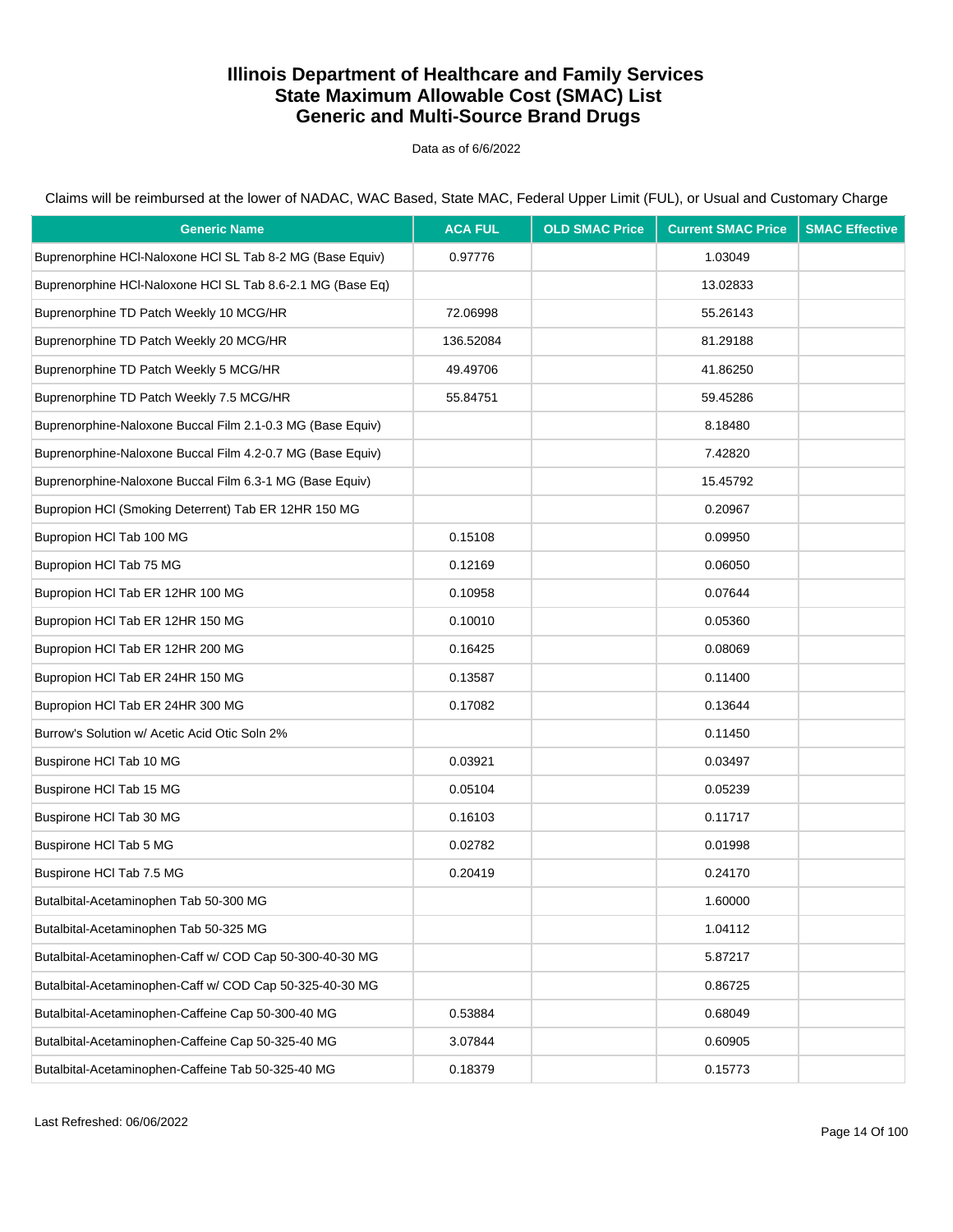Data as of 6/6/2022

| <b>Generic Name</b>                                        | <b>ACA FUL</b> | <b>OLD SMAC Price</b> | <b>Current SMAC Price</b> | <b>SMAC Effective</b> |
|------------------------------------------------------------|----------------|-----------------------|---------------------------|-----------------------|
| Butalbital-Aspirin-Caff w/ Codeine Cap 50-325-40-30 MG     | 1.27987        |                       | 1.23660                   |                       |
| Butalbital-Aspirin-Caffeine Cap 50-325-40 MG               |                |                       | 0.88420                   |                       |
| Butorphanol Tartrate Inj 2 MG/ML                           |                |                       | 1.75500                   |                       |
| Butorphanol Tartrate Nasal Soln 10 MG/ML                   |                |                       | 6.20530                   |                       |
| Cabergoline Tab 0.5 MG                                     | 2.31321        |                       | 1.99500                   |                       |
| Caffeine Citrate Inj 60 MG/3ML (10 MG/ML Base Equiv)       |                |                       | 3.87333                   |                       |
| Caffeine Citrate Oral Soln 60 MG/3ML (10 MG/ML Base Equiv) |                |                       | 2.80000                   |                       |
| Calcipotriene Cream 0.005%                                 |                |                       | 1.08283                   |                       |
| Calcipotriene Oint 0.005%                                  |                |                       | 2.48205                   |                       |
| Calcipotriene Soln 0.005% (50 MCG/ML)                      |                |                       | 0.94983                   |                       |
| Calcipotriene-Betamethasone Dipropionate Oint 0.005-0.064% |                |                       | 7.02000                   |                       |
| Calcitonin (Salmon) Nasal Soln 200 Unit/ACT                |                |                       | 6.33784                   |                       |
| Calcitriol Cap 0.25 MCG                                    | 0.17780        |                       | 0.12704                   |                       |
| Calcitriol Cap 0.5 MCG                                     | 0.31101        |                       | 0.23930                   |                       |
| Calcitriol Oral Soln 1 MCG/ML                              | 5.70179        |                       | 4.55033                   |                       |
| Calcium Acetate (Phosphate Binder) Cap 667 MG (169 MG Ca)  | 0.28226        |                       | 0.11590                   |                       |
| Calcium Acetate (Phosphate Binder) Tab 667 MG              |                |                       | 0.30825                   |                       |
| Calcium Gluconate Inj 10%                                  |                |                       | 0.17000                   |                       |
| Candesartan Cilexetil Tab 16 MG                            | 0.80546        |                       | 0.61200                   |                       |
| Candesartan Cilexetil Tab 32 MG                            | 1.07983        |                       | 1.06144                   |                       |
| Candesartan Cilexetil Tab 4 MG                             | 0.87249        |                       | 0.80284                   |                       |
| Candesartan Cilexetil Tab 8 MG                             | 0.68784        |                       | 0.61233                   |                       |
| Candesartan Cilexetil-Hydrochlorothiazide Tab 16-12.5 MG   | 1.54137        |                       | 1.36980                   |                       |
| Candesartan Cilexetil-Hydrochlorothiazide Tab 32-12.5 MG   | 1.51552        |                       | 2.02290                   |                       |
| Candesartan Cilexetil-Hydrochlorothiazide Tab 32-25 MG     | 1.84688        |                       | 1.50969                   |                       |
| Cannabidiol Soln 100 MG/ML                                 |                |                       | 14.12900                  |                       |
| Capecitabine Tab 150 MG                                    |                |                       | 0.34945                   |                       |
| Capecitabine Tab 500 MG                                    | 2.16879        |                       | 0.49958                   |                       |
| Capsaicin Cream 0.1%                                       |                |                       | 0.15563                   |                       |
| Captopril & Hydrochlorothiazide Tab 25-15 MG               |                |                       | 0.06265                   |                       |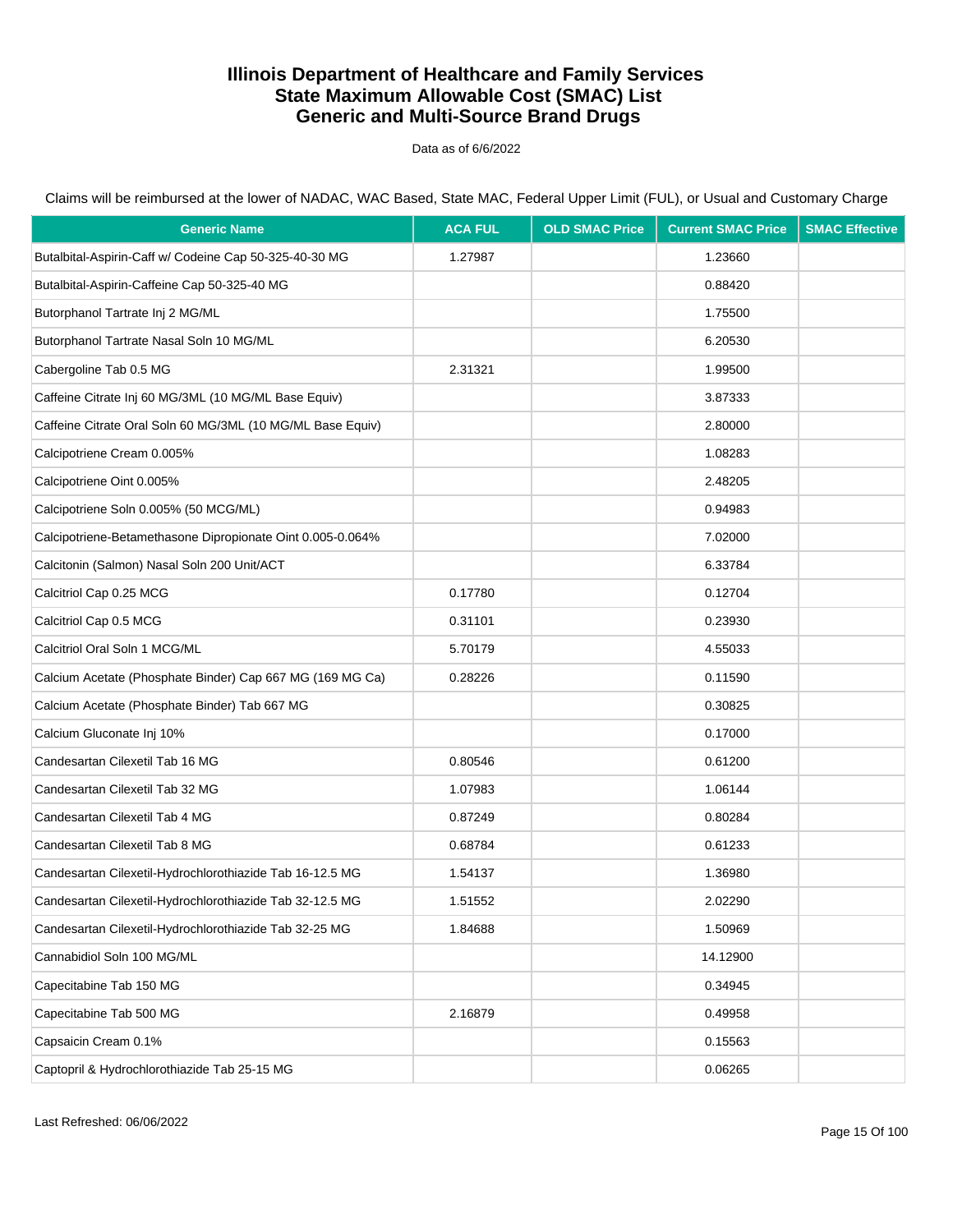Data as of 6/6/2022

Claims will be reimbursed at the lower of NADAC, WAC Based, State MAC, Federal Upper Limit (FUL), or Usual and Customary Charge

| <b>Generic Name</b>                                      | <b>ACA FUL</b> | <b>OLD SMAC Price</b> | <b>Current SMAC Price</b> | <b>SMAC Effective</b> |
|----------------------------------------------------------|----------------|-----------------------|---------------------------|-----------------------|
| Captopril & Hydrochlorothiazide Tab 25-25 MG             |                |                       | 0.76521                   |                       |
| Captopril & Hydrochlorothiazide Tab 50-15 MG             |                |                       | 0.14030                   |                       |
| Captopril & Hydrochlorothiazide Tab 50-25 MG             |                |                       | 0.15210                   |                       |
| Captopril Tab 100 MG                                     | 1.37792        |                       | 1.32038                   |                       |
| Captopril Tab 12.5 MG                                    | 0.41597        |                       | 0.52210                   |                       |
| Captopril Tab 25 MG                                      | 0.56061        |                       | 0.12075                   |                       |
| Captopril Tab 50 MG                                      | 0.46788        |                       | 0.77990                   |                       |
| Carbamazepine Cap ER 12HR 100 MG                         | 1.08696        |                       | 0.62433                   |                       |
| Carbamazepine Cap ER 12HR 200 MG                         | 1.13582        | 1.20983               | 1.08992                   | 06/01/2022            |
| Carbamazepine Cap ER 12HR 300 MG                         | 1.20367        |                       | 0.75498                   |                       |
| Carbamazepine Chew Tab 100 MG                            | 0.27512        |                       | 0.21800                   |                       |
| Carbamazepine Susp 100 MG/5ML                            | 0.18763        |                       | 0.09749                   |                       |
| Carbamazepine Tab 200 MG                                 | 0.31925        |                       | 0.18497                   |                       |
| Carbamazepine Tab ER 12HR 100 MG                         | 0.58822        |                       | 0.39510                   |                       |
| Carbamazepine Tab ER 12HR 200 MG                         | 1.07437        |                       | 0.70610                   |                       |
| Carbamazepine Tab ER 12HR 400 MG                         | 2.19460        |                       | 1.48790                   |                       |
| Carbidopa & Levodopa Orally Disintegrating Tab 10-100 MG |                |                       | 0.51270                   |                       |
| Carbidopa & Levodopa Orally Disintegrating Tab 25-100 MG |                |                       | 0.67500                   |                       |
| Carbidopa & Levodopa Orally Disintegrating Tab 25-250 MG |                |                       | 0.85410                   |                       |
| Carbidopa & Levodopa Tab 10-100 MG                       | 0.14003        |                       | 0.09610                   |                       |
| Carbidopa & Levodopa Tab 25-100 MG                       | 0.13851        |                       | 0.06590                   |                       |
| Carbidopa & Levodopa Tab 25-250 MG                       | 0.15243        |                       | 0.09582                   |                       |
| Carbidopa & Levodopa Tab ER 25-100 MG                    | 0.19815        |                       | 0.11510                   |                       |
| Carbidopa & Levodopa Tab ER 50-200 MG                    | 0.28682        |                       | 0.18000                   |                       |
| Carbidopa Tab 25 MG                                      | 1.90050        |                       | 0.93340                   |                       |
| Carbidopa-Levodopa-Entacapone Tabs 18.75-75-200 MG       |                |                       | 2.62496                   | 06/01/2022            |
| Carbidopa-Levodopa-Entacapone Tabs 25-100-200 MG         |                |                       | 2.67548                   |                       |
| Carbidopa-Levodopa-Entacapone Tabs 37.5-150-200 MG       | 1.80824        |                       | 3.06482                   |                       |
| Carbidopa-Levodopa-Entacapone Tabs 50-200-200 MG         |                |                       | 2.80555                   |                       |
| Carbinoxamine Maleate Soln 4 MG/5ML                      |                |                       | 0.09558                   |                       |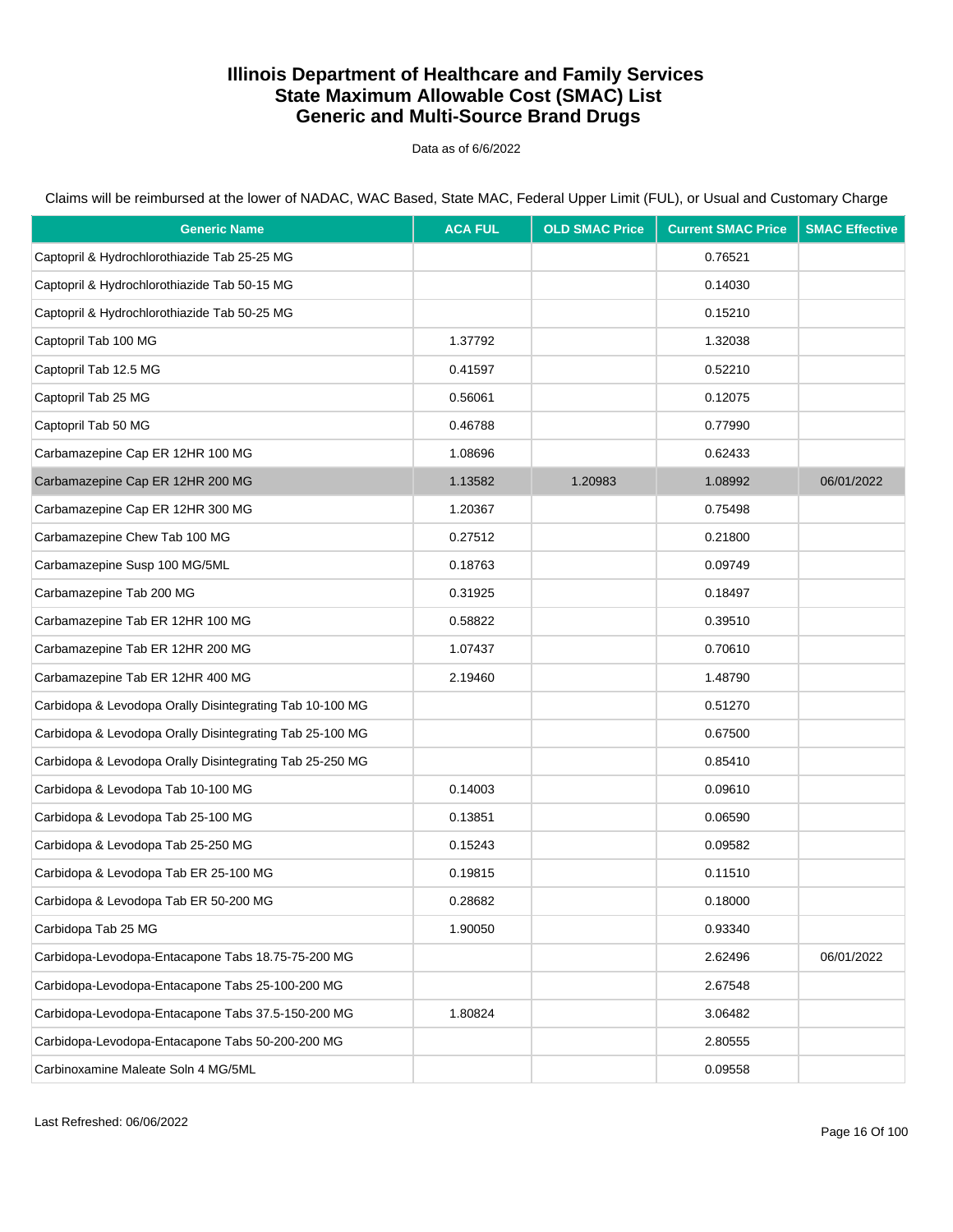Data as of 6/6/2022

| <b>Generic Name</b>                    | <b>ACA FUL</b> | <b>OLD SMAC Price</b> | <b>Current SMAC Price</b> | <b>SMAC Effective</b> |
|----------------------------------------|----------------|-----------------------|---------------------------|-----------------------|
| Carbinoxamine Maleate Tab 4 MG         |                |                       | 0.33018                   |                       |
| Carboplatin IV For Inj 150 MG          |                |                       | 39.00000                  |                       |
| Carboplatin IV Soln 150 MG/15ML        |                |                       | 0.56753                   |                       |
| Carboplatin IV Soln 450 MG/45ML        |                |                       | 0.56753                   |                       |
| Carboplatin IV Soln 50 MG/5ML          |                |                       | 0.49016                   |                       |
| Carboplatin IV Soln 600 MG/60ML        |                |                       | 0.56753                   |                       |
| Carisoprodol Tab 250 MG                | 1.27726        |                       | 1.11400                   |                       |
| Carisoprodol Tab 350 MG                | 0.13230        |                       | 0.04670                   |                       |
| Carteolol HCl Ophth Soln 1%            |                |                       | 1.40920                   |                       |
| Carvedilol Phosphate Cap ER 24HR 10 MG | 6.04514        |                       | 5.85267                   |                       |
| Carvedilol Phosphate Cap ER 24HR 20 MG | 5.59957        |                       | 5.43233                   |                       |
| Carvedilol Phosphate Cap ER 24HR 40 MG | 5.61589        |                       | 4.72533                   |                       |
| Carvedilol Phosphate Cap ER 24HR 80 MG | 5.41813        |                       | 4.99833                   |                       |
| Carvedilol Tab 12.5 MG                 | 0.02596        |                       | 0.02125                   |                       |
| Carvedilol Tab 25 MG                   | 0.03334        |                       | 0.02294                   |                       |
| Carvedilol Tab 3.125 MG                | 0.01989        |                       | 0.01830                   |                       |
| Carvedilol Tab 6.25 MG                 | 0.02043        |                       | 0.01794                   |                       |
| Cefaclor Cap 250 MG                    |                |                       | 1.08959                   |                       |
| Cefaclor Cap 500 MG                    |                |                       | 1.27079                   |                       |
| Cefaclor For Susp 125 MG/5ML           |                |                       | 0.73655                   |                       |
| Cefaclor For Susp 250 MG/5ML           |                |                       | 1.16666                   |                       |
| Cefaclor For Susp 375 MG/5ML           |                |                       | 2.21067                   |                       |
| Cefadroxil Cap 500 MG                  | 0.19405        |                       | 0.12410                   |                       |
| Cefadroxil For Susp 250 MG/5ML         | 0.24630        |                       | 0.20100                   |                       |
| Cefadroxil For Susp 500 MG/5ML         | 0.25492        |                       | 0.24250                   |                       |
| Cefadroxil Tab 1 GM                    |                |                       | 3.15000                   |                       |
| Cefazolin Sodium For Inj 1 GM          |                |                       | 0.92300                   |                       |
| Cefazolin Sodium For Inj 10 GM         |                |                       | 6.05100                   |                       |
| Cefdinir Cap 300 MG                    | 0.44368        |                       | 0.38283                   |                       |
| Cefdinir For Susp 125 MG/5ML           |                |                       | 0.10693                   |                       |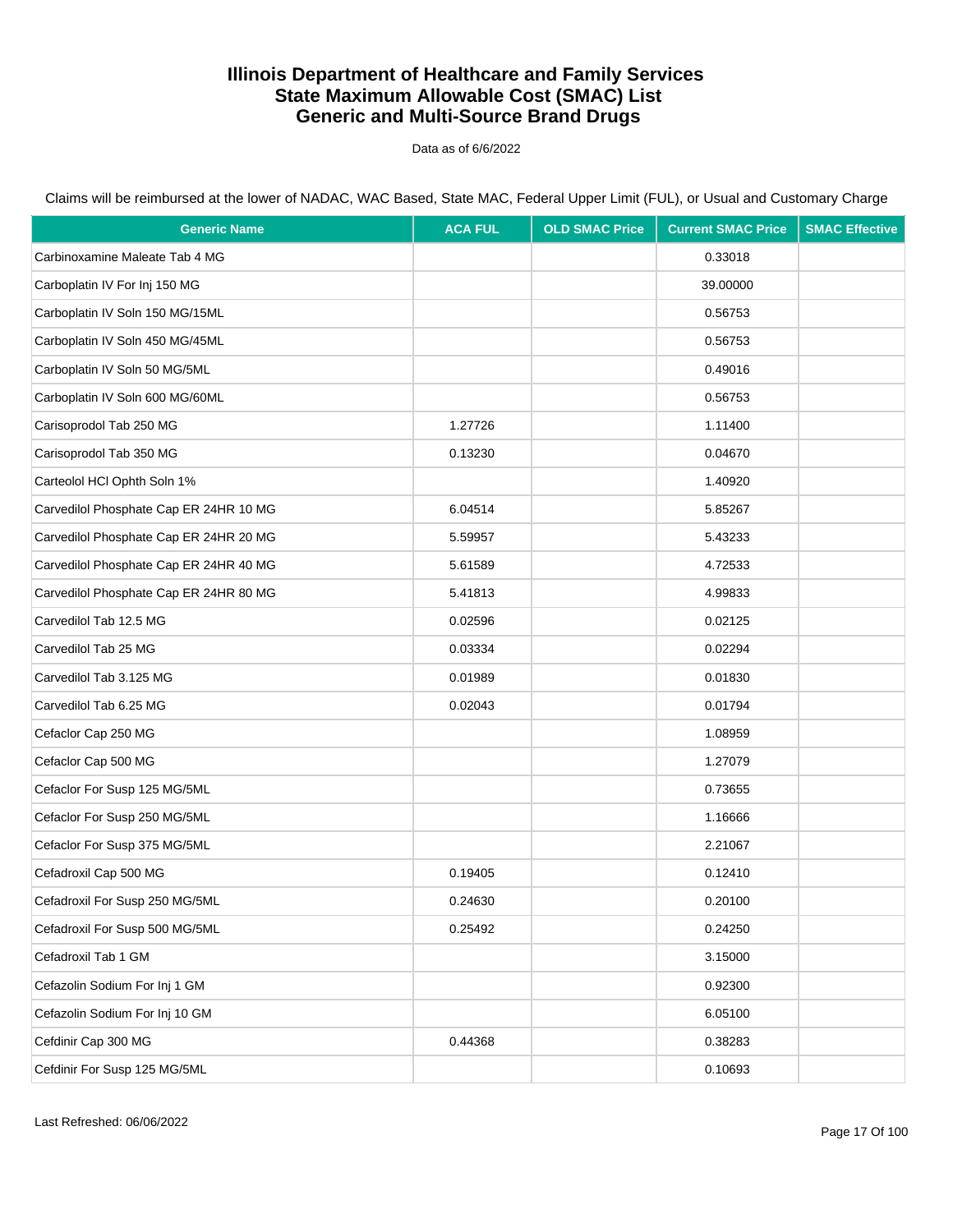Data as of 6/6/2022

| <b>Generic Name</b>                      | <b>ACA FUL</b> | <b>OLD SMAC Price</b> | <b>Current SMAC Price</b> | <b>SMAC Effective</b> |
|------------------------------------------|----------------|-----------------------|---------------------------|-----------------------|
| Cefdinir For Susp 250 MG/5ML             |                |                       | 0.08000                   |                       |
| Cefepime HCI For Inj 1 GM                |                |                       | 3.99900                   |                       |
| Cefepime HCI For Inj 2 GM                |                |                       | 8.52600                   |                       |
| Cefixime Cap 400 MG                      |                |                       | 9.94480                   |                       |
| Cefixime For Susp 100 MG/5ML             |                |                       | 2.87712                   |                       |
| Cefixime For Susp 200 MG/5ML             |                |                       | 5.63013                   |                       |
| Cefotaxime Sodium For Inj 1 GM           |                |                       | 2.86000                   |                       |
| Cefoxitin Sodium For IV Soln 1 GM        |                |                       | 6.28160                   |                       |
| Cefoxitin Sodium For IV Soln 2 GM        |                |                       | 11.74784                  |                       |
| Cefpodoxime Proxetil For Susp 100 MG/5ML |                |                       | 1.16000                   |                       |
| Cefpodoxime Proxetil For Susp 50 MG/5ML  |                |                       | 0.47995                   |                       |
| Cefpodoxime Proxetil Tab 100 MG          |                |                       | 1.77000                   |                       |
| Cefpodoxime Proxetil Tab 200 MG          | 2.69666        |                       | 2.20000                   |                       |
| Cefprozil For Susp 125 MG/5ML            |                |                       | 0.14400                   |                       |
| Cefprozil For Susp 250 MG/5ML            |                |                       | 0.21875                   |                       |
| Cefprozil Tab 250 MG                     | 0.51608        |                       | 0.77750                   |                       |
| Cefprozil Tab 500 MG                     | 0.99862        |                       | 1.07200                   |                       |
| Ceftazidime For Inj 1 GM                 |                |                       | 3.67263                   |                       |
| Ceftazidime For Inj 2 GM                 |                |                       | 11.54400                  |                       |
| Ceftazidime For Inj 6 GM                 |                |                       | 24.36200                  |                       |
| Ceftazidime For IV Soln 1 GM             |                |                       | 8.51500                   |                       |
| Ceftriaxone Sodium For Inj 1 GM          |                |                       | 1.31000                   |                       |
| Ceftriaxone Sodium For Inj 10 GM         |                |                       | 14.68750                  |                       |
| Ceftriaxone Sodium For Inj 2 GM          |                |                       | 2.30600                   |                       |
| Ceftriaxone Sodium For Inj 250 MG        |                |                       | 0.63100                   |                       |
| Ceftriaxone Sodium For Inj 500 MG        |                |                       | 0.95190                   |                       |
| Ceftriaxone Sodium For IV Soln 1 GM      |                |                       | 4.14500                   |                       |
| Ceftriaxone Sodium For IV Soln 2 GM      |                |                       | 10.98500                  |                       |
| Cefuroxime Axetil Tab 250 MG             | 0.39628        |                       | 0.26250                   |                       |
| Cefuroxime Axetil Tab 500 MG             | 0.52220        |                       | 0.38067                   |                       |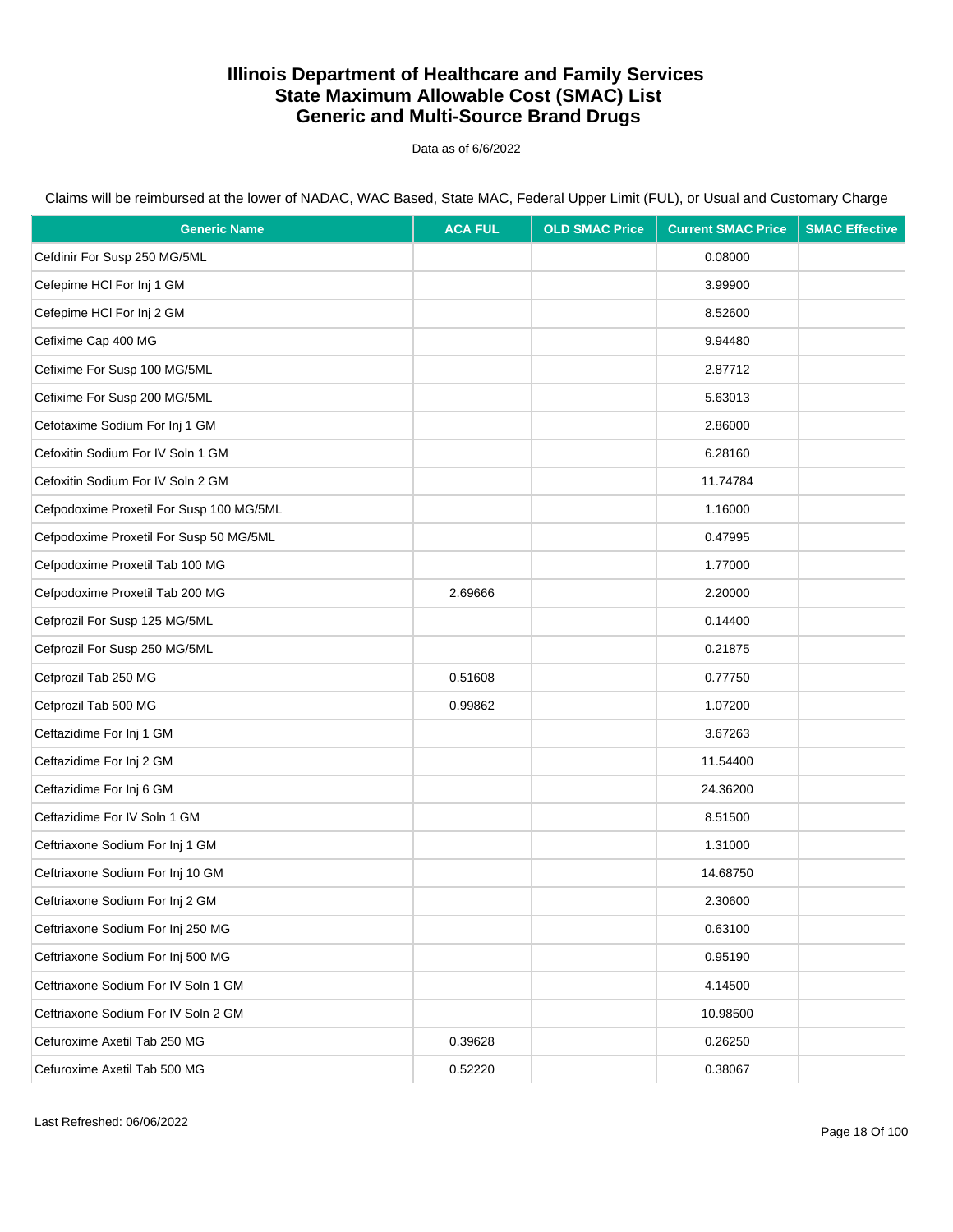Data as of 6/6/2022

| <b>Generic Name</b>                                 | <b>ACA FUL</b> | <b>OLD SMAC Price</b> | <b>Current SMAC Price</b> | <b>SMAC Effective</b> |
|-----------------------------------------------------|----------------|-----------------------|---------------------------|-----------------------|
| Cefuroxime Sodium For Inj 1.5 GM                    |                |                       | 5.72000                   |                       |
| Cefuroxime Sodium For Inj 750 MG                    |                |                       | 2.92500                   |                       |
| Cefuroxime Sodium For IV Soln 1.5 GM                |                |                       | 5.72000                   |                       |
| Celecoxib Cap 100 MG                                | 0.10666        |                       | 0.11230                   |                       |
| Celecoxib Cap 200 MG                                | 0.19684        |                       | 0.11246                   |                       |
| Celecoxib Cap 400 MG                                | 0.52214        |                       | 0.49205                   |                       |
| Celecoxib Cap 50 MG                                 | 0.10029        |                       | 0.12367                   |                       |
| Cephalexin Cap 250 MG                               | 0.09135        |                       | 0.05200                   |                       |
| Cephalexin Cap 500 MG                               | 0.11858        |                       | 0.07836                   |                       |
| Cephalexin Cap 750 MG                               |                |                       | 5.35800                   |                       |
| Cephalexin For Susp 125 MG/5ML                      |                |                       | 0.07000                   |                       |
| Cephalexin For Susp 250 MG/5ML                      |                |                       | 0.04245                   |                       |
| Cetirizine HCl Oral Soln 1 MG/ML (5 MG/5ML)         |                |                       | 0.01907                   |                       |
| Cevimeline HCl Cap 30 MG                            | 0.81330        |                       | 0.62670                   |                       |
| Chlordiazepoxide HCl Cap 10 MG                      |                |                       | 0.05930                   |                       |
| Chlordiazepoxide HCl Cap 25 MG                      |                |                       | 0.10033                   |                       |
| Chlordiazepoxide HCl Cap 5 MG                       |                |                       | 0.07574                   |                       |
| Chlordiazepoxide HCl-Clidinium Bromide Cap 5-2.5 MG |                |                       | 1.27283                   |                       |
| Chlordiazepoxide-Amitriptyline Tab 10-25 MG         |                |                       | 1.65270                   |                       |
| Chlordiazepoxide-Amitriptyline Tab 5-12.5 MG        |                |                       | 0.69002                   |                       |
| Chlorhexidine Gluconate Soln 0.12%                  |                |                       | 0.00571                   |                       |
| Chloroquine Phosphate Tab 250 MG                    |                |                       | 1.27760                   |                       |
| Chloroquine Phosphate Tab 500 MG                    |                |                       | 1.61582                   |                       |
| Chlorothiazide Tab 500 MG                           |                |                       | 0.15275                   |                       |
| Chlorpromazine HCl Inj 25 MG/ML                     |                |                       | 26.00000                  |                       |
| Chlorpromazine HCl Tab 10 MG                        | 1.29919        | 1.55000               | 0.88212                   | 06/01/2022            |
| Chlorpromazine HCl Tab 100 MG                       | 2.04148        |                       | 2.26210                   |                       |
| Chlorpromazine HCl Tab 200 MG                       | 2.96240        |                       | 4.60216                   |                       |
| Chlorpromazine HCl Tab 25 MG                        | 1.30823        |                       | 1.05040                   |                       |
| Chlorpromazine HCl Tab 50 MG                        | 1.36919        |                       | 1.96941                   |                       |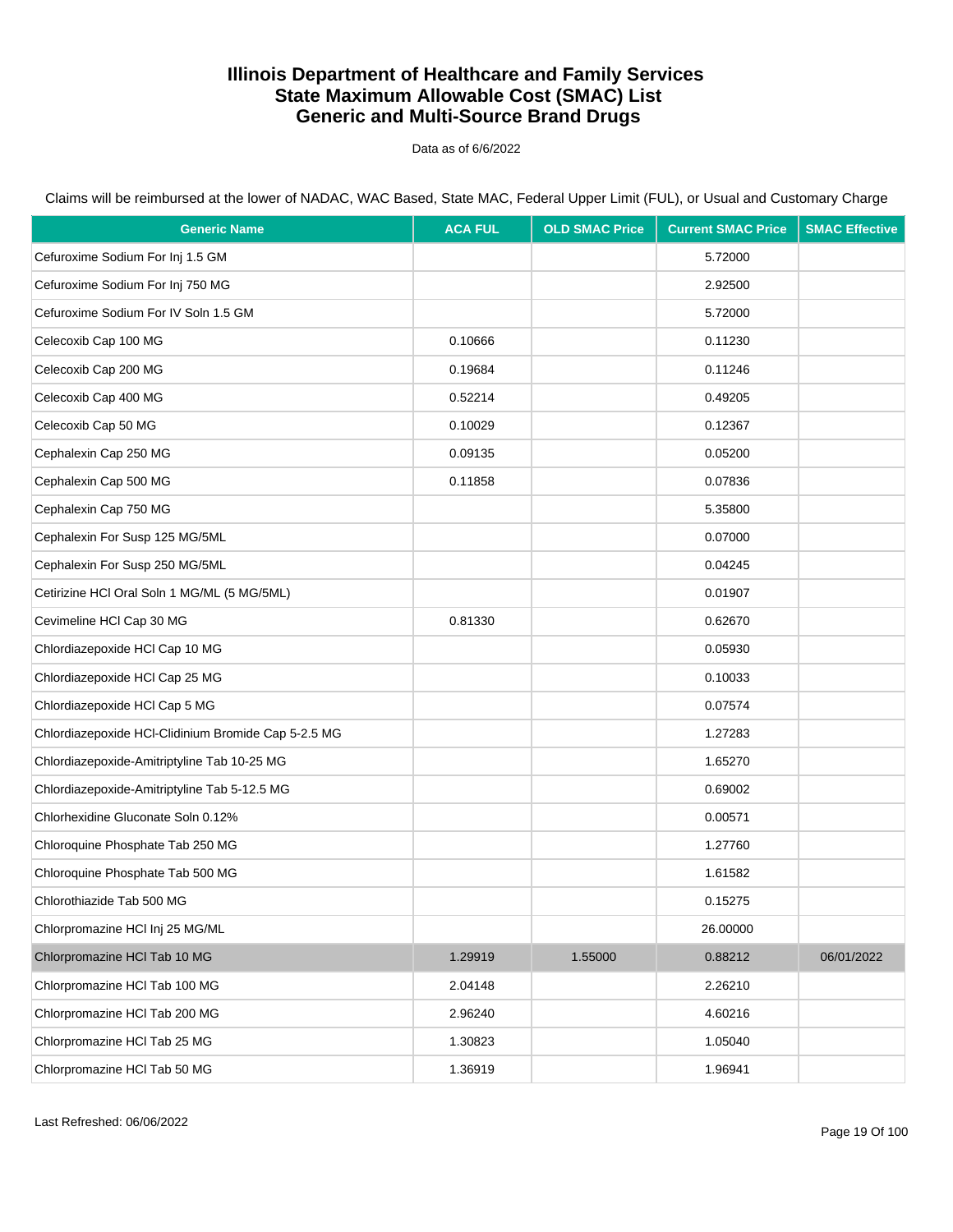Data as of 6/6/2022

Claims will be reimbursed at the lower of NADAC, WAC Based, State MAC, Federal Upper Limit (FUL), or Usual and Customary Charge

| <b>Generic Name</b>                                        | <b>ACA FUL</b> | <b>OLD SMAC Price</b> | <b>Current SMAC Price</b> | <b>SMAC Effective</b> |
|------------------------------------------------------------|----------------|-----------------------|---------------------------|-----------------------|
| Chlorpropamide Tab 100 MG                                  |                |                       | 0.20075                   |                       |
| Chlorpropamide Tab 250 MG                                  |                |                       | 0.34000                   |                       |
| Chlorthalidone Tab 25 MG                                   | 0.13957        |                       | 0.10290                   |                       |
| Chlorthalidone Tab 50 MG                                   | 0.21284        |                       | 0.21990                   |                       |
| Chlorzoxazone Tab 500 MG                                   | 0.25565        |                       | 0.22652                   |                       |
| Cholestyramine Light Powder 4 GM/DOSE                      |                |                       | 0.16658                   |                       |
| Cholestyramine Light Powder Packets 4 GM                   |                |                       | 0.29672                   |                       |
| Cholestyramine Powder 4 GM/DOSE                            |                |                       | 0.14640                   |                       |
| Cholestyramine Powder Packets 4 GM                         |                | 1.07534               | 0.80048                   | 06/01/2022            |
| Choline Fenofibrate Cap DR 135 MG (Fenofibric Acid Equiv)  | 0.58885        |                       | 0.50700                   |                       |
| Choline Fenofibrate Cap DR 45 MG (Fenofibric Acid Equiv)   | 0.22526        |                       | 0.38065                   |                       |
| Ciclopirox Gel 0.77%                                       |                |                       | 0.89877                   |                       |
| Ciclopirox Olamine Cream 0.77% (Base Equiv)                |                |                       | 0.10611                   |                       |
| Ciclopirox Olamine Susp 0.77% (Base Equiv)                 |                |                       | 0.76780                   |                       |
| Ciclopirox Shampoo 1%                                      | 0.31211        |                       | 0.24845                   |                       |
| Ciclopirox Solution 8%                                     | 1.74161        |                       | 1.24242                   |                       |
| Cilostazol Tab 100 MG                                      | 0.14582        |                       | 0.05433                   |                       |
| Cilostazol Tab 50 MG                                       | 0.11087        |                       | 0.07320                   |                       |
| Cimetidine HCI Soln 300 MG/5ML                             | 0.21148        |                       | 0.07052                   |                       |
| Cimetidine Tab 200 MG                                      |                |                       | 0.06613                   |                       |
| Cimetidine Tab 300 MG                                      |                |                       | 0.19250                   |                       |
| Cimetidine Tab 400 MG                                      |                |                       | 0.45283                   |                       |
| Cimetidine Tab 800 MG                                      |                |                       | 0.83477                   |                       |
| Cinacalcet HCl Tab 30 MG (Base Equiv)                      | 1.03028        |                       | 0.68699                   |                       |
| Cinacalcet HCl Tab 60 MG (Base Equiv)                      | 2.40047        |                       | 0.50000                   |                       |
| Cinacalcet HCl Tab 90 MG (Base Equiv)                      | 3.64673        |                       | 4.99967                   |                       |
| Ciprofloxacin 200 MG/100ML in D5W                          |                |                       | 0.02418                   |                       |
| Ciprofloxacin 400 MG/200ML in D5W                          |                |                       | 0.01495                   |                       |
| Ciprofloxacin For Oral Susp 500 MG/5ML (10%) (10 GM/100ML) |                |                       | 1.40410                   |                       |
| Ciprofloxacin HCl Ophth Soln 0.3% (Base Equivalent)        |                |                       | 0.56000                   |                       |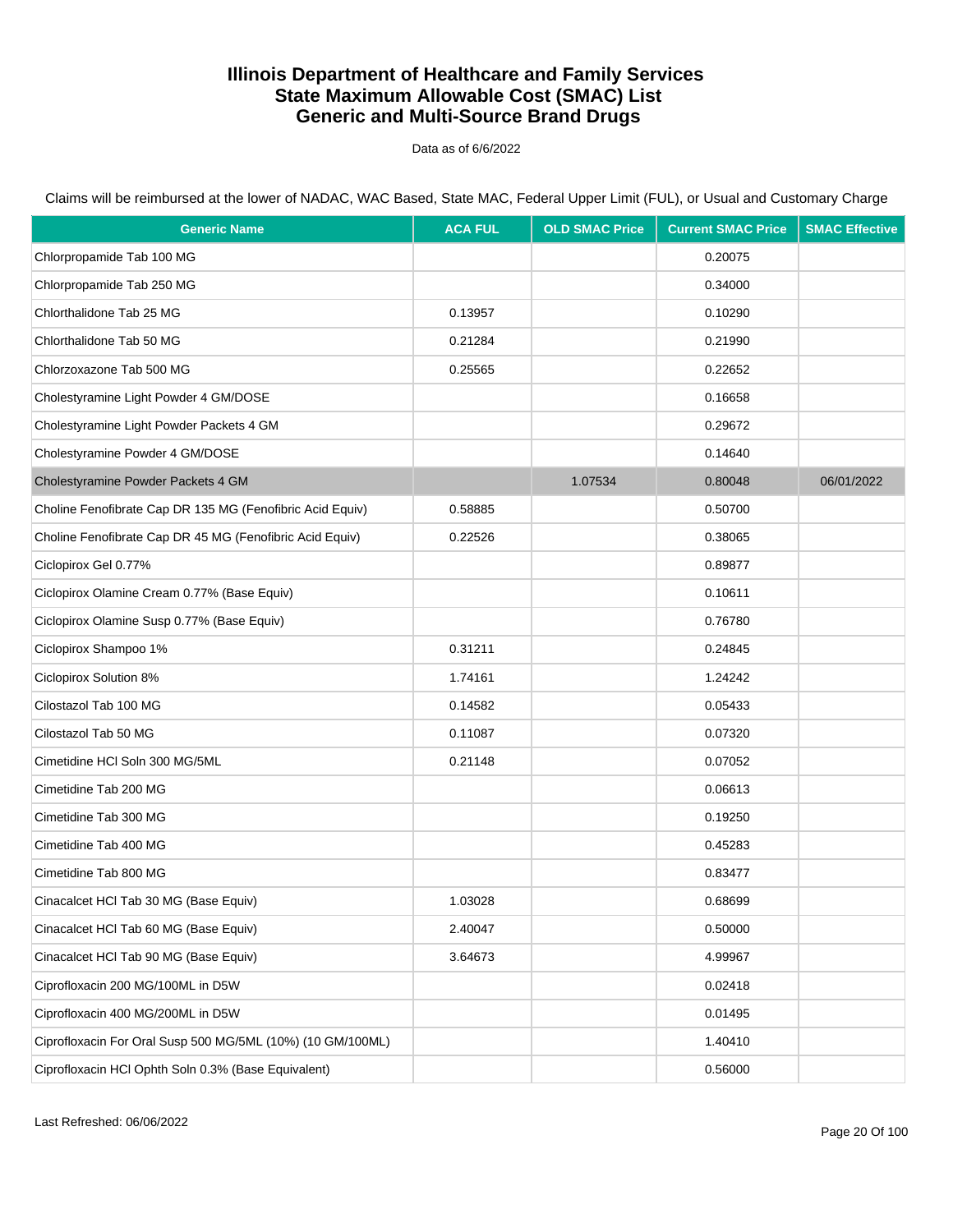Data as of 6/6/2022

| <b>Generic Name</b>                                         | <b>ACA FUL</b> | <b>OLD SMAC Price</b> | <b>Current SMAC Price</b> | <b>SMAC Effective</b> |
|-------------------------------------------------------------|----------------|-----------------------|---------------------------|-----------------------|
| Ciprofloxacin HCI Tab 100 MG (Base Equiv)                   |                |                       | 2.93583                   |                       |
| Ciprofloxacin HCl Tab 250 MG (Base Equiv)                   | 0.17503        |                       | 0.08880                   |                       |
| Ciprofloxacin HCl Tab 500 MG (Base Equiv)                   | 0.21439        |                       | 0.08439                   |                       |
| Ciprofloxacin HCl Tab 750 MG (Base Equiv)                   | 0.28557        |                       | 0.23220                   |                       |
| Ciprofloxacin IV Soln 400 MG/40ML (1%)                      |                |                       | 0.09230                   |                       |
| Ciprofloxacin-Dexamethasone Otic Susp 0.3-0.1%              | 19.64510       |                       | 17.51181                  |                       |
| Cisplatin Inj 100 MG/100ML (1 MG/ML)                        |                |                       | 0.31445                   |                       |
| Cisplatin Inj 50 MG/50ML (1 MG/ML)                          |                |                       | 0.31445                   |                       |
| Citalopram Hydrobromide Oral Soln 10 MG/5ML                 | 0.24691        |                       | 0.20829                   |                       |
| Citalopram Hydrobromide Tab 10 MG (Base Equiv)              | 0.02701        |                       | 0.01764                   |                       |
| Citalopram Hydrobromide Tab 20 MG (Base Equiv)              | 0.03544        |                       | 0.01978                   |                       |
| Citalopram Hydrobromide Tab 40 MG (Base Equiv)              | 0.04529        |                       | 0.02572                   |                       |
| Cladribine IV Soln 10 MG/10ML (1 MG/ML)                     |                |                       | 37.05000                  |                       |
| Clarithromycin For Susp 125 MG/5ML                          |                |                       | 0.28026                   |                       |
| Clarithromycin For Susp 250 MG/5ML                          |                |                       | 1.25000                   |                       |
| Clarithromycin Tab 250 MG                                   | 0.53132        |                       | 0.34333                   |                       |
| Clarithromycin Tab 500 MG                                   | 0.43312        |                       | 0.36436                   |                       |
| Clarithromycin Tab ER 24HR 500 MG                           |                |                       | 1.24967                   |                       |
| Clemastine Fumarate Tab 2.68 MG                             |                |                       | 0.19150                   |                       |
| Clindamycin HCl Cap 150 MG                                  | 0.12601        |                       | 0.07280                   |                       |
| Clindamycin HCl Cap 300 MG                                  | 0.26201        |                       | 0.17964                   |                       |
| Clindamycin HCl Cap 75 MG                                   |                |                       | 0.45743                   |                       |
| Clindamycin Palmitate HCI For Soln 75 MG/5ML (Base Equiv)   | 0.20976        |                       | 0.17000                   |                       |
| Clindamycin Phosph-Benzoyl Peroxide (Refrig) Gel 1.2 (1)-5% | 0.68769        |                       | 0.60222                   |                       |
| Clindamycin Phosphate Foam 1%                               |                |                       | 3.56290                   |                       |
| Clindamycin Phosphate Gel 1%                                |                |                       | 0.62129                   |                       |
| Clindamycin Phosphate Inj 300 MG/2ML                        |                |                       | 0.45500                   |                       |
| Clindamycin Phosphate Inj 600 MG/4ML                        |                |                       | 0.45500                   |                       |
| Clindamycin Phosphate Inj 9 GM/60ML                         |                |                       | 0.45500                   |                       |
| Clindamycin Phosphate Inj 900 MG/6ML                        |                |                       | 0.45500                   |                       |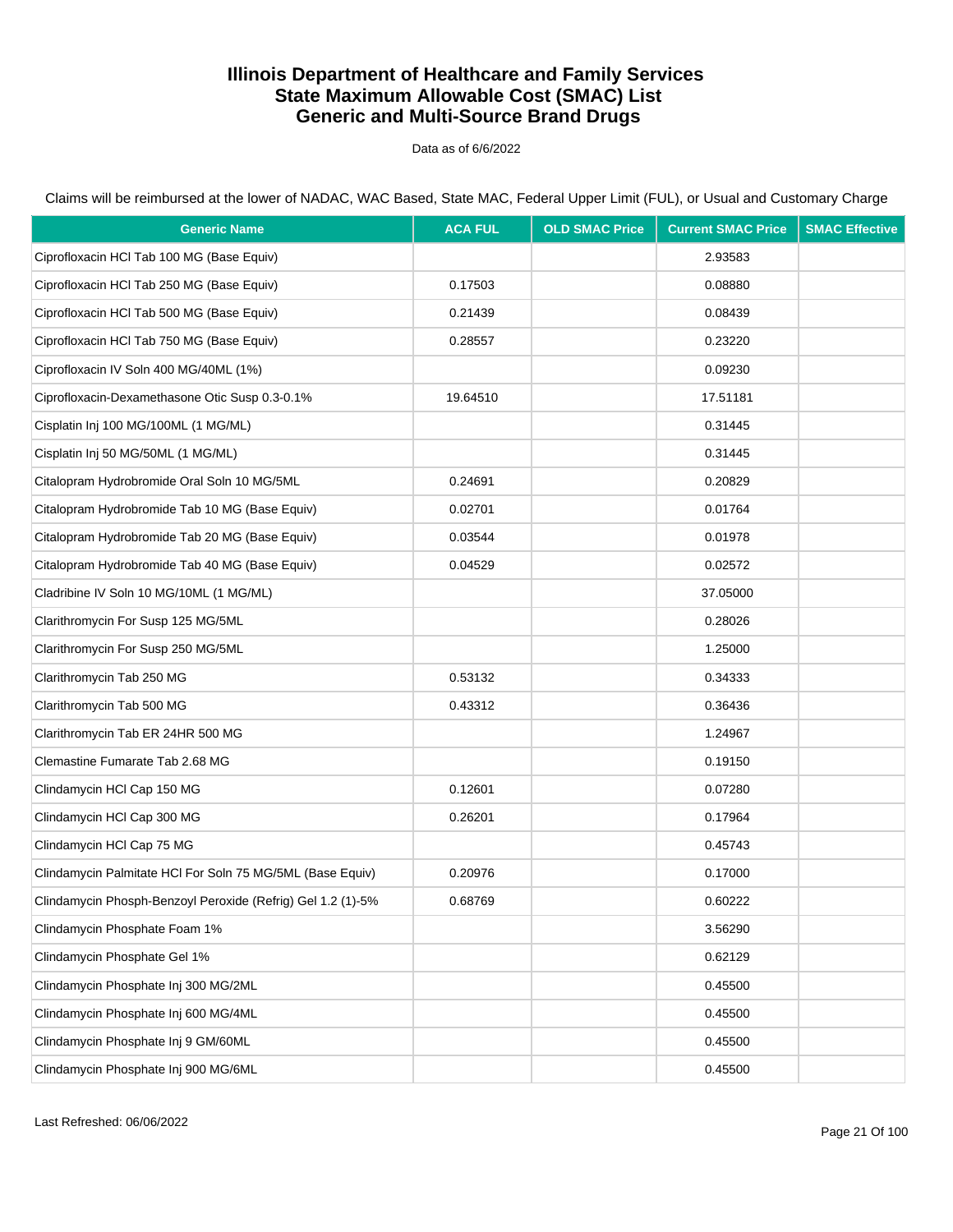Data as of 6/6/2022

Claims will be reimbursed at the lower of NADAC, WAC Based, State MAC, Federal Upper Limit (FUL), or Usual and Customary Charge

| <b>Generic Name</b>                                 | <b>ACA FUL</b> | <b>OLD SMAC Price</b> | <b>Current SMAC Price</b> | <b>SMAC Effective</b> |
|-----------------------------------------------------|----------------|-----------------------|---------------------------|-----------------------|
| Clindamycin Phosphate IV Soln 600 MG/4ML            |                |                       | 0.45500                   |                       |
| Clindamycin Phosphate Lotion 1%                     | 0.75668        |                       | 0.75017                   |                       |
| Clindamycin Phosphate Soln 1%                       |                |                       | 0.23674                   |                       |
| Clindamycin Phosphate Swab 1%                       |                |                       | 0.30288                   |                       |
| Clindamycin Phosphate Vaginal Cream 2%              | 1.71990        |                       | 1.54325                   |                       |
| Clindamycin Phosphate-Benzoyl Peroxide Gel 1-5%     |                | 1.52390               | 1.01279                   | 06/01/2022            |
| Clindamycin Phosphate-Benzoyl Peroxide Gel 1.2-2.5% | 1.58515        |                       | 1.24646                   |                       |
| Clindamycin Phosphate-Tretinoin Gel 1.2-0.025%      |                |                       | 9.25000                   |                       |
| Clobazam Oral Film 10 MG                            |                |                       | 25.94800                  |                       |
| Clobazam Oral Film 20 MG                            |                |                       | 51.89600                  |                       |
| Clobazam Oral Film 5 MG                             |                |                       | 12.97400                  |                       |
| Clobazam Suspension 2.5 MG/ML                       | 1.39575        |                       | 0.60358                   |                       |
| Clobazam Tab 10 MG                                  | 5.64792        |                       | 0.28460                   |                       |
| Clobazam Tab 20 MG                                  | 11.94230       |                       | 0.70656                   |                       |
| Clobetasol Propionate Cream 0.05%                   |                |                       | 0.37983                   |                       |
| Clobetasol Propionate Emollient Base Cream 0.05%    |                |                       | 0.66483                   |                       |
| Clobetasol Propionate Emulsion Foam 0.05%           |                |                       | 3.10000                   |                       |
| Clobetasol Propionate Foam 0.05%                    |                |                       | 1.24600                   |                       |
| Clobetasol Propionate Gel 0.05%                     |                |                       | 1.22050                   |                       |
| Clobetasol Propionate Lotion 0.05%                  |                |                       | 1.06534                   |                       |
| Clobetasol Propionate Oint 0.05%                    |                |                       | 0.25597                   |                       |
| Clobetasol Propionate Shampoo 0.05%                 | 0.54374        |                       | 0.73288                   |                       |
| Clobetasol Propionate Soln 0.05%                    |                |                       | 0.45980                   |                       |
| Clobetasol Propionate Spray 0.05%                   |                |                       | 0.42972                   |                       |
| Clomiphene Citrate Tab 50 MG                        |                |                       | 0.51333                   |                       |
| Clomipramine HCl Cap 25 MG                          | 0.61390        | 1.59457               | 0.61734                   | 06/01/2022            |
| Clomipramine HCl Cap 50 MG                          | 1.00044        |                       | 0.93129                   |                       |
| Clomipramine HCl Cap 75 MG                          | 0.87600        |                       | 0.87475                   |                       |
| Clonazepam Orally Disintegrating Tab 0.125 MG       | 0.73895        |                       | 0.61050                   |                       |
| Clonazepam Orally Disintegrating Tab 0.25 MG        | 0.75533        |                       | 0.45400                   |                       |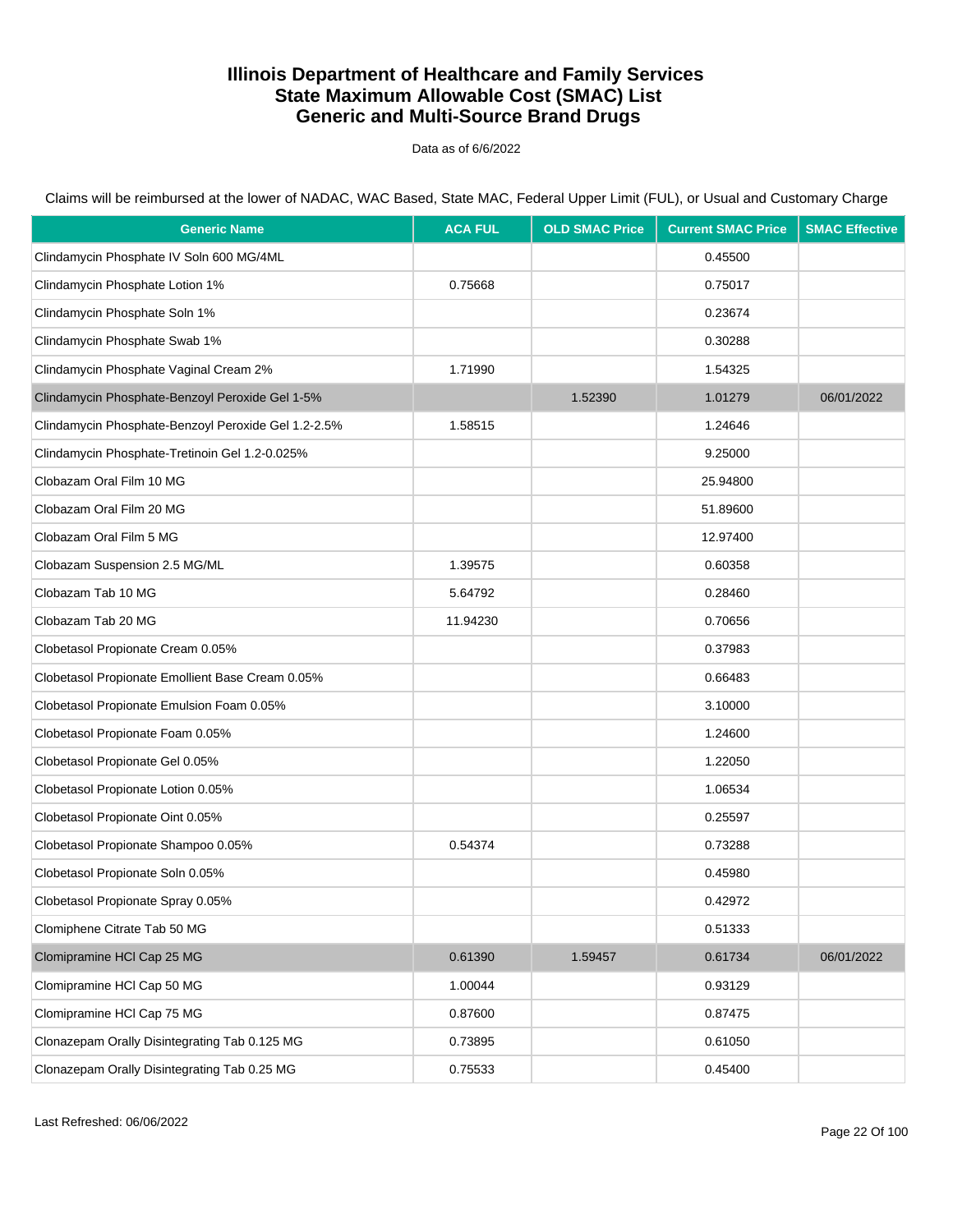Data as of 6/6/2022

| <b>Generic Name</b>                                  | <b>ACA FUL</b> | <b>OLD SMAC Price</b> | <b>Current SMAC Price</b> | <b>SMAC Effective</b> |
|------------------------------------------------------|----------------|-----------------------|---------------------------|-----------------------|
| Clonazepam Orally Disintegrating Tab 0.5 MG          | 0.66782        |                       | 0.51100                   |                       |
| Clonazepam Orally Disintegrating Tab 1 MG            | 0.70068        |                       | 0.58810                   |                       |
| Clonazepam Orally Disintegrating Tab 2 MG            | 1.00233        |                       | 1.01222                   |                       |
| Clonazepam Tab 0.5 MG                                | 0.04007        |                       | 0.01355                   |                       |
| Clonazepam Tab 1 MG                                  | 0.05276        |                       | 0.01922                   |                       |
| Clonazepam Tab 2 MG                                  | 0.09024        |                       | 0.03110                   |                       |
| Clonidine HCl Inj (For Epidural Infusion) 500 MCG/ML |                |                       | 9.80000                   |                       |
| Clonidine HCI Tab 0.1 MG                             | 0.02844        |                       | 0.02396                   |                       |
| Clonidine HCl Tab 0.2 MG                             | 0.03869        |                       | 0.03280                   |                       |
| Clonidine HCl Tab 0.3 MG                             | 0.05111        |                       | 0.02763                   |                       |
| Clonidine HCl Tab ER 12HR 0.1 MG                     | 0.41537        |                       | 0.42852                   |                       |
| Clonidine HCl TD Patch Weekly 0.1 MG/24HR            |                |                       | 11.20500                  |                       |
| Clonidine HCl TD Patch Weekly 0.2 MG/24HR            |                |                       | 20.60250                  |                       |
| Clonidine HCl TD Patch Weekly 0.3 MG/24HR            |                |                       | 18.99000                  |                       |
| Clonidine TD Patch Weekly 0.1 MG/24HR                | 7.62970        |                       | 5.49500                   |                       |
| Clonidine TD Patch Weekly 0.2 MG/24HR                | 12.44391       |                       | 9.36750                   |                       |
| Clonidine TD Patch Weekly 0.3 MG/24HR                | 16.89757       |                       | 11.95461                  |                       |
| Clopidogrel Bisulfate Tab 75 MG (Base Equiv)         | 0.08290        |                       | 0.05548                   |                       |
| Clorazepate Dipotassium Tab 15 MG                    |                |                       | 2.19764                   |                       |
| Clorazepate Dipotassium Tab 3.75 MG                  |                |                       | 0.87940                   |                       |
| Clorazepate Dipotassium Tab 7.5 MG                   |                |                       | 1.39350                   |                       |
| Clotrimazole Cream 1%                                |                |                       | 0.17030                   |                       |
| Clotrimazole Soln 1%                                 |                |                       | 1.32386                   |                       |
| Clotrimazole Troche 10 MG                            |                |                       | 0.29457                   |                       |
| Clotrimazole w/ Betamethasone Cream 1-0.05%          |                |                       | 0.12360                   |                       |
| Clotrimazole w/ Betamethasone Lotion 1-0.05%         |                |                       | 0.68260                   |                       |
| Clozapine Orally Disintegrating Tab 100 MG           |                |                       | 4.76825                   |                       |
| Clozapine Tab 100 MG                                 | 1.50168        |                       | 0.34440                   |                       |
| Clozapine Tab 200 MG                                 | 1.19577        |                       | 0.88370                   |                       |
| Clozapine Tab 25 MG                                  | 0.34760        |                       | 0.17340                   |                       |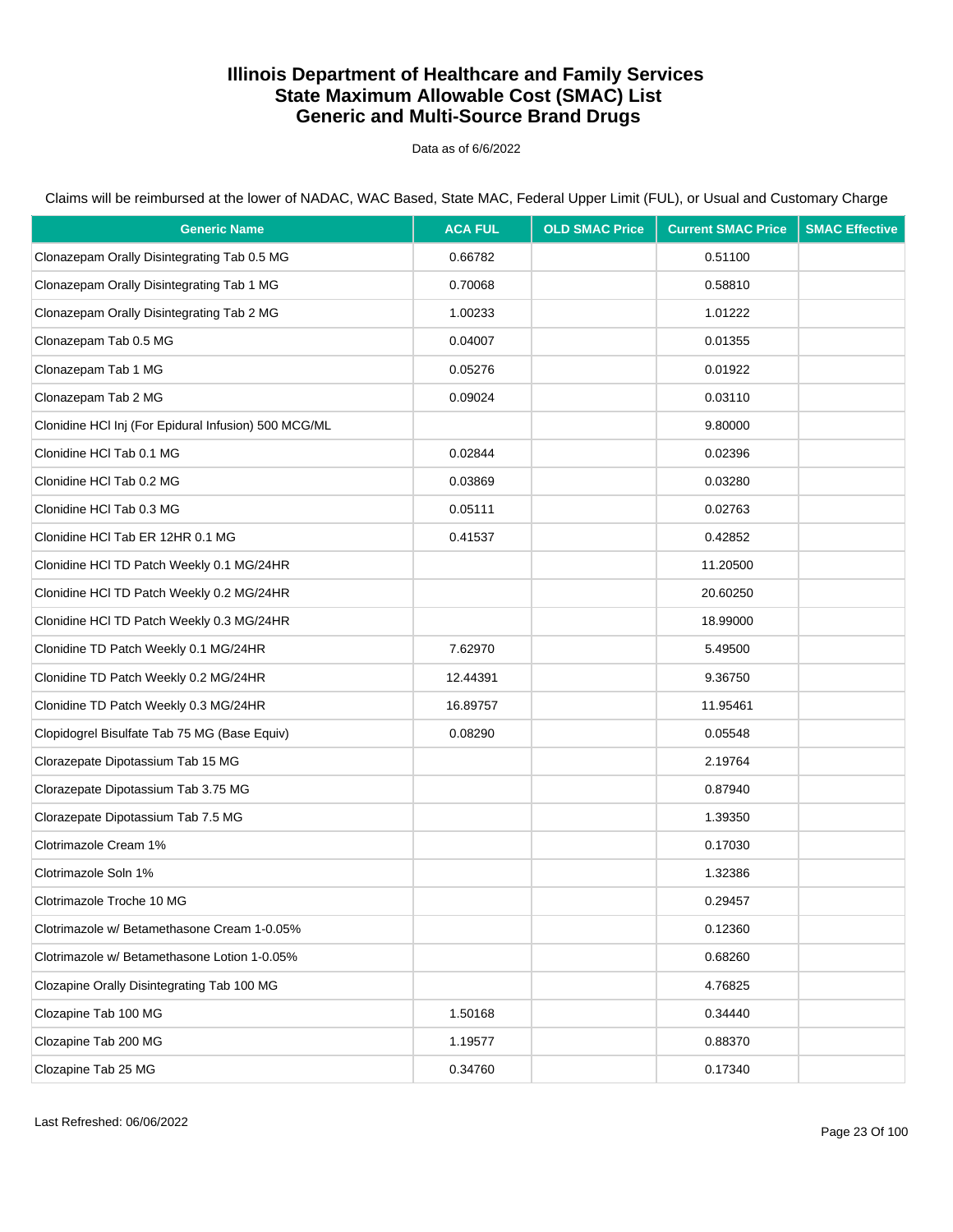Data as of 6/6/2022

Claims will be reimbursed at the lower of NADAC, WAC Based, State MAC, Federal Upper Limit (FUL), or Usual and Customary Charge

| <b>Generic Name</b>                                          | <b>ACA FUL</b> | <b>OLD SMAC Price</b> | <b>Current SMAC Price</b> | <b>SMAC Effective</b> |
|--------------------------------------------------------------|----------------|-----------------------|---------------------------|-----------------------|
| Clozapine Tab 50 MG                                          | 0.46360        |                       | 0.32500                   |                       |
| Coagulation Factor IX For Inj 1000 Unit                      |                |                       | 0.68500                   |                       |
| Coagulation Factor IX For Inj 1500 Unit                      |                |                       | 0.68500                   |                       |
| Coagulation Factor IX For Inj 500 Unit                       |                |                       | 0.68500                   |                       |
| Coagulation Factor VIIa (Recom)-jncw For Inj 1 MG (1000 MCG) |                |                       | 1.50000                   |                       |
| Coagulation Factor VIIa (Recom)-jncw For Inj 5 MG (5000 MCG) |                |                       | 1.50000                   |                       |
| Codeine Sulfate Tab 30 MG                                    |                |                       | 0.31600                   |                       |
| Colchicine Tab 0.6 MG                                        | 0.50086        | 0.79755               | 0.56477                   | 06/01/2022            |
| Colchicine w/ Probenecid Tab 0.5-500 MG                      |                |                       | 0.63950                   |                       |
| Colesevelam HCI Packet For Susp 3.75 GM                      |                |                       | 13.72077                  |                       |
| Colesevelam HCl Tab 625 MG                                   | 0.75465        |                       | 0.55550                   |                       |
| Colestipol HCl Granule Packets 5 GM                          |                |                       | 2.68754                   |                       |
| Colestipol HCI Tab 1 GM                                      | 0.85244        |                       | 0.42452                   |                       |
| Colistimethate Sod For Inj 150 MG (Colistin Base Activity)   |                |                       | 14.31000                  |                       |
| Colistimethate Sodium For Inj 150 MG                         |                |                       | 16.66526                  |                       |
| COVID-19 At Home Antigen Test Kit                            |                |                       | 12.00000                  |                       |
| COVID-19 At Home Molecular Test Kit                          |                |                       | 73.87000                  |                       |
| Cromolyn Sodium Ophth Soln 4%                                |                |                       | 0.48600                   |                       |
| Cromolyn Sodium Oral Conc 100 MG/5ML                         | 0.43012        |                       | 0.47749                   |                       |
| Cromolyn Sodium Soln Nebu 20 MG/2ML                          |                |                       | 2.17127                   |                       |
| Cyanocobalamin Inj 1000 MCG/ML                               |                |                       | 2.55480                   |                       |
| Cyclobenzaprine HCl Cap ER 24HR 15 MG                        |                |                       | 6.70000                   |                       |
| Cyclobenzaprine HCl Cap ER 24HR 30 MG                        |                |                       | 1.18481                   |                       |
| Cyclobenzaprine HCl Tab 10 MG                                | 0.02362        |                       | 0.01594                   |                       |
| Cyclobenzaprine HCl Tab 5 MG                                 | 0.02816        |                       | 0.01860                   |                       |
| Cyclobenzaprine HCl Tab 7.5 MG                               | 1.29807        |                       | 1.32316                   |                       |
| Cyclopentolate HCI Ophth Soln 1%                             |                | 2.56500               | 2.21500                   | 06/01/2022            |
| Cyclopentolate HCI Ophth Soln 2%                             |                |                       | 5.65200                   |                       |
| Cyclophosphamide Cap 25 MG                                   |                |                       | 5.41412                   |                       |
| Cyclophosphamide Cap 50 MG                                   |                |                       | 5.01850                   |                       |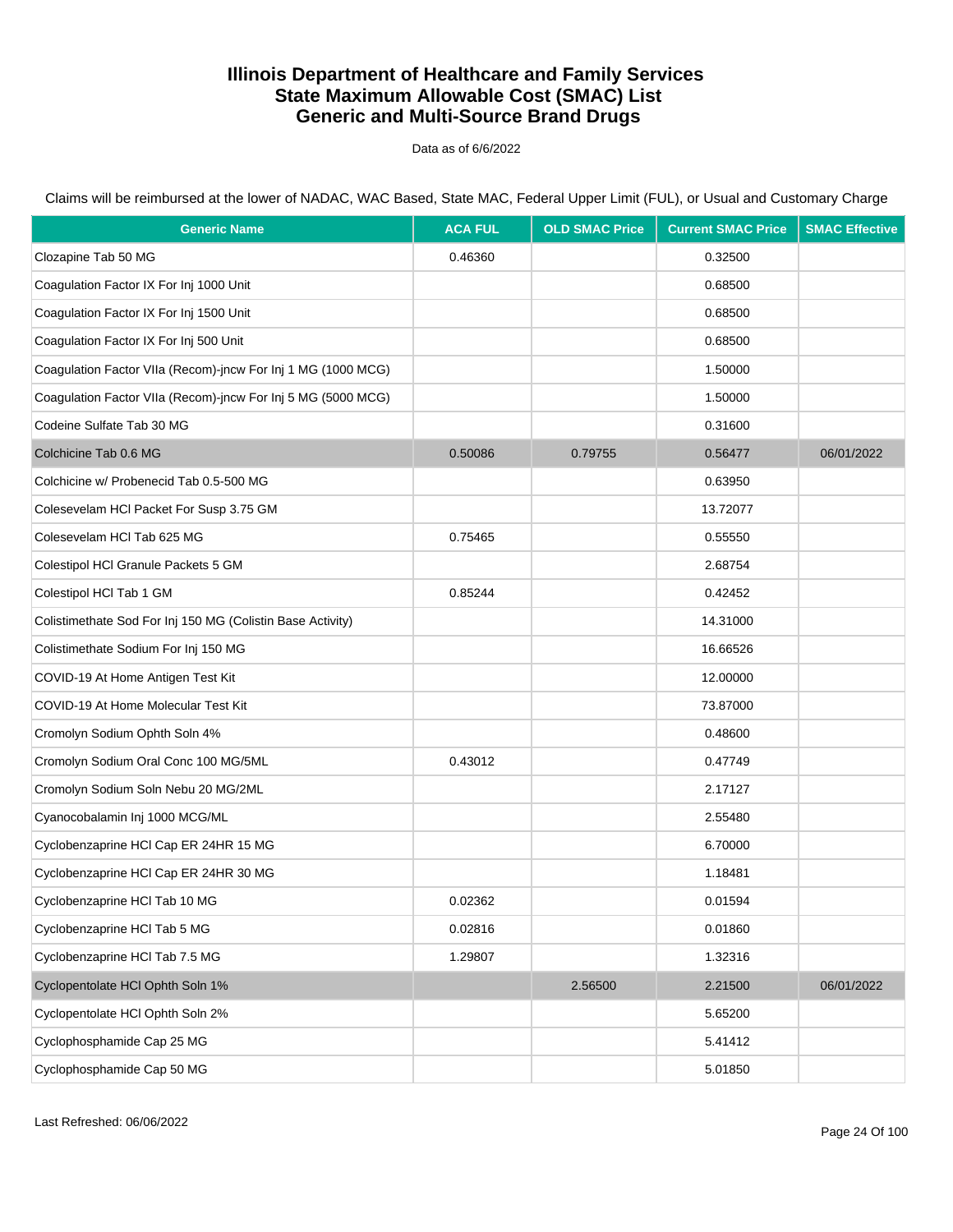Data as of 6/6/2022

Claims will be reimbursed at the lower of NADAC, WAC Based, State MAC, Federal Upper Limit (FUL), or Usual and Customary Charge

| <b>Generic Name</b>                                   | <b>ACA FUL</b> | <b>OLD SMAC Price</b> | <b>Current SMAC Price</b> | <b>SMAC Effective</b> |
|-------------------------------------------------------|----------------|-----------------------|---------------------------|-----------------------|
| Cyclophosphamide For Inj 2 GM                         |                |                       | 1138.44000                |                       |
| Cyclophosphamide Tab 50 MG                            |                |                       | 2.63500                   |                       |
| Cyclosporine (Ophth) Emulsion 0.05%                   |                |                       | 5.55113                   | 06/01/2022            |
| Cyclosporine Cap 100 MG                               |                |                       | 6.95353                   |                       |
| Cyclosporine Cap 25 MG                                |                |                       | 1.77280                   |                       |
| Cyclosporine IV Soln 50 MG/ML                         |                |                       | 7.13420                   |                       |
| Cyclosporine Modified Cap 100 MG                      | 2.24616        | 1.63667               | 1.27353                   | 06/01/2022            |
| Cyclosporine Modified Cap 25 MG                       | 0.56372        |                       | 0.41700                   |                       |
| Cyclosporine Modified Cap 50 MG                       |                |                       | 0.82113                   |                       |
| Cyclosporine Modified Oral Soln 100 MG/ML             |                |                       | 1.76740                   |                       |
| Cyproheptadine HCI Syrup 2 MG/5ML                     | 0.05794        |                       | 0.06266                   |                       |
| Cyproheptadine HCl Tab 4 MG                           | 0.09183        |                       | 0.08125                   |                       |
| Cysteamine Bitartrate Cap 150 MG                      |                |                       | 0.82000                   |                       |
| Cysteamine Bitartrate Cap 50 MG                       |                |                       | 0.28000                   |                       |
| Cysteine HCl Inj 50 MG/ML                             |                |                       | 0.31200                   |                       |
| Cytarabine For Inj 1 GM                               |                |                       | 20.80000                  |                       |
| Cytarabine Inj PF 100 MG/ML                           |                |                       | 0.83850                   |                       |
| Cytarabine Inj PF 20 MG/ML                            |                |                       | 1.03740                   |                       |
| Dacarbazine For Inj 200 MG                            |                |                       | 8.46300                   |                       |
| Dalfampridine Tab ER 12HR 10 MG                       | 1.14828        |                       | 0.82500                   |                       |
| Danazol Cap 200 MG                                    |                |                       | 3.15200                   |                       |
| Dantrolene Sodium Cap 100 MG                          |                |                       | 0.82590                   |                       |
| Dantrolene Sodium Cap 25 MG                           | 0.40245        |                       | 0.31680                   |                       |
| Dantrolene Sodium Cap 50 MG                           | 0.85889        |                       | 0.63900                   |                       |
| Dapsone Gel 5%                                        |                |                       | 3.53217                   |                       |
| Dapsone Gel 7.5%                                      |                |                       | 5.89806                   |                       |
| Dapsone Tab 100 MG                                    | 0.90630        |                       | 0.54067                   |                       |
| Dapsone Tab 25 MG                                     |                |                       | 0.33333                   |                       |
| Daptomycin For IV Soln 500 MG                         |                |                       | 33.55043                  |                       |
| Darbepoetin Alfa Soln Prefilled Syringe 200 MCG/0.4ML |                |                       | 3854.52000                |                       |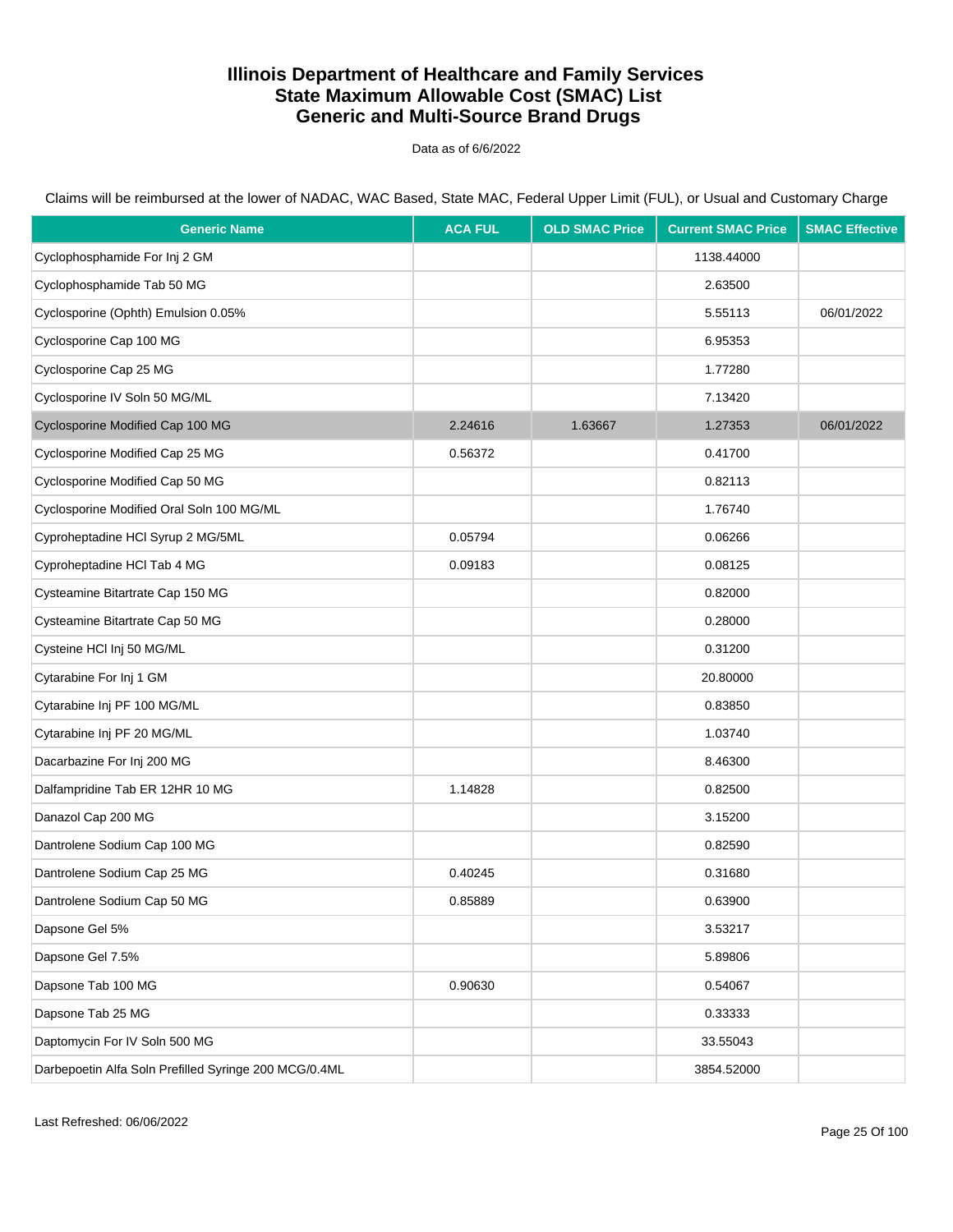Data as of 6/6/2022

Claims will be reimbursed at the lower of NADAC, WAC Based, State MAC, Federal Upper Limit (FUL), or Usual and Customary Charge

| <b>Generic Name</b>                                        | <b>ACA FUL</b> | <b>OLD SMAC Price</b> | <b>Current SMAC Price</b> | <b>SMAC Effective</b> |
|------------------------------------------------------------|----------------|-----------------------|---------------------------|-----------------------|
| Darifenacin Hydrobromide Tab ER 24HR 15 MG (Base Equiv)    | 2.08753        |                       | 1.45025                   |                       |
| Darifenacin Hydrobromide Tab ER 24HR 7.5 MG (Base Equiv)   | 1.83257        |                       | 2.41867                   |                       |
| Darunavir Ethanolate Tab 400 MG (Base Equiv)               |                |                       | 20.88545                  |                       |
| Darunavir Ethanolate Tab 600 MG (Base Equiv)               |                |                       | 28.04902                  |                       |
| Dasatinib Tab 70 MG                                        |                |                       | 252.11865                 |                       |
| Daunorubicin HCl Inj 5 MG/ML (Base Equiv)                  |                |                       | 10.14000                  |                       |
| Deferasirox Tab 180 MG                                     |                |                       | 3.30300                   |                       |
| Deferasirox Tab 360 MG                                     | 47.49520       |                       | 1.87833                   |                       |
| Deferasirox Tab 90 MG                                      |                |                       | 0.44167                   |                       |
| Deferasirox Tab For Oral Susp 125 MG                       |                |                       | 1.67000                   |                       |
| Deferasirox Tab For Oral Susp 250 MG                       |                |                       | 3.33000                   |                       |
| Deferasirox Tab For Oral Susp 500 MG                       |                |                       | 6.67000                   |                       |
| Deferiprone Tab 500 MG                                     |                |                       | 58.19668                  |                       |
| Deferoxamine Mesylate For Inj 2 GM                         |                |                       | 31.00000                  |                       |
| Deferoxamine Mesylate For Inj 500 MG                       |                |                       | 12.16800                  |                       |
| Demeclocycline HCI Tab 150 MG                              |                |                       | 1.30000                   |                       |
| Demeclocycline HCI Tab 300 MG                              |                |                       | 5.31417                   |                       |
| Dermatological Products Misc - Cream**                     |                |                       | 1.03051                   |                       |
| Desipramine HCI Tab 10 MG                                  | 0.30860        |                       | 0.57533                   |                       |
| Desipramine HCI Tab 100 MG                                 |                |                       | 1.78620                   |                       |
| Desipramine HCI Tab 150 MG                                 |                |                       | 2.86792                   |                       |
| Desipramine HCI Tab 25 MG                                  | 0.25849        |                       | 0.42950                   |                       |
| Desipramine HCI Tab 50 MG                                  | 0.41643        |                       | 0.28990                   |                       |
| Desipramine HCI Tab 75 MG                                  |                |                       | 1.75430                   |                       |
| Desloratadine Tab 5 MG                                     | 0.32360        |                       | 0.20100                   |                       |
| Desmopressin Acetate Inj 4 MCG/ML                          |                |                       | 7.67000                   |                       |
| Desmopressin Acetate Nasal Spray Soln 0.01%                | 8.36267        | 12.56615              | 9.54200                   | 06/01/2022            |
| Desmopressin Acetate Nasal Spray Soln 0.01% (Refrigerated) | 8.36267        |                       | 19.21240                  |                       |
| Desmopressin Acetate Tab 0.1 MG                            | 0.39495        |                       | 0.23400                   |                       |
| Desmopressin Acetate Tab 0.2 MG                            | 0.42398        | 0.38950               | 0.38844                   | 06/01/2022            |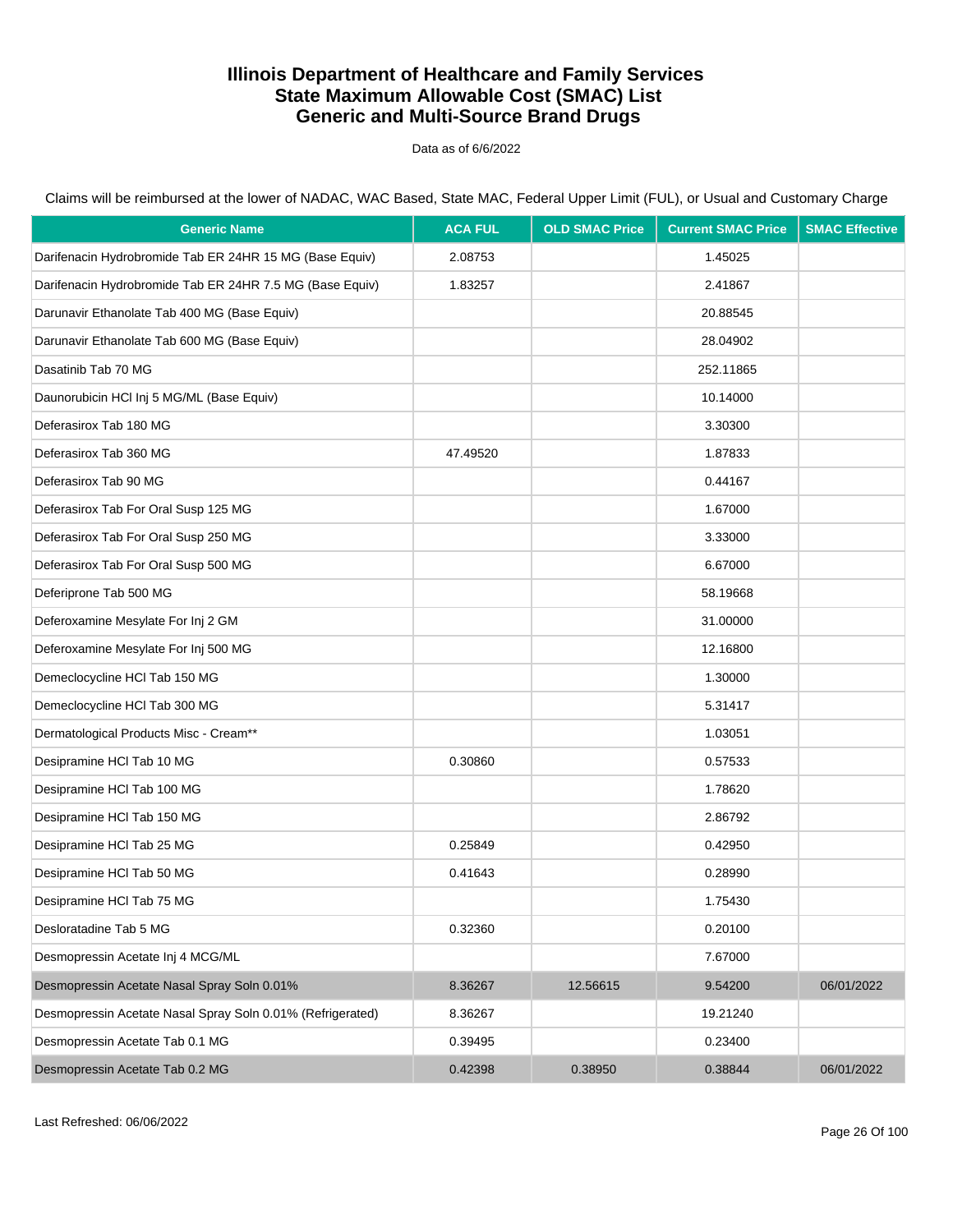Data as of 6/6/2022

Claims will be reimbursed at the lower of NADAC, WAC Based, State MAC, Federal Upper Limit (FUL), or Usual and Customary Charge

| <b>Generic Name</b>                                          | <b>ACA FUL</b> | <b>OLD SMAC Price</b> | <b>Current SMAC Price</b> | <b>SMAC Effective</b> |
|--------------------------------------------------------------|----------------|-----------------------|---------------------------|-----------------------|
| Desogest-Eth Estrad & Eth Estrad Tab 0.15-0.02/0.01 MG(21/5) | 0.23165        |                       | 0.23179                   |                       |
| Desogest-Ethin Est Tab 0.1-0.025/0.125-0.025/0.15-0.025MG-MG |                |                       | 0.58024                   |                       |
| Desogestrel & Ethinyl Estradiol Tab 0.15 MG-30 MCG           | 0.18506        |                       | 0.10127                   |                       |
| Desonide Cream 0.05%                                         |                |                       | 0.55433                   |                       |
| Desonide Lotion 0.05%                                        |                |                       | 0.16060                   |                       |
| Desonide Oint 0.05%                                          |                |                       | 0.90000                   |                       |
| Desoximetasone Cream 0.05%                                   |                |                       | 2.57933                   |                       |
| Desoximetasone Cream 0.25%                                   |                |                       | 0.57933                   |                       |
| Desoximetasone Gel 0.05%                                     |                |                       | 4.08233                   |                       |
| Desoximetasone Oint 0.05%                                    |                |                       | 2.58526                   |                       |
| Desoximetasone Oint 0.25%                                    |                |                       | 0.29867                   |                       |
| Desoximetasone Spray 0.25%                                   |                |                       | 1.22948                   |                       |
| Desvenlafaxine Succinate Tab ER 24HR 100 MG (Base Equiv)     | 0.76457        |                       | 0.49614                   |                       |
| Desvenlafaxine Succinate Tab ER 24HR 25 MG (Base Equiv)      | 0.64283        |                       | 0.62784                   |                       |
| Desvenlafaxine Succinate Tab ER 24HR 50 MG (Base Equiv)      | 0.69738        |                       | 0.52367                   |                       |
| Dexamethasone Elixir 0.5 MG/5ML                              |                |                       | 0.06692                   |                       |
| Dexamethasone Sodium Phosphate Inj 10 MG/ML                  |                |                       | 0.53367                   |                       |
| Dexamethasone Sodium Phosphate Inj 100 MG/10ML               |                |                       | 0.53367                   |                       |
| Dexamethasone Sodium Phosphate Inj 120 MG/30ML               |                |                       | 0.46303                   |                       |
| Dexamethasone Sodium Phosphate Inj 20 MG/5ML                 |                |                       | 0.46303                   |                       |
| Dexamethasone Sodium Phosphate Inj 4 MG/ML                   |                |                       | 0.46303                   |                       |
| Dexamethasone Sodium Phosphate Ophth Soln 0.1%               |                |                       | 9.74500                   |                       |
| Dexamethasone Tab 0.5 MG                                     |                |                       | 0.04650                   |                       |
| Dexamethasone Tab 0.75 MG                                    |                |                       | 0.09400                   |                       |
| Dexamethasone Tab 1.5 MG                                     |                |                       | 0.11454                   |                       |
| Dexamethasone Tab 4 MG                                       |                |                       | 0.32250                   |                       |
| Dexamethasone Tab 6 MG                                       |                |                       | 0.37206                   |                       |
| Dexmethylphenidate HCI Cap ER 24 HR 10 MG                    | 4.94499        |                       | 1.46765                   |                       |
| Dexmethylphenidate HCI Cap ER 24 HR 15 MG                    | 4.52022        |                       | 0.40120                   |                       |
| Dexmethylphenidate HCI Cap ER 24 HR 20 MG                    | 5.61457        |                       | 1.68026                   |                       |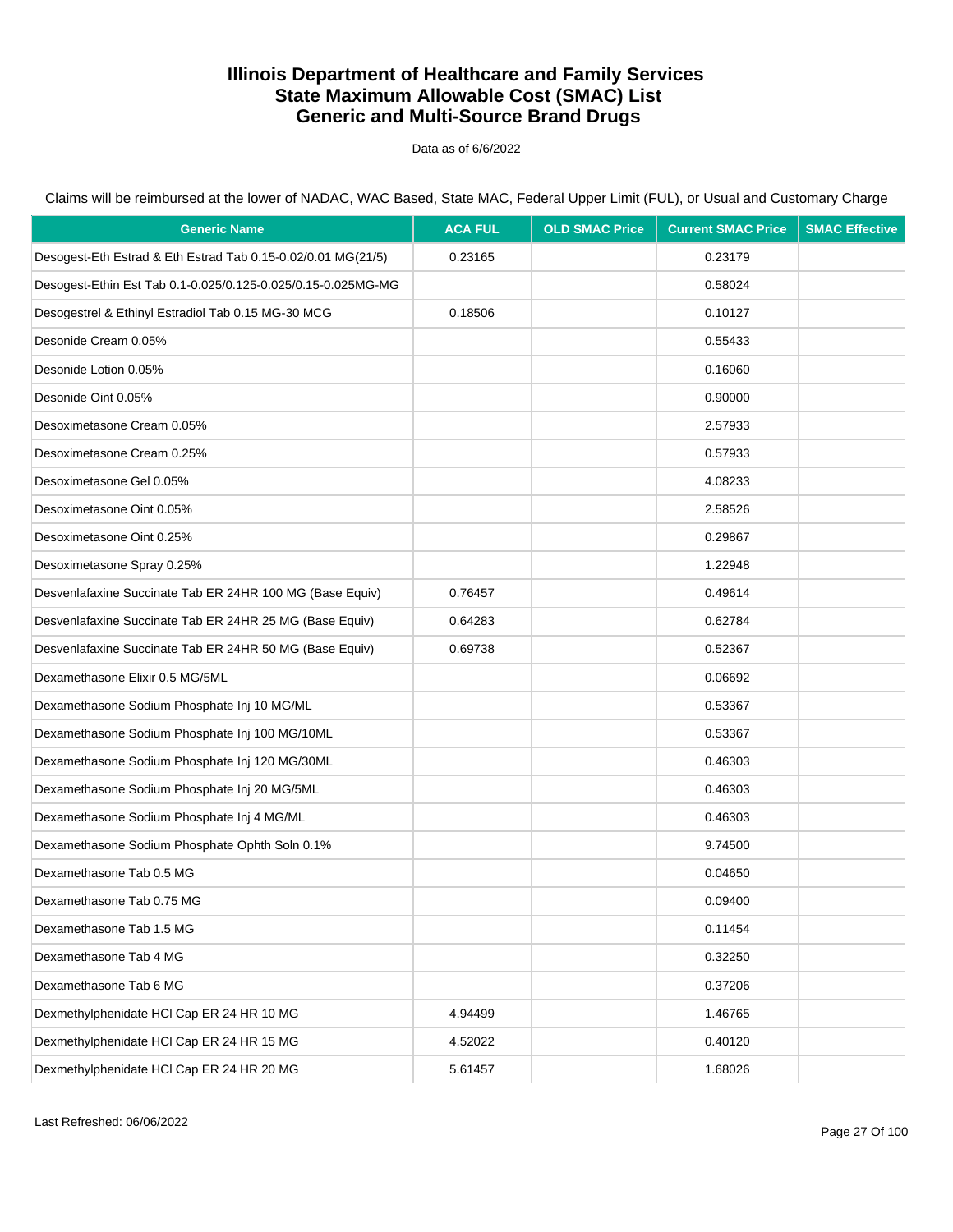Data as of 6/6/2022

Claims will be reimbursed at the lower of NADAC, WAC Based, State MAC, Federal Upper Limit (FUL), or Usual and Customary Charge

| <b>Generic Name</b>                               | <b>ACA FUL</b> | <b>OLD SMAC Price</b> | <b>Current SMAC Price</b> | <b>SMAC Effective</b> |
|---------------------------------------------------|----------------|-----------------------|---------------------------|-----------------------|
| Dexmethylphenidate HCl Cap ER 24 HR 25 MG         | 6.44273        |                       | 2.41738                   |                       |
| Dexmethylphenidate HCI Cap ER 24 HR 30 MG         | 6.11669        |                       | 1.21190                   |                       |
| Dexmethylphenidate HCI Cap ER 24 HR 35 MG         | 5.99409        |                       | 2.54081                   |                       |
| Dexmethylphenidate HCI Cap ER 24 HR 40 MG         | 6.06102        |                       | 1.94380                   |                       |
| Dexmethylphenidate HCI Cap ER 24 HR 5 MG          | 4.75892        |                       | 0.59917                   |                       |
| Dexmethylphenidate HCl Tab 10 MG                  | 0.40092        |                       | 0.39990                   |                       |
| Dexmethylphenidate HCl Tab 2.5 MG                 | 0.20006        |                       | 0.20541                   |                       |
| Dexmethylphenidate HCl Tab 5 MG                   | 0.31179        |                       | 0.27054                   |                       |
| Dextroamphetamine Sulfate Cap ER 24HR 10 MG       | 1.25842        |                       | 0.46820                   |                       |
| Dextroamphetamine Sulfate Cap ER 24HR 15 MG       | 2.44030        |                       | 1.00806                   |                       |
| Dextroamphetamine Sulfate Cap ER 24HR 5 MG        | 0.91916        |                       | 1.19229                   |                       |
| Dextroamphetamine Sulfate Oral Solution 5 MG/5ML  |                |                       | 1.42901                   |                       |
| Dextroamphetamine Sulfate Tab 10 MG               | 0.63494        |                       | 0.40200                   |                       |
| Dextroamphetamine Sulfate Tab 5 MG                | 0.62058        |                       | 0.31093                   |                       |
| Dextromethorphan-Guaifenesin Liquid 10-100 MG/5ML |                |                       | 0.02035                   |                       |
| Dextrose 5% in Lactated Ringers                   |                |                       | 0.00300                   |                       |
| Dextrose 5% w/ Sodium Chloride 0.2%               |                |                       | 0.00228                   |                       |
| Dextrose 5% w/ Sodium Chloride 0.225%             |                |                       | 0.00228                   |                       |
| Dextrose 5% w/ Sodium Chloride 0.45%              |                |                       | 0.00185                   |                       |
| Dextrose 5% w/ Sodium Chloride 0.9%               |                |                       | 0.00228                   |                       |
| Dextrose Inj 10%                                  |                |                       | 0.00268                   |                       |
| Dextrose Inj 5%                                   |                |                       | 0.00449                   |                       |
| Dextrose Inj 50%                                  |                |                       | 0.13312                   |                       |
| Dextrose Inj 70%                                  |                |                       | 0.00741                   |                       |
| Diazepam Conc 5 MG/ML                             |                |                       | 0.88533                   |                       |
| Diazepam IM Solution Auto-inj 10 MG/2ML           |                |                       | 1.47550                   |                       |
| Diazepam Inj 5 MG/ML                              |                |                       | 3.48640                   |                       |
| Diazepam Oral Soln 1 MG/ML                        |                |                       | 0.10254                   |                       |
| Diazepam Rectal Gel Delivery System 2.5 MG        |                |                       | 224.50000                 |                       |
| Diazepam Tab 10 MG                                | 0.03306        |                       | 0.02294                   |                       |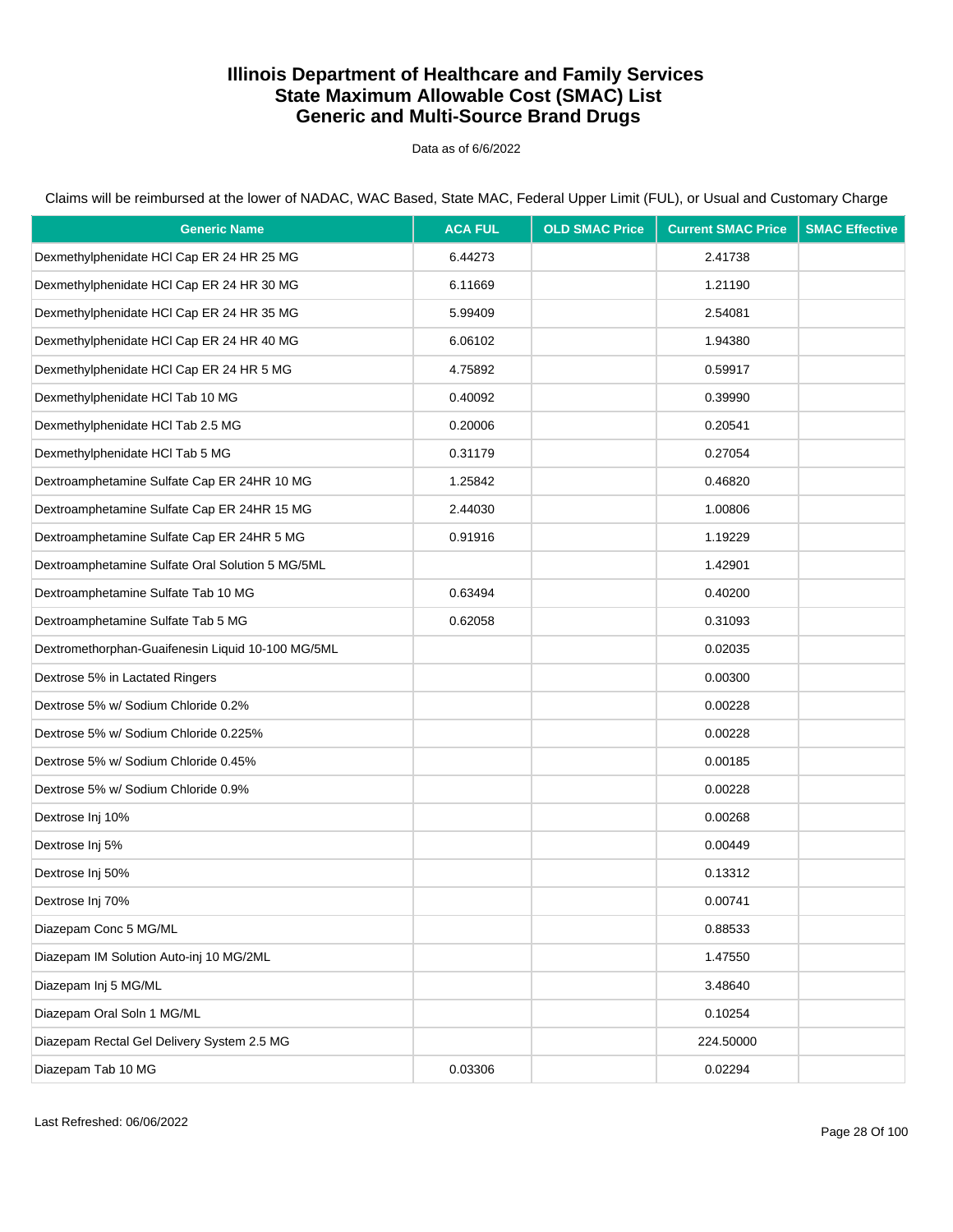Data as of 6/6/2022

| <b>Generic Name</b>                                     | <b>ACA FUL</b> | <b>OLD SMAC Price</b> | <b>Current SMAC Price</b> | <b>SMAC Effective</b> |
|---------------------------------------------------------|----------------|-----------------------|---------------------------|-----------------------|
| Diazepam Tab 2 MG                                       | 0.02479        |                       | 0.01740                   |                       |
| Diazepam Tab 5 MG                                       | 0.02283        |                       | 0.01518                   |                       |
| Diazoxide Susp 50 MG/ML                                 |                |                       | 7.34950                   |                       |
| Diclofenac Potassium Tab 50 MG                          | 0.19362        |                       | 0.25630                   |                       |
| Diclofenac Sodium (Actinic Keratoses) Gel 3%            | 0.40217        |                       | 0.37480                   |                       |
| Diclofenac Sodium Gel 1%                                |                |                       | 0.09385                   |                       |
| Diclofenac Sodium Ophth Soln 0.1%                       |                |                       | 0.88800                   |                       |
| Diclofenac Sodium Soln 1.5%                             | 0.26395        |                       | 0.11873                   |                       |
| Diclofenac Sodium Tab Delayed Release 25 MG             |                |                       | 0.85301                   |                       |
| Diclofenac Sodium Tab Delayed Release 50 MG             | 0.10225        |                       | 0.07270                   |                       |
| Diclofenac Sodium Tab Delayed Release 75 MG             | 0.09718        |                       | 0.07730                   |                       |
| Diclofenac Sodium Tab ER 24HR 100 MG                    |                |                       | 0.19545                   |                       |
| Diclofenac w/ Misoprostol Tab Delayed Release 50-0.2 MG | 1.20582        |                       | 1.79467                   |                       |
| Diclofenac w/ Misoprostol Tab Delayed Release 75-0.2 MG | 1.34084        |                       | 1.59850                   |                       |
| Dicloxacillin Sodium Cap 250 MG                         |                |                       | 0.27170                   |                       |
| Dicloxacillin Sodium Cap 500 MG                         |                |                       | 0.49800                   |                       |
| Dicyclomine HCI Cap 10 MG                               | 0.10141        |                       | 0.10960                   |                       |
| Dicyclomine HCI Oral Soln 10 MG/5ML                     |                | 0.20802               | 0.19479                   | 06/01/2022            |
| Dicyclomine HCI Tab 20 MG                               | 0.16736        |                       | 0.09870                   |                       |
| Didanosine Delayed Release Capsule 200 MG               |                |                       | 3.64700                   |                       |
| Didanosine Delayed Release Capsule 250 MG               |                |                       | 4.63500                   |                       |
| Didanosine Delayed Release Capsule 400 MG               |                |                       | 7.21500                   |                       |
| Diethylpropion HCl Tab 25 MG                            |                |                       | 0.14407                   |                       |
| Diflorasone Diacetate Cream 0.05%                       |                |                       | 11.18150                  |                       |
| Diflorasone Diacetate Oint 0.05%                        |                |                       | 4.78816                   |                       |
| Diflunisal Tab 500 MG                                   |                |                       | 1.03390                   |                       |
| Difluprednate Ophth Emulsion 0.05%                      | 22.55746       |                       | 35.27900                  |                       |
| Digoxin Oral Soln 0.05 MG/ML                            |                |                       | 1.84000                   |                       |
| Digoxin Tab 125 MCG (0.125 MG)                          | 0.23444        | 0.21936               | 0.19990                   | 06/01/2022            |
| Digoxin Tab 250 MCG (0.25 MG)                           | 0.24331        |                       | 0.17780                   |                       |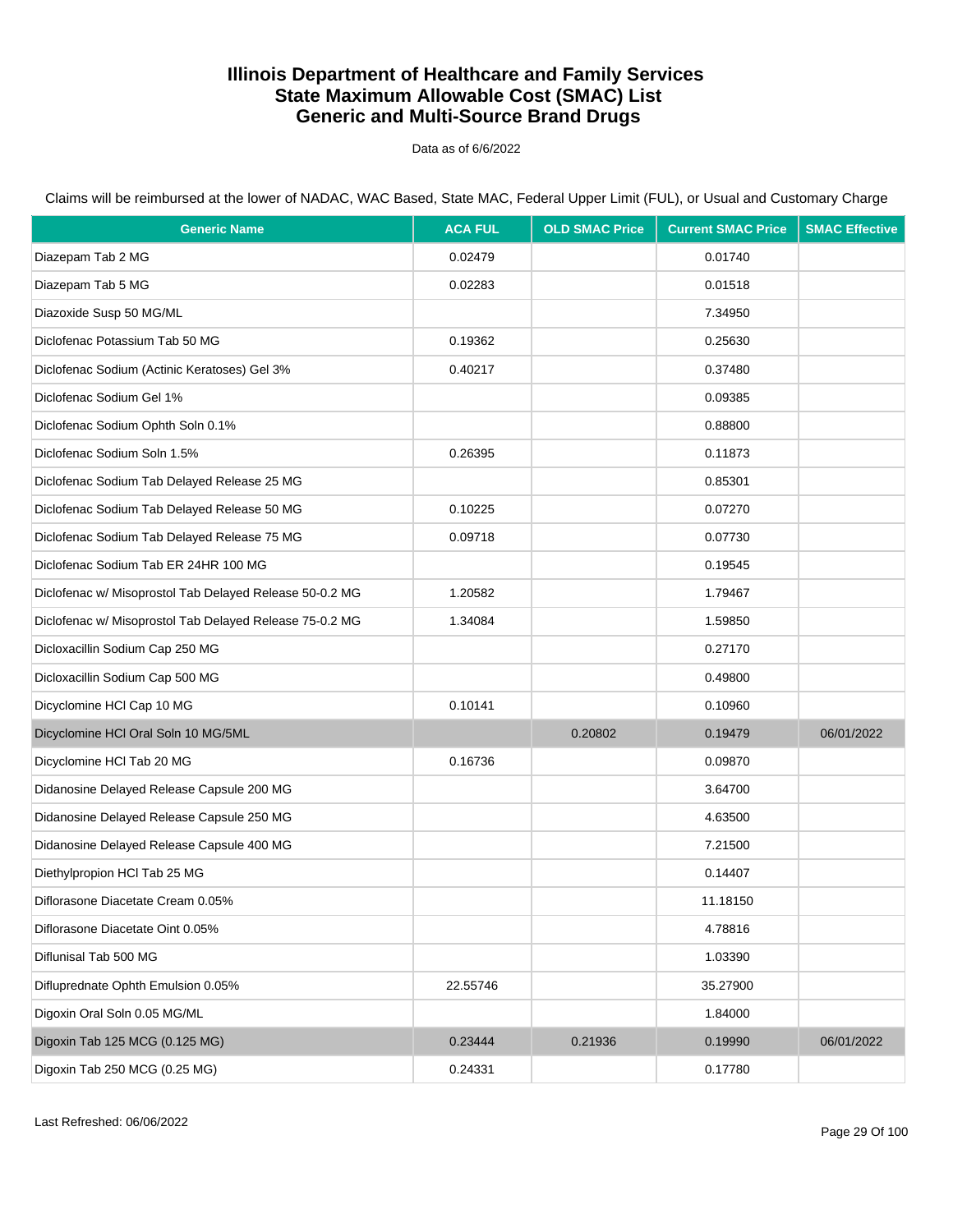Data as of 6/6/2022

| <b>Generic Name</b>                                       | <b>ACA FUL</b> | <b>OLD SMAC Price</b> | <b>Current SMAC Price</b> | <b>SMAC Effective</b> |
|-----------------------------------------------------------|----------------|-----------------------|---------------------------|-----------------------|
| Diltiazem HCl Cap ER 12HR 120 MG                          |                |                       | 2.91560                   |                       |
| Diltiazem HCI Cap ER 12HR 60 MG                           |                |                       | 2.06132                   |                       |
| Diltiazem HCI Cap ER 12HR 90 MG                           |                |                       | 0.56930                   |                       |
| Diltiazem HCl Cap ER 24HR 120 MG                          |                |                       | 0.35690                   |                       |
| Diltiazem HCl Cap ER 24HR 180 MG                          |                |                       | 0.45530                   |                       |
| Diltiazem HCl Cap ER 24HR 240 MG                          |                |                       | 0.40190                   |                       |
| Diltiazem HCI Coated Beads Cap ER 24HR 120 MG             | 0.17295        |                       | 0.14611                   |                       |
| Diltiazem HCl Coated Beads Cap ER 24HR 180 MG             | 0.20004        |                       | 0.12444                   |                       |
| Diltiazem HCl Coated Beads Cap ER 24HR 240 MG             | 0.27909        |                       | 0.21203                   |                       |
| Diltiazem HCl Coated Beads Cap ER 24HR 300 MG             | 0.37863        |                       | 0.28339                   |                       |
| Diltiazem HCl Coated Beads Cap ER 24HR 360 MG             | 1.10295        |                       | 0.85167                   |                       |
| Diltiazem HCl Coated Beads Tab ER 24HR 180 MG             |                |                       | 1.73733                   |                       |
| Diltiazem HCI Coated Beads Tab ER 24HR 240 MG             |                |                       | 1.94733                   |                       |
| Diltiazem HCl Coated Beads Tab ER 24HR 300 MG             |                |                       | 3.31911                   |                       |
| Diltiazem HCI Coated Beads Tab ER 24HR 360 MG             |                |                       | 2.40333                   |                       |
| Diltiazem HCl Coated Beads Tab ER 24HR 420 MG             |                |                       | 3.21667                   |                       |
| Diltiazem HCI Extended Release Beads Cap ER 24HR 120 MG   |                |                       | 0.23822                   |                       |
| Diltiazem HCI Extended Release Beads Cap ER 24HR 180 MG   |                |                       | 0.26622                   |                       |
| Diltiazem HCI Extended Release Beads Cap ER 24HR 240 MG   |                |                       | 0.38018                   |                       |
| Diltiazem HCI Extended Release Beads Cap ER 24HR 300 MG   |                |                       | 0.33644                   |                       |
| Diltiazem HCI Extended Release Beads Cap ER 24HR 360 MG   |                |                       | 0.35344                   |                       |
| Diltiazem HCI Extended Release Beads Cap ER 24HR 420 MG   |                |                       | 1.16828                   |                       |
| Diltiazem HCl Tab 120 MG                                  |                |                       | 0.26220                   |                       |
| Diltiazem HCl Tab 30 MG                                   | 0.17384        |                       | 0.06520                   |                       |
| Diltiazem HCl Tab 60 MG                                   | 0.28934        |                       | 0.11684                   |                       |
| Diltiazem HCl Tab 90 MG                                   | 0.43956        |                       | 0.18460                   |                       |
| Dimethyl Fumarate Capsule Delayed Release 120 MG          | 6.92871        |                       | 5.35714                   |                       |
| Dimethyl Fumarate Capsule Delayed Release 240 MG          | 3.05522        |                       | 3.75000                   |                       |
| Dimethyl Fumarate Capsule DR Starter Pack 120 MG & 240 MG |                |                       | 3.75000                   |                       |
| Diphenhydramine HCI Cap 50 MG                             |                |                       | 0.02188                   |                       |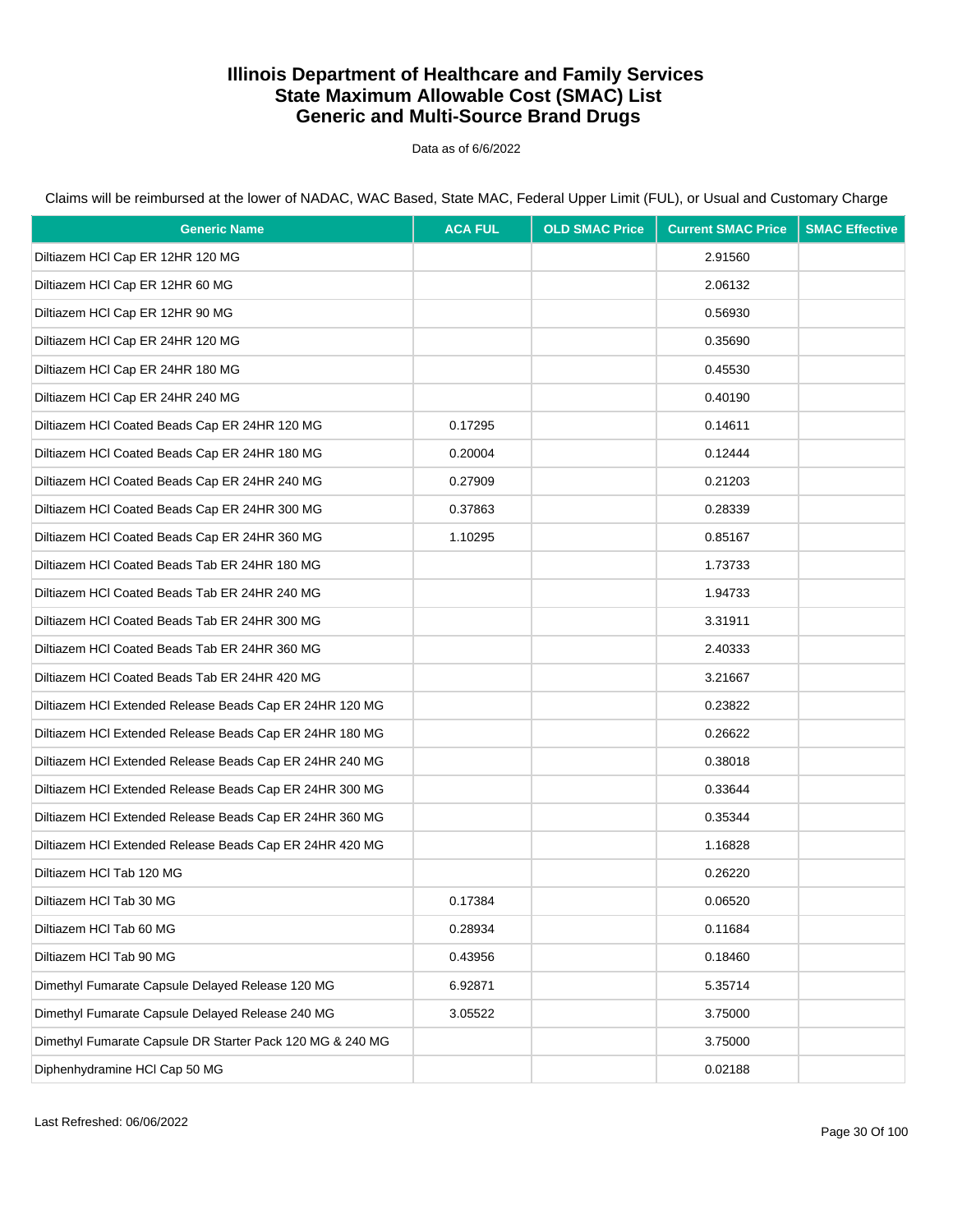Data as of 6/6/2022

Claims will be reimbursed at the lower of NADAC, WAC Based, State MAC, Federal Upper Limit (FUL), or Usual and Customary Charge

| <b>Generic Name</b>                                         | <b>ACA FUL</b> | <b>OLD SMAC Price</b> | <b>Current SMAC Price</b> | <b>SMAC Effective</b> |
|-------------------------------------------------------------|----------------|-----------------------|---------------------------|-----------------------|
| Diphenhydramine HCI Elixir 12.5 MG/5ML                      |                |                       | 0.01108                   |                       |
| Diphenhydramine HCI Inj 50 MG/ML                            |                |                       | 0.52510                   |                       |
| Diphenoxylate w/ Atropine Tab 2.5-0.025 MG                  | 0.19744        |                       | 0.21900                   |                       |
| Dipyridamole Tab 25 MG                                      |                |                       | 0.29450                   |                       |
| Dipyridamole Tab 50 MG                                      |                |                       | 0.20175                   |                       |
| Dipyridamole Tab 75 MG                                      |                |                       | 0.28409                   |                       |
| Disopyramide Phosphate Cap 100 MG                           |                |                       | 0.32562                   |                       |
| Disopyramide Phosphate Cap 150 MG                           |                |                       | 0.32562                   |                       |
| Disopyramide Phosphate Cap ER 12HR 150 MG                   |                |                       | 1.04950                   |                       |
| Disulfiram Tab 250 MG                                       | 1.88026        |                       | 1.23333                   |                       |
| Disulfiram Tab 500 MG                                       |                |                       | 3.03000                   |                       |
| Divalproex Sodium Cap Delayed Release Sprinkle 125 MG       | 0.30697        |                       | 0.23220                   |                       |
| Divalproex Sodium Tab Delayed Release 125 MG                | 0.05566        |                       | 0.03952                   |                       |
| Divalproex Sodium Tab Delayed Release 250 MG                | 0.16023        |                       | 0.05204                   |                       |
| Divalproex Sodium Tab Delayed Release 500 MG                | 0.13997        |                       | 0.08036                   |                       |
| Divalproex Sodium Tab ER 24 HR 250 MG                       | 0.25640        |                       | 0.09345                   |                       |
| Divalproex Sodium Tab ER 24 HR 500 MG                       | 0.39377        |                       | 0.20565                   |                       |
| Docusate Sodium Cap 100 MG                                  |                |                       | 0.04688                   |                       |
| Dofetilide Cap 125 MCG (0.125 MG)                           | 0.84416        |                       | 1.35570                   |                       |
| Dofetilide Cap 250 MCG (0.25 MG)                            | 0.74681        |                       | 1.06920                   |                       |
| Dofetilide Cap 500 MCG (0.5 MG)                             | 0.75208        |                       | 0.54983                   |                       |
| Donepezil Hydrochloride Orally Disintegrating Tab 10 MG     |                |                       | 0.23100                   |                       |
| Donepezil Hydrochloride Orally Disintegrating Tab 5 MG      |                |                       | 0.18000                   |                       |
| Donepezil Hydrochloride Tab 10 MG                           | 0.06285        | 0.03508               | 0.03172                   | 06/01/2022            |
| Donepezil Hydrochloride Tab 23 MG                           | 0.61465        |                       | 0.24733                   |                       |
| Donepezil Hydrochloride Tab 5 MG                            | 0.05333        |                       | 0.03111                   |                       |
| Dornase Alfa Inhal Soln 2.5 MG/2.5ML                        |                |                       | 44.43000                  |                       |
| Dorzolamide HCl Ophth Soln 2%                               | 1.36951        |                       | 0.82800                   |                       |
| Dorzolamide HCl-Timolol Maleate Ophth Sol 22.3-6.8 MG/ML PF |                |                       | 1.38250                   |                       |
| Dorzolamide HCl-Timolol Maleate Ophth Soln 22.3-6.8 MG/ML   | 1.52022        |                       | 0.78900                   |                       |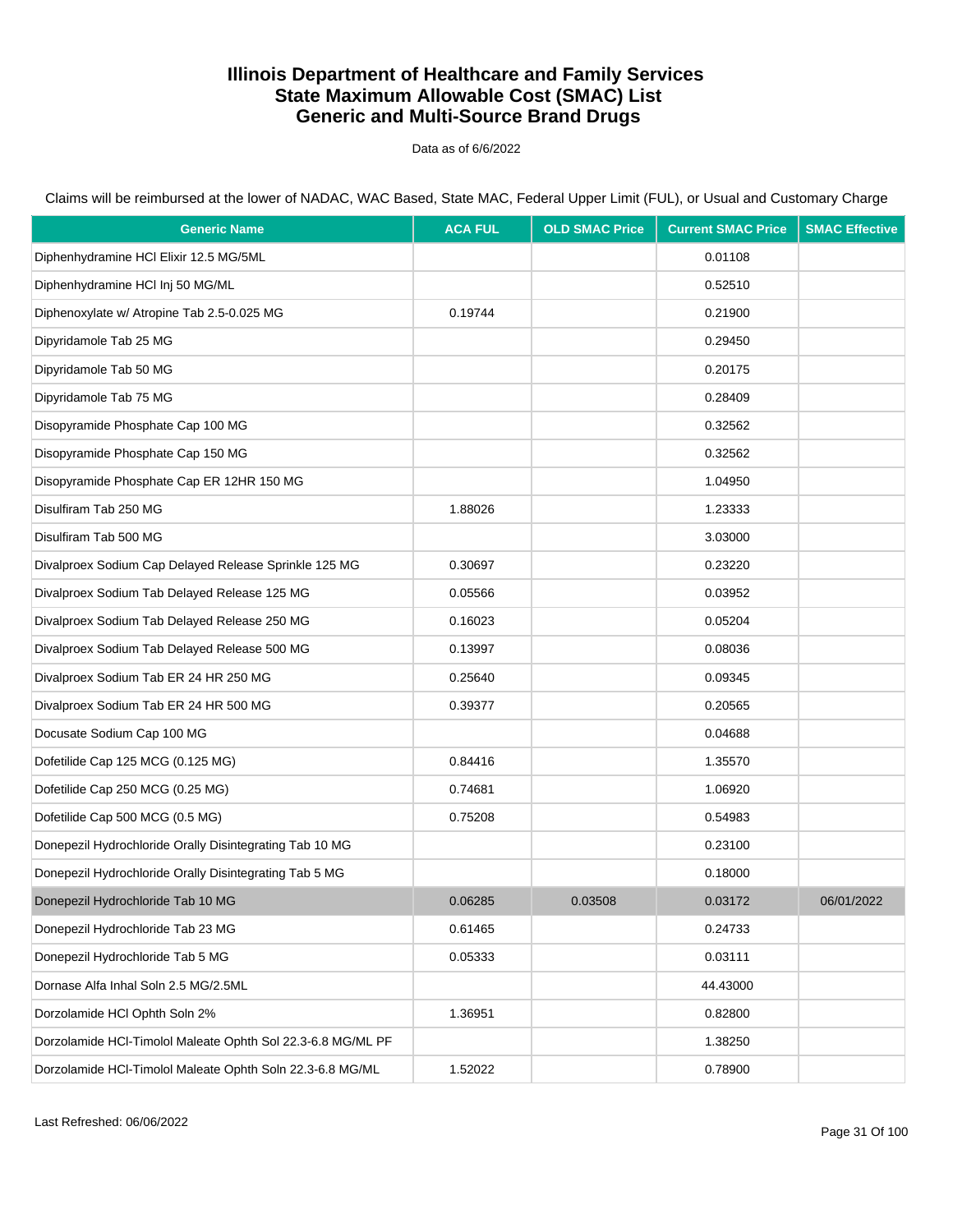Data as of 6/6/2022

| <b>Generic Name</b>                            | <b>ACA FUL</b> | <b>OLD SMAC Price</b> | <b>Current SMAC Price</b> | <b>SMAC Effective</b> |
|------------------------------------------------|----------------|-----------------------|---------------------------|-----------------------|
| Doxazosin Mesylate Tab 1 MG                    | 0.09052        |                       | 0.04370                   |                       |
| Doxazosin Mesylate Tab 2 MG                    | 0.07636        |                       | 0.05640                   |                       |
| Doxazosin Mesylate Tab 4 MG                    | 0.09652        |                       | 0.05202                   |                       |
| Doxazosin Mesylate Tab 8 MG                    | 0.10961        |                       | 0.05768                   |                       |
| Doxepin HCI (Sleep) Tab 3 MG (Base Equiv)      | 8.09282        |                       | 6.93028                   | 06/01/2022            |
| Doxepin HCI (Sleep) Tab 6 MG (Base Equiv)      | 8.24128        |                       | 7.85695                   |                       |
| Doxepin HCl Cap 10 MG                          | 0.20946        |                       | 0.13390                   |                       |
| Doxepin HCl Cap 100 MG                         | 0.47289        |                       | 0.45580                   |                       |
| Doxepin HCl Cap 150 MG                         |                |                       | 0.64000                   |                       |
| Doxepin HCl Cap 25 MG                          | 0.25355        |                       | 0.21910                   |                       |
| Doxepin HCl Cap 50 MG                          | 0.35254        |                       | 0.29678                   |                       |
| Doxepin HCl Cap 75 MG                          | 0.45054        |                       | 0.47309                   |                       |
| Doxepin HCI Conc 10 MG/ML                      |                |                       | 0.04509                   |                       |
| Doxercalciferol Cap 0.5 MCG                    |                |                       | 5.75840                   |                       |
| Doxercalciferol Cap 1 MCG                      |                |                       | 9.18400                   |                       |
| Doxercalciferol Cap 2.5 MCG                    |                |                       | 10.71500                  |                       |
| Doxorubicin HCl For Inj 50 MG                  |                |                       | 39.00000                  |                       |
| Doxorubicin HCl Inj 2 MG/ML                    |                |                       | 0.64529                   |                       |
| Doxycycline Hyclate Cap 100 MG                 | 0.13927        |                       | 0.10060                   |                       |
| Doxycycline Hyclate Cap 50 MG                  | 0.23457        |                       | 0.16100                   |                       |
| Doxycycline Hyclate Tab 100 MG                 | 0.16348        |                       | 0.09980                   |                       |
| Doxycycline Hyclate Tab 150 MG                 |                |                       | 10.05523                  |                       |
| Doxycycline Hyclate Tab 20 MG                  | 0.18335        |                       | 0.14400                   |                       |
| Doxycycline Hyclate Tab 50 MG                  |                |                       | 10.83317                  |                       |
| Doxycycline Hyclate Tab 75 MG                  |                |                       | 14.21567                  |                       |
| Doxycycline Hyclate Tab Delayed Release 100 MG |                |                       | 5.37004                   |                       |
| Doxycycline Hyclate Tab Delayed Release 150 MG |                |                       | 5.65250                   |                       |
| Doxycycline Monohydrate Cap 100 MG             |                |                       | 0.17980                   |                       |
| Doxycycline Monohydrate Cap 150 MG             |                |                       | 13.80000                  |                       |
| Doxycycline Monohydrate Cap 50 MG              | 0.18453        |                       | 0.12490                   |                       |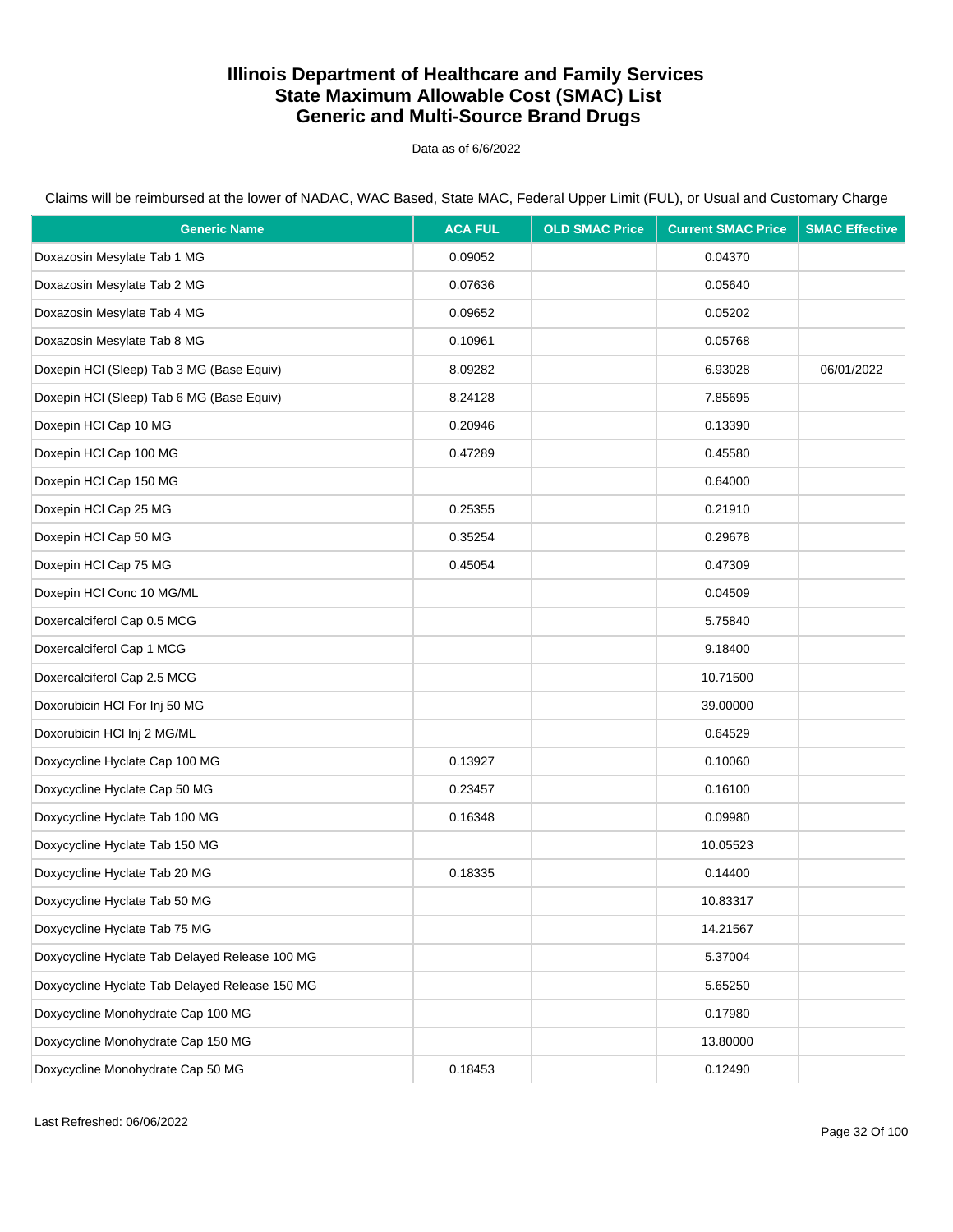Data as of 6/6/2022

Claims will be reimbursed at the lower of NADAC, WAC Based, State MAC, Federal Upper Limit (FUL), or Usual and Customary Charge

| <b>Generic Name</b>                                          | <b>ACA FUL</b> | <b>OLD SMAC Price</b> | <b>Current SMAC Price</b> | <b>SMAC Effective</b> |
|--------------------------------------------------------------|----------------|-----------------------|---------------------------|-----------------------|
| Doxycycline Monohydrate For Susp 25 MG/5ML                   |                |                       | 0.21400                   |                       |
| Doxycycline Monohydrate Tab 100 MG                           | 0.30757        |                       | 0.22315                   |                       |
| Doxycycline Monohydrate Tab 150 MG                           |                |                       | 4.38400                   |                       |
| Doxycycline Monohydrate Tab 50 MG                            | 0.26032        |                       | 0.12322                   |                       |
| Doxylamine-Pyridoxine Tab Delayed Release 10-10 MG           | 3.64949        |                       | 3.25424                   |                       |
| Dronabinol Cap 10 MG                                         | 4.89657        |                       | 3.56967                   |                       |
| Dronabinol Cap 2.5 MG                                        | 1.24051        |                       | 1.49667                   |                       |
| Dronabinol Cap 5 MG                                          | 2.35095        |                       | 2.50000                   |                       |
| Droperidol Inj 2.5 MG/ML                                     |                |                       | 0.75400                   |                       |
| Drospirenone-Ethinyl Estrad-Levomefolate Tab 3-0.02-0.451 MG | 3.45974        |                       | 2.97274                   |                       |
| Drospirenone-Ethinyl Estradiol Tab 3-0.02 MG                 | 0.48960        |                       | 0.33708                   |                       |
| Drospirenone-Ethinyl Estradiol Tab 3-0.03 MG                 | 0.40208        |                       | 0.24209                   |                       |
| Dulaglutide Soln Pen-injector 0.75 MG/0.5ML                  |                |                       | 378.18120                 |                       |
| Dulaglutide Soln Pen-injector 1.5 MG/0.5ML                   |                |                       | 430.87000                 |                       |
| Duloxetine HCI Enteric Coated Pellets Cap 20 MG (Base Eq)    | 0.11232        |                       | 0.09200                   |                       |
| Duloxetine HCI Enteric Coated Pellets Cap 30 MG (Base Eq)    | 0.11088        |                       | 0.07333                   |                       |
| Duloxetine HCI Enteric Coated Pellets Cap 40 MG (Base Eq)    | 1.88531        |                       | 1.82628                   |                       |
| Duloxetine HCI Enteric Coated Pellets Cap 60 MG (Base Eq)    | 0.13359        |                       | 0.10200                   |                       |
| Dutasteride Cap 0.5 MG                                       | 0.21434        |                       | 0.11478                   |                       |
| Dutasteride-Tamsulosin HCl Cap 0.5-0.4 MG                    | 1.80842        |                       | 2.18000                   |                       |
| Econazole Nitrate Cream 1%                                   |                |                       | 0.24988                   |                       |
| Efavirenz Tab 600 MG                                         | 5.43893        |                       | 10.84033                  |                       |
| Efavirenz-Emtricitabine-Tenofovir DF Tab 600-200-300 MG      | 5.14556        |                       | 6.75129                   |                       |
| Eletriptan Hydrobromide Tab 20 MG (Base Equivalent)          | 4.95236        |                       | 3.50000                   |                       |
| Eletriptan Hydrobromide Tab 40 MG (Base Equivalent)          | 5.02584        |                       | 2.92426                   |                       |
| Eltrombopag Olamine Tab 50 MG (Base Equiv)                   |                |                       | 295.98920                 |                       |
| Elvitegrav-Cobic-Emtricitab-Tenofov AF Tab 150-150-200-10 MG |                |                       | 107.24270                 |                       |
| Emicizumab-kxwh Subcutaneous Soln 105 MG/0.7ML (150 MG/ML)   |                |                       | 11160.20000               |                       |
| Emicizumab-kxwh Subcutaneous Soln 150 MG/ML                  |                |                       | 11160.20000               |                       |
| Emicizumab-kxwh Subcutaneous Soln 30 MG/ML                   |                |                       | 2232.05000                |                       |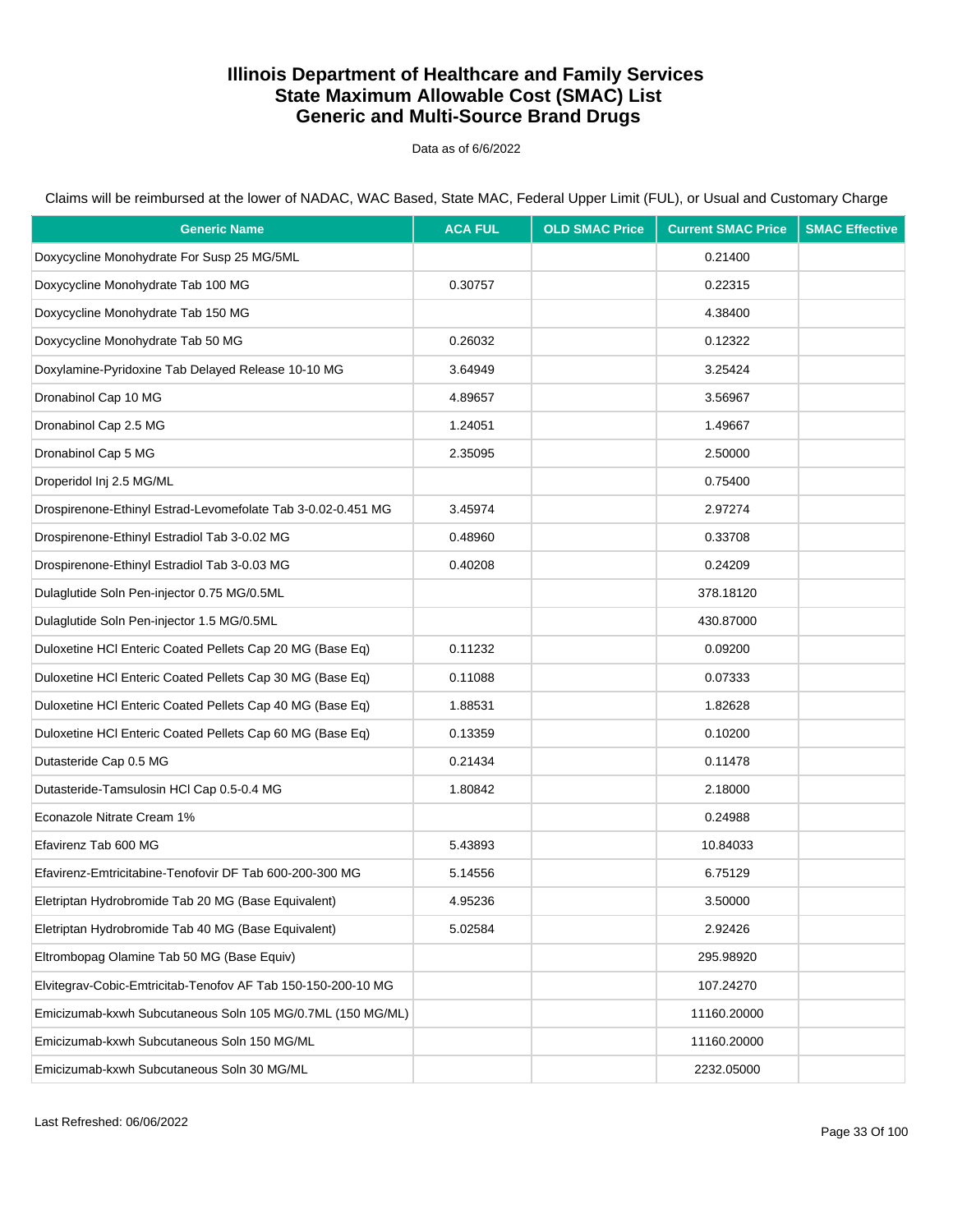Data as of 6/6/2022

| <b>Generic Name</b>                                        | <b>ACA FUL</b> | <b>OLD SMAC Price</b> | <b>Current SMAC Price</b> | <b>SMAC Effective</b> |
|------------------------------------------------------------|----------------|-----------------------|---------------------------|-----------------------|
| Emicizumab-kxwh Subcutaneous Soln 60 MG/0.4ML (150 MG/ML)  |                |                       | 11160.20000               |                       |
| Emtricitabine Caps 200 MG                                  |                |                       | 17.81246                  |                       |
| Emtricitabine-Rilpivirine-Tenofovir DF Tab 200-25-300 MG   |                |                       | 93.36272                  |                       |
| Emtricitabine-Tenofovir Disoproxil Fumarate Tab 200-300 MG | 0.70245        | 0.75832               | 0.62256                   | 06/01/2022            |
| Enalapril Maleate & Hydrochlorothiazide Tab 10-25 MG       |                |                       | 0.07566                   |                       |
| Enalapril Maleate & Hydrochlorothiazide Tab 5-12.5 MG      |                |                       | 0.07613                   |                       |
| Enalapril Maleate Oral Soln 1 MG/ML                        | 3.25166        |                       | 3.26493                   |                       |
| Enalapril Maleate Tab 10 MG                                | 0.11797        |                       | 0.05919                   |                       |
| Enalapril Maleate Tab 2.5 MG                               | 0.10908        |                       | 0.05650                   |                       |
| Enalapril Maleate Tab 20 MG                                | 0.13867        |                       | 0.07320                   |                       |
| Enalapril Maleate Tab 5 MG                                 | 0.13028        |                       | 0.07035                   |                       |
| Enalaprilat IV Inj 1.25 MG/ML                              |                |                       | 1.87850                   |                       |
| Enoxaparin Sodium Inj 100 MG/ML                            |                |                       | 7.75700                   |                       |
| Enoxaparin Sodium Inj 120 MG/0.8ML                         |                |                       | 14.01000                  |                       |
| Enoxaparin Sodium Inj 150 MG/ML                            |                |                       | 11.45550                  |                       |
| Enoxaparin Sodium Inj 30 MG/0.3ML                          |                |                       | 8.99667                   |                       |
| Enoxaparin Sodium Inj 300 MG/3ML                           |                |                       | 10.59000                  |                       |
| Enoxaparin Sodium Inj 40 MG/0.4ML                          |                |                       | 10.02500                  |                       |
| Enoxaparin Sodium Inj 60 MG/0.6ML                          |                |                       | 8.08667                   |                       |
| Enoxaparin Sodium Inj 80 MG/0.8ML                          |                |                       | 7.60938                   |                       |
| Enoxaparin Sodium Inj Soln Pref Syr 100 MG/ML              |                |                       | 7.11400                   |                       |
| Enoxaparin Sodium Inj Soln Pref Syr 120 MG/0.8ML           |                |                       | 13.65000                  |                       |
| Enoxaparin Sodium Inj Soln Pref Syr 150 MG/ML              |                |                       | 11.45550                  |                       |
| Enoxaparin Sodium Inj Soln Pref Syr 30 MG/0.3ML            |                |                       | 8.09480                   |                       |
| Enoxaparin Sodium Inj Soln Pref Syr 40 MG/0.4ML            |                |                       | 8.59230                   |                       |
| Enoxaparin Sodium Inj Soln Pref Syr 60 MG/0.6ML            |                |                       | 8.72333                   |                       |
| Enoxaparin Sodium Inj Soln Pref Syr 80 MG/0.8ML            |                |                       | 8.29000                   |                       |
| Entacapone Tab 200 MG                                      | 0.37361        |                       | 0.33480                   |                       |
| Entecavir Tab 0.5 MG                                       | 1.45698        |                       | 0.69967                   |                       |
| Entecavir Tab 1 MG                                         | 1.40974        |                       | 1.61346                   |                       |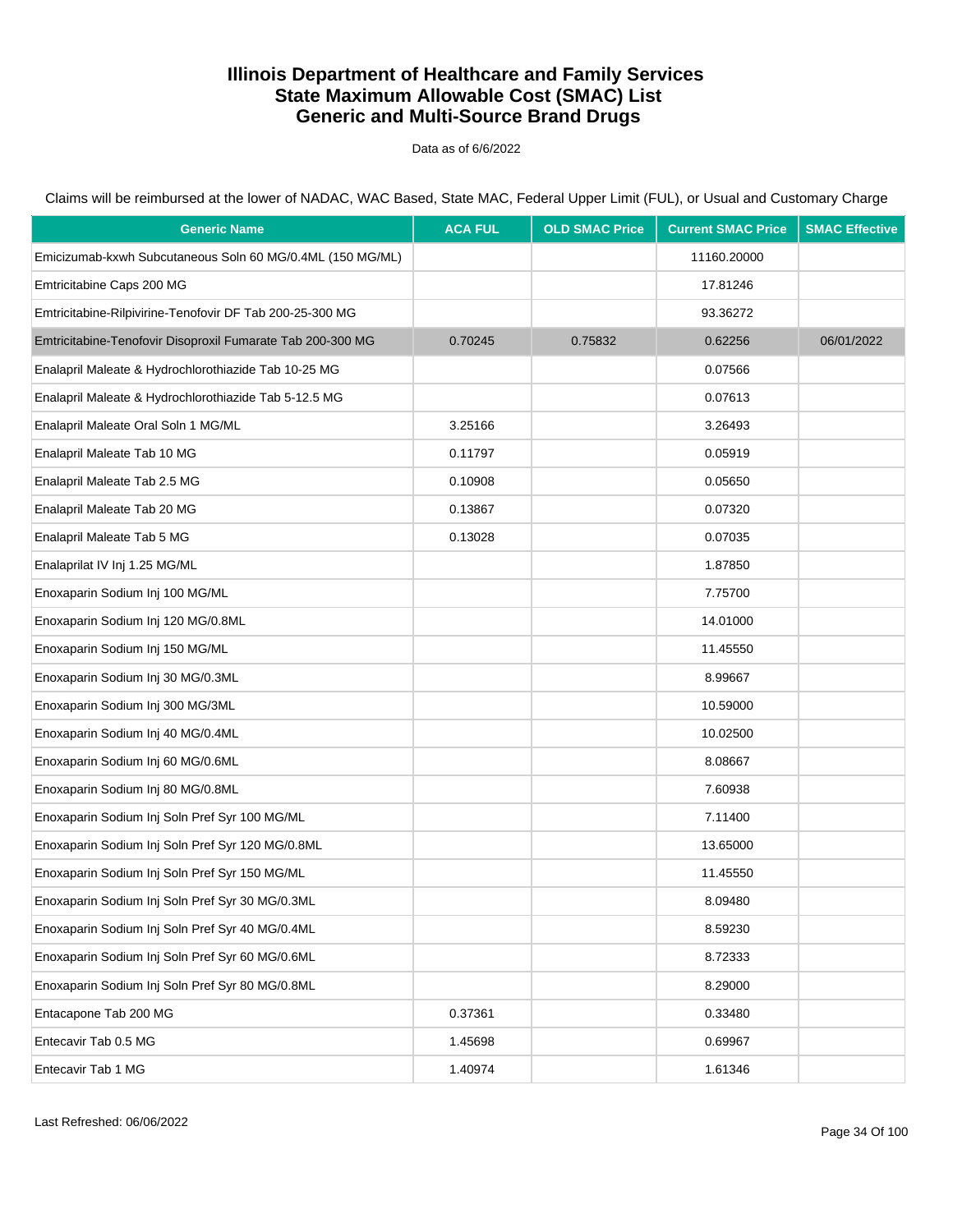Data as of 6/6/2022

Claims will be reimbursed at the lower of NADAC, WAC Based, State MAC, Federal Upper Limit (FUL), or Usual and Customary Charge

| <b>Generic Name</b>                                       | <b>ACA FUL</b> | <b>OLD SMAC Price</b> | <b>Current SMAC Price</b> | <b>SMAC Effective</b> |
|-----------------------------------------------------------|----------------|-----------------------|---------------------------|-----------------------|
| Epinastine HCI Ophth Soln 0.05%                           |                |                       | 5.43300                   |                       |
| Epinephrine HCl Inj 1 MG/ML                               |                |                       | 1.99933                   |                       |
| Epinephrine HCI Soln Prefilled Syringe 0.1 MG/ML          |                |                       | 0.34000                   |                       |
| Epinephrine Solution Auto-injector 0.15 MG/0.3ML (1:2000) |                |                       | 142.50000                 |                       |
| Epinephrine Solution Auto-injector 0.3 MG/0.3ML (1:1000)  |                |                       | 139.95000                 |                       |
| Epirubicin HCI For IV Inj 50 MG                           |                |                       | 75.33500                  |                       |
| Epirubicin HCI IV Soln 200 MG/100ML (2 MG/ML)             |                |                       | 2.14682                   |                       |
| Epirubicin HCI IV Soln 50 MG/25ML (2 MG/ML)               |                |                       | 2.53188                   |                       |
| Eplerenone Tab 25 MG                                      | 0.73157        |                       | 0.36544                   |                       |
| Eplerenone Tab 50 MG                                      | 0.88977        |                       | 1.24967                   |                       |
| Epoprostenol Sodium For Inj 1.5 MG                        |                |                       | 36.32200                  |                       |
| Ergocalciferol Cap 1.25 MG (50000 Unit)                   | 0.14024        |                       | 0.08700                   |                       |
| Ergotamine w/ Caffeine Suppos 2-100 MG                    |                |                       | 5.57917                   |                       |
| Ergotamine w/ Caffeine Tab 1-100 MG                       |                |                       | 0.87490                   |                       |
| Ertapenem Sodium For Inj 1 GM (Base Equivalent)           |                |                       | 75.20000                  |                       |
| Erythromycin Ethylsuccinate For Susp 200 MG/5ML           | 1.70002        | 1.85988               | 1.06509                   | 06/01/2022            |
| Erythromycin Ethylsuccinate For Susp 400 MG/5ML           |                |                       | 5.37317                   |                       |
| Erythromycin Ethylsuccinate Tab 400 MG                    |                |                       | 9.14690                   |                       |
| Erythromycin Gel 2%                                       |                |                       | 0.68967                   |                       |
| Erythromycin Ophth Oint 5 MG/GM                           | 3.50489        |                       | 1.63247                   |                       |
| Erythromycin Pads 2%                                      |                |                       | 0.90540                   |                       |
| Erythromycin Soln 2%                                      | 0.37527        |                       | 0.32978                   |                       |
| Erythromycin Tab 250 MG                                   | 6.34747        |                       | 6.78000                   |                       |
| Erythromycin Tab 500 MG                                   | 8.22517        |                       | 11.43594                  |                       |
| Erythromycin Tab Delayed Release 250 MG                   | 4.09183        |                       | 5.19191                   |                       |
| Erythromycin Tab Delayed Release 333 MG                   |                |                       | 6.28133                   |                       |
| Erythromycin Tab Delayed Release 500 MG                   | 6.37328        |                       | 7.73400                   |                       |
| Erythromycin w/ Delayed Release Particles Cap 250 MG      |                |                       | 4.37424                   |                       |
| Erythromycin-Sulfisoxazole For Susp 200-600 MG/5ML        |                |                       | 0.25716                   |                       |
| Escitalopram Oxalate Soln 5 MG/5ML (Base Equiv)           | 0.36935        |                       | 0.20483                   |                       |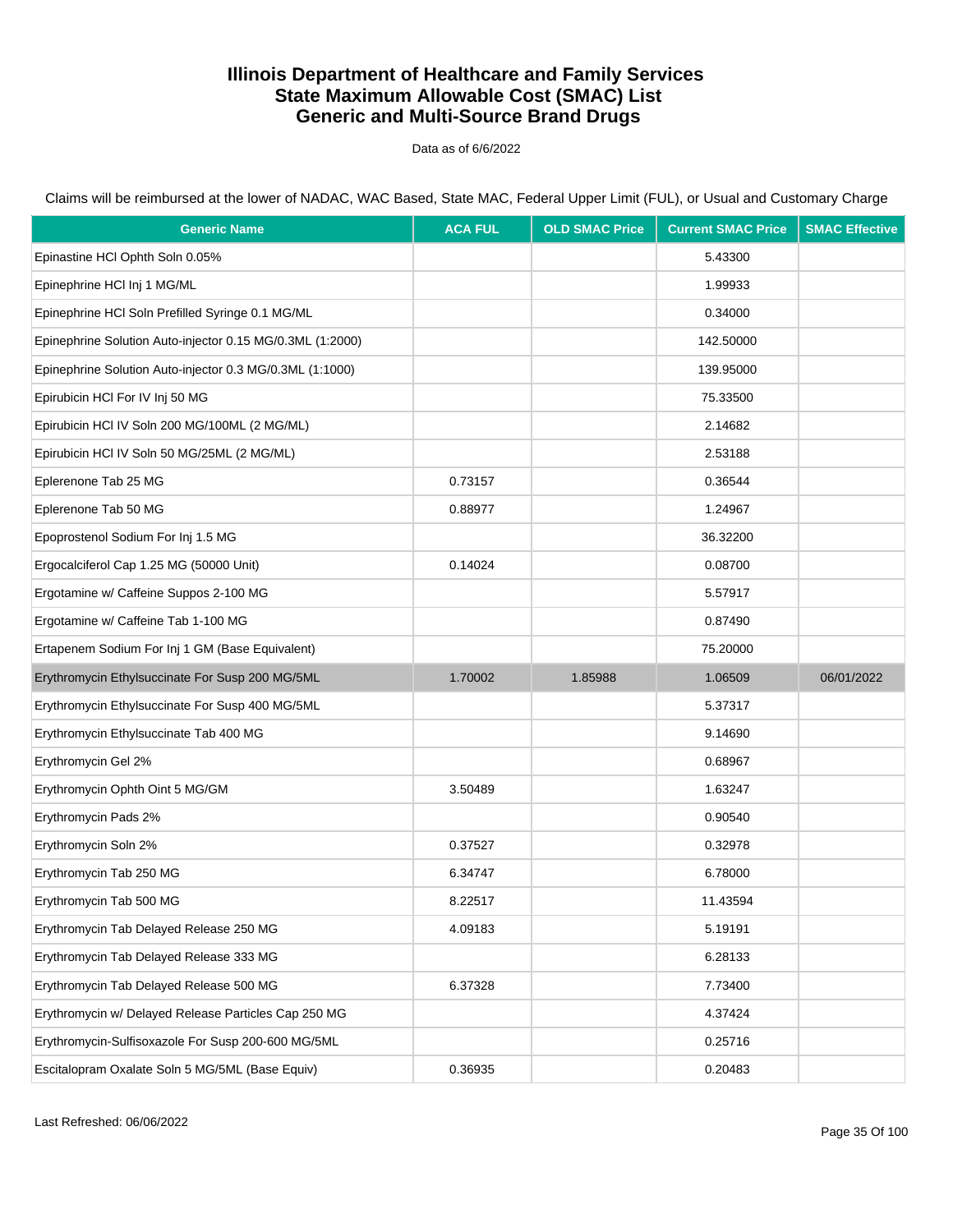Data as of 6/6/2022

Claims will be reimbursed at the lower of NADAC, WAC Based, State MAC, Federal Upper Limit (FUL), or Usual and Customary Charge

| <b>Generic Name</b>                                             | <b>ACA FUL</b> | <b>OLD SMAC Price</b> | <b>Current SMAC Price</b> | <b>SMAC Effective</b> |
|-----------------------------------------------------------------|----------------|-----------------------|---------------------------|-----------------------|
| Escitalopram Oxalate Tab 10 MG (Base Equiv)                     | 0.07362        |                       | 0.04156                   |                       |
| Escitalopram Oxalate Tab 20 MG (Base Equiv)                     | 0.12904        |                       | 0.05640                   |                       |
| Escitalopram Oxalate Tab 5 MG (Base Equiv)                      | 0.05448        |                       | 0.03020                   |                       |
| Esomeprazole Magnesium Cap Delayed Release 20 MG (Base Eq)      |                |                       | 0.15611                   |                       |
| Esomeprazole Magnesium Cap Delayed Release 40 MG (Base Eq)      | 0.95525        |                       | 0.12056                   |                       |
| Esomeprazole Magnesium For Delayed Release Susp Packet 10<br>MG |                |                       | 6.06867                   | 06/01/2022            |
| Esomeprazole Magnesium For Delayed Release Susp Packet 40<br>МG |                |                       | 6.61722                   |                       |
| Estazolam Tab 1 MG                                              | 2.68527        |                       | 0.51402                   |                       |
| Estazolam Tab 2 MG                                              | 2.42983        |                       | 0.31754                   |                       |
| Estradiol & Norethindrone Acetate Tab 0.5-0.1 MG                | 0.92698        |                       | 0.51236                   |                       |
| Estradiol & Norethindrone Acetate Tab 1-0.5 MG                  | 1.08479        |                       | 1.40036                   |                       |
| Estradiol Tab 0.5 MG                                            | 0.08500        |                       | 0.06180                   |                       |
| Estradiol Tab 1 MG                                              | 0.08862        |                       | 0.07130                   |                       |
| Estradiol Tab 2 MG                                              | 0.12450        |                       | 0.10090                   |                       |
| Estradiol TD Patch Twice Weekly 0.025 MG/24HR                   | 7.12538        |                       | 6.68000                   |                       |
| Estradiol TD Patch Twice Weekly 0.0375 MG/24HR                  | 7.48813        |                       | 6.68000                   |                       |
| Estradiol TD Patch Twice Weekly 0.05 MG/24HR                    | 8.27690        |                       | 6.30625                   |                       |
| Estradiol TD Patch Twice Weekly 0.075 MG/24HR                   | 8.82114        |                       | 5.29125                   |                       |
| Estradiol TD Patch Twice Weekly 0.1 MG/24HR                     | 7.75393        |                       | 5.65000                   |                       |
| Estradiol TD Patch Weekly 0.025 MG/24HR                         |                |                       | 10.76000                  |                       |
| Estradiol TD Patch Weekly 0.0375 MG/24HR (37.5 MCG/24HR)        |                |                       | 11.07000                  |                       |
| Estradiol TD Patch Weekly 0.05 MG/24HR                          |                |                       | 10.02125                  |                       |
| Estradiol TD Patch Weekly 0.06 MG/24HR                          | 14.41167       |                       | 9.01000                   |                       |
| Estradiol TD Patch Weekly 0.075 MG/24HR                         |                |                       | 10.44900                  |                       |
| Estradiol TD Patch Weekly 0.1 MG/24HR                           |                |                       | 12.84435                  |                       |
| Estradiol Vaginal Cream 0.1 MG/GM                               | 0.83543        | 0.88810               | 0.71765                   | 06/01/2022            |
| Estradiol Vaginal Tab 10 MCG                                    | 10.52041       |                       | 7.73889                   |                       |
| Estradiol Valerate IM in Oil 20 MG/ML                           |                |                       | 17.44200                  |                       |
| Estradiol Valerate IM In Oil 40 MG/ML                           |                |                       | 31.30000                  |                       |
| Estropipate Tab 0.75 MG                                         |                |                       | 0.14670                   |                       |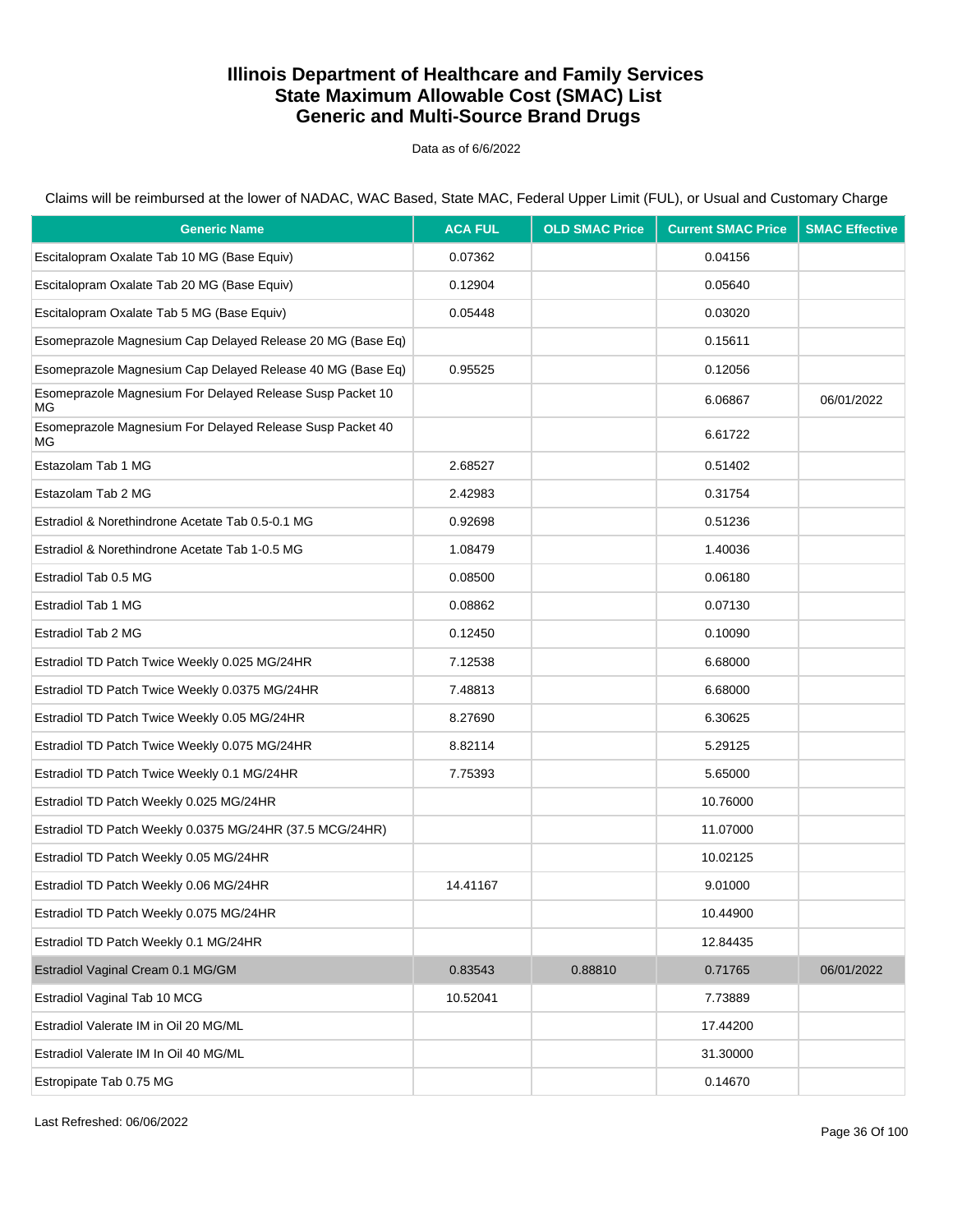Data as of 6/6/2022

| <b>Generic Name</b>                                        | <b>ACA FUL</b> | <b>OLD SMAC Price</b> | <b>Current SMAC Price</b> | <b>SMAC Effective</b> |
|------------------------------------------------------------|----------------|-----------------------|---------------------------|-----------------------|
| Estropipate Tab 1.5 MG                                     |                |                       | 0.45257                   |                       |
| Estropipate Tab 3 MG                                       |                |                       | 1.24110                   |                       |
| Eszopiclone Tab 1 MG                                       | 0.18099        |                       | 0.25131                   |                       |
| Eszopiclone Tab 2 MG                                       | 0.18329        |                       | 0.14584                   |                       |
| Eszopiclone Tab 3 MG                                       | 0.29656        |                       | 0.19837                   |                       |
| Eteplirsen IV Soln 100 MG/2ML (50 MG/ML)                   |                |                       | 796.80000                 |                       |
| Eteplirsen IV Soln 500 MG/10ML (50 MG/ML)                  |                |                       | 796.80000                 |                       |
| Ethacrynic Acid Tab 25 MG                                  | 2.54730        |                       | 5.52000                   |                       |
| Ethambutol HCI Tab 400 MG                                  | 0.52843        |                       | 0.52340                   |                       |
| Ethosuximide Cap 250 MG                                    | 0.49570        |                       | 0.27530                   |                       |
| Ethosuximide Soln 250 MG/5ML                               | 0.15831        |                       | 0.11248                   |                       |
| Ethynodiol Diacetate & Ethinyl Estradiol Tab 1 MG-35 MCG   | 0.37285        |                       | 0.42041                   |                       |
| Ethynodiol Diacetate & Ethinyl Estradiol Tab 1 MG-50 MCG   |                |                       | 0.58781                   |                       |
| Etodolac Cap 200 MG                                        | 0.50452        |                       | 0.67124                   |                       |
| Etodolac Cap 300 MG                                        | 0.56927        |                       | 0.57610                   |                       |
| Etodolac Tab 400 MG                                        | 0.31461        |                       | 0.30493                   |                       |
| Etodolac Tab 500 MG                                        | 0.40182        |                       | 0.26330                   |                       |
| Etodolac Tab ER 24HR 400 MG                                | 1.74706        |                       | 0.75000                   |                       |
| Etodolac Tab ER 24HR 500 MG                                | 1.39968        |                       | 0.16333                   |                       |
| Etodolac Tab ER 24HR 600 MG                                |                |                       | 1.50241                   |                       |
| Etonogestrel-Ethinyl Estradiol VA Ring 0.120-0.015 MG/24HR |                |                       | 92.72505                  |                       |
| Etoposide Inj 1 GM/50ML (20 MG/ML)                         |                |                       | 1.93000                   |                       |
| Etoposide Inj 100 MG/5ML (20 MG/ML)                        |                |                       | 1.93000                   |                       |
| Etoposide Inj 500 MG/25ML (20 MG/ML)                       |                |                       | 1.93000                   |                       |
| Etravirine Tab 200 MG                                      |                |                       | 15.39481                  | 06/01/2022            |
| Everolimus Tab 0.25 MG                                     |                |                       | 5.38836                   |                       |
| Everolimus Tab 0.5 MG                                      |                |                       | 11.60260                  |                       |
| Everolimus Tab 0.75 MG                                     |                |                       | 12.50000                  |                       |
| Everolimus Tab 10 MG                                       |                |                       | 517.32418                 |                       |
| Everolimus Tab 2.5 MG                                      |                |                       | 534.14840                 |                       |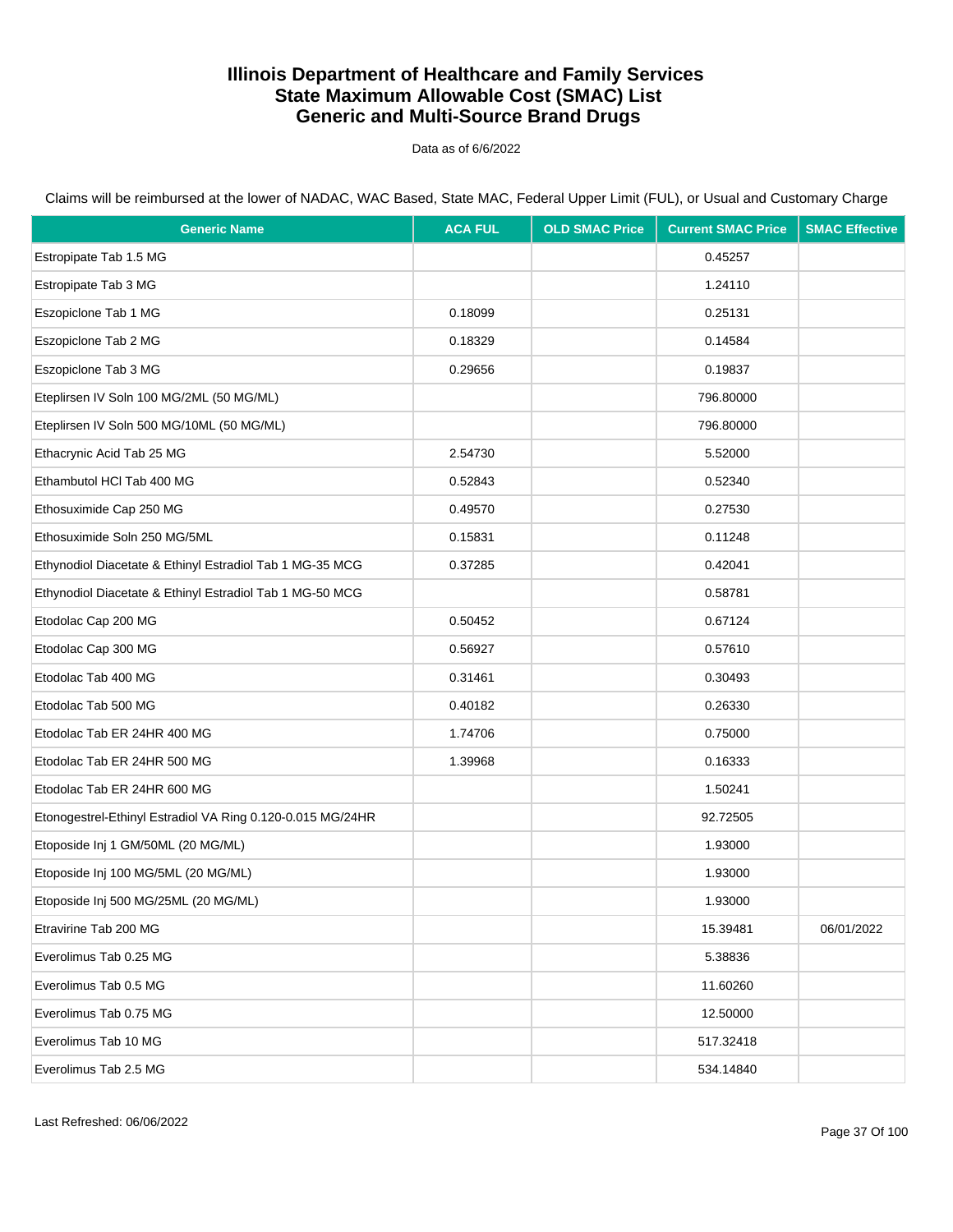Data as of 6/6/2022

| <b>Generic Name</b>                                         | <b>ACA FUL</b> | <b>OLD SMAC Price</b> | <b>Current SMAC Price</b> | <b>SMAC Effective</b> |
|-------------------------------------------------------------|----------------|-----------------------|---------------------------|-----------------------|
| Everolimus Tab 5 MG                                         |                |                       | 517.35228                 |                       |
| Everolimus Tab 7.5 MG                                       |                |                       | 558.71011                 |                       |
| Everolimus Tab for Oral Susp 2 MG                           |                |                       | 492.11542                 |                       |
| Everolimus Tab for Oral Susp 3 MG                           |                |                       | 497.04526                 |                       |
| Everolimus Tab for Oral Susp 5 MG                           |                |                       | 517.32418                 |                       |
| Exemestane Tab 25 MG                                        | 1.16845        |                       | 1.18480                   |                       |
| Ezetimibe Tab 10 MG                                         | 0.10456        |                       | 0.05500                   |                       |
| Ezetimibe-Simvastatin Tab 10-10 MG                          | 0.58467        |                       | 1.63098                   |                       |
| Ezetimibe-Simvastatin Tab 10-20 MG                          | 0.65927        |                       | 0.48000                   |                       |
| Ezetimibe-Simvastatin Tab 10-40 MG                          | 0.79100        |                       | 0.71933                   |                       |
| Ezetimibe-Simvastatin Tab 10-80 MG                          | 0.59888        |                       | 2.08891                   |                       |
| Factor IX Complex For Inj 1000 Unit                         |                |                       | 0.58220                   |                       |
| Factor IX Complex For Inj 1500 Unit                         |                |                       | 0.58220                   |                       |
| Factor IX Complex For Inj 500 Unit                          |                |                       | 0.58220                   |                       |
| Famciclovir Tab 125 MG                                      | 0.37362        |                       | 0.25255                   |                       |
| Famciclovir Tab 250 MG                                      | 0.56430        |                       | 0.33750                   |                       |
| Famciclovir Tab 500 MG                                      | 0.89397        |                       | 0.49467                   |                       |
| Famotidine For Susp 40 MG/5ML                               | 0.79561        |                       | 1.10794                   |                       |
| Famotidine Inj 20 MG/2ML                                    |                |                       | 0.38350                   |                       |
| Famotidine Inj 200 MG/20ML                                  |                |                       | 0.29900                   |                       |
| Famotidine Inj 40 MG/4ML                                    |                |                       | 0.29900                   |                       |
| Famotidine Inj 500 MG/50ML                                  |                |                       | 0.29900                   |                       |
| Famotidine Tab 20 MG                                        |                |                       | 0.03450                   |                       |
| Famotidine Tab 40 MG                                        | 0.06791        |                       | 0.05563                   |                       |
| Fat Emulsion IV Soln 20%                                    |                |                       | 0.03500                   |                       |
| Fe Fumarate w/ B12-Vit C-FA-IFC Cap 110-0.015-75-0.5-240 MG |                |                       | 0.22100                   |                       |
| Febuxostat Tab 40 MG                                        | 0.71858        | 0.87809               | 0.62185                   | 06/01/2022            |
| Febuxostat Tab 80 MG                                        | 0.83615        |                       | 1.16900                   |                       |
| Felbamate Susp 600 MG/5ML                                   |                |                       | 1.10721                   |                       |
| Felbamate Tab 400 MG                                        | 4.04832        |                       | 0.86430                   |                       |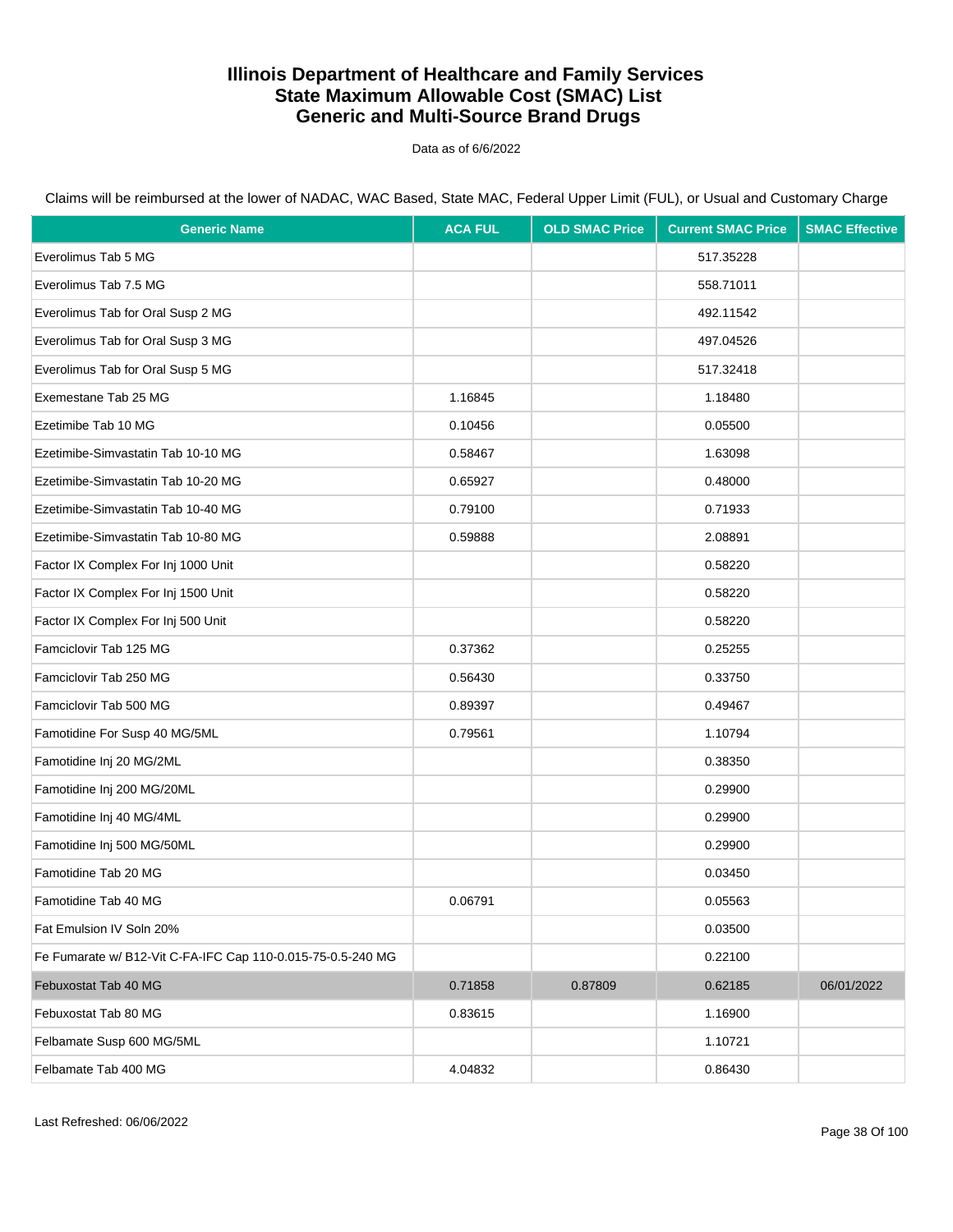Data as of 6/6/2022

| <b>Generic Name</b>                                       | <b>ACA FUL</b> | <b>OLD SMAC Price</b> | <b>Current SMAC Price</b> | <b>SMAC Effective</b> |
|-----------------------------------------------------------|----------------|-----------------------|---------------------------|-----------------------|
| Felbamate Tab 600 MG                                      | 5.05736        |                       | 1.41430                   |                       |
| Felodipine Tab ER 24HR 10 MG                              | 0.25971        |                       | 0.09000                   |                       |
| Felodipine Tab ER 24HR 2.5 MG                             | 0.17579        |                       | 0.13429                   |                       |
| Felodipine Tab ER 24HR 5 MG                               | 0.18137        |                       | 0.07260                   |                       |
| Fenofibrate Micronized Cap 130 MG                         | 1.37440        | 1.67627               | 1.14817                   | 06/01/2022            |
| Fenofibrate Micronized Cap 134 MG                         | 0.13969        |                       | 0.13990                   |                       |
| Fenofibrate Micronized Cap 200 MG                         | 0.25659        |                       | 0.29635                   |                       |
| Fenofibrate Micronized Cap 43 MG                          | 0.84081        |                       | 0.68921                   |                       |
| Fenofibrate Micronized Cap 67 MG                          | 0.12089        |                       | 0.11000                   |                       |
| Fenofibrate Tab 120 MG                                    |                |                       | 15.55544                  |                       |
| Fenofibrate Tab 145 MG                                    | 0.15478        |                       | 0.15267                   |                       |
| Fenofibrate Tab 160 MG                                    | 0.15773        |                       | 0.16816                   |                       |
| Fenofibrate Tab 40 MG                                     |                |                       | 8.35000                   |                       |
| Fenofibrate Tab 48 MG                                     | 0.10790        |                       | 0.08641                   |                       |
| Fenofibrate Tab 54 MG                                     | 0.11097        |                       | 0.13503                   |                       |
| Fentanyl Citrate IV Soln Prefilled Syringe 100 MCG/2ML    |                |                       | 0.16050                   |                       |
| Fentanyl Citrate Lozenge on a Handle 1200 MCG             |                |                       | 17.43853                  |                       |
| Fentanyl Citrate Lozenge on a Handle 1600 MCG             |                |                       | 24.83833                  |                       |
| Fentanyl Citrate Lozenge on a Handle 200 MCG              |                |                       | 7.47933                   |                       |
| Fentanyl Citrate Lozenge on a Handle 400 MCG              |                |                       | 10.09572                  |                       |
| Fentanyl Citrate Lozenge on a Handle 600 MCG              |                |                       | 12.90000                  |                       |
| Fentanyl Citrate Lozenge on a Handle 800 MCG              |                |                       | 16.23657                  |                       |
| Fentanyl Citrate PF Soln Cartridge 100 MCG/2ML            |                |                       | 0.16050                   |                       |
| Fentanyl Citrate Preservative Free (PF) Inj 100 MCG/2ML   |                |                       | 0.16050                   |                       |
| Fentanyl Citrate Preservative Free (PF) Inj 1000 MCG/20ML |                |                       | 0.16050                   |                       |
| Fentanyl Citrate Preservative Free (PF) Inj 250 MCG/5ML   |                |                       | 0.16050                   |                       |
| Fentanyl Citrate Preservative Free (PF) Inj 2500 MCG/50ML |                |                       | 0.16050                   |                       |
| Fentanyl Citrate Preservative Free (PF) Inj 500 MCG/10ML  |                |                       | 0.16050                   |                       |
| Fentanyl TD Patch 72HR 100 MCG/HR                         | 8.35535        |                       | 6.41480                   |                       |
| Fentanyl TD Patch 72HR 12 MCG/HR                          | 7.59095        |                       | 5.44174                   |                       |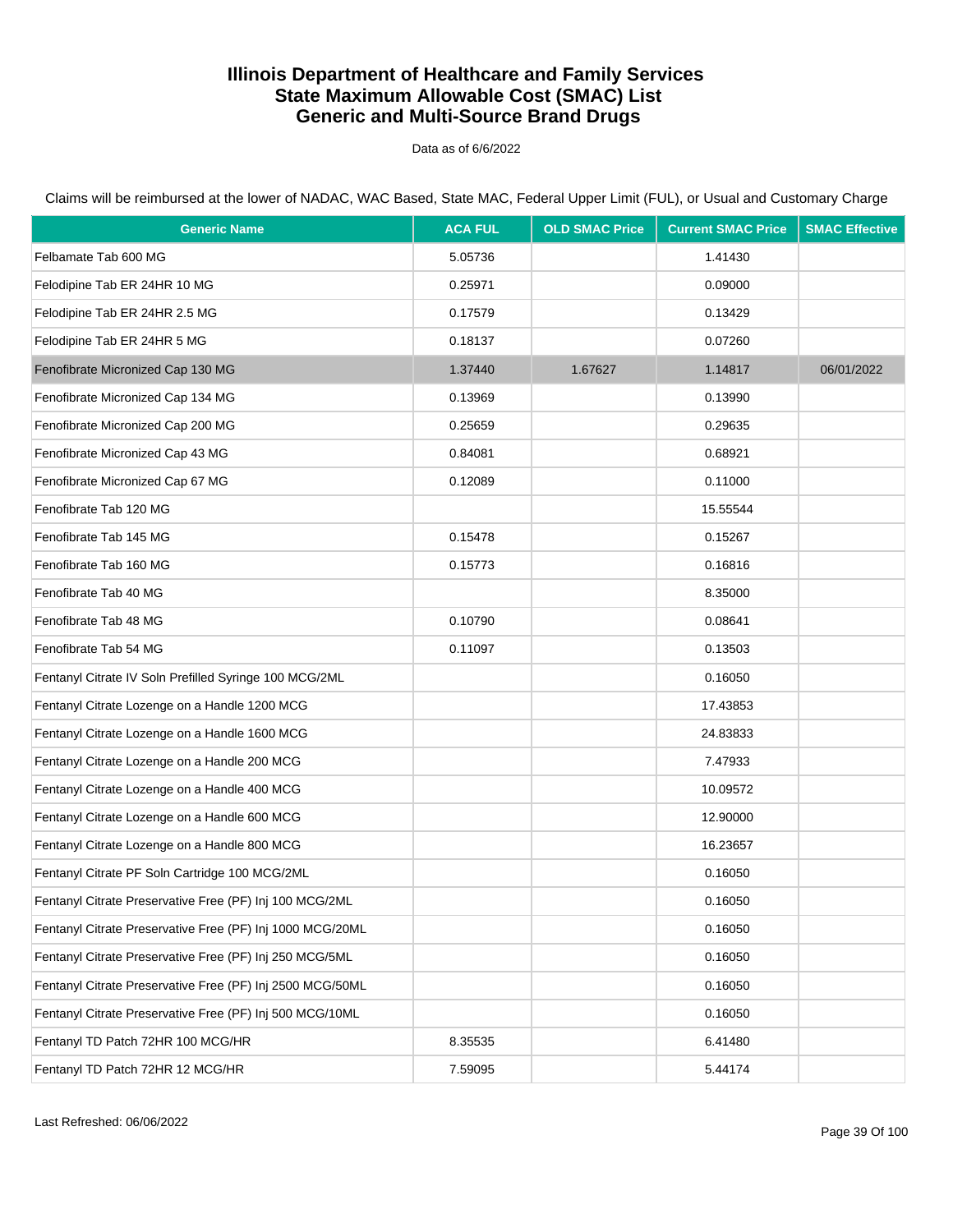Data as of 6/6/2022

| <b>Generic Name</b>                                          | <b>ACA FUL</b> | <b>OLD SMAC Price</b> | <b>Current SMAC Price</b> | <b>SMAC Effective</b> |
|--------------------------------------------------------------|----------------|-----------------------|---------------------------|-----------------------|
| Fentanyl TD Patch 72HR 25 MCG/HR                             | 2.97403        |                       | 1.96240                   |                       |
| Fentanyl TD Patch 72HR 37.5 MCG/HR                           | 42.19800       |                       | 39.39600                  |                       |
| Fentanyl TD Patch 72HR 50 MCG/HR                             | 5.01845        |                       | 2.98250                   |                       |
| Fentanyl TD Patch 72HR 62.5 MCG/HR                           |                |                       | 70.94000                  |                       |
| Fentanyl TD Patch 72HR 75 MCG/HR                             | 7.36222        |                       | 4.63650                   |                       |
| Ferrous Sulfate Dried Tab 200 MG (65 MG Elemental Fe)        |                |                       | 0.03200                   |                       |
| Ferrous Sulfate Tab 325 MG (65 MG Elemental Fe)              |                |                       | 0.03200                   |                       |
| Ferrous Sulfate Tab EC 325 MG (65 MG Fe Equivalent)          |                |                       | 0.12770                   |                       |
| Fexofenadine HCI Tab 180 MG                                  | 0.28181        |                       | 0.54805                   |                       |
| Fexofenadine HCl Tab 60 MG                                   | 0.18403        |                       | 0.40750                   |                       |
| Filgrastim Inj 300 MCG/ML                                    |                |                       | 313.57068                 |                       |
| Filgrastim Soln Prefilled Syringe 300 MCG/0.5ML              |                |                       | 664.74036                 |                       |
| Filgrastim Soln Prefilled Syringe 480 MCG/0.8ML (600 MCG/ML) |                |                       | 636.01204                 |                       |
| Finasteride Tab 1 MG                                         | 0.04388        |                       | 0.12194                   |                       |
| Finasteride Tab 5 MG                                         | 0.07229        |                       | 0.05049                   |                       |
| Flavoxate HCl Tab 100 MG                                     |                |                       | 0.48641                   |                       |
| Flecainide Acetate Tab 100 MG                                | 0.22627        |                       | 0.17270                   |                       |
| Flecainide Acetate Tab 150 MG                                | 0.36978        |                       | 0.19130                   |                       |
| Flecainide Acetate Tab 50 MG                                 | 0.14098        |                       | 0.09979                   |                       |
| Fluconazole For Susp 10 MG/ML                                |                |                       | 0.22571                   |                       |
| Fluconazole For Susp 40 MG/ML                                |                |                       | 0.43343                   |                       |
| Fluconazole in Dextrose Inj 400 MG/200ML                     |                |                       | 0.15600                   |                       |
| Fluconazole in NaCl 0.9% Inj 200 MG/100ML                    |                |                       | 0.03849                   |                       |
| Fluconazole in NaCl 0.9% Inj 400 MG/200ML                    |                |                       | 0.04758                   |                       |
| Fluconazole Tab 100 MG                                       | 0.30552        |                       | 0.18067                   |                       |
| Fluconazole Tab 150 MG                                       | 0.74577        |                       | 0.52194                   |                       |
| Fluconazole Tab 200 MG                                       | 0.48222        | 0.48000               | 0.37545                   | 06/01/2022            |
| Fluconazole Tab 50 MG                                        | 0.41473        |                       | 0.19000                   |                       |
| Fludarabine Phosphate For Inj 50 MG                          |                |                       | 94.50000                  |                       |
| Fludarabine Phosphate Inj 25 MG/ML                           |                |                       | 54.37500                  |                       |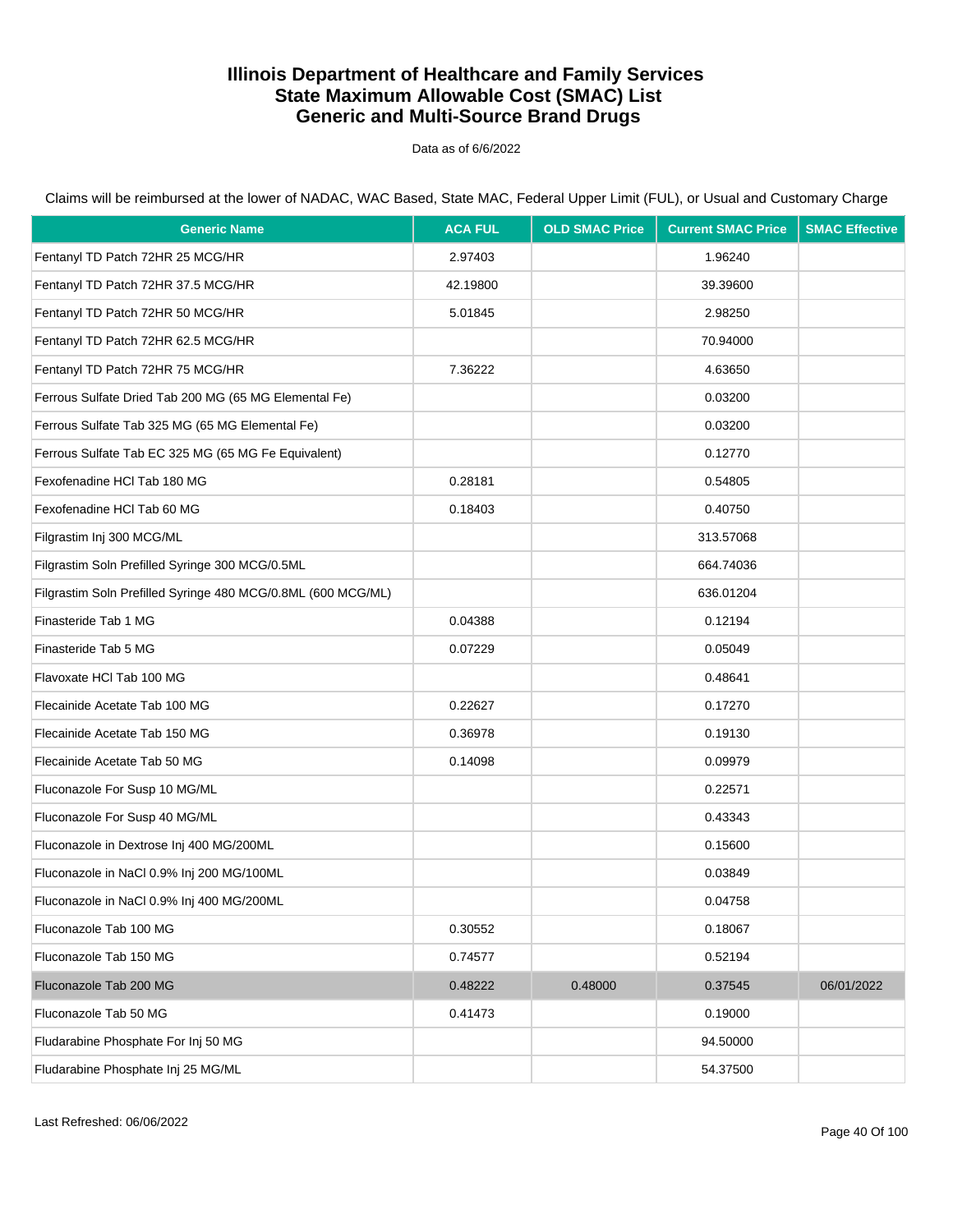Data as of 6/6/2022

Claims will be reimbursed at the lower of NADAC, WAC Based, State MAC, Federal Upper Limit (FUL), or Usual and Customary Charge

| <b>Generic Name</b>                          | <b>ACA FUL</b> | <b>OLD SMAC Price</b> | <b>Current SMAC Price</b> | <b>SMAC Effective</b> |
|----------------------------------------------|----------------|-----------------------|---------------------------|-----------------------|
| Fludrocortisone Acetate Tab 0.1 MG           | 0.47152        |                       | 0.30660                   |                       |
| Fluocinolone Acetonide (Otic) Oil 0.01%      | 2.00472        |                       | 1.46265                   |                       |
| Fluocinolone Acetonide Cream 0.01%           |                |                       | 1.44233                   |                       |
| Fluocinolone Acetonide Cream 0.025%          |                |                       | 1.29967                   |                       |
| Fluocinolone Acetonide Oil 0.01% (Body Oil)  | 0.25497        |                       | 0.37286                   |                       |
| Fluocinolone Acetonide Oil 0.01% (Scalp Oil) | 0.22692        |                       | 0.18592                   |                       |
| Fluocinolone Acetonide Oint 0.025%           |                |                       | 1.31000                   |                       |
| Fluocinolone Acetonide Soln 0.01%            | 0.39018        |                       | 0.55169                   |                       |
| Fluocinonide Cream 0.05%                     |                |                       | 0.53592                   |                       |
| Fluocinonide Cream 0.1%                      |                |                       | 0.66167                   |                       |
| Fluocinonide Emulsified Base Cream 0.05%     |                |                       | 0.95713                   |                       |
| Fluocinonide Gel 0.05%                       |                |                       | 1.04867                   |                       |
| Fluocinonide Oint 0.05%                      |                |                       | 0.47396                   |                       |
| Fluocinonide Soln 0.05%                      |                | 0.62225               | 0.43233                   | 06/01/2022            |
| Fluorometholone Ophth Susp 0.1%              |                |                       | 12.50254                  |                       |
| Fluorouracil Cream 5%                        | 1.21648        |                       | 1.36683                   |                       |
| Fluorouracil IV Soln 1 GM/20ML (50 MG/ML)    |                |                       | 0.28000                   |                       |
| Fluorouracil IV Soln 2.5 GM/50ML (50 MG/ML)  |                |                       | 0.16802                   |                       |
| Fluorouracil IV Soln 500 MG/10ML (50 MG/ML)  |                |                       | 0.35500                   |                       |
| Fluoxetine HCI (PMDD) Cap 10 MG              |                |                       | 0.03692                   |                       |
| Fluoxetine HCI (PMDD) Cap 20 MG              |                |                       | 0.03142                   |                       |
| Fluoxetine HCI (PMDD) Tab 10 MG              | 0.20535        |                       | 0.54087                   |                       |
| Fluoxetine HCI (PMDD) Tab 20 MG              | 0.21062        |                       | 0.55872                   |                       |
| Fluoxetine HCl Cap 10 MG                     | 0.03462        |                       | 0.02456                   |                       |
| Fluoxetine HCl Cap 20 MG                     | 0.12691        |                       | 0.02323                   |                       |
| Fluoxetine HCl Cap 40 MG                     | 0.07690        |                       | 0.05020                   |                       |
| Fluoxetine HCl Cap Delayed Release 90 MG     |                |                       | 25.64000                  |                       |
| Fluoxetine HCl Solution 20 MG/5ML            | 0.35060        |                       | 0.33759                   |                       |
| Fluoxetine HCl Tab 10 MG                     | 0.20535        |                       | 0.16925                   |                       |
| Fluoxetine HCl Tab 20 MG                     | 0.21062        |                       | 0.20614                   |                       |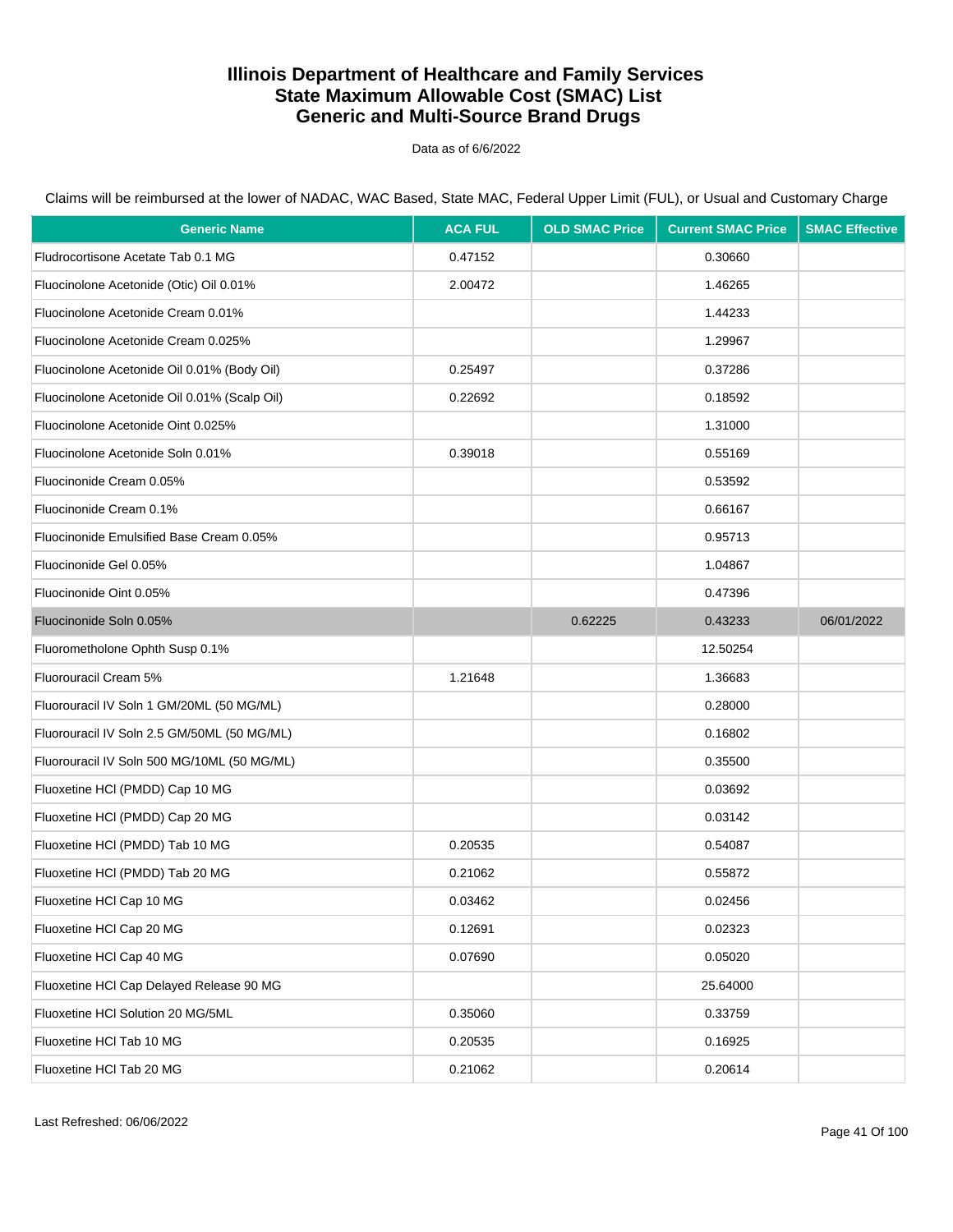Data as of 6/6/2022

Claims will be reimbursed at the lower of NADAC, WAC Based, State MAC, Federal Upper Limit (FUL), or Usual and Customary Charge

| <b>Generic Name</b>                                          | <b>ACA FUL</b> | <b>OLD SMAC Price</b> | <b>Current SMAC Price</b> | <b>SMAC Effective</b> |
|--------------------------------------------------------------|----------------|-----------------------|---------------------------|-----------------------|
| Fluoxetine HCI Tab 60 MG                                     | 0.75195        |                       | 0.99890                   |                       |
| Fluphenazine Decanoate Inj 25 MG/ML                          |                |                       | 12.18500                  |                       |
| Fluphenazine HCI Oral Conc 5 MG/ML                           |                |                       | 1.00155                   |                       |
| Fluphenazine HCl Tab 1 MG                                    |                |                       | 1.98230                   |                       |
| Fluphenazine HCl Tab 10 MG                                   |                |                       | 4.23180                   |                       |
| Fluphenazine HCl Tab 2.5 MG                                  |                |                       | 3.75800                   |                       |
| Fluphenazine HCl Tab 5 MG                                    |                |                       | 2.73790                   |                       |
| Flurandrenolide Lotion 0.05%                                 |                |                       | 1.46608                   |                       |
| Flurazepam HCl Cap 15 MG                                     |                |                       | 0.06130                   |                       |
| Flurazepam HCl Cap 30 MG                                     |                |                       | 0.07810                   |                       |
| Flurbiprofen Sodium Ophth Soln 0.03%                         |                |                       | 1.86816                   |                       |
| Flurbiprofen Tab 100 MG                                      |                |                       | 0.29920                   |                       |
| Flurbiprofen Tab 50 MG                                       |                |                       | 0.19500                   |                       |
| Flutamide Cap 125 MG                                         |                |                       | 0.43997                   |                       |
| Fluticasone Propionate Cream 0.05%                           |                |                       | 0.13383                   |                       |
| Fluticasone Propionate HFA Inhal Aer 110 MCG/ACT (125/Valve) |                |                       | 20.37167                  |                       |
| Fluticasone Propionate HFA Inhal Aer 220 MCG/ACT (250/Valve) |                |                       | 33.58416                  |                       |
| Fluticasone Propionate HFA Inhal Aero 44 MCG/ACT (50/Valve)  |                |                       | 18.39390                  |                       |
| Fluticasone Propionate Nasal Susp 50 MCG/ACT                 |                |                       | 0.21532                   |                       |
| Fluticasone Propionate Oint 0.005%                           |                |                       | 0.34483                   |                       |
| Fluticasone-Salmeterol Aer Powder BA 100-50 MCG/ACT          |                |                       | 1.53909                   |                       |
| Fluticasone-Salmeterol Aer Powder BA 250-50 MCG/ACT          |                |                       | 1.93568                   |                       |
| Fluticasone-Salmeterol Aer Powder BA 500-50 MCG/ACT          |                | 2.87408               | 2.63016                   | 06/01/2022            |
| Fluvastatin Sodium Cap 20 MG (Base Equivalent)               |                |                       | 2.73167                   |                       |
| Fluvastatin Sodium Cap 40 MG (Base Equivalent)               |                |                       | 3.23686                   |                       |
| Fluvastatin Sodium Tab ER 24 HR 80 MG (Base Equivalent)      |                |                       | 3.83567                   |                       |
| Fluvoxamine Maleate Cap ER 24HR 100 MG                       |                |                       | 4.08433                   |                       |
| Fluvoxamine Maleate Cap ER 24HR 150 MG                       |                |                       | 5.25796                   |                       |
| Fluvoxamine Maleate Tab 100 MG                               | 0.32777        |                       | 0.16238                   |                       |
| Fluvoxamine Maleate Tab 25 MG                                | 0.19790        |                       | 0.15390                   |                       |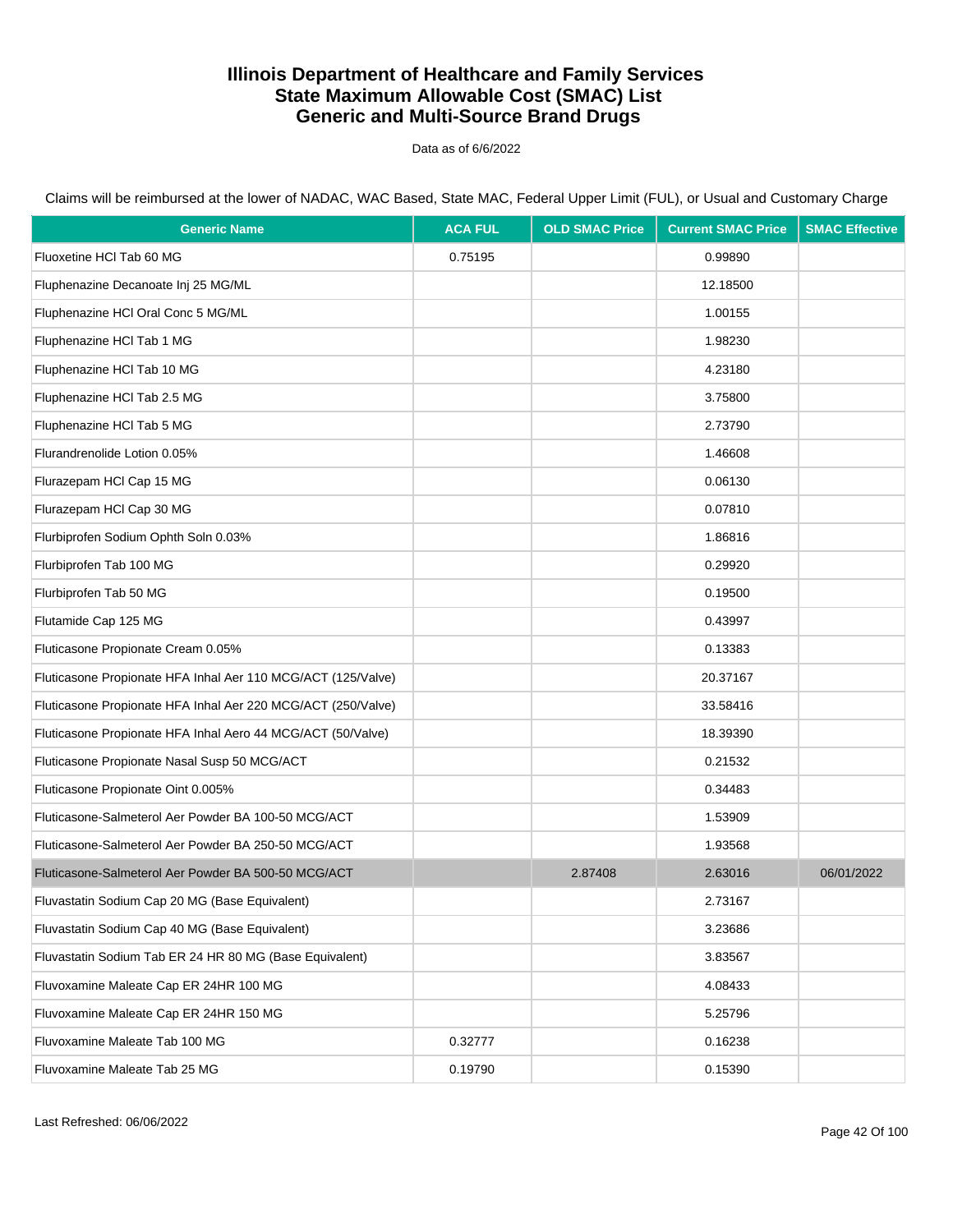Data as of 6/6/2022

Claims will be reimbursed at the lower of NADAC, WAC Based, State MAC, Federal Upper Limit (FUL), or Usual and Customary Charge

| <b>Generic Name</b>                                      | <b>ACA FUL</b> | <b>OLD SMAC Price</b> | <b>Current SMAC Price</b> | <b>SMAC Effective</b> |
|----------------------------------------------------------|----------------|-----------------------|---------------------------|-----------------------|
| Fluvoxamine Maleate Tab 50 MG                            | 0.30525        |                       | 0.23950                   |                       |
| Folic Acid Tab 1 MG                                      | 0.02659        |                       | 0.01700                   |                       |
| Folic Acid-Pyridoxine-Cyanocobalamin Tab 2.5-25-2 MG     |                |                       | 0.26489                   |                       |
| Folic Acid-Vitamin B6-Vitamin B12 Tab 2.5-25-1 MG        |                |                       | 0.47039                   |                       |
| Fondaparinux Sodium Subcutaneous Inj 10 MG/0.8ML         |                |                       | 72.62500                  |                       |
| Fondaparinux Sodium Subcutaneous Inj 2.5 MG/0.5ML        |                |                       | 25.48000                  |                       |
| Fondaparinux Sodium Subcutaneous Inj 5 MG/0.4ML          |                |                       | 145.25000                 |                       |
| Fondaparinux Sodium Subcutaneous Inj 7.5 MG/0.6ML        |                |                       | 64.06952                  |                       |
| Formoterol Fumarate Soln Nebu 20 MCG/2ML                 |                |                       | 5.44024                   |                       |
| Fosamprenavir Calcium Tab 700 MG (Base Equiv)            |                |                       | 14.06850                  |                       |
| Fosfomycin Tromethamine Powd Pack 3 GM (Base Equivalent) |                |                       | 59.95480                  |                       |
| Fosinopril Sodium & Hydrochlorothiazide Tab 10-12.5 MG   |                |                       | 0.95700                   |                       |
| Fosinopril Sodium & Hydrochlorothiazide Tab 20-12.5 MG   |                |                       | 0.88800                   |                       |
| Fosinopril Sodium Tab 10 MG                              | 0.15315        |                       | 0.10244                   |                       |
| Fosinopril Sodium Tab 20 MG                              | 0.17449        |                       | 0.09833                   |                       |
| Fosinopril Sodium Tab 40 MG                              | 0.21762        |                       | 0.14937                   |                       |
| Fosphenytoin Sodium Inj 100 MG/2ML (Phenytoin Equiv)     |                |                       | 0.88400                   |                       |
| Frovatriptan Succinate Tab 2.5 MG (Base Equivalent)      | 10.53289       |                       | 14.86501                  |                       |
| Furosemide Inj 10 MG/ML                                  |                |                       | 0.36590                   |                       |
| Furosemide Oral Soln 10 MG/ML                            |                |                       | 0.08325                   |                       |
| Furosemide Tab 20 MG                                     | 0.03078        |                       | 0.02282                   |                       |
| Furosemide Tab 40 MG                                     | 0.03747        |                       | 0.01631                   |                       |
| Furosemide Tab 80 MG                                     | 0.07194        |                       | 0.03013                   |                       |
| Gabapentin Cap 100 MG                                    | 0.02912        |                       | 0.02291                   |                       |
| Gabapentin Cap 300 MG                                    | 0.04921        |                       | 0.03899                   |                       |
| Gabapentin Cap 400 MG                                    | 0.06460        |                       | 0.04698                   |                       |
| Gabapentin Oral Soln 250 MG/5ML                          | 0.13787        |                       | 0.10805                   |                       |
| Gabapentin Tab 600 MG                                    | 0.10819        |                       | 0.06198                   |                       |
| Gabapentin Tab 800 MG                                    | 0.14687        |                       | 0.11759                   |                       |
| Galantamine Hydrobromide Cap ER 24HR 16 MG               | 0.90552        |                       | 1.18400                   |                       |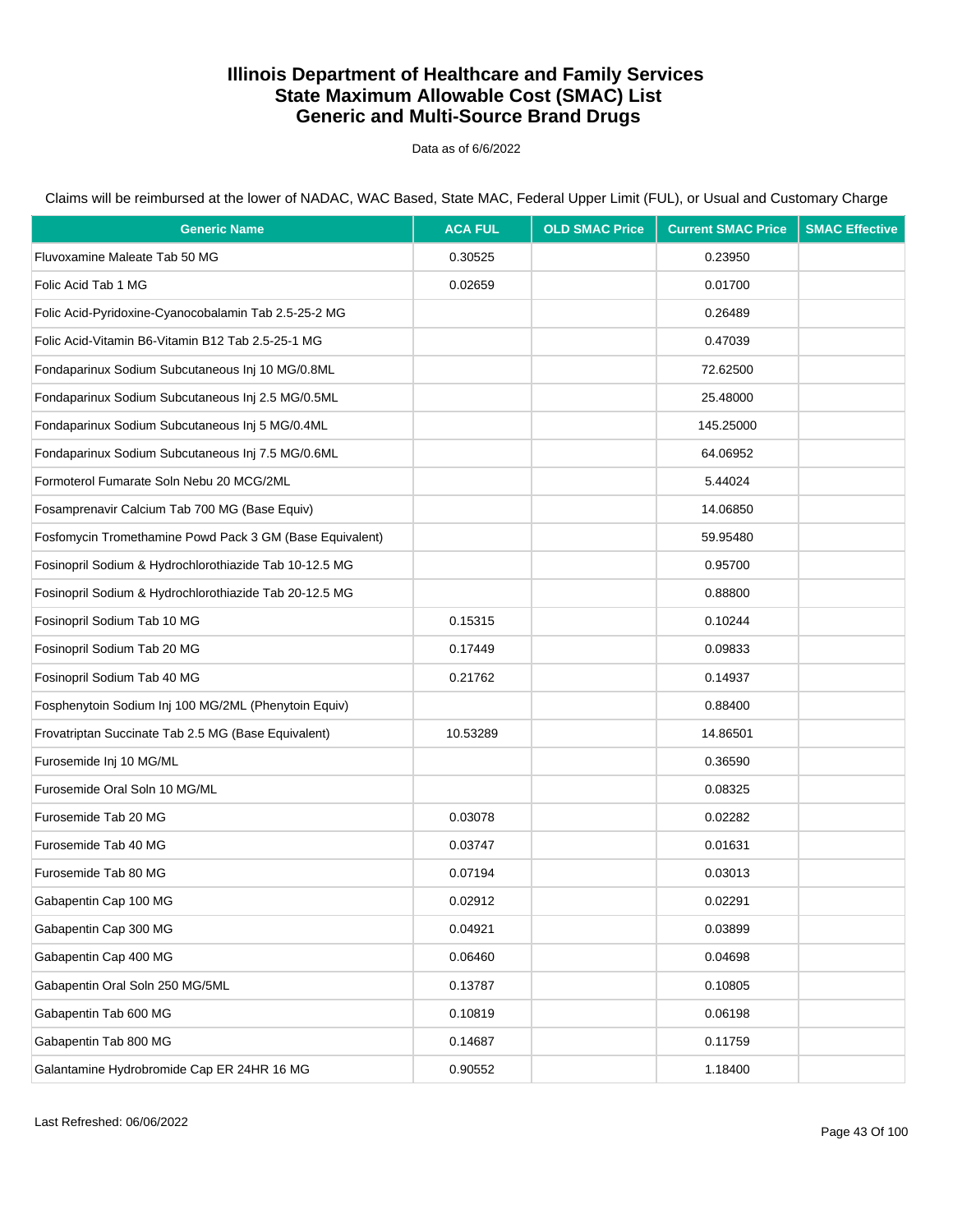Data as of 6/6/2022

| <b>Generic Name</b>                                | <b>ACA FUL</b> | <b>OLD SMAC Price</b> | <b>Current SMAC Price</b> | <b>SMAC Effective</b> |
|----------------------------------------------------|----------------|-----------------------|---------------------------|-----------------------|
| Galantamine Hydrobromide Cap ER 24HR 24 MG         | 1.24300        |                       | 1.31500                   |                       |
| Galantamine Hydrobromide Cap ER 24HR 8 MG          | 0.98050        |                       | 1.40000                   |                       |
| Galantamine Hydrobromide Tab 12 MG                 | 0.83193        |                       | 0.49000                   |                       |
| Galantamine Hydrobromide Tab 4 MG                  | 0.41534        |                       | 0.56661                   |                       |
| Galantamine Hydrobromide Tab 8 MG                  | 0.52428        |                       | 0.46428                   |                       |
| Galsulfase Soln For IV Infusion 1 MG/ML            |                |                       | 382.23400                 |                       |
| Gatifloxacin Ophth Soln 0.5%                       | 11.16554       |                       | 12.24211                  |                       |
| Gemfibrozil Tab 600 MG                             | 0.10756        |                       | 0.08802                   |                       |
| Gentamicin Sulfate Cream 0.1%                      |                | 1.21067               | 1.08078                   | 06/01/2022            |
| Gentamicin Sulfate Inj 40 MG/ML                    |                |                       | 0.42084                   |                       |
| Gentamicin Sulfate Oint 0.1%                       |                |                       | 1.66667                   |                       |
| Gentamicin Sulfate Ophth Oint 0.3%                 |                |                       | 2.95143                   |                       |
| Gentamicin Sulfate Ophth Soln 0.3%                 | 0.58994        | 0.68286               | 0.52933                   | 06/01/2022            |
| Glatiramer Acetate Soln Prefilled Syringe 20 MG/ML |                |                       | 45.59638                  |                       |
| Glatiramer Acetate Soln Prefilled Syringe 40 MG/ML |                |                       | 121.91297                 |                       |
| Glimepiride Tab 1 MG                               | 0.03376        |                       | 0.02340                   |                       |
| Glimepiride Tab 2 MG                               | 0.03802        |                       | 0.02810                   |                       |
| Glimepiride Tab 4 MG                               | 0.04446        |                       | 0.03453                   |                       |
| Glipizide Tab 10 MG                                |                |                       | 0.03160                   |                       |
| Glipizide Tab 5 MG                                 | 0.03600        |                       | 0.01834                   |                       |
| Glipizide Tab ER 24HR 10 MG                        | 0.17926        |                       | 0.11496                   |                       |
| Glipizide Tab ER 24HR 2.5 MG                       | 0.12502        |                       | 0.10696                   |                       |
| Glipizide Tab ER 24HR 5 MG                         | 0.09773        |                       | 0.07990                   |                       |
| Glipizide-Metformin HCI Tab 2.5-250 MG             |                |                       | 0.31596                   |                       |
| Glipizide-Metformin HCl Tab 2.5-500 MG             |                |                       | 0.27505                   |                       |
| Glipizide-Metformin HCl Tab 5-500 MG               |                |                       | 0.11384                   |                       |
| Glucagon (rDNA) For Inj Kit 1 MG                   |                |                       | 268.40000                 |                       |
| <b>Glucose Blood Test Strip</b>                    |                |                       | 1.20877                   |                       |
| Glyburide Micronized Tab 1.5 MG                    |                |                       | 0.02580                   |                       |
| Glyburide Micronized Tab 3 MG                      |                |                       | 0.03081                   |                       |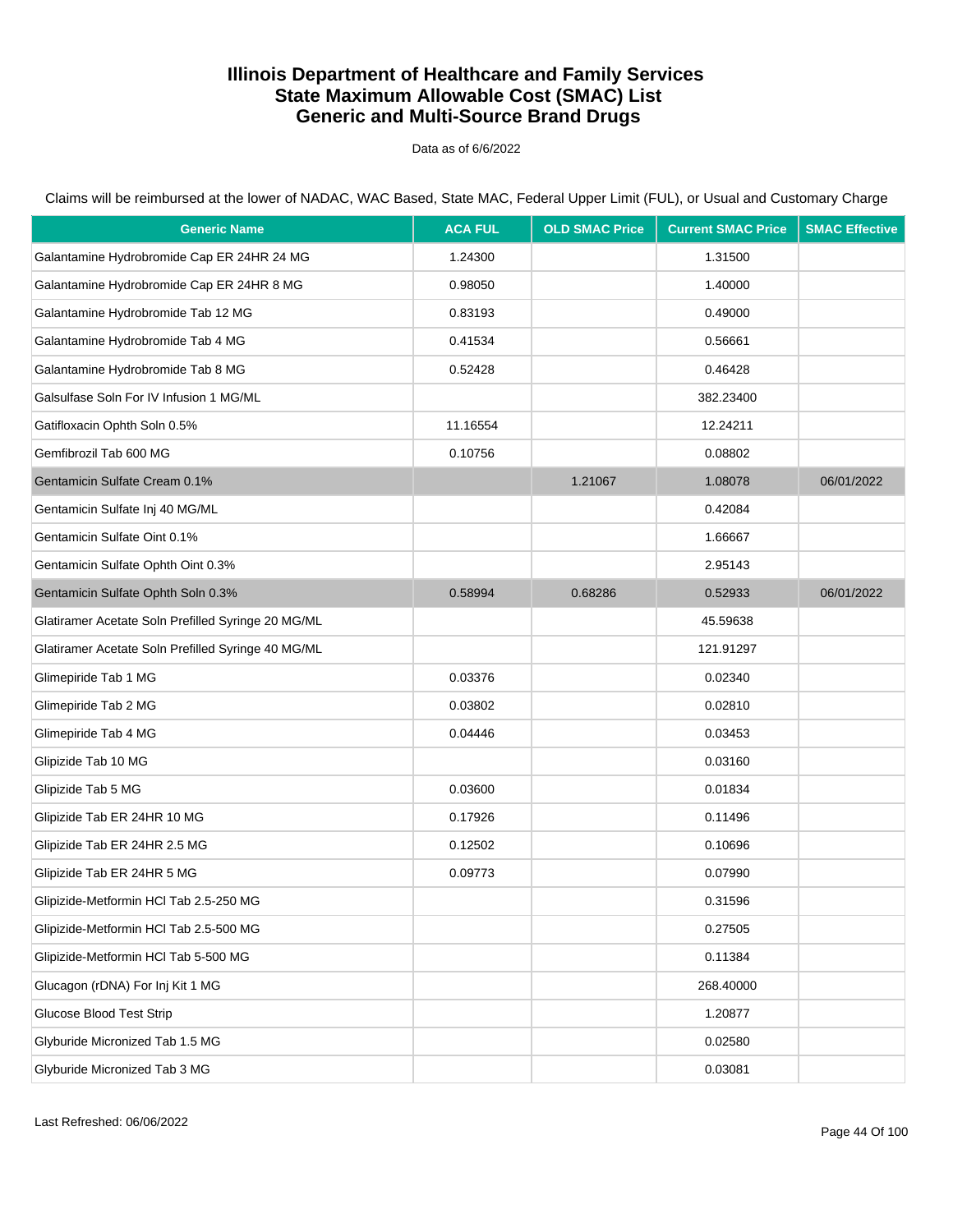Data as of 6/6/2022

Claims will be reimbursed at the lower of NADAC, WAC Based, State MAC, Federal Upper Limit (FUL), or Usual and Customary Charge

| <b>Generic Name</b>                          | <b>ACA FUL</b> | <b>OLD SMAC Price</b> | <b>Current SMAC Price</b> | <b>SMAC Effective</b> |
|----------------------------------------------|----------------|-----------------------|---------------------------|-----------------------|
| Glyburide Micronized Tab 6 MG                |                |                       | 0.05788                   |                       |
| Glyburide Tab 1.25 MG                        | 0.08462        |                       | 0.06810                   |                       |
| Glyburide Tab 2.5 MG                         | 0.07341        |                       | 0.03220                   |                       |
| Glyburide Tab 5 MG                           | 0.08981        |                       | 0.03451                   |                       |
| Glyburide-Metformin Tab 1.25-250 MG          |                |                       | 0.03860                   |                       |
| Glyburide-Metformin Tab 2.5-500 MG           |                |                       | 0.04746                   |                       |
| Glyburide-Metformin Tab 5-500 MG             | 0.05671        |                       | 0.03338                   |                       |
| Glycerol Phenylbutyrate Liquid 1.1 GM/ML     |                |                       | 191.45632                 |                       |
| Glycine Diluent for Injection                |                |                       | 0.21840                   |                       |
| Glycopyrrolate Inj 0.2 MG/ML                 |                |                       | 11.45400                  |                       |
| Glycopyrrolate Inj 0.4 MG/2ML (0.2 MG/ML)    |                |                       | 11.45400                  |                       |
| Glycopyrrolate Inj 1 MG/5ML (0.2 MG/ML)      |                |                       | 5.40643                   |                       |
| Glycopyrrolate Inj 4 MG/20ML (0.2 MG/ML)     |                |                       | 11.45400                  |                       |
| Glycopyrrolate Tab 1 MG                      | 0.09446        |                       | 0.06670                   |                       |
| Glycopyrrolate Tab 2 MG                      | 0.17309        |                       | 0.17500                   |                       |
| Goserelin Acetate Implant 10.8 MG            |                |                       | 1898.12700                |                       |
| Goserelin Acetate Implant 3.6 MG             |                |                       | 667.42180                 |                       |
| Granisetron HCl Inj 1 MG/ML                  |                |                       | 18.52500                  |                       |
| Granisetron HCl Tab 1 MG                     |                |                       | 1.88283                   |                       |
| Griseofulvin Microsize Susp 125 MG/5ML       | 0.25472        |                       | 0.13333                   |                       |
| Griseofulvin Microsize Tab 500 MG            |                |                       | 5.76313                   |                       |
| Griseofulvin Ultramicrosize Tab 125 MG       |                |                       | 2.57431                   |                       |
| Griseofulvin Ultramicrosize Tab 250 MG       |                |                       | 3.04733                   |                       |
| Guaifenesin Liquid 100 MG/5ML                |                |                       | 0.00657                   |                       |
| Guaifenesin Tab 200 MG                       |                |                       | 0.03900                   |                       |
| Guaifenesin-Codeine Soln 100-10 MG/5ML       |                |                       | 0.01088                   |                       |
| Guanfacine HCI Tab 1 MG                      | 0.48270        |                       | 0.36780                   |                       |
| Guanfacine HCI Tab 2 MG                      | 0.70199        |                       | 0.60180                   |                       |
| Guanfacine HCI Tab ER 24HR 1 MG (Base Equiv) | 0.24423        |                       | 0.24130                   |                       |
| Guanfacine HCI Tab ER 24HR 2 MG (Base Equiv) | 0.26252        |                       | 0.24000                   |                       |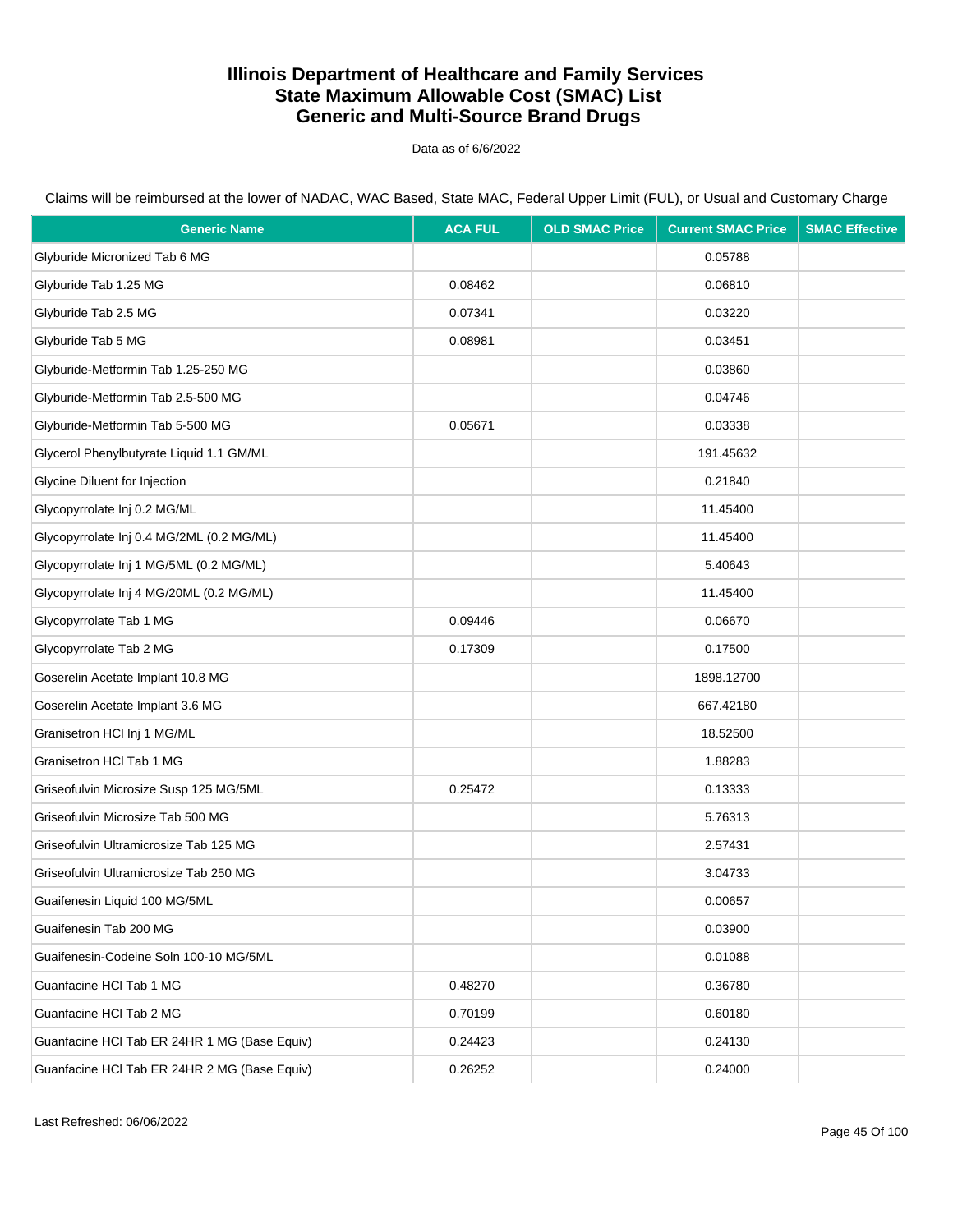Data as of 6/6/2022

| <b>Generic Name</b>                                     | <b>ACA FUL</b> | <b>OLD SMAC Price</b> | <b>Current SMAC Price</b> | <b>SMAC Effective</b> |
|---------------------------------------------------------|----------------|-----------------------|---------------------------|-----------------------|
| Guanfacine HCI Tab ER 24HR 3 MG (Base Equiv)            | 0.25417        |                       | 0.19281                   |                       |
| Guanfacine HCI Tab ER 24HR 4 MG (Base Equiv)            | 0.25423        |                       | 0.21390                   |                       |
| Halobetasol Propionate Cream 0.05%                      |                |                       | 0.75600                   |                       |
| Halobetasol Propionate Oint 0.05%                       |                | 1.65860               | 0.83075                   | 06/01/2022            |
| Haloperidol Decanoate IM Soln 100 MG/ML                 |                |                       | 29.40000                  |                       |
| Haloperidol Decanoate IM Soln 50 MG/ML                  |                |                       | 14.49000                  |                       |
| Haloperidol Lactate Inj 5 MG/ML                         |                |                       | 0.63747                   |                       |
| Haloperidol Lactate Oral Conc 2 MG/ML                   |                |                       | 0.03924                   |                       |
| Haloperidol Tab 0.5 MG                                  | 0.24223        |                       | 0.19360                   |                       |
| Haloperidol Tab 1 MG                                    | 0.32215        |                       | 0.31640                   |                       |
| Haloperidol Tab 10 MG                                   | 0.46016        |                       | 0.52480                   |                       |
| Haloperidol Tab 2 MG                                    | 0.39781        |                       | 0.37676                   |                       |
| Haloperidol Tab 20 MG                                   | 0.93339        |                       | 0.72120                   |                       |
| Haloperidol Tab 5 MG                                    | 0.42228        |                       | 0.33103                   |                       |
| Heparin Sodium (Porcine) Inj 1000 Unit/ML               |                |                       | 0.17836                   |                       |
| Heparin Sodium (Porcine) Inj 10000 Unit/ML              |                |                       | 1.99248                   |                       |
| Heparin Sodium (Porcine) Inj 20000 Unit/ML              |                |                       | 6.94193                   |                       |
| Heparin Sodium (Porcine) Inj 5000 Unit/ML               |                |                       | 0.84168                   |                       |
| Heparin Sodium (Porcine) Lock Flush IV Soln 10 Unit/ML  |                |                       | 0.20000                   |                       |
| Heparin Sodium (Porcine) Lock Flush IV Soln 100 Unit/ML |                |                       | 0.44907                   |                       |
| Histrelin Acetate Implant Kit 50 MG                     |                |                       | 4211.40672                |                       |
| Hydralazine HCl Tab 10 MG                               | 0.03444        |                       | 0.03167                   |                       |
| Hydralazine HCl Tab 100 MG                              | 0.08216        |                       | 0.06205                   |                       |
| Hydralazine HCI Tab 25 MG                               | 0.04123        |                       | 0.03020                   |                       |
| Hydralazine HCl Tab 50 MG                               | 0.05110        |                       | 0.03105                   |                       |
| Hydrochlorothiazide Cap 12.5 MG                         | 0.03226        |                       | 0.02738                   |                       |
| Hydrochlorothiazide Tab 12.5 MG                         | 0.05079        |                       | 0.03516                   |                       |
| Hydrochlorothiazide Tab 25 MG                           | 0.01329        |                       | 0.01157                   |                       |
| Hydrochlorothiazide Tab 50 MG                           | 0.02737        |                       | 0.01804                   |                       |
| Hydrocod Polst-Chlorphen Polst ER Susp 10-8 MG/5ML      |                |                       | 0.31710                   |                       |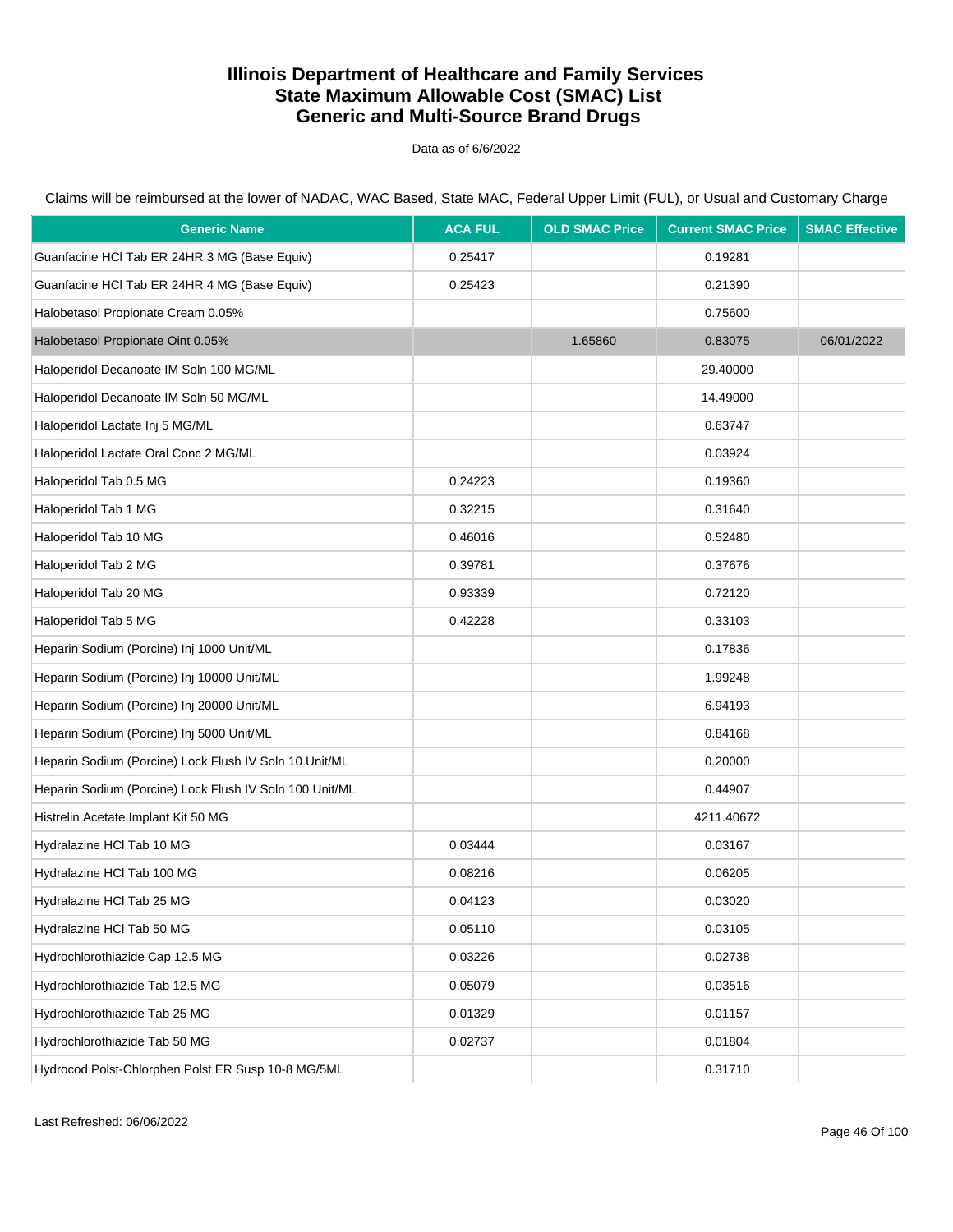Data as of 6/6/2022

| <b>Generic Name</b>                                       | <b>ACA FUL</b> | <b>OLD SMAC Price</b> | <b>Current SMAC Price</b> | <b>SMAC Effective</b> |
|-----------------------------------------------------------|----------------|-----------------------|---------------------------|-----------------------|
| Hydrocodone w/ Homatropine Syrup 5-1.5 MG/5ML             |                |                       | 0.06417                   |                       |
| Hydrocodone w/ Homatropine Tab 5-1.5 MG                   |                |                       | 0.67035                   |                       |
| Hydrocodone-Acetaminophen Soln 7.5-325 MG/15ML            | 0.07754        |                       | 0.04484                   |                       |
| Hydrocodone-Acetaminophen Soln 7.5-500 MG/15ML            |                |                       | 0.03010                   |                       |
| Hydrocodone-Acetaminophen Tab 10-300 MG                   | 0.99724        |                       | 0.48977                   |                       |
| Hydrocodone-Acetaminophen Tab 10-325 MG                   | 0.12408        |                       | 0.08520                   |                       |
| Hydrocodone-Acetaminophen Tab 5-300 MG                    | 0.88015        |                       | 0.22920                   |                       |
| Hydrocodone-Acetaminophen Tab 5-325 MG                    | 0.09637        |                       | 0.07820                   |                       |
| Hydrocodone-Acetaminophen Tab 7.5-300 MG                  | 0.71504        |                       | 0.47991                   |                       |
| Hydrocodone-Acetaminophen Tab 7.5-325 MG                  | 0.12167        |                       | 0.07087                   |                       |
| Hydrocodone-Ibuprofen Tab 10-200 MG                       |                |                       | 2.25479                   |                       |
| Hydrocodone-Ibuprofen Tab 7.5-200 MG                      |                |                       | 0.15400                   |                       |
| Hydrocortisone Acetate Suppos 25 MG                       |                |                       | 2.03875                   |                       |
| Hydrocortisone Acetate w/ Pramoxine Perianal Cream 1-1%   |                |                       | 3.08300                   |                       |
| Hydrocortisone Acetate w/ Pramoxine Perianal Cream 2.5-1% |                |                       | 4.53433                   |                       |
| Hydrocortisone Butyrate Cream 0.1%                        |                |                       | 2.56852                   |                       |
| Hydrocortisone Butyrate Oint 0.1%                         |                |                       | 0.54640                   |                       |
| Hydrocortisone Butyrate Soln 0.1%                         |                |                       | 1.11000                   |                       |
| Hydrocortisone Cream 1%                                   |                |                       | 0.07000                   |                       |
| Hydrocortisone Cream 2.5%                                 |                |                       | 0.07675                   |                       |
| Hydrocortisone Enema 100 MG/60ML                          |                |                       | 0.08828                   |                       |
| Hydrocortisone Lotion 1%                                  |                |                       | 0.06599                   |                       |
| Hydrocortisone Lotion 2.5%                                |                |                       | 0.11831                   |                       |
| Hydrocortisone Oint 1%                                    |                |                       | 0.04667                   |                       |
| Hydrocortisone Oint 2.5%                                  |                |                       | 0.09200                   |                       |
| Hydrocortisone Perianal Cream 1%                          |                |                       | 0.59650                   |                       |
| Hydrocortisone Perianal Cream 2.5%                        | 0.29148        |                       | 0.28815                   |                       |
| Hydrocortisone Sodium Succinate For Inj 100 MG            |                |                       | 2.52200                   |                       |
| Hydrocortisone Tab 10 MG                                  | 0.30310        |                       | 0.18980                   |                       |
| Hydrocortisone Tab 20 MG                                  | 0.52486        |                       | 0.13960                   |                       |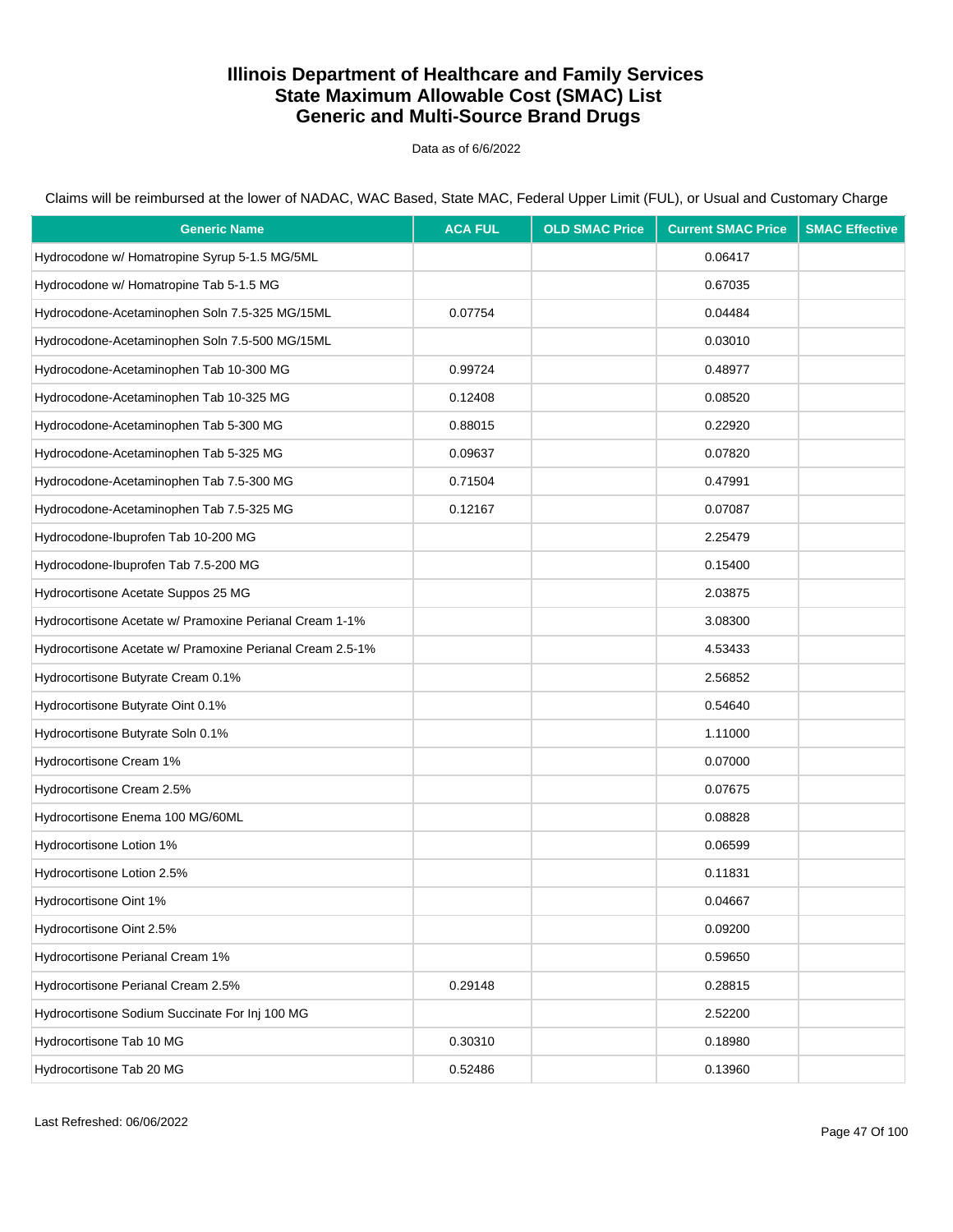Data as of 6/6/2022

| <b>Generic Name</b>                                          | <b>ACA FUL</b> | <b>OLD SMAC Price</b> | <b>Current SMAC Price</b> | <b>SMAC Effective</b> |
|--------------------------------------------------------------|----------------|-----------------------|---------------------------|-----------------------|
| Hydrocortisone Tab 5 MG                                      | 0.23797        |                       | 0.15309                   |                       |
| Hydrocortisone Valerate Cream 0.2%                           |                |                       | 1.04733                   |                       |
| Hydrocortisone Valerate Oint 0.2%                            |                |                       | 3.09854                   |                       |
| Hydrocortisone w/ Acetic Acid Otic Soln 1-2%                 |                |                       | 5.51733                   |                       |
| Hydromorphone HCl Inj 2 MG/ML                                |                |                       | 0.65000                   |                       |
| Hydromorphone HCI Liqd 1 MG/ML                               | 0.31345        |                       | 0.23245                   |                       |
| Hydromorphone HCI Preservative Free (PF) Inj 10 MG/ML        |                |                       | 1.67263                   |                       |
| Hydromorphone HCI Preservative Free (PF) Inj 2 MG/ML         |                |                       | 0.65000                   |                       |
| Hydromorphone HCI Tab 2 MG                                   | 0.09029        |                       | 0.05790                   |                       |
| Hydromorphone HCl Tab 4 MG                                   | 0.12985        |                       | 0.07665                   |                       |
| Hydromorphone HCI Tab 8 MG                                   | 0.29941        |                       | 0.20310                   |                       |
| Hydroquinone Cream 4%                                        |                |                       | 0.36681                   |                       |
| Hydroquinone Microspheres Cream 4%                           |                |                       | 2.49000                   |                       |
| Hydroxocobalamin Inj 1000 MCG/ML                             |                |                       | 0.83333                   |                       |
| Hydroxychloroquine Sulfate Tab 200 MG                        | 0.22609        |                       | 0.20240                   |                       |
| Hydroxyprogesterone Caproate (Bulk) Powder                   |                |                       | 160.00000                 |                       |
| Hydroxyprogesterone Caproate Soln Auto-Injector 275 MG/1.1ML |                |                       | 727.08000                 |                       |
| Hydroxyurea Cap 500 MG                                       | 0.26951        |                       | 0.18352                   |                       |
| Hydroxyzine HCI IM Soln 50 MG/ML                             |                |                       | 4.38000                   |                       |
| Hydroxyzine HCI Syrup 10 MG/5ML                              |                |                       | 0.02875                   |                       |
| Hydroxyzine HCI Tab 10 MG                                    | 0.03901        |                       | 0.03086                   |                       |
| Hydroxyzine HCl Tab 25 MG                                    | 0.05113        |                       | 0.03466                   |                       |
| Hydroxyzine HCI Tab 50 MG                                    | 0.06545        |                       | 0.03598                   |                       |
| Hydroxyzine Pamoate Cap 100 MG                               |                |                       | 0.46230                   |                       |
| Hydroxyzine Pamoate Cap 25 MG                                | 0.07277        |                       | 0.05416                   |                       |
| Hydroxyzine Pamoate Cap 50 MG                                | 0.09342        |                       | 0.07790                   |                       |
| Hyoscyamine Sulfate Elixir 0.125 MG/5ML                      |                |                       | 0.08078                   |                       |
| Hyoscyamine Sulfate SL Tab 0.125 MG                          |                |                       | 0.07820                   |                       |
| Hyoscyamine Sulfate Soln 0.125 MG/ML                         |                |                       | 1.68913                   |                       |
| Hyoscyamine Sulfate Tab 0.125 MG                             |                |                       | 0.07440                   |                       |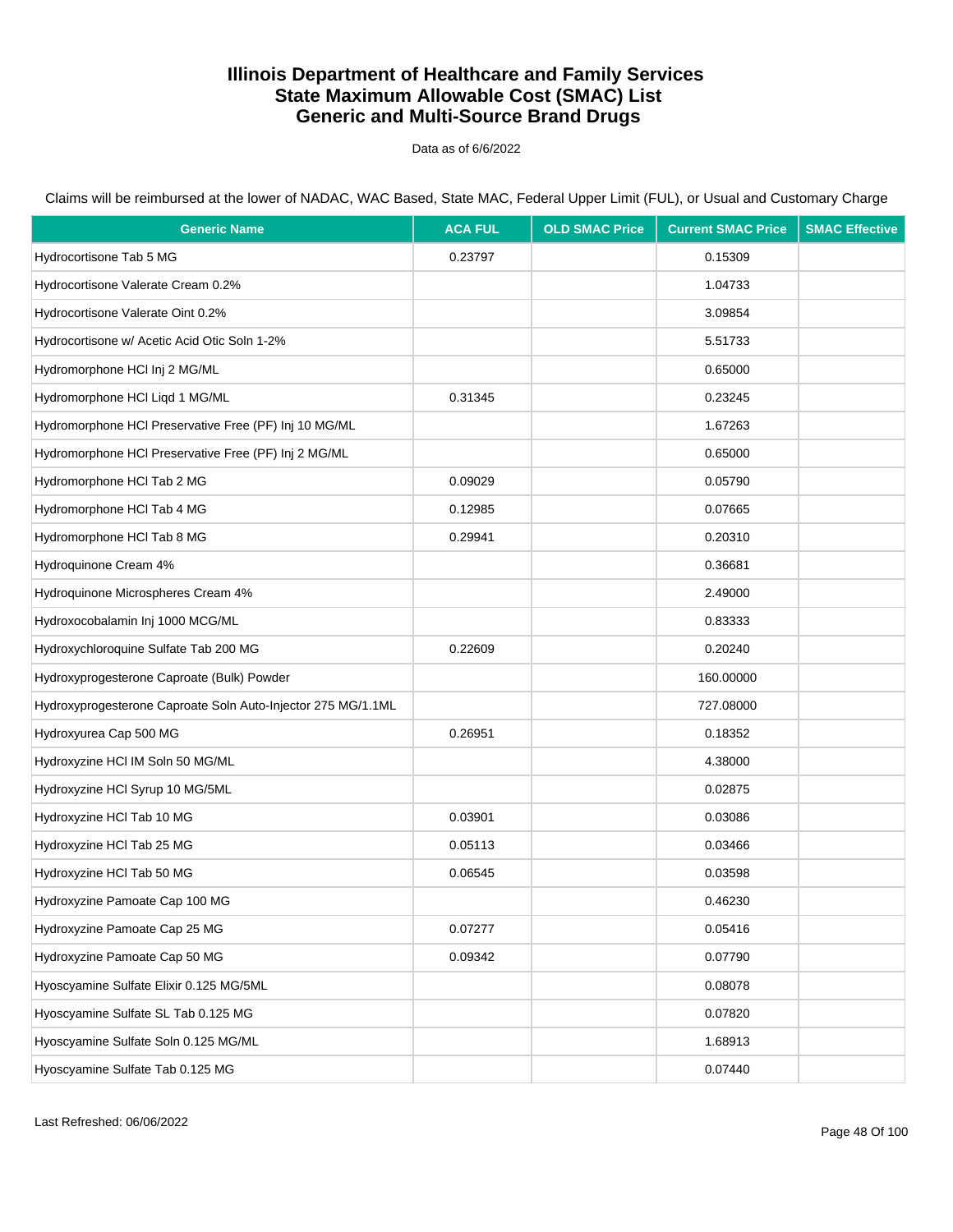Data as of 6/6/2022

Claims will be reimbursed at the lower of NADAC, WAC Based, State MAC, Federal Upper Limit (FUL), or Usual and Customary Charge

| <b>Generic Name</b>                                         | <b>ACA FUL</b> | <b>OLD SMAC Price</b> | <b>Current SMAC Price</b> | <b>SMAC Effective</b> |
|-------------------------------------------------------------|----------------|-----------------------|---------------------------|-----------------------|
| Hyoscyamine Sulfate Tab Disint 0.125 MG                     |                |                       | 0.12900                   |                       |
| Hyoscyamine Sulfate Tab ER 12HR 0.375 MG                    |                |                       | 0.24290                   |                       |
| Ibandronate Sodium Tab 150 MG (Base Equivalent)             | 5.40156        |                       | 3.72000                   |                       |
| Ibritumomab Tiuxetan for Yttrium-90 (Y-90) Kit 3.2 MG/2ML   |                |                       | 43608.24900               |                       |
| Ibuprofen Susp 100 MG/5ML                                   |                |                       | 0.03119                   |                       |
| Ibuprofen Tab 400 MG                                        |                |                       | 0.03286                   |                       |
| Ibuprofen Tab 600 MG                                        |                |                       | 0.03420                   |                       |
| Ibuprofen Tab 800 MG                                        |                |                       | 0.04700                   |                       |
| Icosapent Ethyl Cap 1 GM                                    | 2.48435        |                       | 1.65852                   |                       |
| Ifosfamide For Inj 1 GM                                     |                |                       | 36.74000                  |                       |
| Iloprost Inhalation Solution 10 MCG/ML                      |                |                       | 134.16120                 |                       |
| Imatinib Mesylate Tab 100 MG (Base Equivalent)              |                |                       | 0.75589                   |                       |
| Imatinib Mesylate Tab 400 MG (Base Equivalent)              | 46.78643       |                       | 3.95500                   |                       |
| Imipramine HCI Tab 10 MG                                    | 0.08767        |                       | 0.06140                   |                       |
| Imipramine HCI Tab 25 MG                                    | 0.09931        |                       | 0.06780                   |                       |
| Imipramine HCI Tab 50 MG                                    | 0.13754        |                       | 0.10530                   |                       |
| Imipramine Pamoate Cap 100 MG                               |                |                       | 4.72727                   |                       |
| Imipramine Pamoate Cap 75 MG                                |                |                       | 5.26053                   |                       |
| Imiquimod Cream 5%                                          |                | 1.06625               | 0.99292                   | 06/01/2022            |
| Immune Globulin (Human) IV or Subcutaneous Soln 1 GM/10ML   |                |                       | 8.89895                   |                       |
| Immune Globulin (Human) IV or Subcutaneous Soln 10 GM/100ML |                |                       | 8.89895                   |                       |
| Immune Globulin (Human) IV or Subcutaneous Soln 2.5 GM/25ML |                |                       | 8.89895                   |                       |
| Immune Globulin (Human) IV or Subcutaneous Soln 20 GM/200ML |                |                       | 8.89895                   |                       |
| Immune Globulin (Human) IV or Subcutaneous Soln 30 GM/300ML |                |                       | 8.89895                   |                       |
| Immune Globulin (Human) IV or Subcutaneous Soln 5 GM/50ML   |                |                       | 8.89895                   |                       |
| Immune Globulin (Human) IV Soln 0.5 GM/10ML                 |                |                       | 6.91373                   |                       |
| Immune Globulin (Human) IV Soln 10 GM/100ML                 |                |                       | 8.31000                   |                       |
| Immune Globulin (Human) IV Soln 10 GM/200ML                 |                |                       | 7.59101                   |                       |
| Immune Globulin (Human) IV Soln 2.5 GM/50ML                 |                |                       | 6.91373                   |                       |
| Immune Globulin (Human) IV Soln 20 GM/200ML                 |                |                       | 8.31000                   |                       |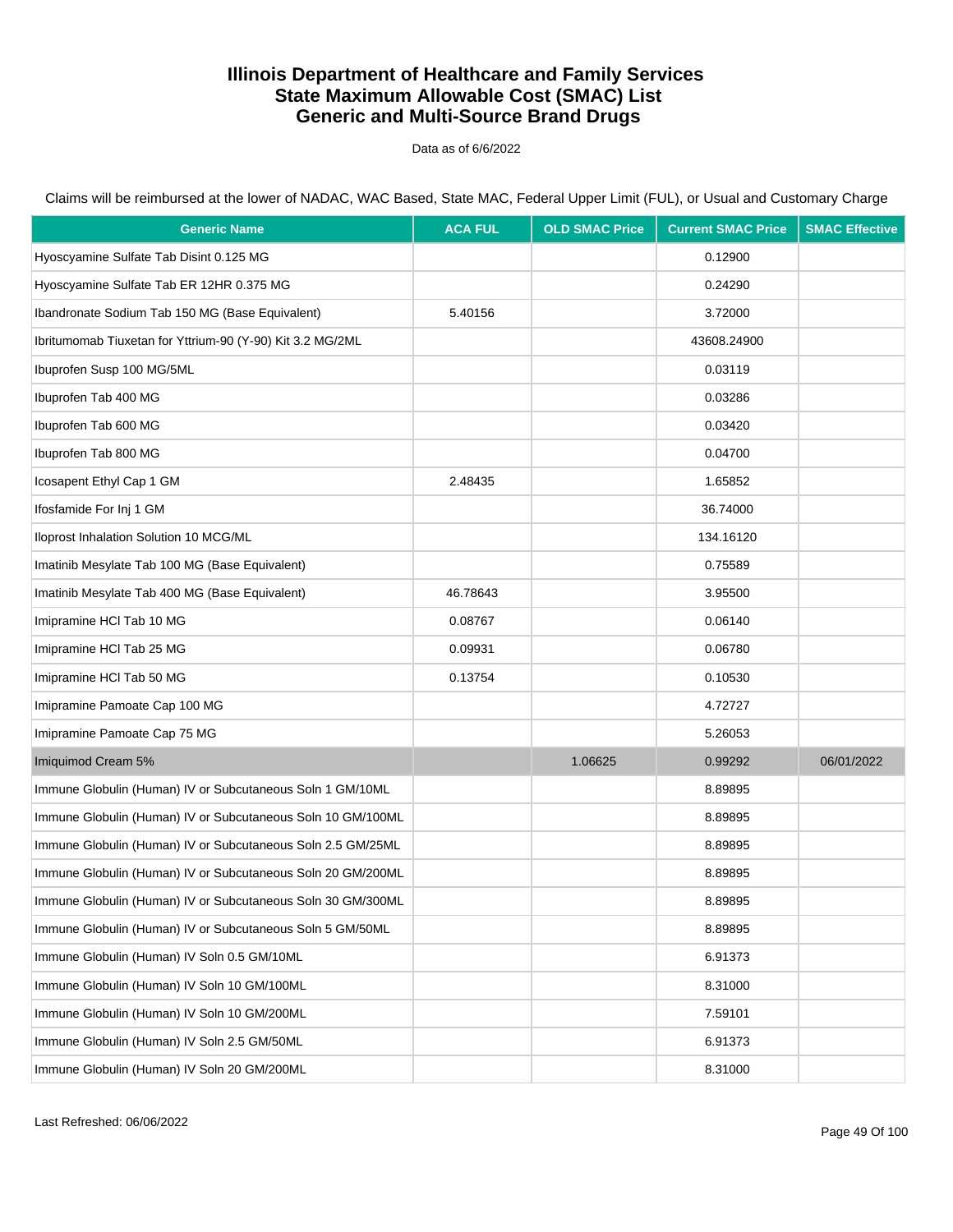Data as of 6/6/2022

Claims will be reimbursed at the lower of NADAC, WAC Based, State MAC, Federal Upper Limit (FUL), or Usual and Customary Charge

| <b>Generic Name</b>                                      | <b>ACA FUL</b> | <b>OLD SMAC Price</b> | <b>Current SMAC Price</b> | <b>SMAC Effective</b> |
|----------------------------------------------------------|----------------|-----------------------|---------------------------|-----------------------|
| Immune Globulin (Human) IV Soln 40 GM/400ML              |                |                       | 8.31000                   |                       |
| Immune Globulin (Human) IV Soln 5 GM/100ML               |                |                       | 7.59101                   |                       |
| Immune Globulin (Human) IV Soln 5 GM/50ML                |                |                       | 8.31000                   |                       |
| Immune Globulin (Human) Subcutaneous Inj 1 GM/5ML        |                |                       | 19.22200                  |                       |
| Immune Globulin (Human) Subcutaneous Inj 10 GM/50ML      |                |                       | 18.82000                  |                       |
| Immune Globulin (Human) Subcutaneous Inj 2 GM/10ML       |                |                       | 19.00000                  |                       |
| Immune Globulin (Human) Subcutaneous Inj 4 GM/20ML       |                |                       | 19.22200                  |                       |
| Immune Globulin (Human) Subcutaneous Inj 8 GM/40ML       |                |                       | 19.66000                  |                       |
| Indapamide Tab 1.25 MG                                   |                |                       | 0.09380                   |                       |
| Indapamide Tab 2.5 MG                                    |                |                       | 0.14820                   |                       |
| Indomethacin Cap 25 MG                                   | 0.13496        |                       | 0.02910                   |                       |
| Indomethacin Cap 50 MG                                   | 0.15346        |                       | 0.07690                   |                       |
| Indomethacin Cap ER 75 MG                                | 0.23732        |                       | 0.06667                   |                       |
| Infliximab For IV Inj 100 MG                             |                |                       | 1067.19408                |                       |
| Interferon Beta-1a For IM Inj Kit 30MCG (33MCG/Vial)     |                |                       | 1724.51175                |                       |
| Interferon Beta-1a IM Auto-Injector Kit 30 MCG/0.5ML     |                |                       | 6898.04700                |                       |
| Interferon Beta-1a IM Prefilled Syringe Kit 30 MCG/0.5ML |                |                       | 6898.04700                |                       |
| Interferon Beta-1a Soln Auto-Inj 22 MCG/0.5ML            |                |                       | 1262.86824                |                       |
| Interferon Beta-1a Soln Auto-inj 44 MCG/0.5ML            |                |                       | 1262.86824                |                       |
| Interferon Beta-1a Soln Pref Syr 22 MCG/0.5ML            |                |                       | 1262.86824                |                       |
| Interferon Beta-1a Soln Pref Syr 44 MCG/0.5ML            |                |                       | 1262.86824                |                       |
| Ipratropium Bromide Inhal Soln 0.02%                     |                |                       | 0.05067                   |                       |
| Ipratropium Bromide Nasal Soln 0.03% (21 MCG/SPRAY)      | 0.77916        |                       | 0.23084                   |                       |
| Ipratropium Bromide Nasal Soln 0.06% (42 MCG/SPRAY)      |                |                       | 0.54166                   |                       |
| Ipratropium-Albuterol Nebu Soln 0.5-2.5(3) MG/3ML        |                |                       | 0.04222                   |                       |
| Irbesartan Tab 150 MG                                    | 0.20315        |                       | 0.11244                   |                       |
| Irbesartan Tab 300 MG                                    | 0.29852        |                       | 0.04367                   |                       |
| Irbesartan Tab 75 MG                                     | 0.20832        |                       | 0.08700                   |                       |
| Irbesartan-Hydrochlorothiazide Tab 150-12.5 MG           | 0.32758        |                       | 0.15667                   |                       |
| Irbesartan-Hydrochlorothiazide Tab 300-12.5 MG           | 0.30273        |                       | 0.17176                   |                       |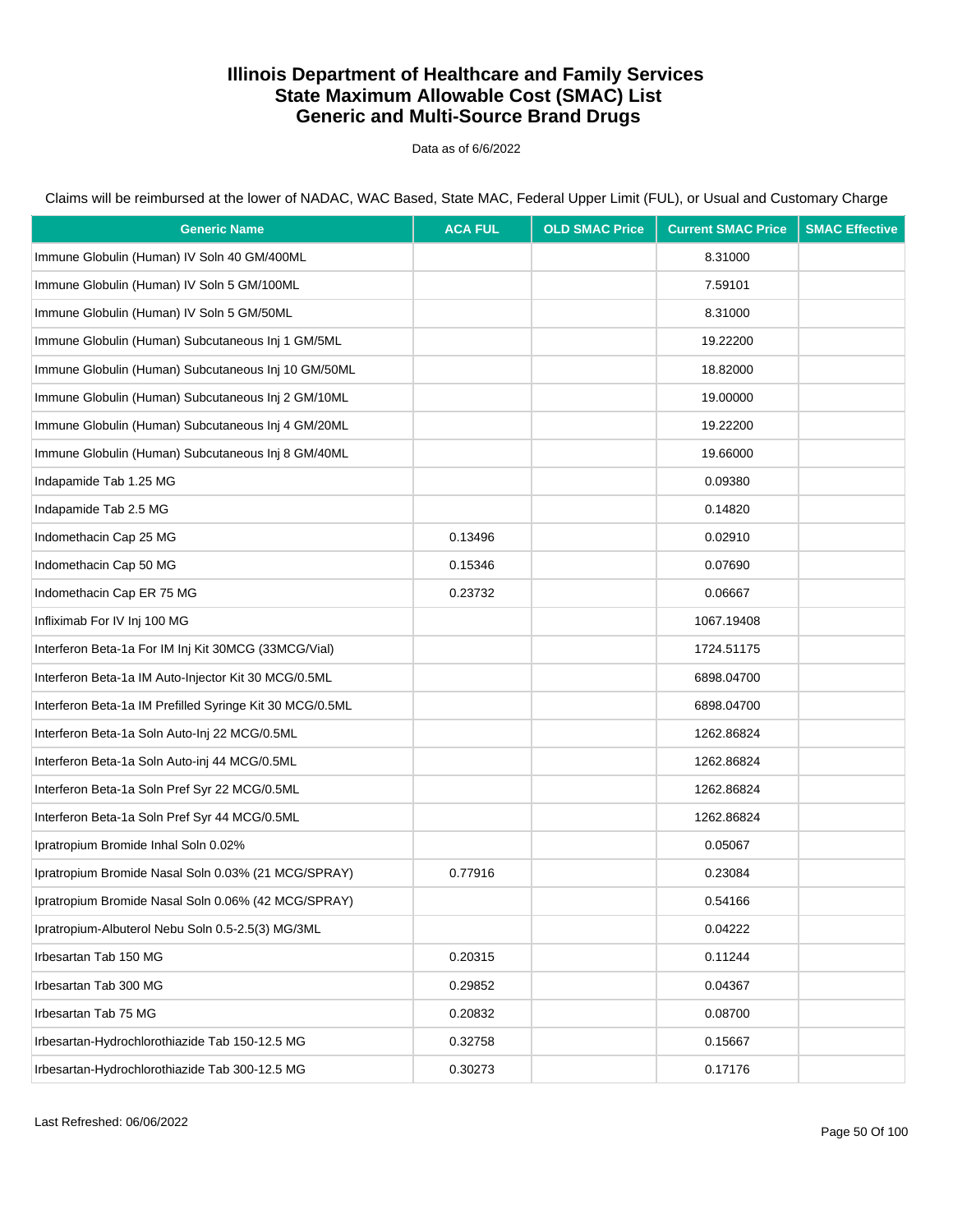Data as of 6/6/2022

| <b>Generic Name</b>                                  | <b>ACA FUL</b> | <b>OLD SMAC Price</b> | <b>Current SMAC Price</b> | <b>SMAC Effective</b> |
|------------------------------------------------------|----------------|-----------------------|---------------------------|-----------------------|
| Irinotecan HCI Inj 100 MG/5ML (20 MG/ML)             |                |                       | 2.63400                   |                       |
| Irinotecan HCI Inj 40 MG/2ML (20 MG/ML)              |                |                       | 3.38500                   |                       |
| Iron Polysacch Complex-Vit B12-FA Cap 150-0.025-1 MG |                |                       | 0.10283                   |                       |
| Isoniazid Syrup 50 MG/5ML                            |                |                       | 0.61734                   |                       |
| Isoniazid Tab 100 MG                                 |                |                       | 0.09150                   |                       |
| Isoniazid Tab 300 MG                                 |                |                       | 0.09990                   |                       |
| Isopropyl Alcohol Wipes 70%                          |                |                       | 0.01500                   |                       |
| Isosorbide Dinitrate Tab 10 MG                       | 0.32282        |                       | 0.29547                   |                       |
| Isosorbide Dinitrate Tab 20 MG                       | 0.31243        | 0.32465               | 0.30322                   | 06/01/2022            |
| Isosorbide Dinitrate Tab 30 MG                       | 0.41501        |                       | 0.26098                   |                       |
| Isosorbide Dinitrate Tab 5 MG                        | 0.28853        |                       | 0.09160                   |                       |
| Isosorbide Dinitrate Tab CR 40 MG                    |                |                       | 0.62660                   |                       |
| Isosorbide Mononitrate Tab 10 MG                     |                |                       | 0.11856                   |                       |
| Isosorbide Mononitrate Tab 20 MG                     |                |                       | 0.09070                   |                       |
| Isosorbide Mononitrate Tab ER 24HR 120 MG            | 0.25336        |                       | 0.18133                   |                       |
| Isosorbide Mononitrate Tab ER 24HR 30 MG             | 0.09087        |                       | 0.06873                   |                       |
| Isosorbide Mononitrate Tab ER 24HR 60 MG             | 0.11946        |                       | 0.06790                   |                       |
| Isotretinoin Cap 10 MG                               |                |                       | 2.13467                   |                       |
| Isotretinoin Cap 20 MG                               |                |                       | 1.92767                   |                       |
| Isotretinoin Cap 30 MG                               |                |                       | 3.79000                   |                       |
| Isotretinoin Cap 40 MG                               |                |                       | 2.12667                   |                       |
| Isradipine Cap 2.5 MG                                |                |                       | 0.96050                   |                       |
| Isradipine Cap 5 MG                                  |                |                       | 1.27072                   |                       |
| Itraconazole Cap 100 MG                              | 1.03389        |                       | 1.09133                   |                       |
| Itraconazole Oral Soln 10 MG/ML                      |                |                       | 1.15633                   |                       |
| Ivacaftor Packet 25 MG                               |                |                       | 425.86318                 |                       |
| Ivacaftor Packet 50 MG                               |                |                       | 425.00974                 |                       |
| Ivacaftor Packet 75 MG                               |                |                       | 425.00974                 |                       |
| Ivermectin Cream 1%                                  |                |                       | 4.60189                   |                       |
| Ivermectin Tab 3 MG                                  |                |                       | 3.46600                   |                       |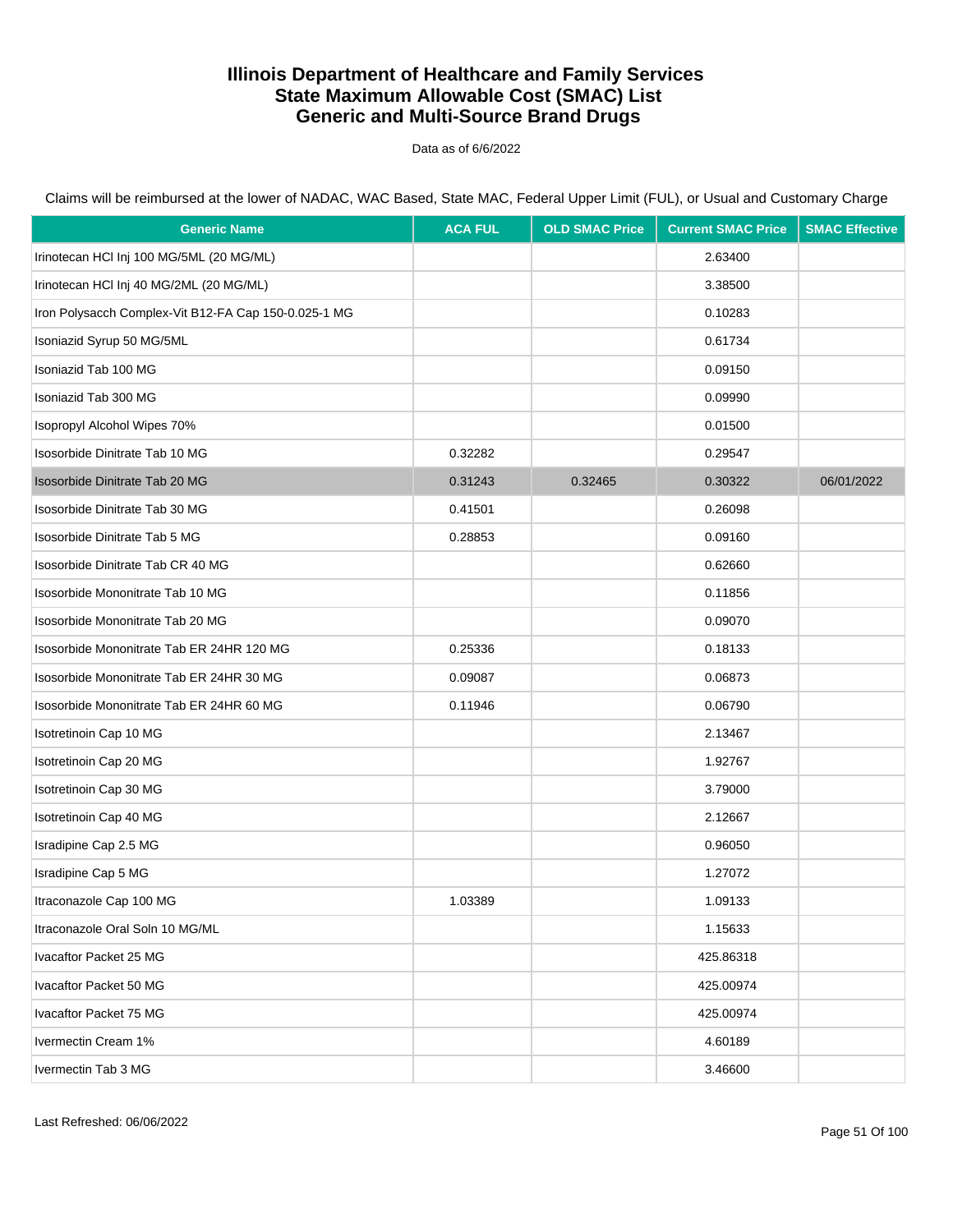Data as of 6/6/2022

| <b>Generic Name</b>                                   | <b>ACA FUL</b> | <b>OLD SMAC Price</b> | <b>Current SMAC Price</b> | <b>SMAC Effective</b> |
|-------------------------------------------------------|----------------|-----------------------|---------------------------|-----------------------|
| KCI 0.15% in D5/0.33% NaCl                            |                |                       | 0.00217                   |                       |
| KCI 10 MEQ/L (0.075%) in Dextrose 5% & NaCl 0.45% Inj |                |                       | 0.00303                   |                       |
| KCI 20 MEQ/L (0.15%) in Dextrose 5% & NaCl 0.45% Inj  |                |                       | 0.00263                   |                       |
| KCI 20 MEQ/L (0.15%) in Dextrose 5% & NaCl 0.9% Inj   |                |                       | 0.00342                   |                       |
| KCI 20 MEQ/L (0.15%) in NaCl 0.45% Inj                |                |                       | 0.00380                   |                       |
| KCI 20 MEQ/L (0.15%) in NaCl 0.9% Inj                 |                |                       | 0.00325                   |                       |
| KCI 30 MEQ/L (0.224%) in Dextrose 5% & NaCl 0.45% Inj |                |                       | 0.00232                   |                       |
| KCI 40 MEQ/L (0.3%) in Dextrose 5% & NaCl 0.45% Inj   |                |                       | 0.00217                   |                       |
| KCI 40 MEQ/L (0.3%) in NaCl 0.9% Inj                  |                |                       | 0.00325                   |                       |
| Ketoconazole Cream 2%                                 |                | 0.43374               | 0.32639                   | 06/01/2022            |
| Ketoconazole Foam 2%                                  |                |                       | 6.99900                   |                       |
| Ketoconazole Shampoo 2%                               |                |                       | 0.05492                   |                       |
| Ketoconazole Tab 200 MG                               | 0.85099        |                       | 0.64820                   |                       |
| Ketoprofen Cap 50 MG                                  |                |                       | 0.41000                   |                       |
| Ketoprofen Cap 75 MG                                  |                |                       | 0.40251                   |                       |
| Ketoprofen Cap ER 24HR 200 MG                         |                |                       | 2.06200                   |                       |
| Ketorolac Tromethamine IM Inj 60 MG/2ML (30 MG/ML)    |                |                       | 0.73620                   |                       |
| Ketorolac Tromethamine Inj 15 MG/ML                   |                |                       | 0.97500                   |                       |
| Ketorolac Tromethamine Inj 30 MG/ML                   |                |                       | 0.79300                   |                       |
| Ketorolac Tromethamine Inj 300 MG/10ML (30 MG/ML)     |                |                       | 1.38080                   |                       |
| Ketorolac Tromethamine Inj 60 MG/2ML (30 MG/ML)       |                |                       | 0.79300                   |                       |
| Ketorolac Tromethamine Ophth Soln 0.4%                |                |                       | 7.27600                   |                       |
| Ketorolac Tromethamine Ophth Soln 0.5%                |                |                       | 0.98140                   |                       |
| Ketorolac Tromethamine Tab 10 MG                      | 0.71217        |                       | 0.58960                   |                       |
| Ketotifen Fumarate Ophth Soln 0.025% (Base Equiv)     |                |                       | 12.82400                  |                       |
| Labetalol HCI Tab 100 MG                              | 0.12092        |                       | 0.09981                   |                       |
| Labetalol HCl Tab 200 MG                              | 0.17384        |                       | 0.11565                   |                       |
| Labetalol HCl Tab 300 MG                              | 0.21458        |                       | 0.15397                   |                       |
| Lacosamide Tab 100 MG                                 |                |                       | 0.59510                   |                       |
| Lacosamide Tab 150 MG                                 |                |                       | 0.71410                   |                       |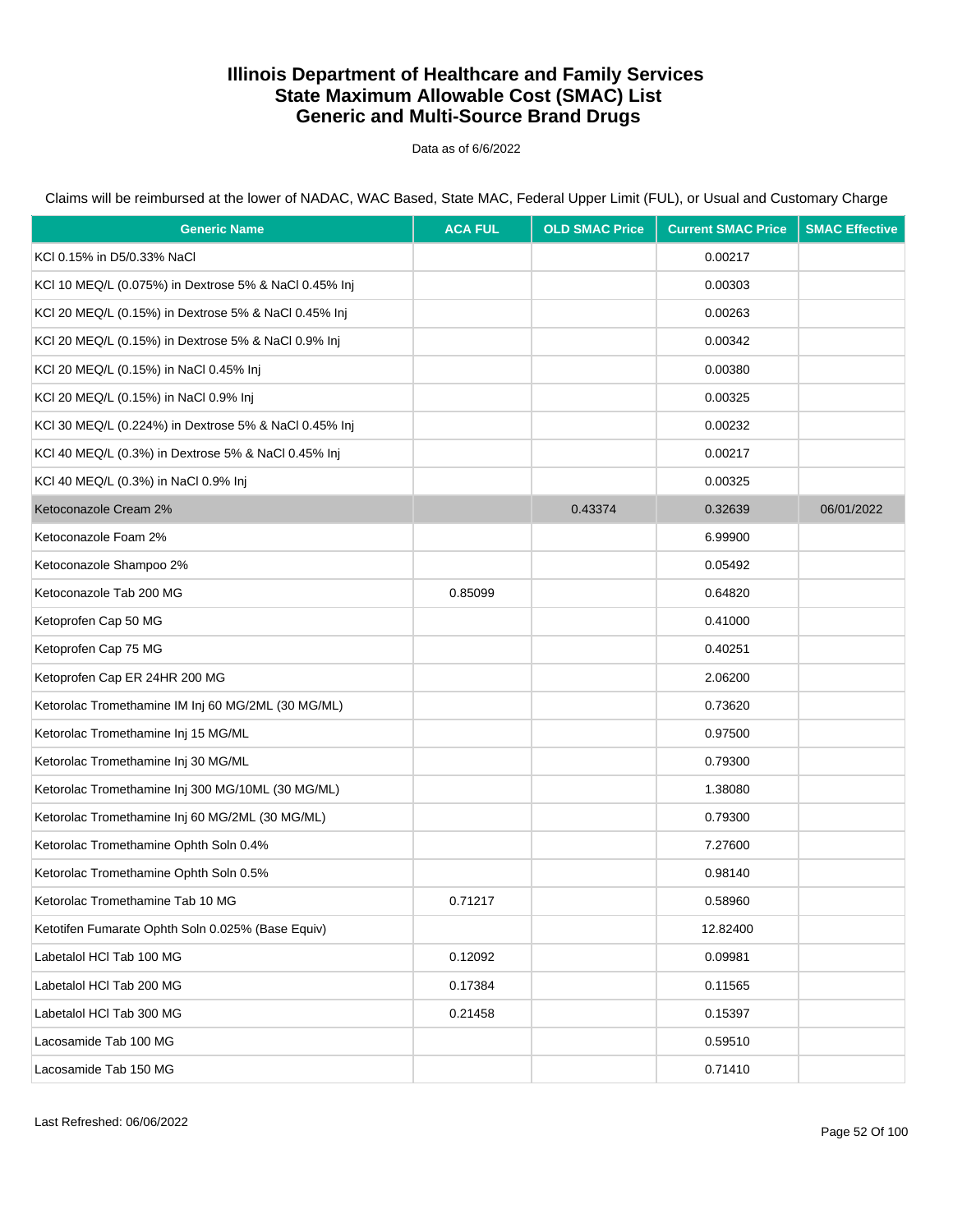Data as of 6/6/2022

| <b>Generic Name</b>                               | <b>ACA FUL</b> | <b>OLD SMAC Price</b> | <b>Current SMAC Price</b> | <b>SMAC Effective</b> |
|---------------------------------------------------|----------------|-----------------------|---------------------------|-----------------------|
| Lacosamide Tab 200 MG                             |                |                       | 0.71433                   |                       |
| Lacosamide Tab 50 MG                              |                |                       | 0.40947                   |                       |
| Lactated Ringer's Solution                        |                |                       | 0.00388                   |                       |
| Lactic Acid (Ammonium Lactate) Cream 12%          |                |                       | 0.03121                   |                       |
| Lactic Acid (Ammonium Lactate) Lotion 10%         |                |                       | 0.06869                   |                       |
| Lactic Acid (Ammonium Lactate) Lotion 12%         |                |                       | 0.05875                   |                       |
| Lactic Acid w/ Vitamin E Cream 10%-3500 Unit/30GM |                |                       | 0.12324                   |                       |
| Lactulose (Encephalopathy) Solution 10 GM/15ML    | 0.01531        |                       | 0.01127                   |                       |
| Lactulose Solution 10 GM/15ML                     |                |                       | 0.01071                   |                       |
| Lamivudine Oral Soln 10 MG/ML                     |                |                       | 0.24042                   |                       |
| Lamivudine Tab 100 MG (HBV)                       | 2.63504        |                       | 2.69028                   |                       |
| Lamivudine Tab 150 MG                             | 1.25527        |                       | 0.57867                   |                       |
| Lamivudine Tab 300 MG                             | 1.87906        |                       | 1.18467                   |                       |
| Lamivudine-Zidovudine Tab 150-300 MG              | 0.92533        |                       | 0.33467                   |                       |
| Lamotrigine Orally Disintegrating Tab 100 MG      | 6.22847        |                       | 3.93467                   |                       |
| Lamotrigine Orally Disintegrating Tab 200 MG      | 7.15822        |                       | 6.31279                   |                       |
| Lamotrigine Orally Disintegrating Tab 25 MG       | 4.92322        |                       | 4.41567                   |                       |
| Lamotrigine Orally Disintegrating Tab 50 MG       | 4.57414        |                       | 3.33933                   |                       |
| Lamotrigine Tab 100 MG                            | 0.37823        |                       | 0.03635                   |                       |
| Lamotrigine Tab 150 MG                            | 0.44517        |                       | 0.05278                   |                       |
| Lamotrigine Tab 200 MG                            | 0.71256        |                       | 0.07150                   |                       |
| Lamotrigine Tab 25 MG                             | 0.18202        |                       | 0.02230                   |                       |
| Lamotrigine Tab 35 x 25 MG Starter Kit            |                |                       | 0.08574                   |                       |
| Lamotrigine Tab Chewable Dispersible 25 MG        | 1.51945        |                       | 0.08860                   |                       |
| Lamotrigine Tab Chewable Dispersible 5 MG         | 0.38294        |                       | 0.11000                   |                       |
| Lamotrigine Tab ER 24HR 100 MG                    | 4.22118        |                       | 1.16543                   |                       |
| Lamotrigine Tab ER 24HR 200 MG                    | 5.29642        |                       | 1.29599                   |                       |
| Lamotrigine Tab ER 24HR 25 MG                     | 1.64970        |                       | 1.55055                   |                       |
| Lamotrigine Tab ER 24HR 250 MG                    | 7.16116        |                       | 5.13930                   |                       |
| Lamotrigine Tab ER 24HR 300 MG                    | 9.21738        |                       | 2.65000                   |                       |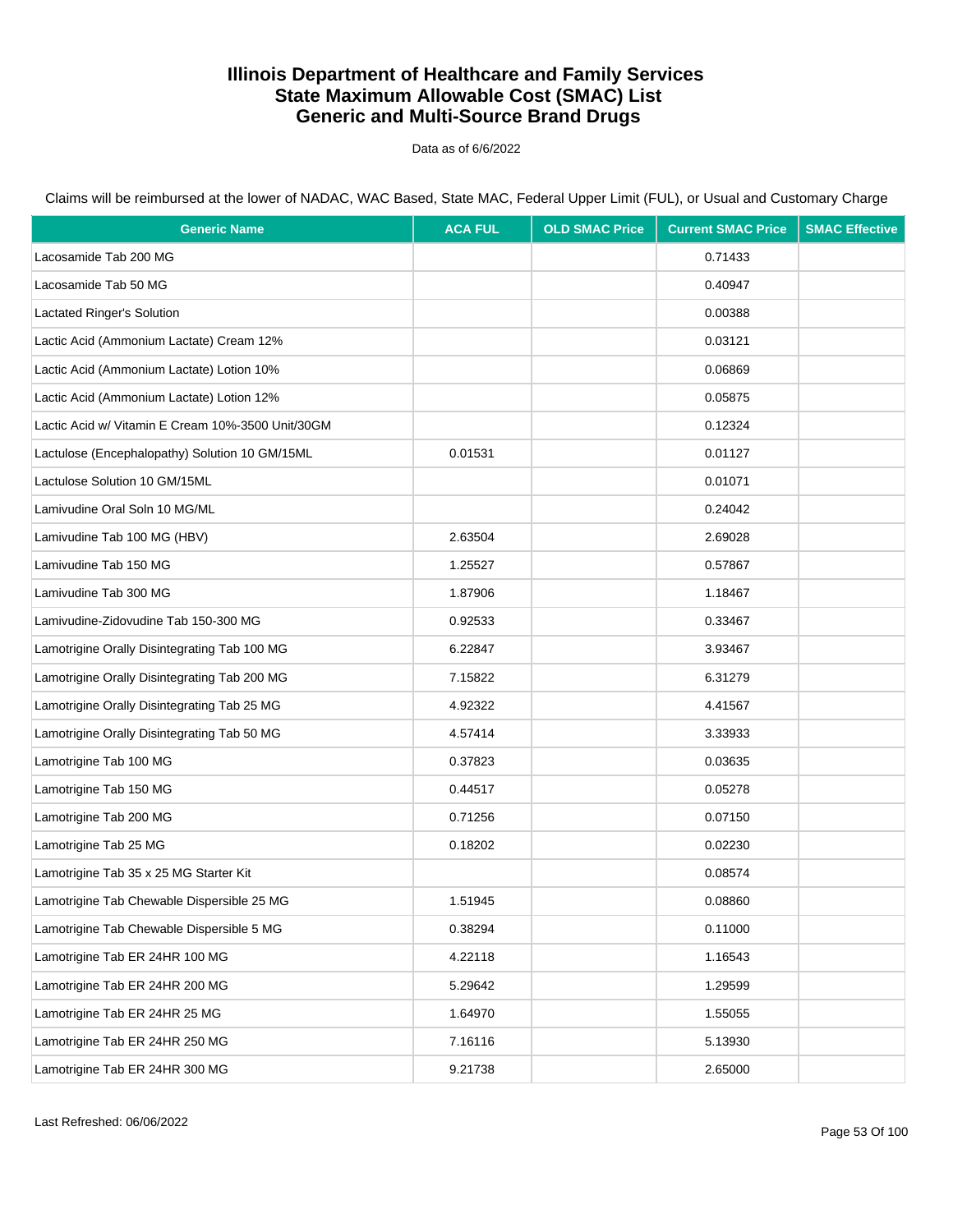Data as of 6/6/2022

Claims will be reimbursed at the lower of NADAC, WAC Based, State MAC, Federal Upper Limit (FUL), or Usual and Customary Charge

| <b>Generic Name</b>                                          | <b>ACA FUL</b> | <b>OLD SMAC Price</b> | <b>Current SMAC Price</b> | <b>SMAC Effective</b> |
|--------------------------------------------------------------|----------------|-----------------------|---------------------------|-----------------------|
| Lamotrigine Tab ER 24HR 50 MG                                | 3.03815        |                       | 0.99967                   |                       |
| Lancets Misc.***                                             |                |                       | 0.07800                   |                       |
| Lancets***                                                   |                |                       | 0.07800                   |                       |
| Lansoprazole Cap Delayed Release 15 MG                       |                |                       | 0.13167                   |                       |
| Lansoprazole Cap Delayed Release 30 MG                       | 0.23481        |                       | 0.08956                   |                       |
| Lansoprazole Tab Delayed Release Orally Disintegrating 15 MG |                |                       | 4.77520                   |                       |
| Lansoprazole Tab Delayed Release Orally Disintegrating 30 MG |                |                       | 4.86054                   |                       |
| Lanthanum Carbonate Chew Tab 1000 MG (Elemental)             | 7.25704        |                       | 6.13203                   |                       |
| Lanthanum Carbonate Chew Tab 500 MG (Elemental)              |                |                       | 11.55667                  |                       |
| Latanoprost Ophth Soln 0.005%                                |                |                       | 1.20000                   |                       |
| Ledipasvir-Sofosbuvir Tab 90-400 MG                          |                |                       | 1120.50000                |                       |
| Leflunomide Tab 10 MG                                        | 0.58660        |                       | 0.76500                   |                       |
| Leflunomide Tab 20 MG                                        | 0.58377        |                       | 0.58425                   |                       |
| Letrozole Tab 2.5 MG                                         | 0.23545        |                       | 0.08978                   |                       |
| Leucovorin Calcium For Inj 200 MG                            |                |                       | 7.80000                   |                       |
| Leucovorin Calcium Inj 10 MG/ML                              |                |                       | 0.26000                   |                       |
| Leucovorin Calcium Tab 10 MG                                 | 5.14607        |                       | 5.25150                   |                       |
| Leucovorin Calcium Tab 25 MG                                 | 4.88271        |                       | 5.32387                   |                       |
| Leucovorin Calcium Tab 5 MG                                  | 0.66691        |                       | 0.60030                   |                       |
| Leuprolide Acetate Inj Kit 5 MG/ML                           |                |                       | 263.20000                 |                       |
| Levalbuterol HCl Soln Nebu 0.31 MG/3ML (Base Equiv)          |                |                       | 0.36456                   |                       |
| Levalbuterol HCI Soln Nebu 0.63 MG/3ML (Base Equiv)          |                |                       | 0.25156                   |                       |
| Levalbuterol HCl Soln Nebu 1.25 MG/3ML (Base Equiv)          |                |                       | 0.29673                   |                       |
| Levalbuterol HCI Soln Nebu Conc 1.25 MG/0.5ML (Base Equiv)   |                |                       | 4.77860                   |                       |
| Levetiracetam Oral Soln 100 MG/ML                            | 0.03745        |                       | 0.03030                   |                       |
| Levetiracetam Tab 1000 MG                                    | 0.22774        |                       | 0.19272                   |                       |
| Levetiracetam Tab 250 MG                                     | 0.16199        |                       | 0.05475                   |                       |
| Levetiracetam Tab 500 MG                                     | 0.27436        |                       | 0.08050                   |                       |
| Levetiracetam Tab 750 MG                                     | 0.15543        |                       | 0.14614                   |                       |
| Levetiracetam Tab ER 24HR 500 MG                             | 0.87476        |                       | 0.16667                   |                       |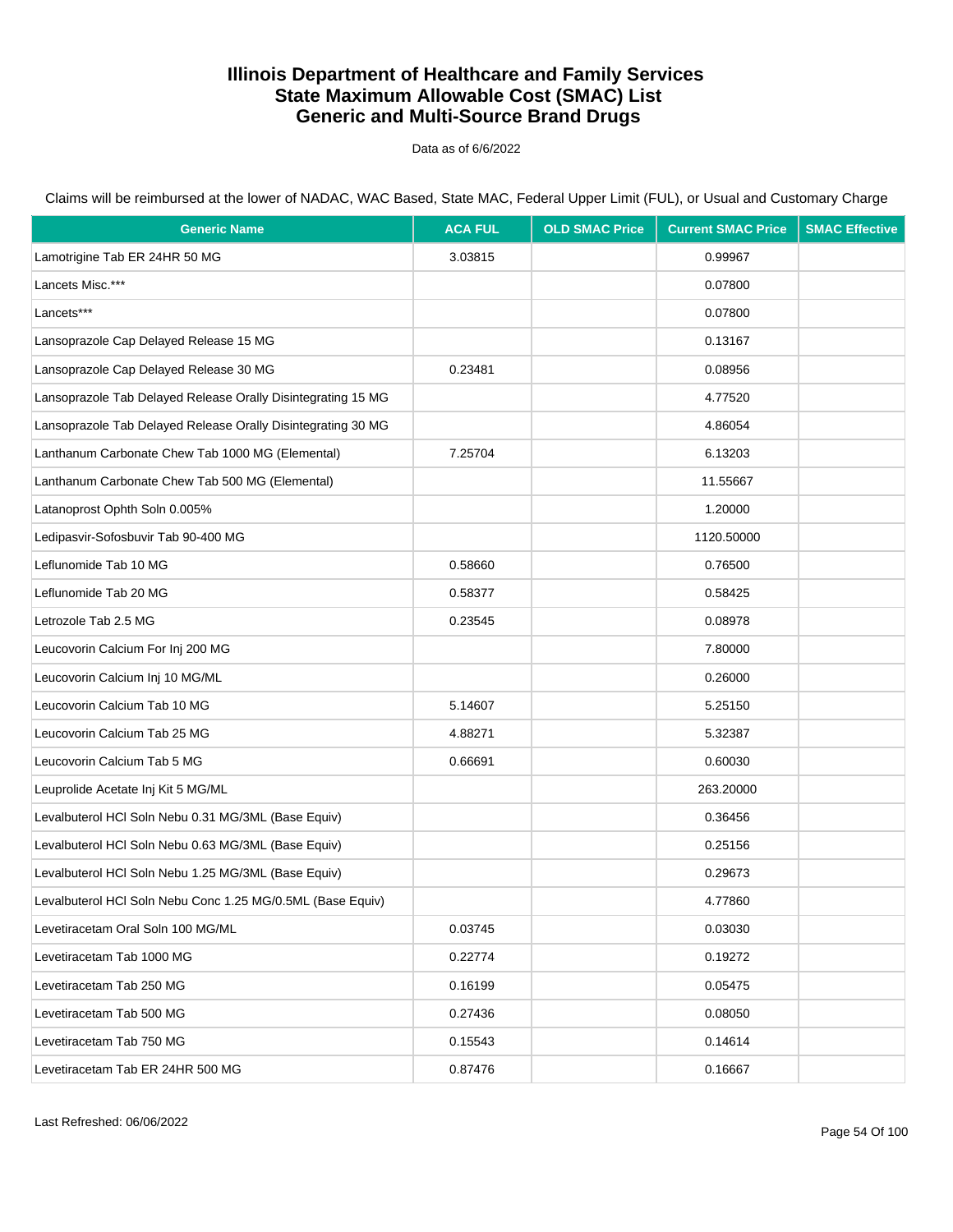Data as of 6/6/2022

| <b>Generic Name</b>                                           | <b>ACA FUL</b> | <b>OLD SMAC Price</b> | <b>Current SMAC Price</b> | <b>SMAC Effective</b> |
|---------------------------------------------------------------|----------------|-----------------------|---------------------------|-----------------------|
| Levetiracetam Tab ER 24HR 750 MG                              | 0.90903        |                       | 0.21650                   |                       |
| Levobunolol HCl Ophth Soln 0.5%                               |                |                       | 0.59600                   |                       |
| Levocarnitine Oral Soln 1 GM/10ML (10%)                       | 0.24579        |                       | 0.19661                   |                       |
| Levocarnitine Tab 330 MG                                      |                |                       | 0.47111                   |                       |
| Levocetirizine Dihydrochloride Soln 2.5 MG/5ML (0.5 MG/ML)    |                |                       | 0.32655                   |                       |
| Levocetirizine Dihydrochloride Tab 5 MG                       |                |                       | 0.06056                   |                       |
| Levofloxacin in D5W IV Soln 750 MG/150ML                      |                |                       | 0.02000                   |                       |
| Levofloxacin Ophth Soln 0.5%                                  |                |                       | 6.40702                   |                       |
| Levofloxacin Oral Soln 25 MG/ML                               |                |                       | 0.89120                   |                       |
| Levofloxacin Tab 250 MG                                       | 0.20180        |                       | 0.12500                   |                       |
| Levofloxacin Tab 500 MG                                       | 0.18370        |                       | 0.10800                   |                       |
| Levofloxacin Tab 750 MG                                       | 0.57021        |                       | 0.22400                   |                       |
| Levonor-Eth Est Tab 0.15-0.02/0.025/0.03 MG & Eth Est 0.01 MG |                |                       | 3.68308                   |                       |
| Levonorg-Eth Est Tab 0.1-0.02MG(84) & Eth Est Tab 0.01MG(7)   | 0.36655        |                       | 0.31808                   |                       |
| Levonorg-Eth Est Tab 0.15-0.03MG(84) & Eth Est Tab 0.01MG(7)  | 0.47950        | 0.31610               | 0.29833                   | 06/01/2022            |
| Levonorgestrel & Ethinyl Estradiol (91-Day) Tab 0.15-0.03 MG  | 0.18016        |                       | 0.19314                   |                       |
| Levonorgestrel & Ethinyl Estradiol Tab 0.1 MG-20 MCG          | 0.20969        |                       | 0.18685                   |                       |
| Levonorgestrel & Ethinyl Estradiol Tab 0.15 MG-30 MCG         | 0.16473        |                       | 0.11607                   |                       |
| Levonorgestrel Tab 1.5 MG                                     |                |                       | 35.07625                  |                       |
| Levonorgestrel-Eth Estra Tab 0.05-30/0.075-40/0.125-30MG-MCG  | 0.34313        |                       | 0.18904                   |                       |
| Levonorgestrel-Ethinyl Estradiol (Continuous) Tab 90-20 MCG   | 1.33693        |                       | 1.17500                   |                       |
| Levothyroxine Sodium For IV Inj 200 MCG                       |                |                       | 198.55200                 |                       |
| Levothyroxine Sodium For IV Inj 500 MCG                       |                |                       | 26.00000                  |                       |
| Levothyroxine Sodium Tab 100 MCG                              | 0.13057        |                       | 0.16942                   |                       |
| Levothyroxine Sodium Tab 112 MCG                              | 0.16066        |                       | 0.17450                   |                       |
| Levothyroxine Sodium Tab 125 MCG                              | 0.18461        |                       | 0.13411                   |                       |
| Levothyroxine Sodium Tab 137 MCG                              | 0.19605        |                       | 0.13656                   |                       |
| Levothyroxine Sodium Tab 150 MCG                              | 0.17852        |                       | 0.18088                   |                       |
| Levothyroxine Sodium Tab 175 MCG                              | 0.21869        |                       | 0.17801                   |                       |
| Levothyroxine Sodium Tab 200 MCG                              | 0.20020        |                       | 0.12768                   |                       |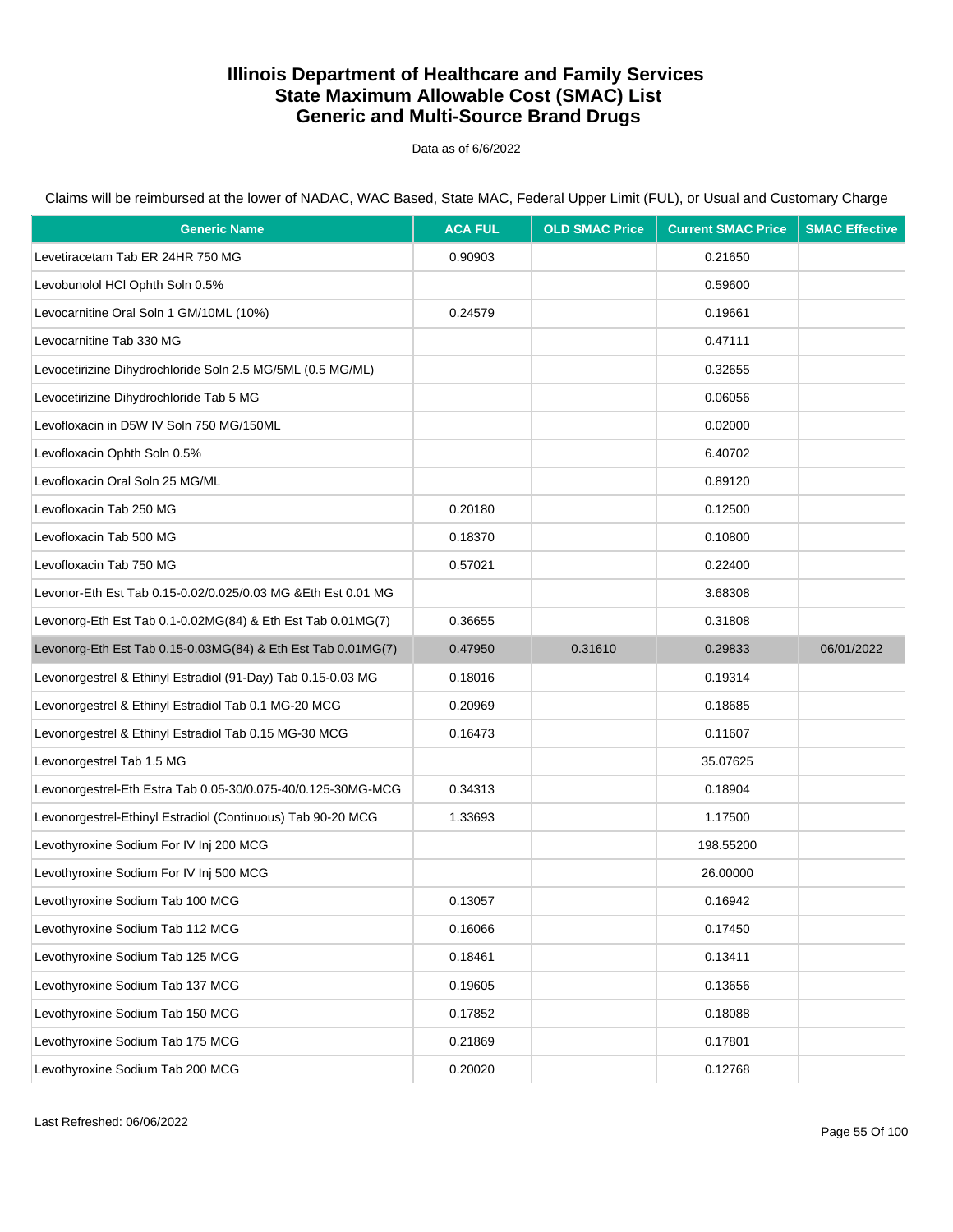Data as of 6/6/2022

| <b>Generic Name</b>                                     | <b>ACA FUL</b> | <b>OLD SMAC Price</b> | <b>Current SMAC Price</b> | <b>SMAC Effective</b> |
|---------------------------------------------------------|----------------|-----------------------|---------------------------|-----------------------|
| Levothyroxine Sodium Tab 25 MCG                         | 0.12092        |                       | 0.10353                   |                       |
| Levothyroxine Sodium Tab 300 MCG                        | 0.18725        |                       | 0.27478                   |                       |
| Levothyroxine Sodium Tab 50 MCG                         | 0.12890        |                       | 0.14181                   |                       |
| Levothyroxine Sodium Tab 75 MCG                         | 0.14761        |                       | 0.12827                   |                       |
| Levothyroxine Sodium Tab 88 MCG                         | 0.15533        |                       | 0.15667                   |                       |
| Lidocaine HCI Cream 3%                                  |                |                       | 0.51777                   |                       |
| Lidocaine HCI Gel 2%                                    |                |                       | 0.32194                   |                       |
| Lidocaine HCI Local Inj 1%                              |                |                       | 0.05748                   |                       |
| Lidocaine HCI Local Inj 2%                              |                |                       | 0.06146                   |                       |
| Lidocaine HCI Local Preservative Free (PF) Inj 1%       |                |                       | 0.58140                   |                       |
| Lidocaine HCI Local Preservative Free (PF) Inj 2%       |                |                       | 0.42500                   |                       |
| Lidocaine HCI Soln 4%                                   | 0.87486        |                       | 0.26000                   |                       |
| Lidocaine HCI Urethral/Mucosal Gel 2%                   |                |                       | 0.69829                   |                       |
| Lidocaine HCI Urethral/Mucosal Gel Prefilled Syringe 2% |                |                       | 0.54591                   |                       |
| Lidocaine HCI Viscous Soln 2%                           | 0.06470        |                       | 0.04712                   |                       |
| Lidocaine Oint 5%                                       |                |                       | 0.20580                   |                       |
| Lidocaine Patch 5%                                      | 2.03804        |                       | 1.76667                   |                       |
| Lidocaine-Hydrocortisone Acetate Perianal Cream 3-0.5%  |                |                       | 0.65107                   |                       |
| Lidocaine-Prilocaine Cream 2.5-2.5%                     |                |                       | 0.17500                   |                       |
| Lidocaine-Prilocaine Cream Kit 2.5-2.5%                 |                |                       | 0.23130                   |                       |
| Linezolid For Susp 100 MG/5ML                           |                |                       | 4.75000                   |                       |
| Linezolid Tab 600 MG                                    | 1.98752        |                       | 1.00000                   |                       |
| Liothyronine Sodium Tab 25 MCG                          | 0.50152        |                       | 0.42480                   |                       |
| Liothyronine Sodium Tab 5 MCG                           | 0.35427        |                       | 0.26940                   |                       |
| Liothyronine Sodium Tab 50 MCG                          | 0.79669        |                       | 0.64390                   |                       |
| Lisdexamfetamine Dimesylate Chew Tab 10 MG              |                |                       | 9.72970                   |                       |
| Lisdexamfetamine Dimesylate Chew Tab 20 MG              |                |                       | 9.74889                   |                       |
| Lisdexamfetamine Dimesylate Chew Tab 30 MG              |                |                       | 10.14530                  |                       |
| Lisdexamfetamine Dimesylate Chew Tab 40 MG              |                |                       | 11.35527                  |                       |
| Lisdexamfetamine Dimesylate Chew Tab 50 MG              |                |                       | 10.10774                  |                       |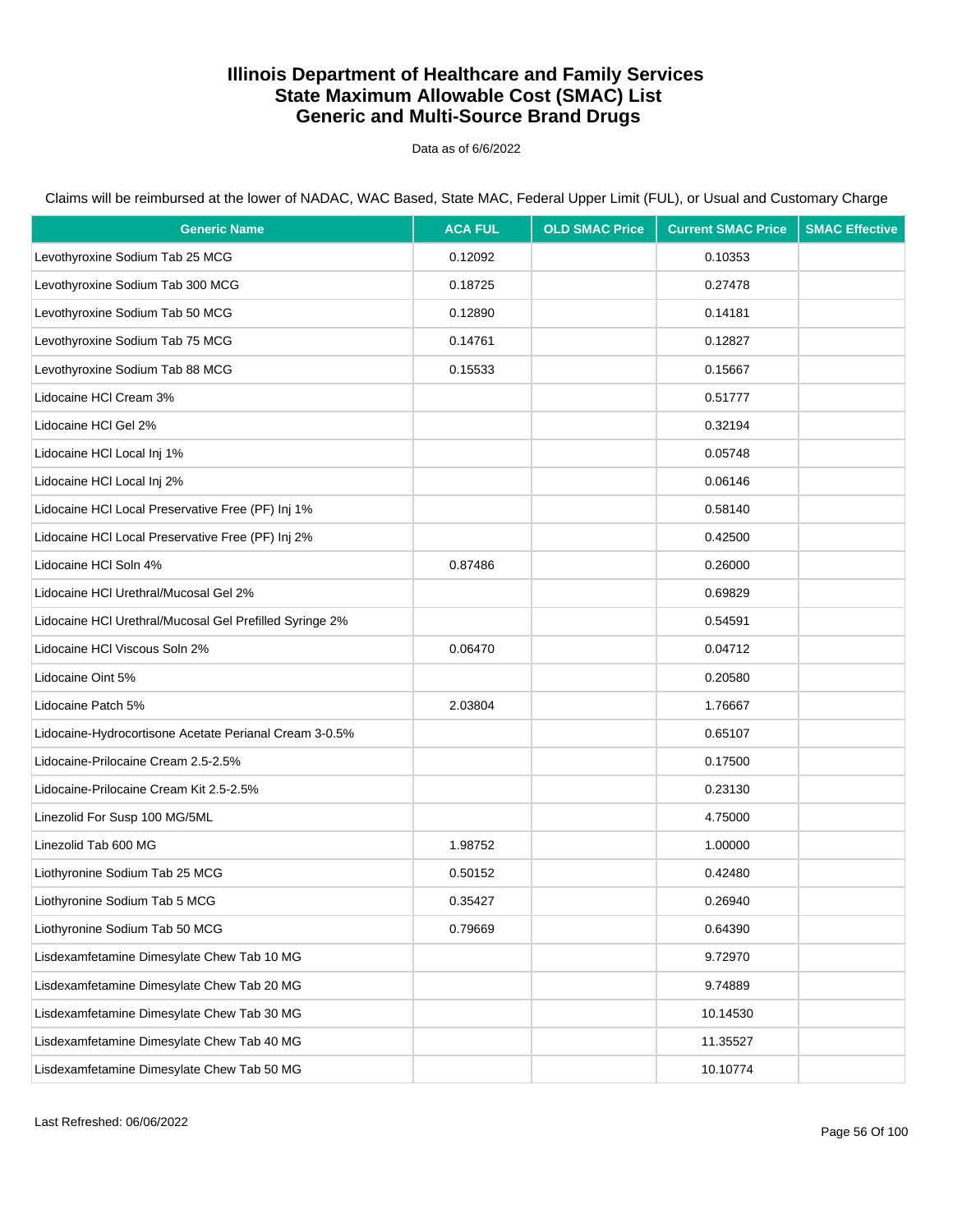Data as of 6/6/2022

Claims will be reimbursed at the lower of NADAC, WAC Based, State MAC, Federal Upper Limit (FUL), or Usual and Customary Charge

| <b>Generic Name</b>                                      | <b>ACA FUL</b> | <b>OLD SMAC Price</b> | <b>Current SMAC Price</b> | <b>SMAC Effective</b> |
|----------------------------------------------------------|----------------|-----------------------|---------------------------|-----------------------|
| Lisdexamfetamine Dimesylate Chew Tab 60 MG               |                |                       | 10.10774                  |                       |
| Lisinopril & Hydrochlorothiazide Tab 10-12.5 MG          | 0.03454        |                       | 0.02300                   |                       |
| Lisinopril & Hydrochlorothiazide Tab 20-12.5 MG          | 0.04943        | 0.03200               | 0.02280                   | 06/01/2022            |
| Lisinopril & Hydrochlorothiazide Tab 20-25 MG            | 0.04829        |                       | 0.03001                   |                       |
| Lisinopril Tab 10 MG                                     | 0.02004        |                       | 0.01190                   |                       |
| Lisinopril Tab 2.5 MG                                    | 0.01521        |                       | 0.01029                   |                       |
| Lisinopril Tab 20 MG                                     | 0.02594        |                       | 0.01700                   |                       |
| Lisinopril Tab 30 MG                                     | 0.05466        |                       | 0.04442                   |                       |
| Lisinopril Tab 40 MG                                     | 0.18334        |                       | 0.04000                   |                       |
| Lisinopril Tab 5 MG                                      | 0.01575        |                       | 0.00918                   |                       |
| Lithium Carbonate Cap 150 MG                             | 0.07291        |                       | 0.03780                   |                       |
| Lithium Carbonate Cap 300 MG                             | 0.05031        | 0.03598               | 0.03352                   | 06/01/2022            |
| Lithium Carbonate Cap 600 MG                             | 0.13988        |                       | 0.09110                   |                       |
| Lithium Carbonate Tab 300 MG                             |                |                       | 0.09870                   |                       |
| Lithium Carbonate Tab ER 300 MG                          | 0.14019        |                       | 0.09970                   |                       |
| Lithium Carbonate Tab ER 450 MG                          | 0.16190        |                       | 0.09783                   |                       |
| Lithium Oral Solution 8 mEq/5ML                          |                |                       | 0.30000                   |                       |
| Lomustine Cap 40 MG                                      |                |                       | 362.43444                 |                       |
| Loperamide HCl Cap 2 MG                                  |                | 0.21868               | 0.20872                   | 06/01/2022            |
| Lopinavir-Ritonavir Tab 200-50 MG                        |                |                       | 5.66667                   | 06/01/2022            |
| Lorazepam Conc 2 MG/ML                                   | 0.60812        |                       | 0.26900                   |                       |
| Lorazepam Inj 2 MG/ML                                    |                |                       | 0.46840                   |                       |
| Lorazepam Inj 4 MG/ML                                    |                |                       | 1.19860                   |                       |
| Lorazepam Tab 0.5 MG                                     | 0.06595        |                       | 0.01474                   |                       |
| Lorazepam Tab 1 MG                                       | 0.08828        |                       | 0.02588                   |                       |
| Lorazepam Tab 2 MG                                       | 0.58124        |                       | 0.04021                   |                       |
| Losartan Potassium & Hydrochlorothiazide Tab 100-12.5 MG | 0.32409        |                       | 0.07169                   |                       |
| Losartan Potassium & Hydrochlorothiazide Tab 100-25 MG   | 0.34916        |                       | 0.07633                   |                       |
| Losartan Potassium & Hydrochlorothiazide Tab 50-12.5 MG  | 0.24718        |                       | 0.06191                   |                       |
| Losartan Potassium Tab 100 MG                            | 0.11115        |                       | 0.04900                   |                       |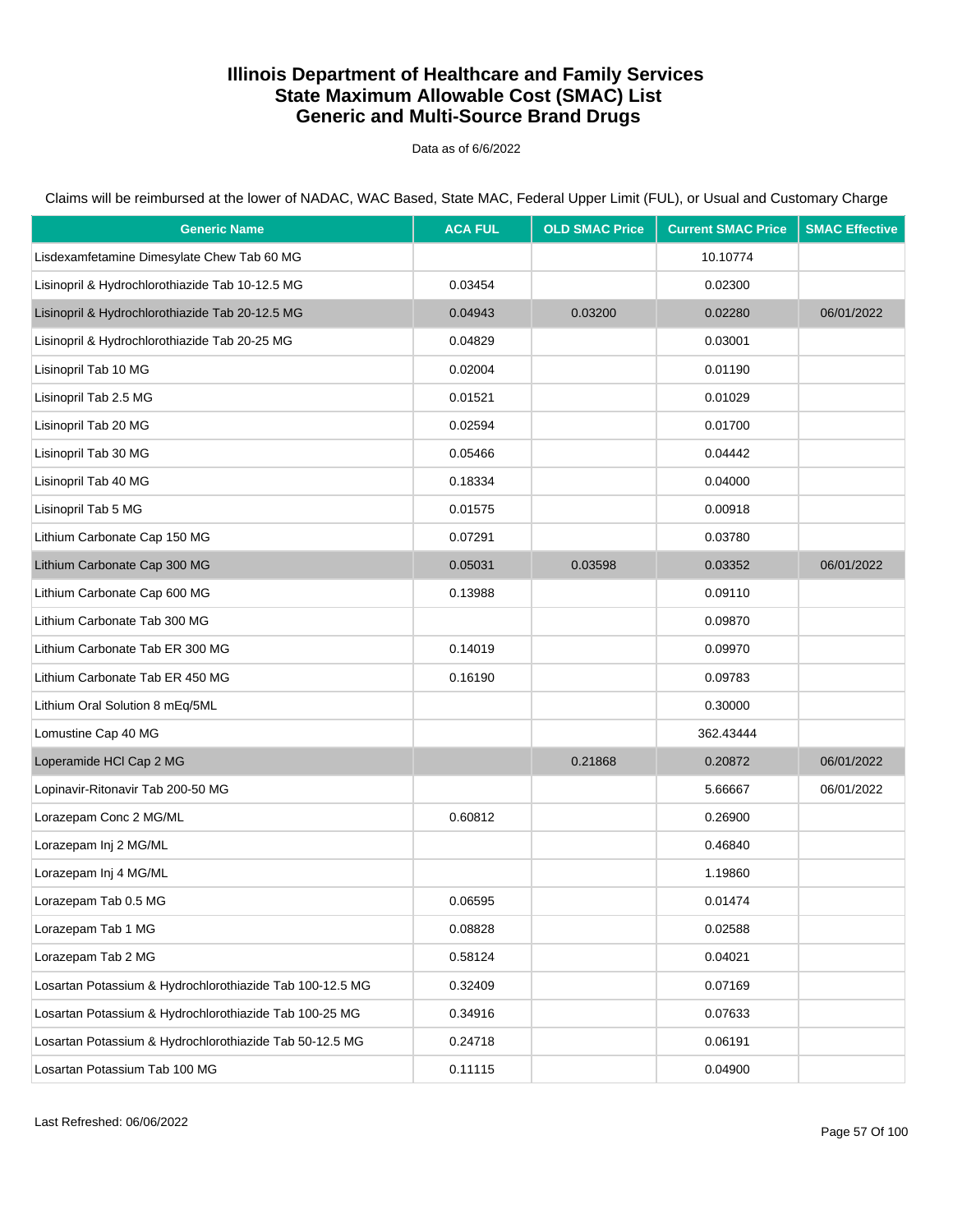Data as of 6/6/2022

Claims will be reimbursed at the lower of NADAC, WAC Based, State MAC, Federal Upper Limit (FUL), or Usual and Customary Charge

| <b>Generic Name</b>                                         | <b>ACA FUL</b> | <b>OLD SMAC Price</b> | <b>Current SMAC Price</b> | <b>SMAC Effective</b> |
|-------------------------------------------------------------|----------------|-----------------------|---------------------------|-----------------------|
| Losartan Potassium Tab 25 MG                                | 0.06107        |                       | 0.03240                   |                       |
| Losartan Potassium Tab 50 MG                                | 0.08139        |                       | 0.03286                   |                       |
| Loteprednol Etabonate Ophth Gel 0.5%                        |                |                       | 19.54175                  |                       |
| Loteprednol Etabonate Ophth Susp 0.5%                       |                | 29.99000              | 26.19574                  | 06/01/2022            |
| Lovastatin Tab 10 MG                                        | 0.04822        |                       | 0.03900                   |                       |
| Lovastatin Tab 20 MG                                        | 0.04805        |                       | 0.03900                   |                       |
| Lovastatin Tab 40 MG                                        | 0.05920        |                       | 0.04778                   |                       |
| Loxapine Succinate Cap 10 MG                                |                |                       | 0.33900                   |                       |
| Loxapine Succinate Cap 25 MG                                |                |                       | 0.26310                   |                       |
| Loxapine Succinate Cap 5 MG                                 |                |                       | 0.28570                   |                       |
| Loxapine Succinate Cap 50 MG                                | 1.29955        |                       | 0.62000                   |                       |
| Lumacaftor-Ivacaftor Granules Packet 100-125 MG             |                |                       | 372.81056                 |                       |
| Lumacaftor-Ivacaftor Granules Packet 150-188 MG             |                |                       | 372.81056                 |                       |
| Lumacaftor-Ivacaftor Tab 100-125 MG                         |                |                       | 186.03172                 |                       |
| Lumacaftor-Ivacaftor Tab 200-125 MG                         |                |                       | 186.03172                 |                       |
| Lurasidone HCI Tab 20 MG                                    |                |                       | 45.46950                  |                       |
| Lurasidone HCI Tab 40 MG                                    |                |                       | 41.00205                  |                       |
| Lurasidone HCI Tab 60 MG                                    |                |                       | 44.92570                  |                       |
| Magnesium Hydroxide Susp 400 MG/5ML                         |                |                       | 0.00651                   |                       |
| Magnesium Sulfate Inj 50%                                   |                |                       | 0.16190                   |                       |
| Malathion Lotion 0.5%                                       |                |                       | 2.68358                   |                       |
| Maraviroc Tab 150 MG                                        |                |                       | 22.91667                  | 06/01/2022            |
| Meclizine HCI Chew Tab 25 MG                                |                |                       | 0.17912                   |                       |
| Meclizine HCl Tab 12.5 MG                                   | 0.09110        | 0.04940               | 0.03010                   | 06/01/2022            |
| Meclizine HCl Tab 25 MG                                     | 0.11431        |                       | 0.04200                   |                       |
| Meclofenamate Sodium Cap 100 MG                             |                |                       | 1.78455                   |                       |
| Meclofenamate Sodium Cap 50 MG                              |                |                       | 0.56134                   |                       |
| Medroxyprogesterone Acetate IM Susp 150 MG/ML               |                |                       | 27.78000                  |                       |
| Medroxyprogesterone Acetate IM Susp Prefilled Syr 150 MG/ML |                |                       | 35.41980                  |                       |
| Medroxyprogesterone Acetate Tab 10 MG                       |                |                       | 0.12420                   |                       |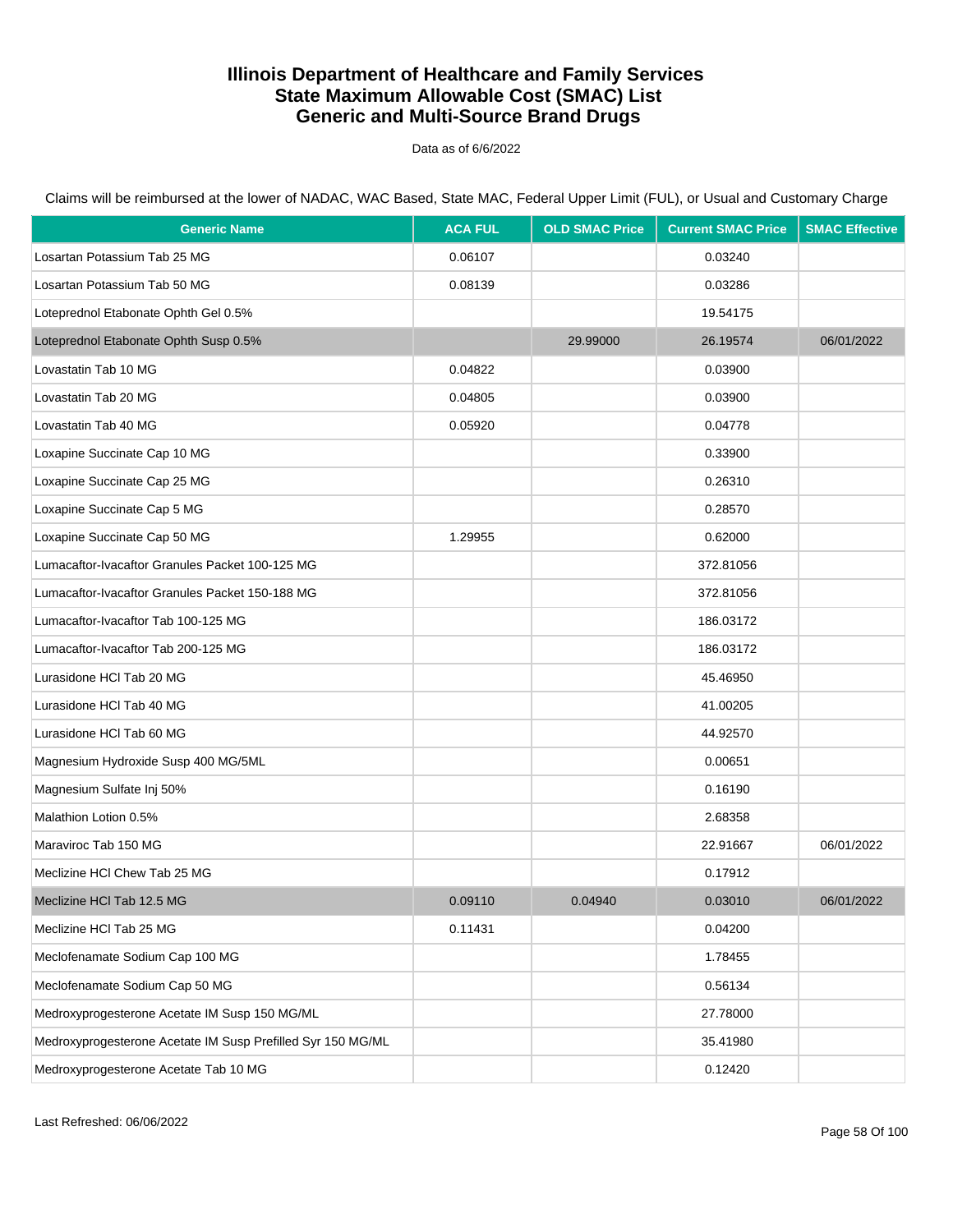Data as of 6/6/2022

Claims will be reimbursed at the lower of NADAC, WAC Based, State MAC, Federal Upper Limit (FUL), or Usual and Customary Charge

| <b>Generic Name</b>                                     | <b>ACA FUL</b> | <b>OLD SMAC Price</b> | <b>Current SMAC Price</b> | <b>SMAC Effective</b> |
|---------------------------------------------------------|----------------|-----------------------|---------------------------|-----------------------|
| Medroxyprogesterone Acetate Tab 2.5 MG                  |                |                       | 0.05330                   |                       |
| Medroxyprogesterone Acetate Tab 5 MG                    |                |                       | 0.08900                   |                       |
| Mefenamic Acid Cap 250 MG                               |                |                       | 3.59983                   |                       |
| Mefloquine HCI Tab 250 MG                               |                |                       | 3.32640                   |                       |
| Megestrol Acetate Susp 40 MG/ML                         |                |                       | 0.06512                   |                       |
| Megestrol Acetate Susp 625 MG/5ML                       |                |                       | 2.09993                   |                       |
| Megestrol Acetate Tab 20 MG                             |                |                       | 0.10850                   |                       |
| Megestrol Acetate Tab 40 MG                             | 0.20019        |                       | 0.10500                   |                       |
| Meloxicam Tab 15 MG                                     | 0.02420        |                       | 0.01567                   |                       |
| Meloxicam Tab 7.5 MG                                    | 0.02289        | 0.01708               | 0.01686                   | 06/01/2022            |
| Memantine HCI Cap ER 24HR 14 MG                         | 0.83127        |                       | 0.92529                   |                       |
| Memantine HCI Cap ER 24HR 21 MG                         | 0.82391        |                       | 2.41733                   |                       |
| Memantine HCI Cap ER 24HR 28 MG                         | 0.96820        |                       | 0.97767                   |                       |
| Memantine HCI Cap ER 24HR 7 MG                          | 0.75432        |                       | 1.01905                   |                       |
| Memantine HCI Oral Solution 2 MG/ML                     |                |                       | 1.30975                   |                       |
| Memantine HCI Tab 10 MG                                 | 0.08055        |                       | 0.04825                   |                       |
| Memantine HCl Tab 28 x 5 MG & 21 x 10 MG Titration Pack |                |                       | 0.27204                   |                       |
| Memantine HCI Tab 5 MG                                  | 0.08364        |                       | 0.07000                   |                       |
| Meperidine HCI Inj 50 MG/ML                             |                |                       | 2.00280                   |                       |
| Meperidine HCI Tab 100 MG                               |                |                       | 0.38541                   |                       |
| Meperidine HCI Tab 50 MG                                |                |                       | 0.20013                   |                       |
| Meprobamate Tab 400 MG                                  |                |                       | 2.78736                   |                       |
| Mercaptopurine Tab 50 MG                                | 0.92317        | 0.88334               | 0.76000                   | 06/01/2022            |
| Meropenem IV For Soln 1 GM                              |                |                       | 5.71300                   |                       |
| Mesalamine Cap DR 400 MG                                | 2.32749        | 1.81439               | 1.63467                   | 06/01/2022            |
| Mesalamine Cap ER 24HR 0.375 GM                         | 2.39972        |                       | 2.63158                   |                       |
| Mesalamine Enema 4 GM                                   | 0.14587        |                       | 0.16262                   |                       |
| Mesalamine Rectal Enema 4 GM & Cleanser Wipe Kit**      |                |                       | 110.04250                 |                       |
| Mesalamine Suppos 1000 MG                               |                |                       | 3.62764                   |                       |
| Mesalamine Tab Delayed Release 1.2 GM                   | 4.89869        |                       | 2.22400                   |                       |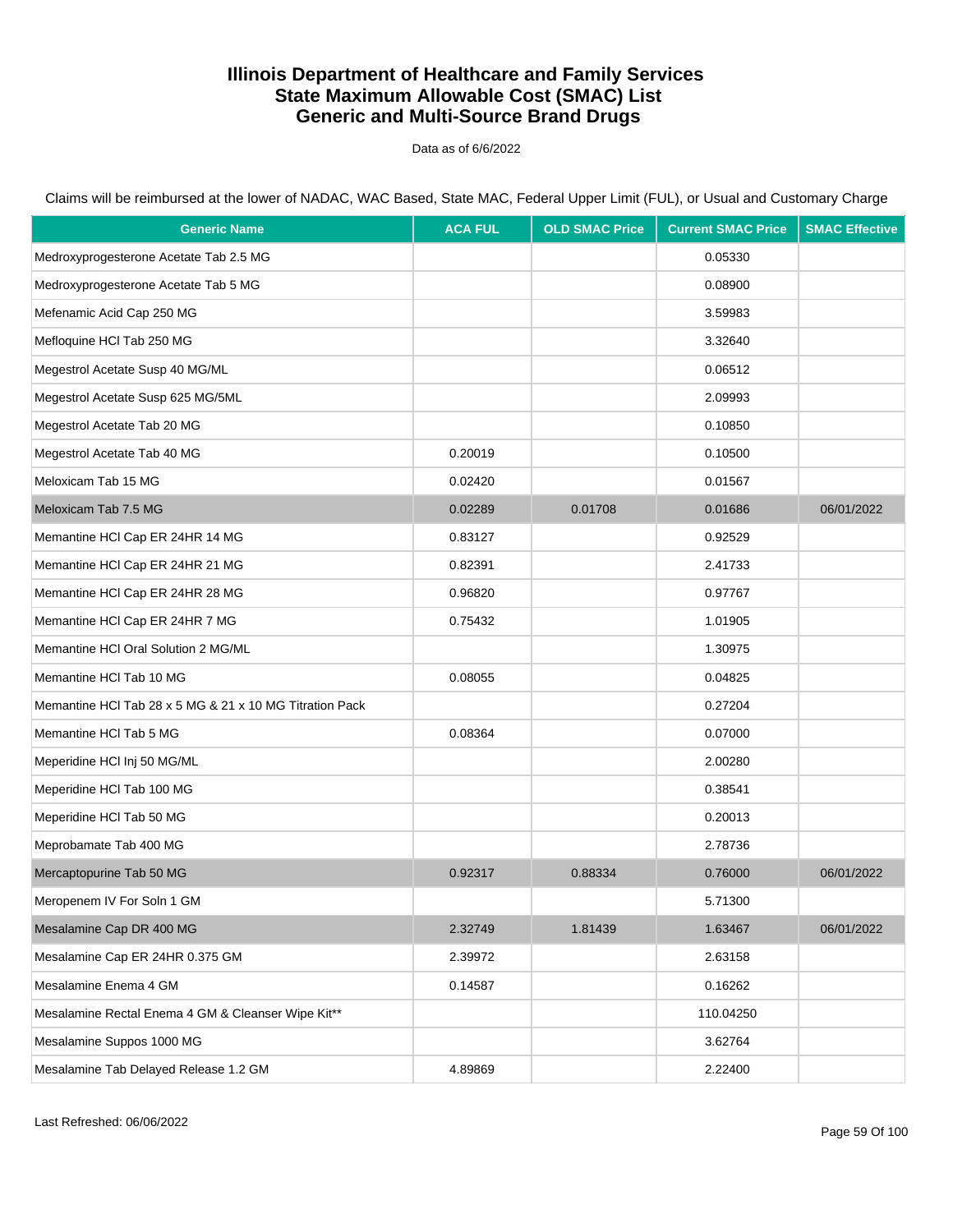Data as of 6/6/2022

Claims will be reimbursed at the lower of NADAC, WAC Based, State MAC, Federal Upper Limit (FUL), or Usual and Customary Charge

| <b>Generic Name</b>                                | <b>ACA FUL</b> | <b>OLD SMAC Price</b> | <b>Current SMAC Price</b> | <b>SMAC Effective</b> |
|----------------------------------------------------|----------------|-----------------------|---------------------------|-----------------------|
| Mesalamine Tab Delayed Release 800 MG              |                |                       | 4.25000                   |                       |
| Mesna Inj 100 MG/ML                                |                |                       | 2.60000                   |                       |
| Metaproterenol Sulfate Syrup 10 MG/5ML             |                |                       | 0.02460                   |                       |
| Metaxalone Tab 400 MG                              |                |                       | 3.68121                   |                       |
| Metaxalone Tab 800 MG                              | 0.54317        |                       | 0.40000                   |                       |
| Metformin HCI Tab 1000 MG                          | 0.02937        |                       | 0.02328                   |                       |
| Metformin HCI Tab 500 MG                           | 0.01818        |                       | 0.01367                   |                       |
| Metformin HCI Tab 850 MG                           | 0.03083        |                       | 0.02127                   |                       |
| Metformin HCI Tab ER 24HR 500 MG                   | 0.03568        |                       | 0.02605                   |                       |
| Metformin HCI Tab ER 24HR 750 MG                   | 0.08364        |                       | 0.04510                   |                       |
| Metformin HCI Tab ER 24HR Modified Release 1000 MG | 2.63936        |                       | 5.38011                   |                       |
| Metformin HCI Tab ER 24HR Modified Release 500 MG  | 1.66813        |                       | 2.50000                   |                       |
| Metformin HCI Tab ER 24HR Osmotic 1000 MG          | 0.88502        |                       | 2.21933                   |                       |
| Metformin HCI Tab ER 24HR Osmotic 500 MG           | 1.10867        |                       | 2.17045                   |                       |
| Methadone HCI Conc 10 MG/ML                        |                |                       | 0.05102                   |                       |
| Methadone HCI Tab 10 MG                            | 0.09207        |                       | 0.08050                   |                       |
| Methadone HCI Tab 5 MG                             | 0.12038        |                       | 0.10660                   |                       |
| Methadone HCl Tab For Oral Susp 40 MG              |                |                       | 0.30600                   |                       |
| Methamphetamine HCI Tab 5 MG                       |                |                       | 5.86582                   |                       |
| Methazolamide Tab 25 MG                            | 1.60196        |                       | 2.63280                   |                       |
| Methazolamide Tab 50 MG                            | 2.72665        |                       | 2.41000                   |                       |
| Methenamine Hippurate Tab 1 GM                     | 0.59675        |                       | 0.59990                   |                       |
| Methenamine Mandelate Tab 1 GM                     |                |                       | 1.12356                   |                       |
| Methimazole Tab 10 MG                              | 0.14849        |                       | 0.07845                   |                       |
| Methimazole Tab 5 MG                               | 0.07585        |                       | 0.04205                   |                       |
| Methocarbamol Tab 500 MG                           | 0.04759        |                       | 0.05720                   |                       |
| Methocarbamol Tab 750 MG                           | 0.05500        |                       | 0.05730                   |                       |
| Methotrexate Sodium Inj 50 MG/2ML (25 MG/ML)       |                |                       | 2.70000                   |                       |
| Methotrexate Sodium Inj PF 100 MG/4ML (25 MG/ML)   |                |                       | 1.08193                   |                       |
| Methotrexate Sodium Inj PF 1000 MG/40ML (25 MG/ML) |                |                       | 1.08193                   |                       |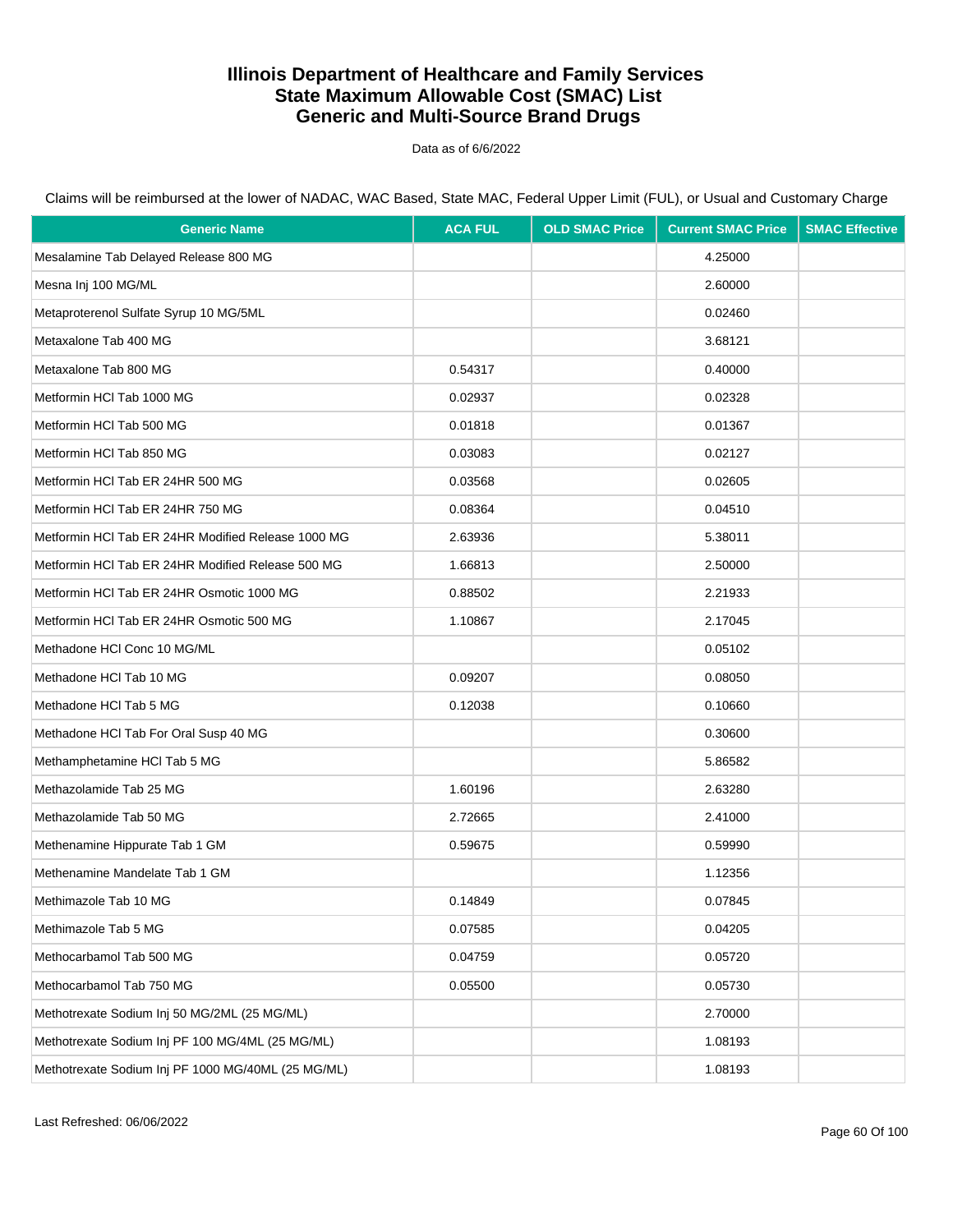Data as of 6/6/2022

| <b>Generic Name</b>                                 | <b>ACA FUL</b> | <b>OLD SMAC Price</b> | <b>Current SMAC Price</b> | <b>SMAC Effective</b> |
|-----------------------------------------------------|----------------|-----------------------|---------------------------|-----------------------|
| Methotrexate Sodium Inj PF 200 MG/8ML (25 MG/ML)    |                |                       | 1.08193                   |                       |
| Methotrexate Sodium Inj PF 25 MG/ML                 |                |                       | 1.08193                   |                       |
| Methotrexate Sodium Inj PF 250 MG/10ML (25 MG/ML)   |                |                       | 1.08193                   |                       |
| Methotrexate Sodium Inj PF 50 MG/2ML (25 MG/ML)     |                |                       | 1.08193                   |                       |
| Methotrexate Sodium Tab 2.5 MG (Base Equiv)         | 0.23823        |                       | 0.16100                   |                       |
| Methscopolamine Bromide Tab 2.5 MG                  |                |                       | 0.31450                   |                       |
| Methscopolamine Bromide Tab 5 MG                    |                |                       | 0.86350                   |                       |
| Methyclothiazide Tab 5 MG                           |                |                       | 0.49920                   |                       |
| Methyldopa & Hydrochlorothiazide Tab 250-15 MG      |                |                       | 0.81390                   |                       |
| Methyldopa & Hydrochlorothiazide Tab 250-25 MG      |                |                       | 0.21307                   |                       |
| Methyldopa Tab 250 MG                               |                |                       | 0.06990                   |                       |
| Methyldopa Tab 500 MG                               |                |                       | 0.16654                   |                       |
| Methylergonovine Maleate Tab 0.2 MG                 | 13.46155       |                       | 27.26667                  |                       |
| Methylnaltrexone Bromide Inj 12 MG/0.6ML (20 MG/ML) |                |                       | 191.79640                 |                       |
| Methylnaltrexone Bromide Inj Kit 12 MG/0.6ML        |                |                       | 59.31180                  |                       |
| Methylphenidate HCI Cap ER 10 MG (CD)               | 1.66064        |                       | 1.44480                   |                       |
| Methylphenidate HCI Cap ER 20 MG (CD)               | 1.02594        |                       | 1.54805                   |                       |
| Methylphenidate HCl Cap ER 24HR 10 MG (LA)          |                |                       | 2.87252                   |                       |
| Methylphenidate HCl Cap ER 24HR 20 MG (LA)          |                |                       | 2.04020                   |                       |
| Methylphenidate HCl Cap ER 24HR 30 MG (LA)          |                |                       | 1.46800                   |                       |
| Methylphenidate HCl Cap ER 24HR 40 MG (LA)          |                |                       | 1.62510                   |                       |
| Methylphenidate HCI Cap ER 30 MG (CD)               | 1.12257        |                       | 1.21250                   |                       |
| Methylphenidate HCI Cap ER 40 MG (CD)               | 1.56289        |                       | 1.87890                   |                       |
| Methylphenidate HCI Cap ER 50 MG (CD)               | 2.62460        |                       | 2.20883                   |                       |
| Methylphenidate HCI Cap ER 60 MG (CD)               | 1.91295        |                       | 2.21480                   |                       |
| Methylphenidate HCI Chew Tab 10 MG                  |                |                       | 3.06074                   |                       |
| Methylphenidate HCI Chew Tab 2.5 MG                 |                |                       | 2.22000                   |                       |
| Methylphenidate HCl Chew Tab 5 MG                   |                |                       | 3.17000                   |                       |
| Methylphenidate HCI Soln 10 MG/5ML                  | 0.17579        |                       | 0.14676                   |                       |
| Methylphenidate HCl Soln 5 MG/5ML                   | 0.14179        |                       | 0.13551                   |                       |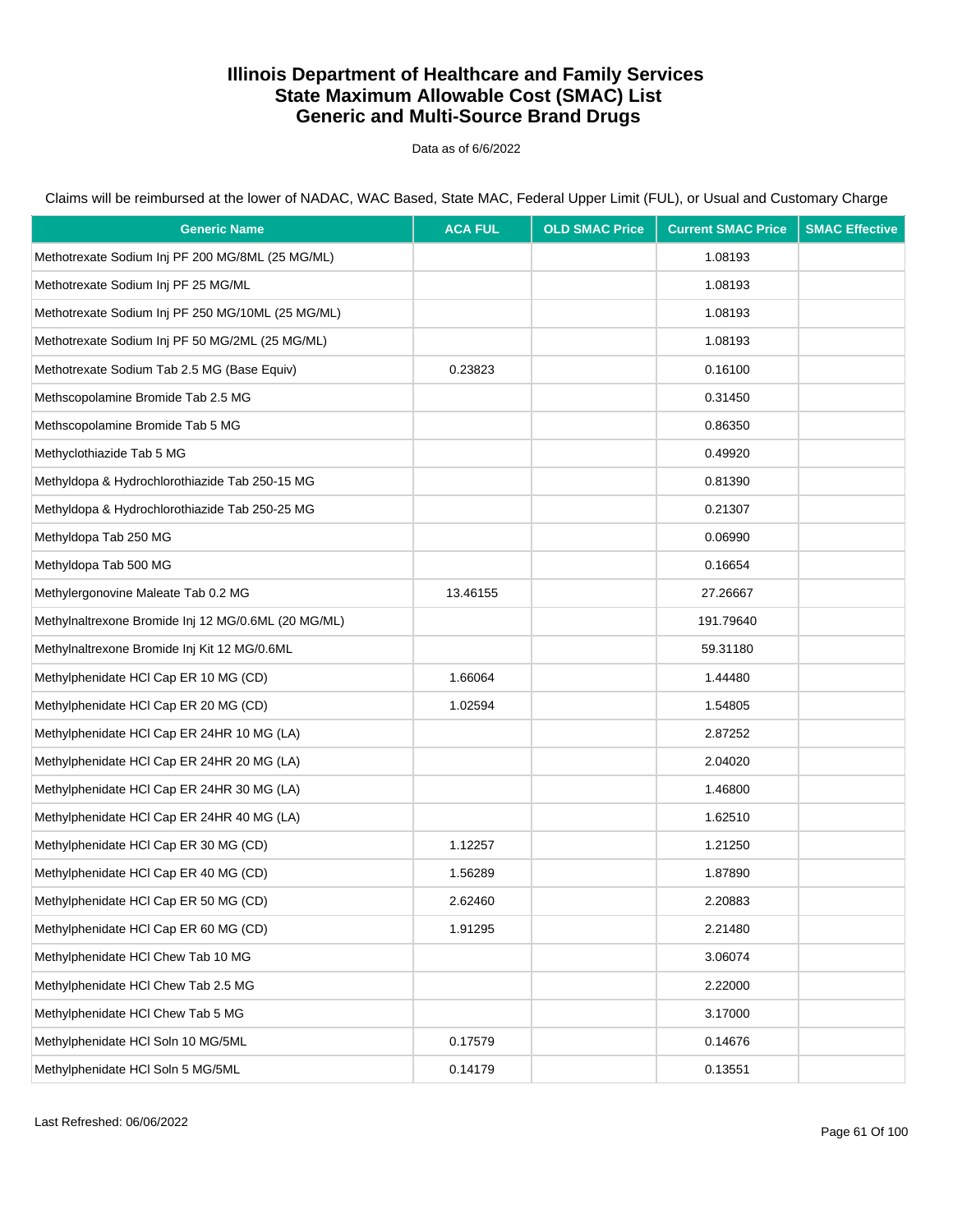Data as of 6/6/2022

Claims will be reimbursed at the lower of NADAC, WAC Based, State MAC, Federal Upper Limit (FUL), or Usual and Customary Charge

| <b>Generic Name</b>                                        | <b>ACA FUL</b> | <b>OLD SMAC Price</b> | <b>Current SMAC Price</b> | <b>SMAC Effective</b> |
|------------------------------------------------------------|----------------|-----------------------|---------------------------|-----------------------|
| Methylphenidate HCI Tab 10 MG                              | 0.15207        |                       | 0.11087                   |                       |
| Methylphenidate HCl Tab 20 MG                              | 0.19433        |                       | 0.15100                   |                       |
| Methylphenidate HCI Tab 5 MG                               | 0.10746        |                       | 0.08470                   |                       |
| Methylphenidate HCI Tab ER 10 MG                           | 0.32978        |                       | 1.14450                   |                       |
| Methylphenidate HCI Tab ER 20 MG                           | 0.44737        |                       | 0.81042                   |                       |
| Methylphenidate HCI Tab ER 24HR 18 MG                      | 6.36046        |                       | 7.09784                   |                       |
| Methylphenidate HCI Tab ER 24HR 27 MG                      | 0.61805        |                       | 2.79950                   |                       |
| Methylphenidate HCI Tab ER 24HR 36 MG                      | 8.76811        |                       | 1.97932                   |                       |
| Methylphenidate HCI Tab ER 24HR 54 MG                      | 0.80148        |                       | 1.49053                   |                       |
| Methylphenidate HCI Tab ER Osmotic Release (OSM) 18 MG     | 6.36046        | 1.90787               | 0.67320                   | 06/01/2022            |
| Methylphenidate HCl Tab ER Osmotic Release (OSM) 27 MG     | 0.61805        |                       | 0.67700                   |                       |
| Methylphenidate HCI Tab ER Osmotic Release (OSM) 36 MG     | 8.76811        |                       | 0.85580                   |                       |
| Methylphenidate HCl Tab ER Osmotic Release (OSM) 54 MG     | 0.80148        |                       | 0.82590                   |                       |
| Methylprednisolone Acetate Inj Susp 40 MG/ML               |                |                       | 4.68000                   |                       |
| Methylprednisolone Acetate Inj Susp 80 MG/ML               |                |                       | 11.16906                  |                       |
| Methylprednisolone Sod Succ For Inj 125 MG (Base Equiv)    |                |                       | 5.20000                   |                       |
| Methylprednisolone Sod Succ For Inj 40 MG (Base Equiv)     |                |                       | 5.72610                   |                       |
| Methylprednisolone Tab 16 MG                               | 1.78008        |                       | 1.75672                   |                       |
| Methylprednisolone Tab 32 MG                               |                |                       | 2.98680                   |                       |
| Methylprednisolone Tab 4 MG                                | 0.19270        |                       | 0.23180                   |                       |
| Methylprednisolone Tab 8 MG                                | 1.10613        |                       | 1.09045                   |                       |
| Methylprednisolone Tab Therapy Pack 4 MG (21)              | 0.16280        |                       | 0.16432                   |                       |
| Metoclopramide HCl Soln 5 MG/5ML (10 MG/10ML) (Base Equiv) |                |                       | 0.03070                   |                       |
| Metoclopramide HCI Tab 10 MG (Base Equivalent)             | 0.05501        |                       | 0.02857                   |                       |
| Metoclopramide HCI Tab 5 MG (Base Equivalent)              | 0.04159        |                       | 0.02200                   |                       |
| Metolazone Tab 10 MG                                       | 1.46843        |                       | 1.31845                   |                       |
| Metolazone Tab 2.5 MG                                      | 0.72548        | 0.79000               | 0.66423                   | 06/01/2022            |
| Metolazone Tab 5 MG                                        | 0.67921        |                       | 0.72220                   |                       |
| Metoprolol & Hydrochlorothiazide Tab 100-25 MG             |                |                       | 1.53740                   |                       |
| Metoprolol & Hydrochlorothiazide Tab 50-25 MG              |                |                       | 0.67570                   |                       |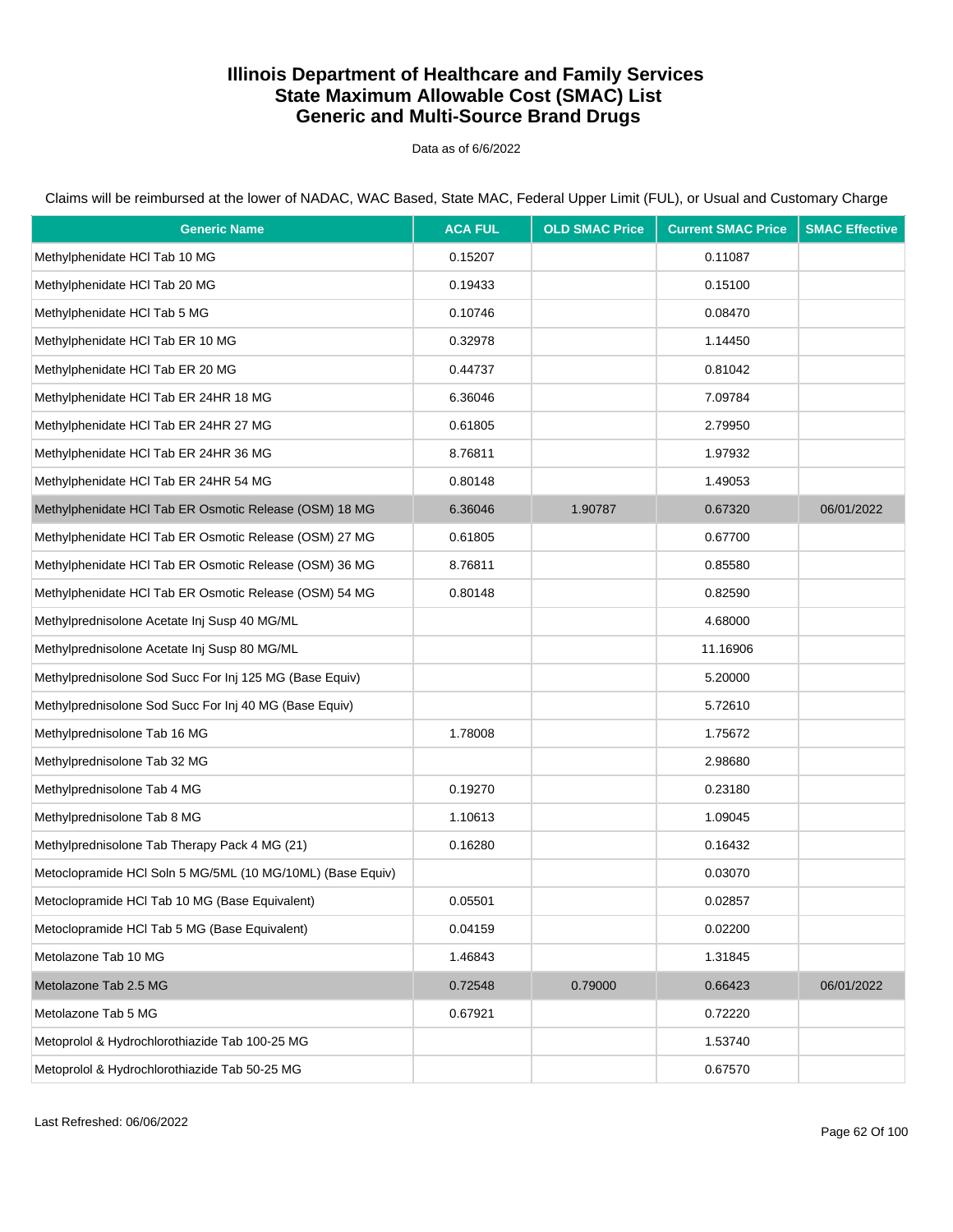Data as of 6/6/2022

Claims will be reimbursed at the lower of NADAC, WAC Based, State MAC, Federal Upper Limit (FUL), or Usual and Customary Charge

| <b>Generic Name</b>                                      | <b>ACA FUL</b> | <b>OLD SMAC Price</b> | <b>Current SMAC Price</b> | <b>SMAC Effective</b> |
|----------------------------------------------------------|----------------|-----------------------|---------------------------|-----------------------|
| Metoprolol Succinate Tab ER 24HR 100 MG (Tartrate Equiv) | 0.14974        |                       | 0.11025                   |                       |
| Metoprolol Succinate Tab ER 24HR 200 MG (Tartrate Equiv) | 0.21462        |                       | 0.21745                   |                       |
| Metoprolol Succinate Tab ER 24HR 25 MG (Tartrate Equiv)  | 0.08379        |                       | 0.05179                   |                       |
| Metoprolol Succinate Tab ER 24HR 50 MG (Tartrate Equiv)  | 0.09577        |                       | 0.09784                   |                       |
| Metoprolol Tartrate Tab 100 MG                           | 0.03170        |                       | 0.02334                   |                       |
| Metoprolol Tartrate Tab 25 MG                            | 0.01772        |                       | 0.01457                   |                       |
| Metoprolol Tartrate Tab 37.5 MG                          |                |                       | 0.06980                   |                       |
| Metoprolol Tartrate Tab 50 MG                            | 0.02211        |                       | 0.01363                   |                       |
| Metoprolol Tartrate Tab 75 MG                            |                |                       | 0.16500                   |                       |
| Metronidazole Cream 0.75%                                | 0.76350        |                       | 0.70934                   |                       |
| Metronidazole Gel 0.75%                                  | 0.51517        |                       | 0.55200                   |                       |
| Metronidazole Gel 1%                                     | 0.77132        |                       | 1.56383                   |                       |
| Metronidazole in NaCl 0.79% IV Soln 500 MG/100ML         |                |                       | 0.01486                   |                       |
| Metronidazole Lotion 0.75%                               |                |                       | 2.03153                   |                       |
| Metronidazole Tab 250 MG                                 | 0.11421        |                       | 0.07480                   |                       |
| Metronidazole Tab 500 MG                                 | 0.14849        |                       | 0.11483                   |                       |
| Metronidazole Vaginal Gel 0.75%                          | 0.59489        |                       | 0.45000                   |                       |
| Mexiletine HCI Cap 150 MG                                | 0.59261        |                       | 0.49466                   |                       |
| Mexiletine HCI Cap 200 MG                                | 0.67801        |                       | 0.70200                   |                       |
| Mexiletine HCI Cap 250 MG                                |                |                       | 0.82212                   |                       |
| Micafungin Sodium For IV Soln 100 MG                     |                |                       | 45.09556                  |                       |
| Miconazole Nitrate Vaginal Suppos 200 MG                 |                |                       | 13.71500                  |                       |
| Midazolam HCl Inj 10 MG/10ML (Base Equivalent)           |                |                       | 0.25160                   |                       |
| Midazolam HCl Inj 10 MG/2ML (Base Equivalent)            |                |                       | 0.43550                   |                       |
| Midazolam HCl Inj 2 MG/2ML (Base Equivalent)             |                |                       | 0.25160                   |                       |
| Midazolam HCl Inj 25 MG/5ML (Base Equivalent)            |                |                       | 0.43550                   |                       |
| Midazolam HCl Inj 5 MG/5ML (Base Equivalent)             |                |                       | 0.25160                   |                       |
| Midazolam HCl Inj 5 MG/ML (Base Equivalent)              |                |                       | 0.43550                   |                       |
| Midazolam HCl Inj 50 MG/10ML (Base Equivalent)           |                |                       | 0.43550                   |                       |
| Midazolam HCl Syrup 2 MG/ML (Base Equivalent)            |                |                       | 0.52224                   |                       |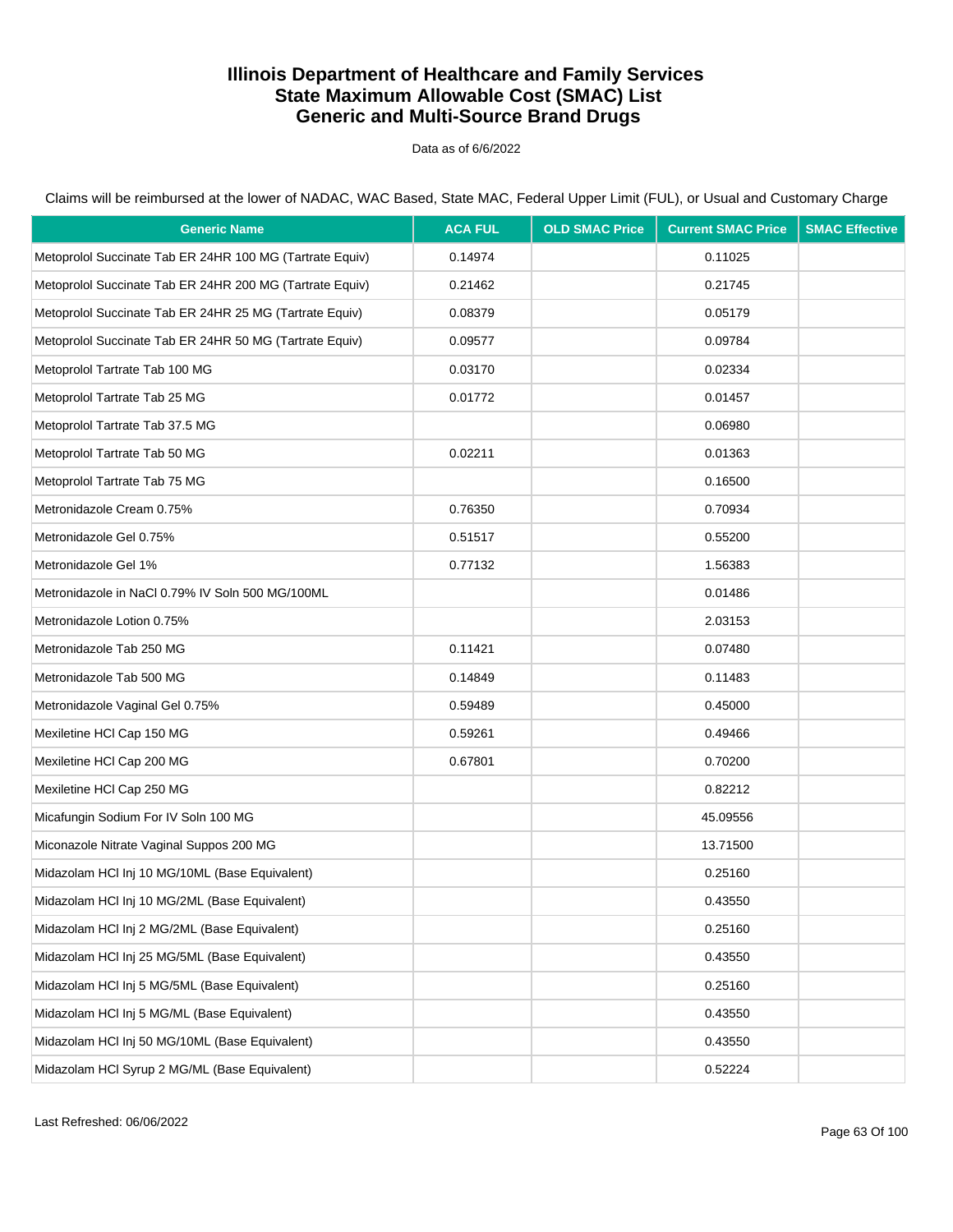Data as of 6/6/2022

| <b>Generic Name</b>                                    | <b>ACA FUL</b> | <b>OLD SMAC Price</b> | <b>Current SMAC Price</b> | <b>SMAC Effective</b> |
|--------------------------------------------------------|----------------|-----------------------|---------------------------|-----------------------|
| Midodrine HCI Tab 10 MG                                | 0.46621        |                       | 0.51220                   |                       |
| Midodrine HCl Tab 2.5 MG                               | 0.19681        |                       | 0.16000                   |                       |
| Midodrine HCI Tab 5 MG                                 | 0.25685        |                       | 0.23470                   |                       |
| Mifepristone Tab 200 MG                                |                |                       | 68.33000                  |                       |
| Miglustat Cap 100 MG                                   |                |                       | 267.90200                 |                       |
| Milrinone Lactate in Dextrose 5% IV Soln 40 MG/200ML   |                |                       | 0.13125                   |                       |
| Milrinone Lactate IV Soln 10 MG/10ML (Base Equivalent) |                |                       | 0.63505                   |                       |
| Milrinone Lactate IV Soln 20 MG/20ML (Base Equivalent) |                |                       | 0.24745                   |                       |
| Milrinone Lactate IV Soln 50 MG/50ML (Base Equivalent) |                |                       | 0.28073                   |                       |
| Minocycline HCI Cap 100 MG                             | 0.36934        |                       | 0.31729                   |                       |
| Minocycline HCl Cap 50 MG                              | 0.19195        |                       | 0.15200                   |                       |
| Minocycline HCI Cap 75 MG                              | 0.36632        |                       | 0.26765                   |                       |
| Minocycline HCI Tab 100 MG                             | 1.54829        |                       | 1.31168                   |                       |
| Minocycline HCl Tab 50 MG                              | 0.96668        |                       | 0.96342                   |                       |
| Minocycline HCI Tab ER 24HR 55 MG                      |                |                       | 26.20867                  |                       |
| Minocycline HCI Tab ER 24HR 65 MG                      |                |                       | 3.83871                   |                       |
| Minocycline HCI Tab ER 24HR 80 MG                      |                |                       | 4.88507                   |                       |
| Minocycline HCI Tab ER 24HR 90 MG                      |                |                       | 2.41844                   |                       |
| Minoxidil Tab 10 MG                                    | 0.21130        |                       | 0.12250                   |                       |
| Minoxidil Tab 2.5 MG                                   | 0.11358        | 0.10050               | 0.08976                   | 06/01/2022            |
| Mirtazapine Orally Disintegrating Tab 15 MG            | 0.50751        |                       | 0.38489                   |                       |
| Mirtazapine Orally Disintegrating Tab 30 MG            | 0.62104        |                       | 0.49533                   |                       |
| Mirtazapine Orally Disintegrating Tab 45 MG            | 0.76227        |                       | 0.76367                   |                       |
| Mirtazapine Tab 15 MG                                  | 0.08015        |                       | 0.05492                   |                       |
| Mirtazapine Tab 30 MG                                  | 0.09239        |                       | 0.07900                   |                       |
| Mirtazapine Tab 45 MG                                  | 0.13011        |                       | 0.07467                   |                       |
| Mirtazapine Tab 7.5 MG                                 |                |                       | 0.53922                   |                       |
| Misoprostol Tab 100 MCG                                |                |                       | 0.36067                   |                       |
| Misoprostol Tab 200 MCG                                |                |                       | 0.52727                   |                       |
| Mitomycin For IV Soln 20 MG                            |                |                       | 94.90000                  |                       |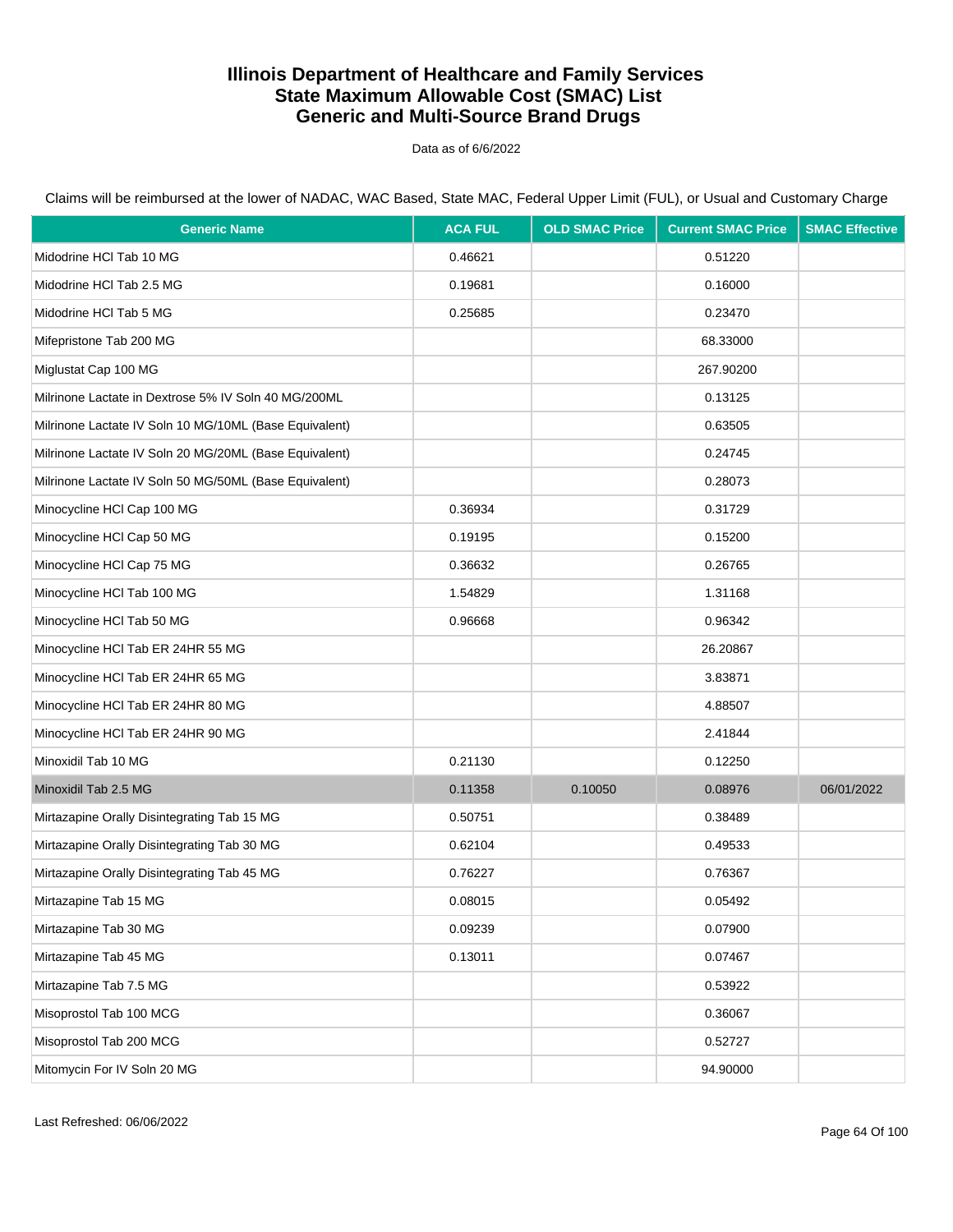Data as of 6/6/2022

| <b>Generic Name</b>                                       | <b>ACA FUL</b> | <b>OLD SMAC Price</b> | <b>Current SMAC Price</b> | <b>SMAC Effective</b> |
|-----------------------------------------------------------|----------------|-----------------------|---------------------------|-----------------------|
| Mitomycin For IV Soln 5 MG                                |                |                       | 26.00000                  |                       |
| Mitoxantrone HCI Inj Conc 20 MG/10ML (2 MG/ML)            |                |                       | 23.65870                  |                       |
| Mitoxantrone HCl Inj Conc 25 MG/12.5ML (2 MG/ML)          |                |                       | 23.65870                  |                       |
| Mitoxantrone HCI Inj Conc 30 MG/15ML (2 MG/ML)            |                |                       | 23.65870                  |                       |
| Modafinil Tab 100 MG                                      | 0.41554        |                       | 0.25933                   |                       |
| Modafinil Tab 200 MG                                      | 1.38638        |                       | 0.35717                   |                       |
| Moexipril HCI Tab 15 MG                                   |                |                       | 0.31400                   |                       |
| Moexipril HCI Tab 7.5 MG                                  |                |                       | 0.25878                   |                       |
| Moexipril-Hydrochlorothiazide Tab 15-12.5 MG              |                |                       | 0.59644                   |                       |
| Moexipril-Hydrochlorothiazide Tab 15-25 MG                |                |                       | 0.53738                   |                       |
| Mometasone Furoate Cream 0.1%                             |                |                       | 0.27933                   |                       |
| Mometasone Furoate Nasal Susp 50 MCG/ACT                  |                |                       | 1.87728                   |                       |
| Mometasone Furoate Oint 0.1%                              |                |                       | 0.18244                   |                       |
| Mometasone Furoate Solution 0.1% (Lotion)                 |                |                       | 0.21162                   |                       |
| Montelukast Sodium Chew Tab 4 MG (Base Equiv)             | 0.09465        |                       | 0.07095                   |                       |
| Montelukast Sodium Chew Tab 5 MG (Base Equiv)             | 0.08571        |                       | 0.05211                   |                       |
| Montelukast Sodium Oral Granules Packet 4 MG (Base Equiv) |                | 0.98300               | 0.76206                   | 06/01/2022            |
| Montelukast Sodium Tab 10 MG (Base Equiv)                 | 0.06140        |                       | 0.04999                   |                       |
| Morphine Sulfate Cap ER 24HR 10 MG                        |                |                       | 2.59779                   |                       |
| Morphine Sulfate Cap ER 24HR 100 MG                       |                |                       | 12.65118                  |                       |
| Morphine Sulfate Cap ER 24HR 20 MG                        |                |                       | 2.02442                   |                       |
| Morphine Sulfate Cap ER 24HR 30 MG                        |                |                       | 1.18850                   |                       |
| Morphine Sulfate Cap ER 24HR 50 MG                        |                |                       | 4.53359                   |                       |
| Morphine Sulfate Cap ER 24HR 60 MG                        |                |                       | 4.67950                   |                       |
| Morphine Sulfate Inj 10 MG/ML                             |                |                       | 0.52000                   |                       |
| Morphine Sulfate Oral Soln 10 MG/5ML                      | 0.08984        |                       | 0.04020                   |                       |
| Morphine Sulfate Oral Soln 100 MG/5ML (20 MG/ML)          |                |                       | 0.24545                   |                       |
| Morphine Sulfate Oral Soln 20 MG/5ML                      |                |                       | 0.07870                   |                       |
| Morphine Sulfate Tab 15 MG                                | 0.27684        |                       | 0.09000                   |                       |
| Morphine Sulfate Tab 30 MG                                | 0.42430        |                       | 0.68000                   |                       |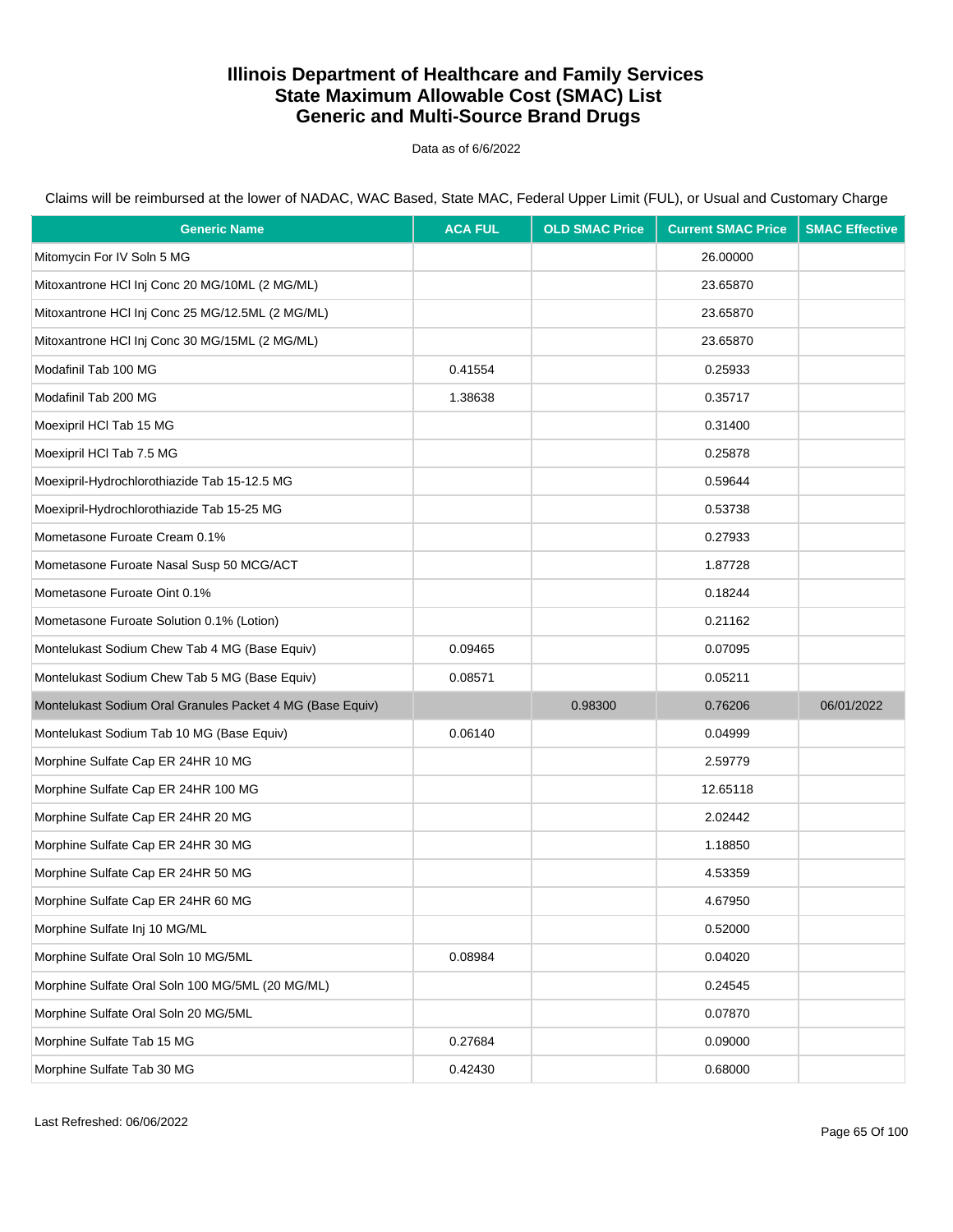Data as of 6/6/2022

Claims will be reimbursed at the lower of NADAC, WAC Based, State MAC, Federal Upper Limit (FUL), or Usual and Customary Charge

| <b>Generic Name</b>                                          | <b>ACA FUL</b> | <b>OLD SMAC Price</b> | <b>Current SMAC Price</b> | <b>SMAC Effective</b> |
|--------------------------------------------------------------|----------------|-----------------------|---------------------------|-----------------------|
| Morphine Sulfate Tab ER 100 MG                               | 0.95264        |                       | 0.70590                   |                       |
| Morphine Sulfate Tab ER 15 MG                                | 0.19827        |                       | 0.15530                   |                       |
| Morphine Sulfate Tab ER 200 MG                               | 2.54414        |                       | 1.86820                   |                       |
| Morphine Sulfate Tab ER 30 MG                                | 0.31673        |                       | 0.23720                   |                       |
| Morphine Sulfate Tab ER 60 MG                                | 0.61967        |                       | 0.54275                   |                       |
| Moxifloxacin HCl Ophth Soln 0.5% (Base Equiv)                | 4.96171        | 4.07500               | 3.66967                   | 06/01/2022            |
| Moxifloxacin HCl Tab 400 MG (Base Equiv)                     | 1.41416        |                       | 1.17500                   |                       |
| Multiple Vitamin Tab**                                       |                |                       | 0.02313                   |                       |
| Multiple Vitamins w/ Iron Tab**                              |                |                       | 0.02788                   |                       |
| Multiple Vitamins w/ Minerals Tab**                          |                |                       | 2.18465                   |                       |
| Mupirocin Calcium Cream 2%                                   |                |                       | 6.15926                   |                       |
| Mupirocin Oint 2%                                            |                |                       | 0.13514                   |                       |
| Mycophenolate Mofetil Cap 250 MG                             | 0.35695        |                       | 0.12520                   |                       |
| Mycophenolate Mofetil For Oral Susp 200 MG/ML                | 5.71239        |                       | 4.56844                   |                       |
| Mycophenolate Mofetil Tab 500 MG                             | 0.49781        |                       | 0.20498                   |                       |
| Mycophenolate Sodium Tab DR 180 MG (Mycophenolic Acid Equiv) | 0.67405        |                       | 0.46211                   |                       |
| Mycophenolate Sodium Tab DR 360 MG (Mycophenolic Acid Equiv) | 1.13452        |                       | 0.82018                   |                       |
| Nabumetone Tab 500 MG                                        | 0.17142        |                       | 0.10490                   |                       |
| Nabumetone Tab 750 MG                                        | 0.22321        |                       | 0.17590                   |                       |
| Nadolol Tab 20 MG                                            | 0.27687        |                       | 0.29000                   |                       |
| Nadolol Tab 40 MG                                            | 0.35254        |                       | 0.32630                   |                       |
| Nadolol Tab 80 MG                                            | 0.42471        |                       | 0.49690                   |                       |
| Naftifine HCI Cream 2%                                       |                |                       | 4.27667                   |                       |
| Nalbuphine HCl Inj 20 MG/ML                                  |                |                       | 2.36600                   |                       |
| Naloxone HCl Inj 0.4 MG/ML                                   |                |                       | 11.10000                  |                       |
| Naloxone HCl Inj 4 MG/10ML                                   |                |                       | 10.10236                  |                       |
| Naloxone HCl Nasal Spray 4 MG/0.1ML                          |                |                       | 37.39500                  |                       |
| Naloxone HCl Soln Prefilled Syringe 2 MG/2ML                 |                |                       | 15.48117                  |                       |
| Naltrexone For IM Extended Release Susp 380 MG               |                |                       | 1434.20000                |                       |
| Naltrexone HCI Tab 50 MG                                     | 0.71786        |                       | 0.50964                   |                       |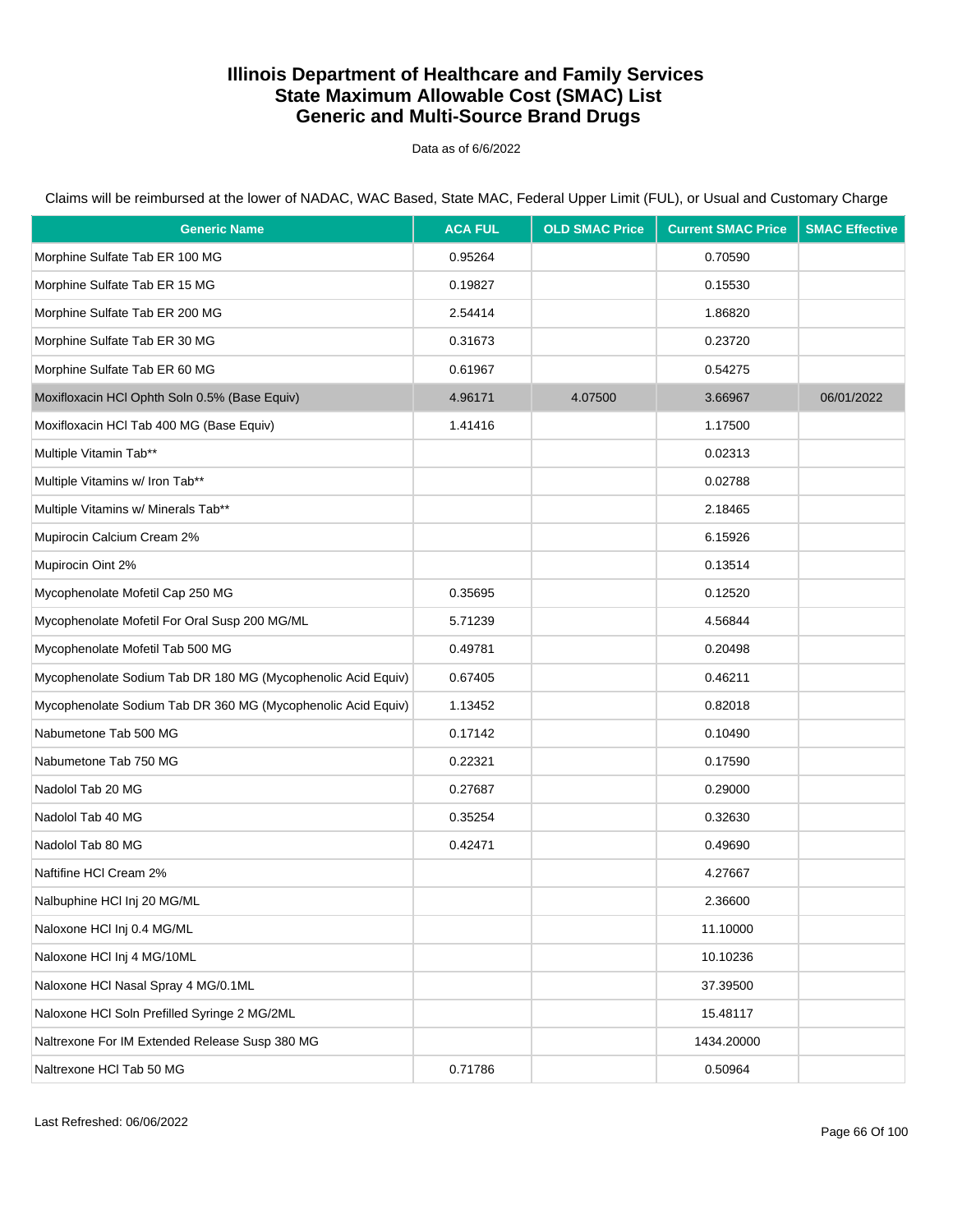Data as of 6/6/2022

Claims will be reimbursed at the lower of NADAC, WAC Based, State MAC, Federal Upper Limit (FUL), or Usual and Customary Charge

| <b>Generic Name</b>                                              | <b>ACA FUL</b> | <b>OLD SMAC Price</b> | <b>Current SMAC Price</b> | <b>SMAC Effective</b> |
|------------------------------------------------------------------|----------------|-----------------------|---------------------------|-----------------------|
| Naproxen Sodium Tab 275 MG                                       |                |                       | 0.08963                   |                       |
| Naproxen Sodium Tab 550 MG                                       | 0.34739        |                       | 0.32180                   |                       |
| Naproxen Sodium Tab ER 24HR 375 MG (Base Equiv)                  |                |                       | 9.75680                   |                       |
| Naproxen Sodium Tab ER 24HR 500 MG (Base Equiv)                  |                |                       | 6.96787                   |                       |
| Naproxen Susp 125 MG/5ML                                         |                |                       | 0.78000                   |                       |
| Naproxen Tab 250 MG                                              | 0.05367        |                       | 0.03202                   |                       |
| Naproxen Tab 375 MG                                              | 0.06942        |                       | 0.04691                   |                       |
| Naproxen Tab 500 MG                                              | 0.07403        |                       | 0.05330                   |                       |
| Naproxen Tab EC 375 MG                                           |                |                       | 0.11710                   |                       |
| Naproxen Tab EC 500 MG                                           |                |                       | 2.53550                   |                       |
| Naratriptan HCI Tab 1 MG (Base Equiv)                            | 2.55282        |                       | 2.42489                   |                       |
| Naratriptan HCl Tab 2.5 MG (Base Equiv)                          | 1.88784        |                       | 0.83704                   |                       |
| Natalizumab for IV Inj Conc 300 MG/15ML                          |                |                       | 439.57929                 |                       |
| Nateglinide Tab 120 MG                                           | 0.34762        |                       | 0.14756                   |                       |
| Nateglinide Tab 60 MG                                            | 0.28606        |                       | 0.26967                   |                       |
| Nebivolol HCl Tab 10 MG (Base Equivalent)                        |                |                       | 0.58847                   |                       |
| Nebivolol HCl Tab 20 MG (Base Equivalent)                        | 0.54831        |                       | 0.56675                   |                       |
| Nebivolol HCl Tab 5 MG (Base Equivalent)                         |                |                       | 0.51250                   |                       |
| Nefazodone HCI Tab 100 MG                                        |                |                       | 0.46100                   |                       |
| Nefazodone HCI Tab 150 MG                                        |                |                       | 0.47540                   |                       |
| Nefazodone HCI Tab 200 MG                                        |                |                       | 0.46900                   |                       |
| Nefazodone HCI Tab 250 MG                                        |                |                       | 0.49716                   |                       |
| Nefazodone HCI Tab 50 MG                                         |                |                       | 0.24500                   |                       |
| Neomycin Sulfate Tab 500 MG                                      |                |                       | 0.48150                   |                       |
| Neomycin-Bacitrac Zn-Polymyx 5(3.5)MG-400Unt-10000Unt Op Oin     | 7.75160        |                       | 3.90000                   |                       |
| Neomycin-Polymy-Gramicid Op Sol 1.75-10000-0.025MG-UNT-<br>MG/ML |                |                       | 3.30000                   |                       |
| Neomycin-Polymyxin B GU Irrigation Soln                          |                |                       | 13.36010                  |                       |
| Neomycin-Polymyxin-Dexamethasone Ophth Oint 0.1%                 | 3.09993        |                       | 1.53143                   |                       |
| Neomycin-Polymyxin-Dexamethasone Ophth Susp 0.1%                 | 2.53503        | 2.47400               | 2.28000                   | 06/01/2022            |
| Neomycin-Polymyxin-HC Ophth Susp                                 |                |                       | 14.80800                  |                       |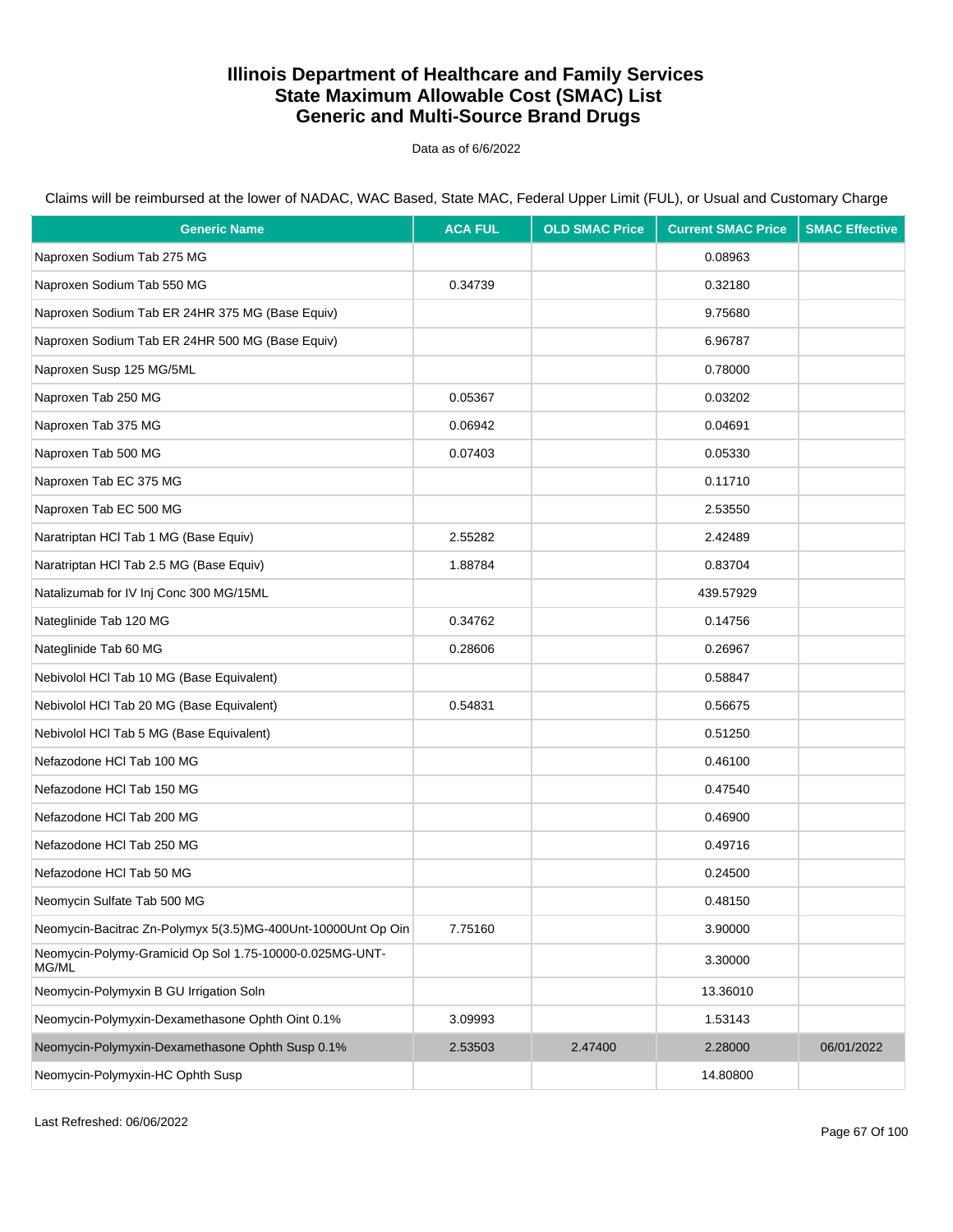Data as of 6/6/2022

| <b>Generic Name</b>                                        | <b>ACA FUL</b> | <b>OLD SMAC Price</b> | <b>Current SMAC Price</b> | <b>SMAC Effective</b> |
|------------------------------------------------------------|----------------|-----------------------|---------------------------|-----------------------|
| Neomycin-Polymyxin-HC Otic Soln 1%                         |                |                       | 6.78200                   |                       |
| Neomycin-Polymyxin-HC Otic Susp 3.5 MG/ML-10000 Unit/ML-1% | 6.01041        |                       | 4.62700                   |                       |
| Nevirapine Tab 200 MG                                      |                |                       | 0.10617                   |                       |
| Nevirapine Tab ER 24HR 400 MG                              |                |                       | 0.44233                   |                       |
| Niacin Tab ER 1000 MG (Antihyperlipidemic)                 | 0.34776        |                       | 0.62311                   |                       |
| Niacin Tab ER 500 MG (Antihyperlipidemic)                  | 0.20365        |                       | 0.08178                   |                       |
| Niacin Tab ER 750 MG (Antihyperlipidemic)                  |                |                       | 0.93243                   |                       |
| Nicardipine HCI Cap 20 MG                                  |                |                       | 0.12545                   |                       |
| Nicardipine HCI Cap 30 MG                                  |                |                       | 1.60211                   |                       |
| Nifedipine Cap 10 MG                                       | 0.35454        |                       | 0.26340                   |                       |
| Nifedipine Cap 20 MG                                       |                |                       | 1.45000                   |                       |
| Nifedipine Tab ER 24HR 30 MG                               |                |                       | 0.11185                   |                       |
| Nifedipine Tab ER 24HR 60 MG                               |                |                       | 0.16950                   |                       |
| Nifedipine Tab ER 24HR 90 MG                               |                |                       | 0.17703                   |                       |
| Nifedipine Tab ER 24HR Osmotic Release 30 MG               | 0.14107        |                       | 0.10000                   |                       |
| Nifedipine Tab ER 24HR Osmotic Release 60 MG               | 0.19678        |                       | 0.15000                   |                       |
| Nifedipine Tab ER 24HR Osmotic Release 90 MG               | 0.34014        |                       | 0.15262                   |                       |
| Nilutamide Tab 150 MG                                      |                |                       | 133.33333                 |                       |
| Nimodipine Cap 30 MG                                       |                |                       | 1.58455                   |                       |
| Nisoldipine Tab ER 24HR 17 MG                              |                |                       | 4.79755                   |                       |
| Nisoldipine Tab ER 24HR 25.5 MG                            |                |                       | 6.55000                   |                       |
| Nisoldipine Tab ER 24HR 34 MG                              |                |                       | 5.80000                   |                       |
| Nisoldipine Tab ER 24HR 8.5 MG                             |                |                       | 3.75000                   |                       |
| Nitrofurantoin Macrocrystalline Cap 100 MG                 | 0.43714        | 0.59015               | 0.41050                   | 06/01/2022            |
| Nitrofurantoin Macrocrystalline Cap 25 MG                  | 4.58426        |                       | 3.49140                   |                       |
| Nitrofurantoin Macrocrystalline Cap 50 MG                  | 0.36515        |                       | 0.29340                   |                       |
| Nitrofurantoin Monohydrate Macrocrystalline Cap 100 MG     | 0.45880        | 0.46800               | 0.40123                   | 06/01/2022            |
| Nitroglycerin SL Tab 0.3 MG                                | 0.21049        |                       | 0.20820                   |                       |
| Nitroglycerin SL Tab 0.4 MG                                |                |                       | 0.20950                   |                       |
| Nitroglycerin SL Tab 0.6 MG                                |                |                       | 0.27649                   |                       |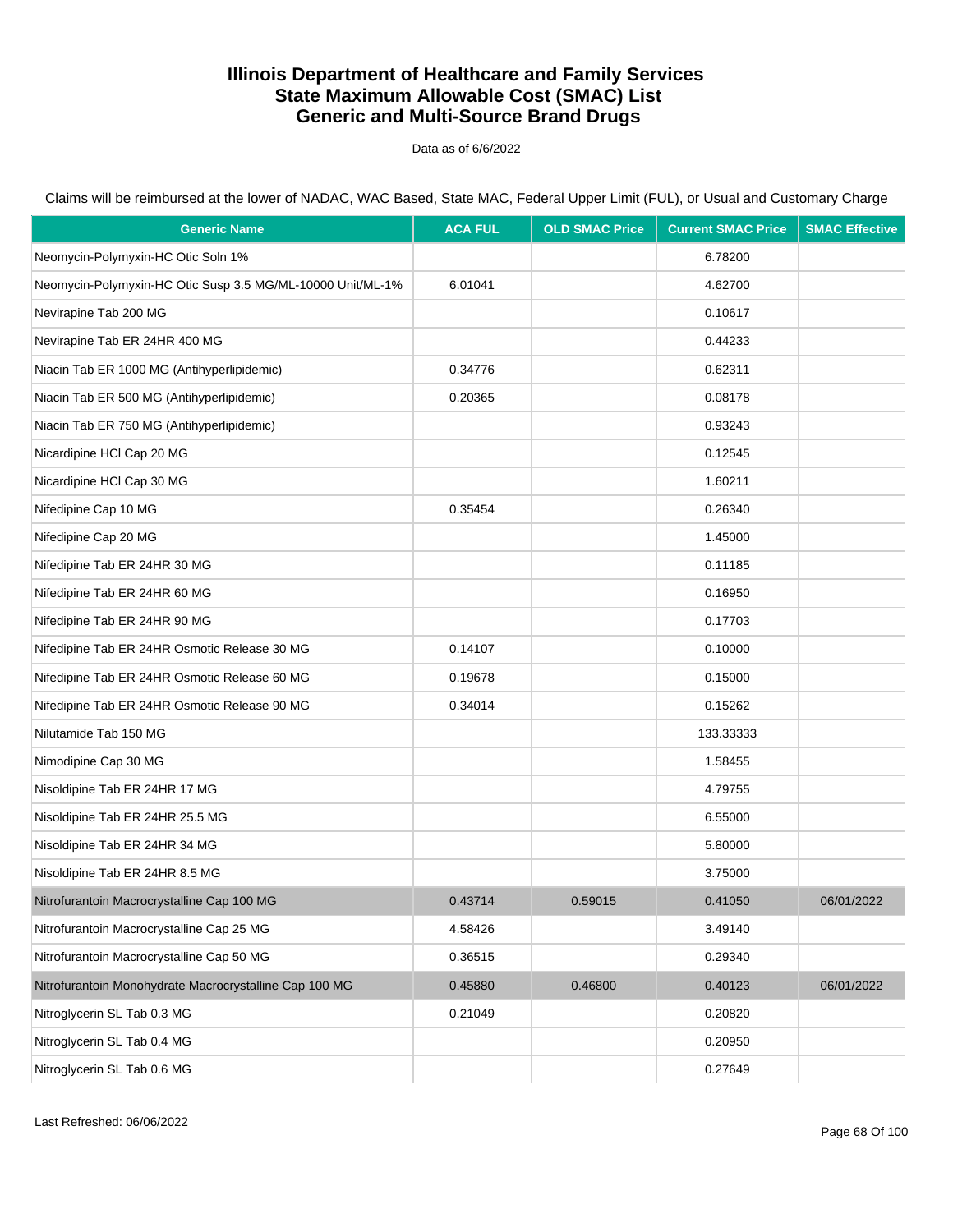Data as of 6/6/2022

Claims will be reimbursed at the lower of NADAC, WAC Based, State MAC, Federal Upper Limit (FUL), or Usual and Customary Charge

| <b>Generic Name</b>                                          | <b>ACA FUL</b> | <b>OLD SMAC Price</b> | <b>Current SMAC Price</b> | <b>SMAC Effective</b> |
|--------------------------------------------------------------|----------------|-----------------------|---------------------------|-----------------------|
| Nitroglycerin TD Patch 24HR 0.1 MG/HR                        |                |                       | 0.44189                   |                       |
| Nitroglycerin TD Patch 24HR 0.2 MG/HR                        |                |                       | 0.35275                   |                       |
| Nitroglycerin TD Patch 24HR 0.4 MG/HR                        |                |                       | 0.39678                   |                       |
| Nitroglycerin TD Patch 24HR 0.6 MG/HR                        |                |                       | 0.49433                   |                       |
| Nitroglycerin TL Soln 0.4 MG/SPRAY (400 MCG/SPRAY)           |                |                       | 16.00000                  |                       |
| Nizatidine Cap 150 MG                                        |                |                       | 0.20325                   |                       |
| Nizatidine Cap 300 MG                                        |                |                       | 0.36667                   |                       |
| Nizatidine Oral Soln 15 MG/ML                                |                |                       | 1.00510                   |                       |
| Norelgestromin-Ethinyl Estradiol TD PTWK 150-35 MCG/24HR     |                | 39.90333              | 36.83750                  | 06/01/2022            |
| Norethindrone & Ethinyl Estradiol Tab 0.4 MG-35 MCG          | 0.46798        |                       | 0.24429                   |                       |
| Norethindrone & Ethinyl Estradiol Tab 0.5 MG-35 MCG          | 0.59981        |                       | 0.47533                   |                       |
| Norethindrone & Ethinyl Estradiol Tab 1 MG-35 MCG            | 0.34817        |                       | 0.33595                   |                       |
| Norethindrone & Ethinyl Estradiol-Fe Chew Tab 0.4 MG-35 MCG  |                |                       | 1.32607                   |                       |
| Norethindrone & Ethinyl Estradiol-Fe Chew Tab 0.8 MG-25 MCG  | 1.77245        |                       | 1.80607                   |                       |
| Norethindrone & Mestranol Tab 1 MG-50MCG                     |                |                       | 0.92340                   |                       |
| Norethindrone Ac-Ethinyl Estrad-Fe Tab 1-20/1-30/1-35 MG-MCG |                |                       | 0.96988                   |                       |
| Norethindrone Ace & Ethinyl Estradiol Tab 1 MG-20 MCG        | 0.26967        |                       | 0.17698                   |                       |
| Norethindrone Ace & Ethinyl Estradiol Tab 1.5 MG-30 MCG      | 0.56369        |                       | 0.42460                   |                       |
| Norethindrone Ace & Ethinyl Estradiol-FE Tab 1 MG-20 MCG     | 0.19621        |                       | 0.19802                   |                       |
| Norethindrone Ace & Ethinyl Estradiol-FE Tab 1.5 MG-30 MCG   | 0.24426        |                       | 0.15557                   |                       |
| Norethindrone Ace-Eth Estradiol-FE Chew Tab 1 MG-20 MCG (24) | 0.48995        |                       | 1.54750                   |                       |
| Norethindrone Ace-Ethinyl Estradiol-FE Cap 1 MG-20 MCG (24)  |                |                       | 2.96466                   |                       |
| Norethindrone Ace-Ethinyl Estradiol-FE Tab 1 MG-20 MCG (24)  | 0.55790        |                       | 0.52805                   |                       |
| Norethindrone Acetate Tab 5 MG                               | 0.47500        | 0.91840               | 0.53115                   | 06/01/2022            |
| Norethindrone Acetate-Ethinyl Estradiol Tab 0.5 MG-2.5 MCG   | 1.58790        |                       | 1.91320                   |                       |
| Norethindrone Acetate-Ethinyl Estradiol Tab 1 MG-5 MCG       | 1.12134        |                       | 1.01938                   |                       |
| Norethindrone Tab 0.35 MG                                    | 0.15733        |                       | 0.08214                   |                       |
| Norethindrone-Eth Estradiol Tab 0.5-35/0.75-35/1-35 MG-MCG   | 0.37610        |                       | 0.15179                   |                       |
| Norethindrone-Eth Estradiol Tab 0.5-35/1-35/0.5-35 MG-MCG    |                |                       | 0.51609                   |                       |
| Norgestimate & Ethinyl Estradiol Tab 0.25 MG-35 MCG          | 0.16809        |                       | 0.17571                   |                       |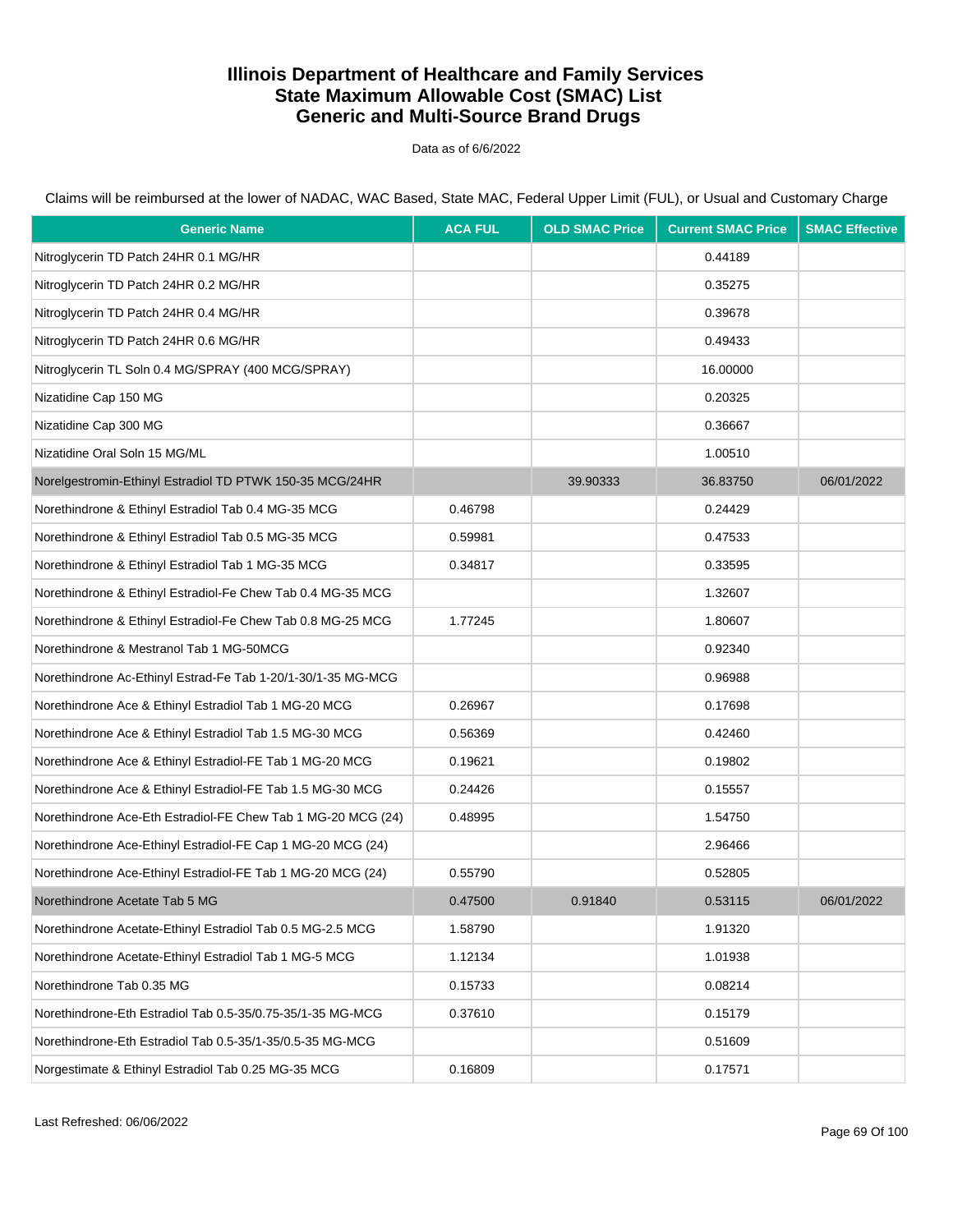Data as of 6/6/2022

Claims will be reimbursed at the lower of NADAC, WAC Based, State MAC, Federal Upper Limit (FUL), or Usual and Customary Charge

| <b>Generic Name</b>                                         | <b>ACA FUL</b> | <b>OLD SMAC Price</b> | <b>Current SMAC Price</b> | <b>SMAC Effective</b> |
|-------------------------------------------------------------|----------------|-----------------------|---------------------------|-----------------------|
| Norgestimate-Eth Estrad Tab 0.18-25/0.215-25/0.25-25 MG-MCG | 0.16207        |                       | 0.15456                   |                       |
| Norgestimate-Eth Estrad Tab 0.18-35/0.215-35/0.25-35 MG-MCG | 0.15149        |                       | 0.09250                   |                       |
| Norgestrel & Ethinyl Estradiol Tab 0.3 MG-30 MCG            | 0.40824        |                       | 0.26161                   |                       |
| Nortriptyline HCl Cap 10 MG                                 | 0.07136        | 0.06356               | 0.05945                   | 06/01/2022            |
| Nortriptyline HCI Cap 25 MG                                 | 0.09518        |                       | 0.06686                   |                       |
| Nortriptyline HCl Cap 50 MG                                 | 0.12797        |                       | 0.07767                   |                       |
| Nortriptyline HCI Cap 75 MG                                 | 0.15022        |                       | 0.12989                   |                       |
| Nortriptyline HCI Soln 10 MG/5ML                            |                |                       | 0.25084                   |                       |
| Nusinersen Intrathecal Soln 12 MG/5ML (2.4 MG/ML)           |                |                       | 24950.00000               |                       |
| Nystatin Cream 100000 Unit/GM                               |                |                       | 0.16033                   |                       |
| Nystatin Oint 100000 Unit/GM                                |                |                       | 0.22433                   |                       |
| Nystatin Susp 100000 Unit/ML                                |                |                       | 0.05010                   |                       |
| Nystatin Tab 500000 Unit                                    | 0.37350        |                       | 0.34870                   |                       |
| <b>Nystatin Topical Powder</b>                              |                |                       | 0.68313                   |                       |
| Nystatin Topical Powder 100000 Unit/GM                      |                |                       | 0.22770                   |                       |
| Nystatin-Triamcinolone Cream 100000-0.1 Unit/GM-%           |                |                       | 0.38408                   |                       |
| Nystatin-Triamcinolone Oint 100000-0.1 Unit/GM-%            |                |                       | 0.18333                   |                       |
| Octreotide Acetate For IM Inj Kit 20 MG                     |                |                       | 4247.68104                |                       |
| Octreotide Acetate For IM Inj Kit 30 MG                     |                |                       | 6360.59544                |                       |
| Octreotide Acetate Inj 100 MCG/ML (0.1 MG/ML)               |                |                       | 2.69662                   |                       |
| Octreotide Acetate Inj 1000 MCG/ML (1 MG/ML)                |                |                       | 44.25000                  |                       |
| Octreotide Acetate Inj 200 MCG/ML (0.2 MG/ML)               |                |                       | 9.10000                   |                       |
| Octreotide Acetate Inj 50 MCG/ML (0.05 MG/ML)               |                |                       | 2.68182                   |                       |
| Octreotide Acetate Inj 500 MCG/ML (0.5 MG/ML)               |                |                       | 14.90000                  |                       |
| Ofloxacin Ophth Soln 0.3%                                   |                |                       | 1.45200                   |                       |
| Ofloxacin Otic Soln 0.3%                                    |                |                       | 2.16133                   |                       |
| Olanzapine For IM Inj 10 MG                                 |                |                       | 26.97600                  |                       |
| Olanzapine Orally Disintegrating Tab 10 MG                  | 0.61875        |                       | 0.35333                   |                       |
| Olanzapine Orally Disintegrating Tab 15 MG                  | 1.51973        |                       | 0.57400                   |                       |
| Olanzapine Orally Disintegrating Tab 20 MG                  | 1.76283        |                       | 0.41667                   |                       |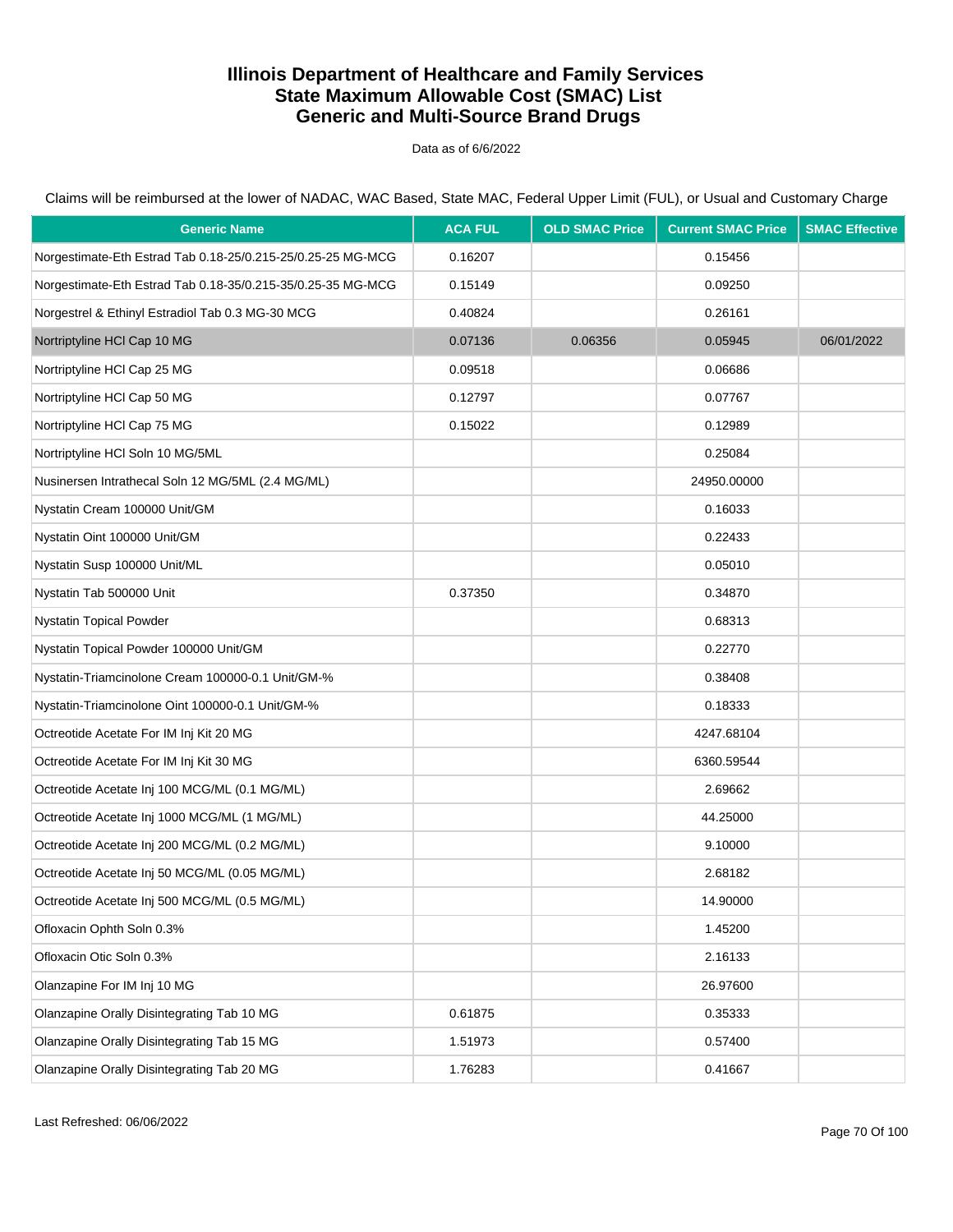Data as of 6/6/2022

| <b>Generic Name</b>                                         | <b>ACA FUL</b> | <b>OLD SMAC Price</b> | <b>Current SMAC Price</b> | <b>SMAC Effective</b> |
|-------------------------------------------------------------|----------------|-----------------------|---------------------------|-----------------------|
| Olanzapine Orally Disintegrating Tab 5 MG                   | 0.55386        |                       | 0.18167                   |                       |
| Olanzapine Tab 10 MG                                        | 0.23936        |                       | 0.08590                   |                       |
| Olanzapine Tab 15 MG                                        | 0.14672        |                       | 0.11167                   |                       |
| Olanzapine Tab 2.5 MG                                       | 0.08891        |                       | 0.05758                   |                       |
| Olanzapine Tab 20 MG                                        | 0.18962        |                       | 0.11500                   |                       |
| Olanzapine Tab 5 MG                                         | 0.12454        |                       | 0.06533                   |                       |
| Olanzapine Tab 7.5 MG                                       | 0.14400        |                       | 0.08533                   |                       |
| Olanzapine-Fluoxetine HCl Cap 12-25 MG                      |                |                       | 6.71087                   |                       |
| Olanzapine-Fluoxetine HCl Cap 12-50 MG                      |                |                       | 10.03205                  |                       |
| Olanzapine-Fluoxetine HCl Cap 3-25 MG                       | 5.27433        |                       | 4.74767                   |                       |
| Olanzapine-Fluoxetine HCl Cap 6-25 MG                       | 5.76547        |                       | 5.30145                   |                       |
| Olanzapine-Fluoxetine HCl Cap 6-50 MG                       |                |                       | 7.83104                   |                       |
| Olmesartan Medoxomil Tab 20 MG                              | 0.17590        |                       | 0.02211                   |                       |
| Olmesartan Medoxomil Tab 40 MG                              | 0.22645        |                       | 0.14348                   |                       |
| Olmesartan Medoxomil Tab 5 MG                               | 0.14067        |                       | 0.04767                   |                       |
| Olmesartan Medoxomil-Hydrochlorothiazide Tab 20-12.5 MG     | 0.35113        |                       | 0.13000                   |                       |
| Olmesartan Medoxomil-Hydrochlorothiazide Tab 40-12.5 MG     | 0.53724        |                       | 0.19648                   |                       |
| Olmesartan Medoxomil-Hydrochlorothiazide Tab 40-25 MG       | 0.55395        |                       | 0.17600                   |                       |
| Olmesartan-Amlodipine-Hydrochlorothiazide Tab 20-5-12.5 MG  | 1.25036        |                       | 1.37855                   |                       |
| Olmesartan-Amlodipine-Hydrochlorothiazide Tab 40-10-12.5 MG | 1.84400        |                       | 1.82389                   |                       |
| Olmesartan-Amlodipine-Hydrochlorothiazide Tab 40-10-25 MG   | 1.53004        |                       | 0.99833                   |                       |
| Olmesartan-Amlodipine-Hydrochlorothiazide Tab 40-5-12.5 MG  | 1.14856        |                       | 1.89000                   |                       |
| Olmesartan-Amlodipine-Hydrochlorothiazide Tab 40-5-25 MG    | 1.35606        |                       | 1.71000                   |                       |
| Olopatadine HCl Nasal Soln 0.6%                             |                |                       | 1.78088                   |                       |
| Olopatadine HCl Ophth Soln 0.1% (Base Equivalent)           |                |                       | 1.80956                   |                       |
| Olopatadine HCl Ophth Soln 0.2% (Base Equivalent)           |                |                       | 3.26800                   |                       |
| Omega-3-acid Ethyl Esters Cap 1 GM                          | 0.23325        |                       | 0.17763                   |                       |
| Omeprazole Cap Delayed Release 10 MG                        | 0.08053        |                       | 0.02056                   |                       |
| Omeprazole Cap Delayed Release 20 MG                        | 0.03676        |                       | 0.02317                   |                       |
| Omeprazole Cap Delayed Release 40 MG                        | 0.05913        |                       | 0.04444                   |                       |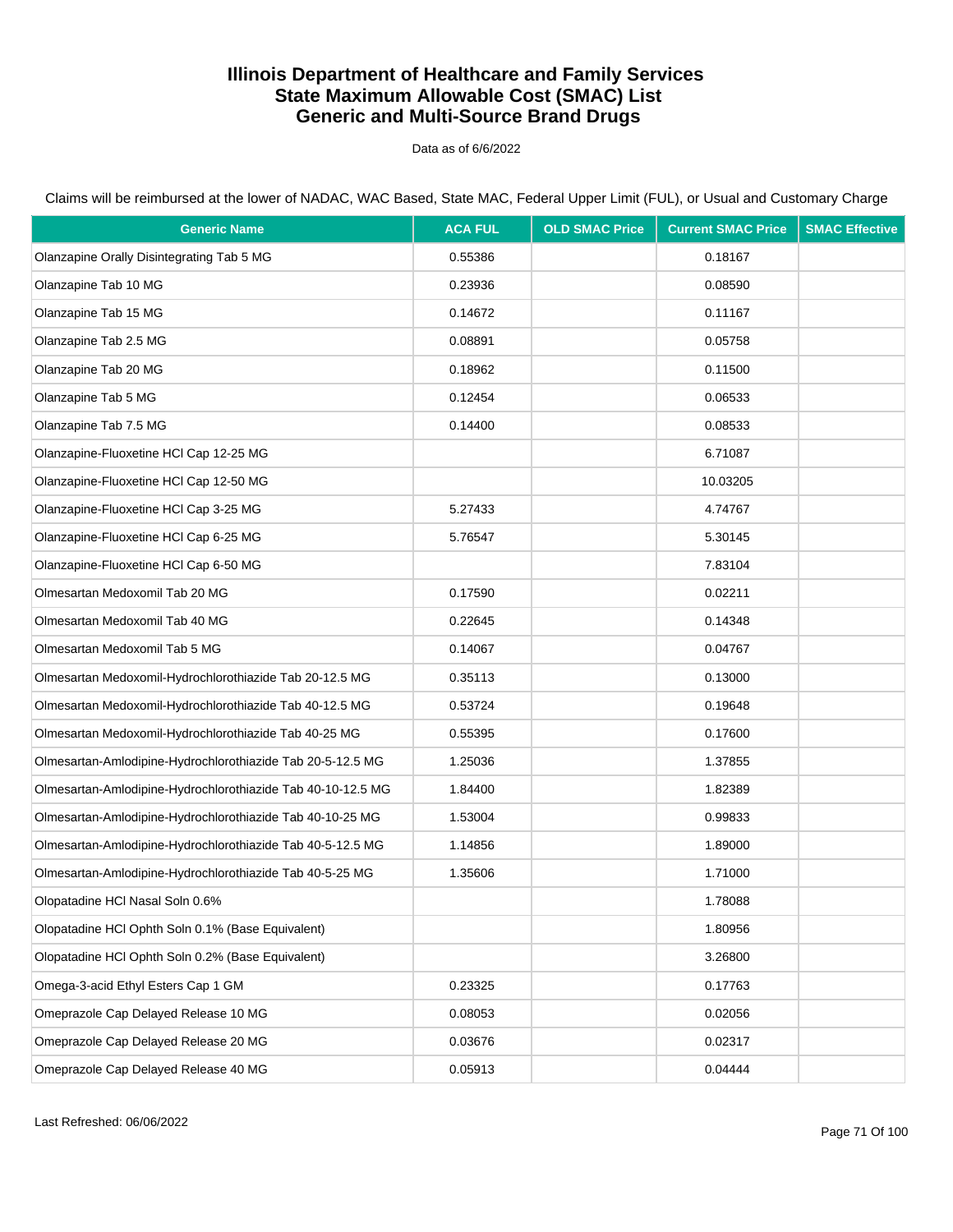Data as of 6/6/2022

Claims will be reimbursed at the lower of NADAC, WAC Based, State MAC, Federal Upper Limit (FUL), or Usual and Customary Charge

| <b>Generic Name</b>                                         | <b>ACA FUL</b> | <b>OLD SMAC Price</b> | <b>Current SMAC Price</b> | <b>SMAC Effective</b> |
|-------------------------------------------------------------|----------------|-----------------------|---------------------------|-----------------------|
| Omeprazole-Sodium Bicarbonate Cap 20-1100 MG                | 1.11633        |                       | 1.11772                   |                       |
| Omeprazole-Sodium Bicarbonate Cap 40-1100 MG                | 4.04461        |                       | 1.28050                   |                       |
| Omeprazole-Sodium Bicarbonate Powd Pack for Susp 40-1680 MG |                |                       | 14.33167                  |                       |
| OnabotulinumtoxinA (Cosmetic) For Inj 50 Unit               |                |                       | 329.67600                 |                       |
| Ondansetron HCI Inj 4 MG/2ML (2 MG/ML)                      |                |                       | 0.14720                   |                       |
| Ondansetron HCI Inj 40 MG/20ML (2 MG/ML)                    |                |                       | 0.10075                   |                       |
| Ondansetron HCI Oral Soln 4 MG/5ML                          | 0.23986        |                       | 0.18500                   |                       |
| Ondansetron HCI Tab 4 MG                                    | 0.06443        |                       | 0.05400                   |                       |
| Ondansetron HCI Tab 8 MG                                    | 0.09982        |                       | 0.09415                   |                       |
| Ondansetron Orally Disintegrating Tab 4 MG                  | 0.23707        |                       | 0.14295                   |                       |
| Ondansetron Orally Disintegrating Tab 8 MG                  | 0.24363        |                       | 0.22773                   |                       |
| Opium Tincture 1% (10 MG/ML) (Morphine Equiv)               |                |                       | 2.38890                   |                       |
| Oral Vehicles - Syrup***                                    |                |                       | 0.04063                   |                       |
| Oral Vehicles***                                            |                |                       | 0.04063                   |                       |
| Orphenadrine Citrate Tab ER 12HR 100 MG                     |                |                       | 0.14850                   |                       |
| Orphenadrine w/ Aspirin & Caffeine Tab 50-770-60 MG         |                |                       | 2.04000                   |                       |
| Oseltamivir Phosphate Cap 30 MG (Base Equiv)                | 1.63036        |                       | 1.59093                   |                       |
| Oseltamivir Phosphate Cap 45 MG (Base Equiv)                | 1.56550        |                       | 3.11900                   |                       |
| Oseltamivir Phosphate Cap 75 MG (Base Equiv)                | 1.71594        |                       | 1.31000                   |                       |
| Oseltamivir Phosphate For Susp 6 MG/ML (Base Equiv)         | 0.36266        |                       | 0.46858                   |                       |
| Oxacillin Sodium For Inj 2 GM (Base Equivalent)             |                |                       | 10.16600                  |                       |
| Oxaliplatin IV Soln 100 MG/20ML                             |                |                       | 2.49420                   |                       |
| Oxaliplatin IV Soln 50 MG/10ML                              |                |                       | 2.49420                   |                       |
| Oxandrolone Tab 2.5 MG                                      |                |                       | 3.19985                   |                       |
| Oxaprozin Tab 600 MG                                        | 0.56041        |                       | 0.76500                   |                       |
| Oxazepam Cap 10 MG                                          |                |                       | 0.50649                   |                       |
| Oxazepam Cap 15 MG                                          |                |                       | 0.77050                   |                       |
| Oxazepam Cap 30 MG                                          |                |                       | 1.06925                   |                       |
| Oxcarbazepine Susp 300 MG/5ML (60 MG/ML)                    | 0.35058        |                       | 0.16879                   |                       |
| Oxcarbazepine Tab 150 MG                                    | 0.13649        |                       | 0.08840                   |                       |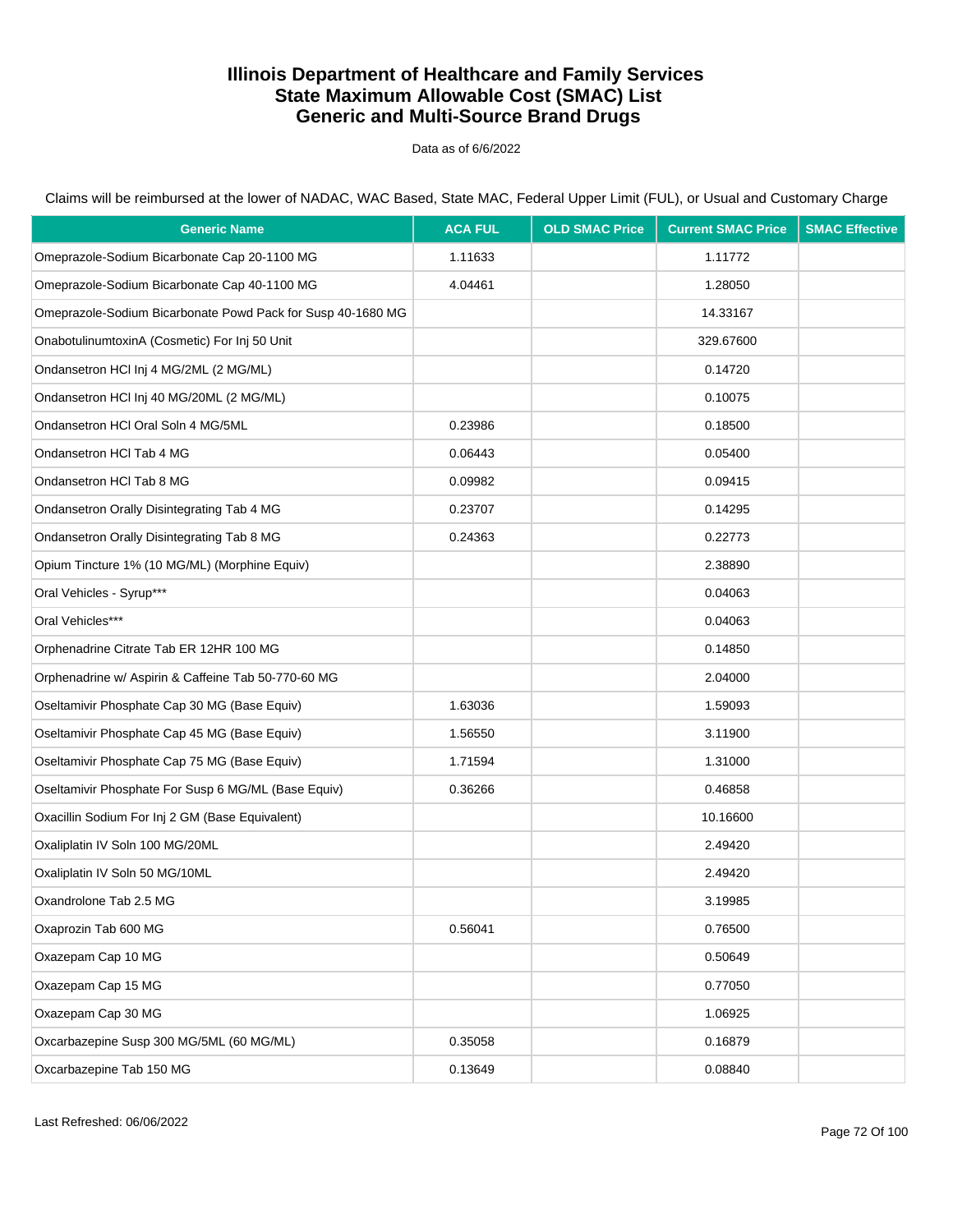Data as of 6/6/2022

Claims will be reimbursed at the lower of NADAC, WAC Based, State MAC, Federal Upper Limit (FUL), or Usual and Customary Charge

| <b>Generic Name</b>                        | <b>ACA FUL</b> | <b>OLD SMAC Price</b> | <b>Current SMAC Price</b> | <b>SMAC Effective</b> |
|--------------------------------------------|----------------|-----------------------|---------------------------|-----------------------|
| Oxcarbazepine Tab 300 MG                   | 0.32883        |                       | 0.11990                   |                       |
| Oxcarbazepine Tab 600 MG                   | 0.71259        |                       | 0.27592                   |                       |
| Oxiconazole Nitrate Cream 1%               |                |                       | 6.03042                   |                       |
| Oxybutynin Chloride Syrup 5 MG/5ML         |                |                       | 0.01858                   |                       |
| Oxybutynin Chloride Tab 5 MG               | 0.07542        |                       | 0.06620                   |                       |
| Oxybutynin Chloride Tab ER 24HR 10 MG      | 0.14592        |                       | 0.13437                   |                       |
| Oxybutynin Chloride Tab ER 24HR 15 MG      | 0.19066        |                       | 0.15440                   |                       |
| Oxybutynin Chloride Tab ER 24HR 5 MG       | 0.13710        |                       | 0.12449                   |                       |
| Oxycodone HCl Cap 5 MG                     | 0.65366        |                       | 0.53200                   |                       |
| Oxycodone HCl Conc 100 MG/5ML (20 MG/ML)   | 2.34500        |                       | 2.61221                   |                       |
| Oxycodone HCI Soln 5 MG/5ML                |                |                       | 0.09998                   |                       |
| Oxycodone HCI Tab 10 MG                    | 0.13832        |                       | 0.09270                   |                       |
| Oxycodone HCI Tab 15 MG                    | 0.12379        |                       | 0.11260                   |                       |
| Oxycodone HCI Tab 20 MG                    | 0.22126        |                       | 0.19400                   |                       |
| Oxycodone HCI Tab 30 MG                    | 0.25868        |                       | 0.19490                   |                       |
| Oxycodone HCI Tab 5 MG                     | 0.09627        |                       | 0.06683                   |                       |
| Oxycodone HCI Tab ER 12HR Deter 10 MG      |                |                       | 2.10788                   |                       |
| Oxycodone HCI Tab ER 12HR Deter 20 MG      |                |                       | 4.51060                   |                       |
| Oxycodone HCI Tab ER 12HR Deter 40 MG      |                |                       | 6.14895                   |                       |
| Oxycodone HCI Tab ER 12HR Deter 80 MG      |                |                       | 12.00223                  |                       |
| Oxycodone w/ Acetaminophen Tab 10-325 MG   | 0.30608        |                       | 0.24612                   |                       |
| Oxycodone w/ Acetaminophen Tab 2.5-325 MG  | 1.43014        |                       | 1.47814                   |                       |
| Oxycodone w/ Acetaminophen Tab 5-325 MG    | 0.14647        |                       | 0.07329                   |                       |
| Oxycodone w/ Acetaminophen Tab 7.5-325 MG  | 0.18674        |                       | 0.08620                   |                       |
| Oxycodone-Aspirin Tab 4.8355-325 MG        |                |                       | 0.59858                   |                       |
| Oxymorphone HCI Tab 10 MG                  | 0.77424        |                       | 1.08716                   |                       |
| Oxymorphone HCI Tab 5 MG                   | 0.56386        |                       | 0.77624                   |                       |
| Oxymorphone HCI Tab ER 12HR 10 MG          |                |                       | 2.59517                   |                       |
| Paclitaxel IV Conc 100 MG/16.7ML (6 MG/ML) |                |                       | 1.17465                   |                       |
| Paclitaxel IV Conc 150 MG/25ML (6 MG/ML)   |                |                       | 1.17465                   |                       |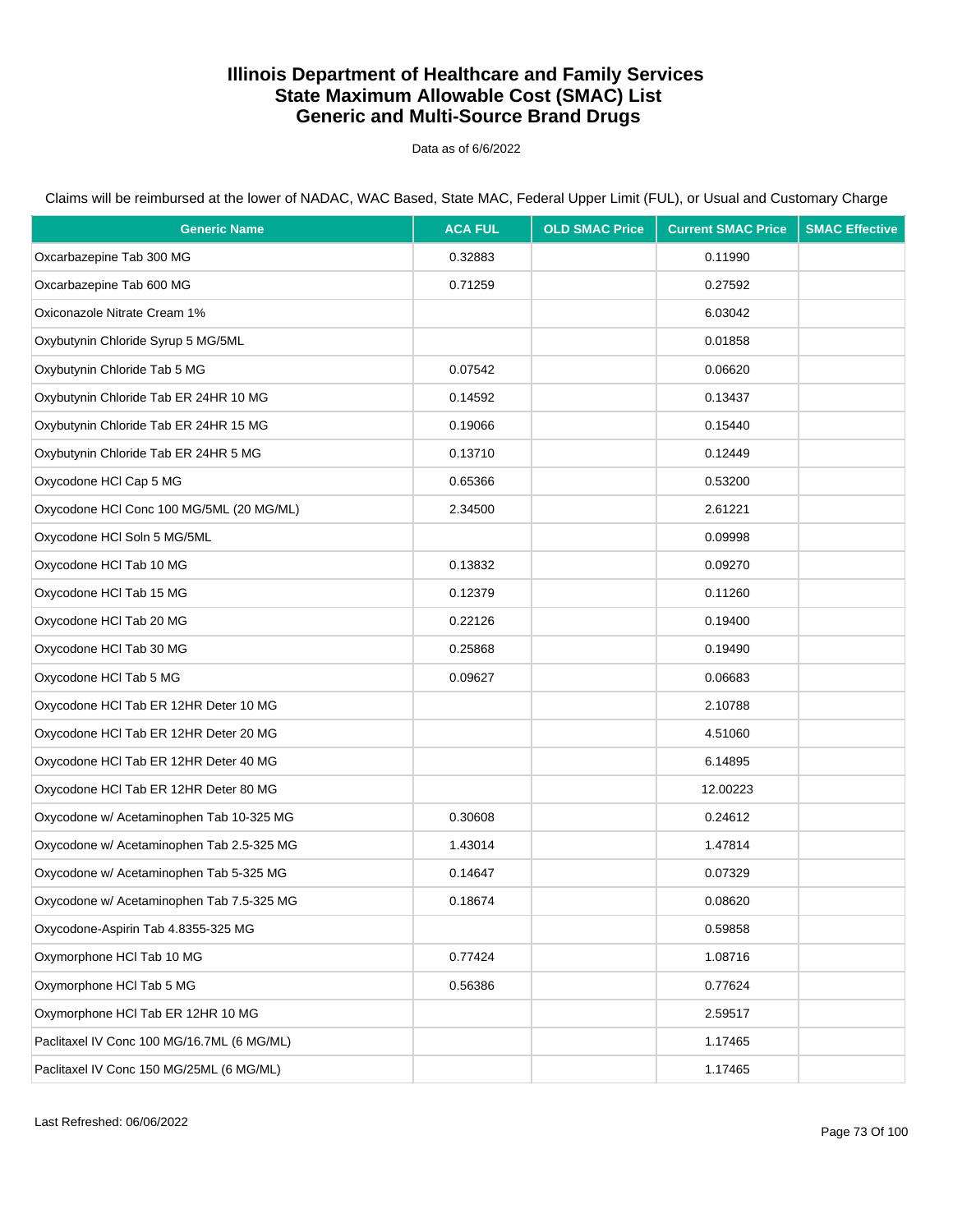Data as of 6/6/2022

Claims will be reimbursed at the lower of NADAC, WAC Based, State MAC, Federal Upper Limit (FUL), or Usual and Customary Charge

| <b>Generic Name</b>                                       | <b>ACA FUL</b> | <b>OLD SMAC Price</b> | <b>Current SMAC Price</b> | <b>SMAC Effective</b> |
|-----------------------------------------------------------|----------------|-----------------------|---------------------------|-----------------------|
| Paclitaxel IV Conc 30 MG/5ML (6 MG/ML)                    |                |                       | 1.17465                   |                       |
| Paclitaxel IV Conc 300 MG/50ML (6 MG/ML)                  |                |                       | 1.17465                   |                       |
| Palbociclib Cap 100 MG                                    |                |                       | 592.82714                 |                       |
| Palbociclib Cap 125 MG                                    |                |                       | 592.82714                 |                       |
| Palbociclib Cap 75 MG                                     |                |                       | 562.33875                 |                       |
| Paliperidone Tab ER 24HR 1.5 MG                           | 4.97277        |                       | 4.17131                   |                       |
| Paliperidone Tab ER 24HR 3 MG                             | 5.10688        |                       | 4.40211                   |                       |
| Paliperidone Tab ER 24HR 6 MG                             | 4.75299        |                       | 3.57623                   |                       |
| Paliperidone Tab ER 24HR 9 MG                             | 7.28731        |                       | 6.95917                   |                       |
| Palivizumab IM Soln 100 MG/ML                             |                |                       | 2817.90312                |                       |
| Palivizumab IM Soln 50 MG/0.5ML                           |                |                       | 2984.61360                |                       |
| Palonosetron HCI IV Soln 0.25 MG/5ML (Base Equivalent)    |                |                       | 8.71120                   |                       |
| Pamidronate Disodium For Inj 90 MG                        |                |                       | 56.37000                  |                       |
| Pamidronate Disodium IV Soln 3 MG/ML                      |                |                       | 1.95000                   |                       |
| Pamidronate Disodium IV Soln 6 MG/ML                      |                |                       | 3.50090                   |                       |
| Pamidronate Disodium IV Soln 9 MG/ML                      |                |                       | 4.39660                   |                       |
| Pancrelipase (Lip-Prot-Amyl) DR Cap 3000-10000-14000 Unit |                |                       | 1.77275                   |                       |
| Panobinostat Lactate Cap 10 MG (Base Equivalent)          |                |                       | 1351.22838                |                       |
| Panobinostat Lactate Cap 15 MG (Base Equivalent)          |                |                       | 1351.22838                |                       |
| Panobinostat Lactate Cap 20 MG (Base Equivalent)          |                |                       | 1351.22838                |                       |
| Pantoprazole Sodium EC Tab 20 MG (Base Equiv)             | 0.05365        |                       | 0.04411                   |                       |
| Pantoprazole Sodium EC Tab 40 MG (Base Equiv)             | 0.06073        |                       | 0.04840                   |                       |
| Paricalcitol Cap 1 MCG                                    | 1.55621        |                       | 0.94067                   |                       |
| Paricalcitol Cap 2 MCG                                    |                |                       | 8.16667                   |                       |
| Paroxetine HCI Oral Susp 10 MG/5ML (Base Equiv)           |                |                       | 1.22326                   |                       |
| Paroxetine HCI Tab 10 MG                                  | 0.07347        |                       | 0.04078                   |                       |
| Paroxetine HCI Tab 20 MG                                  | 0.08558        |                       | 0.04700                   |                       |
| Paroxetine HCI Tab 30 MG                                  | 0.13029        |                       | 0.08261                   |                       |
| Paroxetine HCI Tab 40 MG                                  | 0.12146        |                       | 0.08511                   |                       |
| Paroxetine HCI Tab ER 24HR 12.5 MG                        | 0.84164        |                       | 1.31183                   |                       |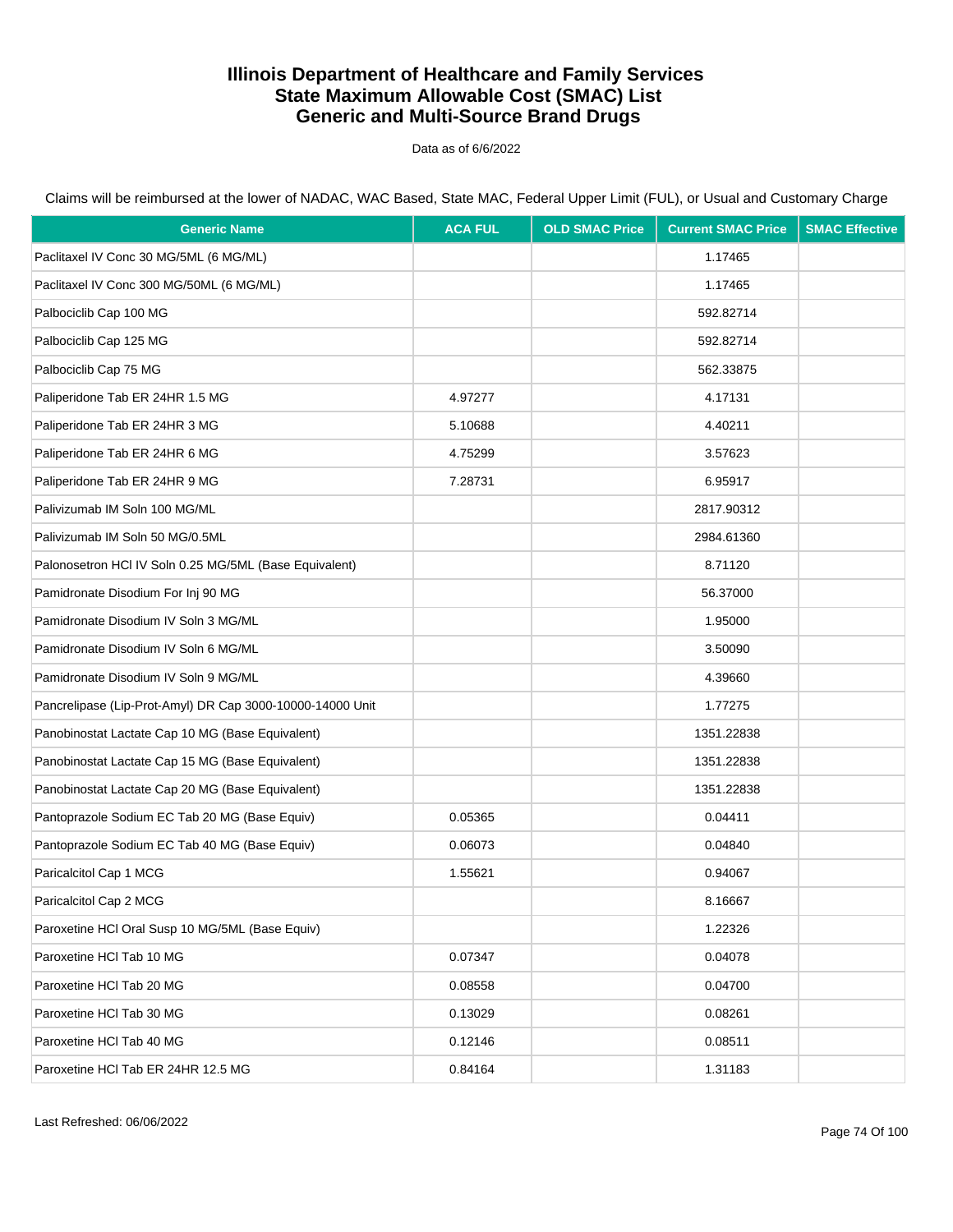Data as of 6/6/2022

Claims will be reimbursed at the lower of NADAC, WAC Based, State MAC, Federal Upper Limit (FUL), or Usual and Customary Charge

| <b>Generic Name</b>                                         | <b>ACA FUL</b> | <b>OLD SMAC Price</b> | <b>Current SMAC Price</b> | <b>SMAC Effective</b> |
|-------------------------------------------------------------|----------------|-----------------------|---------------------------|-----------------------|
| Paroxetine HCI Tab ER 24HR 25 MG                            | 0.97300        |                       | 1.27800                   |                       |
| Paroxetine HCI Tab ER 24HR 37.5 MG                          | 1.14737        |                       | 0.83200                   |                       |
| Paroxetine Mesylate Cap 7.5 MG (Base Equiv)                 | 4.24627        |                       | 4.52294                   |                       |
| Pediatric Multiple Vitamins w/ FI-Fe Drops 0.25-10 MG/ML**  |                |                       | 0.11440                   |                       |
| Pediatric Multiple Vitamins w/ Fluoride Chew Tab 0.25 MG*** |                |                       | 0.06770                   |                       |
| Pediatric Multiple Vitamins w/ Fluoride Chew Tab 0.5 MG***  |                |                       | 0.06583                   |                       |
| Pediatric Multiple Vitamins w/ Fluoride Chew Tab 1 MG***    |                |                       | 0.07170                   |                       |
| Pediatric Multiple Vitamins w/ Fluoride Soln 0.25 MG/ML***  |                |                       | 0.10270                   |                       |
| Pediatric Multiple Vitamins w/ Fluoride Soln 0.5 MG/ML***   |                |                       | 0.11440                   |                       |
| Pediatric Vitamins ACD Fluoride & Fe Drops 0.25-10 MG/ML*** |                |                       | 0.12480                   |                       |
| Pediatric Vitamins ACD w/ Fluoride Soln 0.25 MG/ML***       |                |                       | 0.10270                   |                       |
| Pediatric Vitamins ACD w/ Fluoride Soln 0.5 MG/ML***        |                |                       | 0.10270                   |                       |
| PEG 3350-KCI-Na Bicarb-NaCI-Na Sulfate For Soln 236 GM      | 0.00385        |                       | 0.00275                   |                       |
| PEG 3350-KCI-Na Bicarb-NaCI-Na Sulfate For Soln 240 GM      |                |                       | 0.00226                   |                       |
| PEG 3350-KCI-NaCI-Na Sulfate-Na Ascorbate-C For Soln 100 GM |                |                       | 70.05462                  |                       |
| PEG 3350-KCI-Sod Bicarb-NaCl For Soln 420 GM                | 0.00869        |                       | 0.00380                   |                       |
| Peginterferon alfa-2a Inj 180 MCG/ML                        |                |                       | 1017.40404                |                       |
| Peginterferon alfa-2b For Inj Kit 150 MCG/0.5ML             |                |                       | 867.21720                 |                       |
| Peginterferon Beta-1a Soln Pen-injector 125 MCG/0.5ML       |                |                       | 6898.04700                |                       |
| Peginterferon Beta-1a Soln Prefilled Syringe 125 MCG/0.5ML  |                |                       | 6898.04700                |                       |
| Penicillin G Potassium For Inj 5000000 Unit                 |                |                       | 5.09100                   |                       |
| Penicillin V Potassium For Soln 125 MG/5ML                  |                |                       | 0.02880                   |                       |
| Penicillin V Potassium For Soln 250 MG/5ML                  |                |                       | 0.05925                   |                       |
| Penicillin V Potassium Tab 250 MG                           | 0.06733        |                       | 0.05000                   |                       |
| Penicillin V Potassium Tab 500 MG                           | 0.10079        |                       | 0.05740                   |                       |
| Pentazocine w/ Naloxone HCl Tab 50-0.5 MG                   |                |                       | 1.05396                   |                       |
| Pentoxifylline Tab ER 400 MG                                |                |                       | 0.12795                   |                       |
| Perindopril Erbumine Tab 2 MG                               |                |                       | 0.72800                   |                       |
| Perindopril Erbumine Tab 4 MG                               |                |                       | 0.44901                   |                       |
| Perindopril Erbumine Tab 8 MG                               |                |                       | 0.44392                   |                       |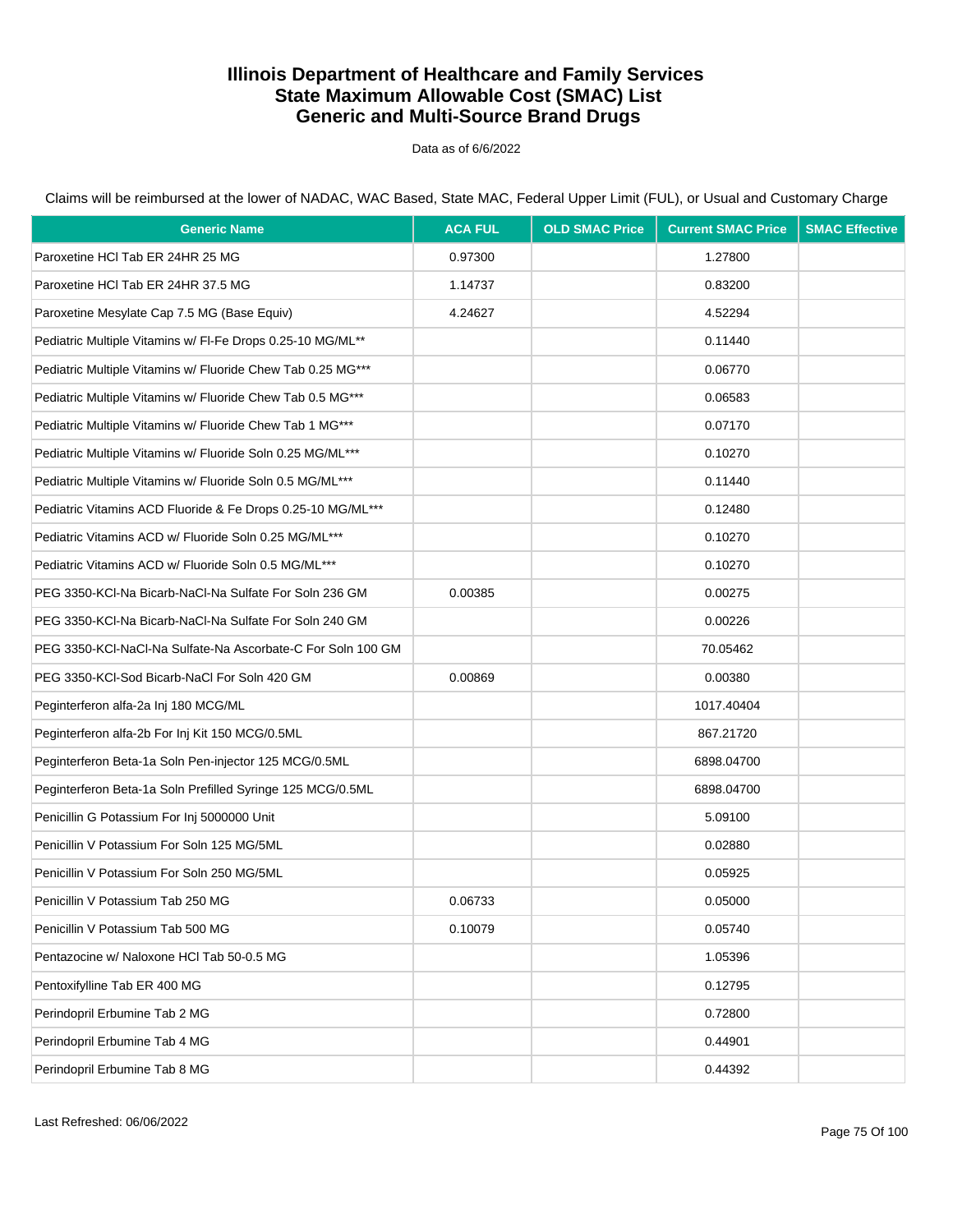Data as of 6/6/2022

| <b>Generic Name</b>                    | <b>ACA FUL</b> | <b>OLD SMAC Price</b> | <b>Current SMAC Price</b> | <b>SMAC Effective</b> |
|----------------------------------------|----------------|-----------------------|---------------------------|-----------------------|
| Permethrin Cream 5%                    | 0.31613        |                       | 0.29678                   |                       |
| Permethrin Creme Rinse 1%              |                |                       | 0.14150                   |                       |
| Perphenazine Tab 16 MG                 | 0.71779        |                       | 0.63256                   |                       |
| Perphenazine Tab 2 MG                  | 0.24546        |                       | 0.33598                   |                       |
| Perphenazine Tab 4 MG                  | 0.31595        | 0.42579               | 0.29070                   | 06/01/2022            |
| Perphenazine Tab 8 MG                  | 0.40488        |                       | 0.40647                   |                       |
| Perphenazine-Amitriptyline Tab 2-10 MG |                |                       | 0.06450                   |                       |
| Perphenazine-Amitriptyline Tab 2-25 MG |                |                       | 1.27540                   |                       |
| Perphenazine-Amitriptyline Tab 4-10 MG |                |                       | 0.21320                   |                       |
| Perphenazine-Amitriptyline Tab 4-25 MG |                |                       | 0.71400                   |                       |
| Perphenazine-Amitriptyline Tab 4-50 MG |                |                       | 1.11240                   |                       |
| Phenazopyridine HCl Tab 100 MG         |                |                       | 0.27000                   |                       |
| Phenazopyridine HCl Tab 200 MG         |                |                       | 0.29990                   |                       |
| Phendimetrazine Tartrate Tab 35 MG     | 0.14809        |                       | 0.12531                   |                       |
| Phenelzine Sulfate Tab 15 MG           |                |                       | 0.54005                   |                       |
| Phenobarbital Elixir 20 MG/5ML         |                |                       | 0.10937                   |                       |
| Phenobarbital Sodium Inj 130 MG/ML     |                |                       | 47.46680                  |                       |
| Phenobarbital Tab 100 MG               |                |                       | 0.08363                   |                       |
| Phenobarbital Tab 15 MG                |                |                       | 0.11663                   |                       |
| Phenobarbital Tab 16.2 MG              |                |                       | 0.32878                   |                       |
| Phenobarbital Tab 30 MG                |                |                       | 0.16160                   |                       |
| Phenobarbital Tab 32.4 MG              |                |                       | 0.14700                   |                       |
| Phenobarbital Tab 60 MG                |                |                       | 0.22000                   |                       |
| Phenobarbital Tab 64.8 MG              |                |                       | 0.48560                   |                       |
| Phenobarbital Tab 97.2 MG              |                | 0.34479               | 0.30326                   | 06/01/2022            |
| Phentermine HCl Cap 15 MG              | 0.13712        |                       | 0.16000                   |                       |
| Phentermine HCl Cap 30 MG              | 0.14020        |                       | 0.15680                   |                       |
| Phentermine HCl Cap 37.5 MG            | 0.13935        |                       | 0.12359                   |                       |
| Phentermine HCl Tab 37.5 MG            | 0.13950        |                       | 0.05568                   |                       |
| Phenylephrine HCI Ophth Soln 2.5%      |                |                       | 2.08607                   |                       |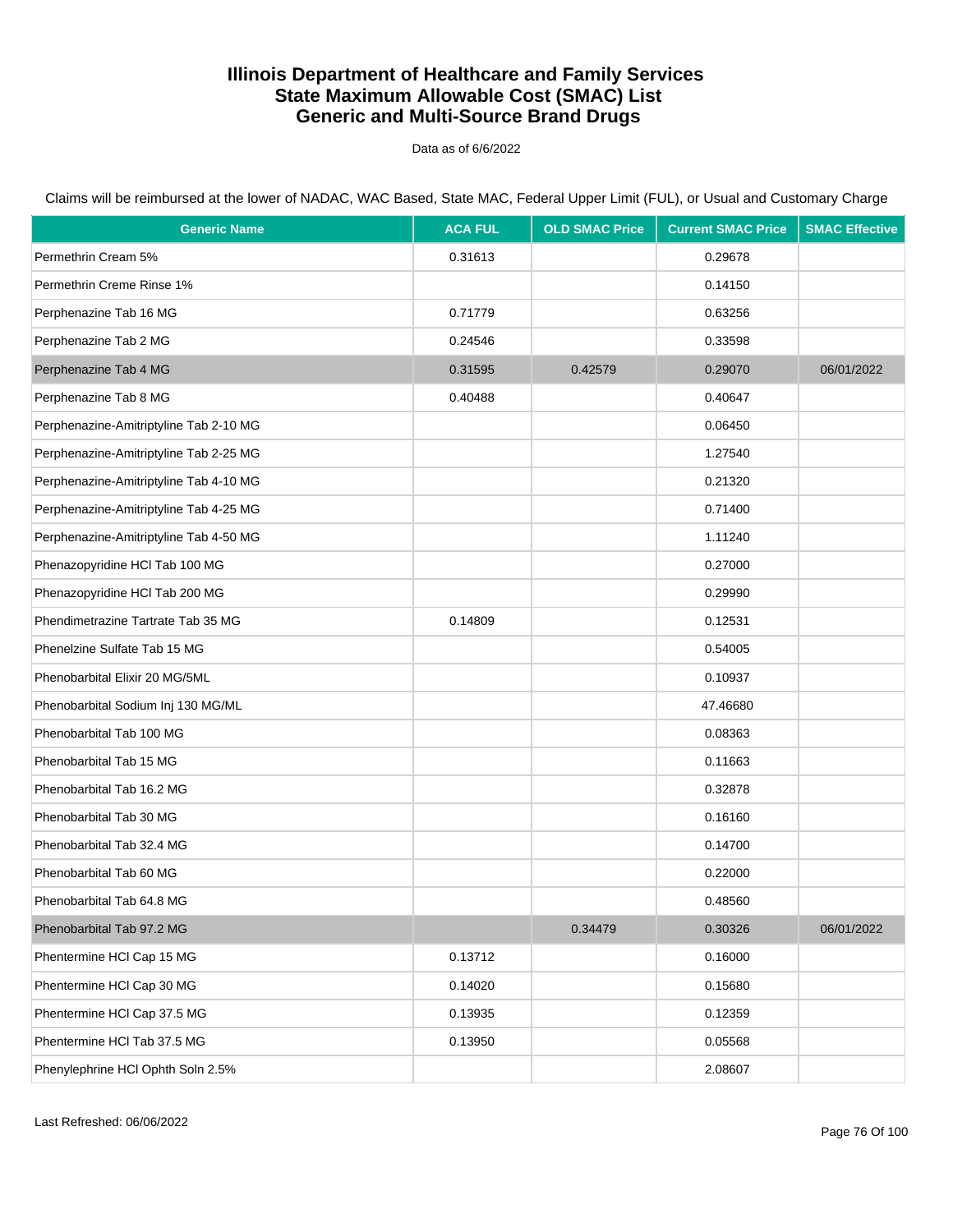Data as of 6/6/2022

| <b>Generic Name</b>                                          | <b>ACA FUL</b> | <b>OLD SMAC Price</b> | <b>Current SMAC Price</b> | <b>SMAC Effective</b> |
|--------------------------------------------------------------|----------------|-----------------------|---------------------------|-----------------------|
| Phenytoin Chew Tab 50 MG                                     | 0.33812        |                       | 0.19360                   |                       |
| Phenytoin Sodium Extended Cap 100 MG                         | 0.39924        |                       | 0.11645                   |                       |
| Phenytoin Sodium Extended Cap 200 MG                         |                |                       | 0.74933                   |                       |
| Phenytoin Sodium Extended Cap 300 MG                         |                |                       | 1.06375                   |                       |
| Phenytoin Sodium Inj 50 MG/ML                                |                |                       | 0.42900                   |                       |
| Phenytoin Susp 125 MG/5ML                                    | 0.07182        |                       | 0.06283                   |                       |
| Phytonadione Inj 1 MG/0.5ML (2 MG/ML)                        |                |                       | 8.54000                   |                       |
| Phytonadione Inj 10 MG/ML                                    |                |                       | 45.19514                  |                       |
| Phytonadione Tab 5 MG                                        |                |                       | 33.99967                  |                       |
| Pilocarpine HCI Ophth Soln 1%                                | 4.02709        | 3.84333               | 3.03837                   | 06/01/2022            |
| Pilocarpine HCI Ophth Soln 2%                                | 3.61462        |                       | 3.47330                   |                       |
| Pilocarpine HCI Ophth Soln 4%                                | 3.67733        |                       | 4.14400                   |                       |
| Pilocarpine HCI Tab 5 MG                                     | 0.22268        |                       | 0.28990                   |                       |
| Pilocarpine HCl Tab 7.5 MG                                   | 0.84464        |                       | 1.04620                   |                       |
| Pimecrolimus Cream 1%                                        |                |                       | 4.55123                   |                       |
| Pindolol Tab 10 MG                                           |                |                       | 0.79990                   |                       |
| Pindolol Tab 5 MG                                            | 0.81460        |                       | 0.47956                   |                       |
| Pioglitazone HCl Tab 15 MG (Base Equiv)                      | 0.09117        |                       | 0.05857                   |                       |
| Pioglitazone HCl Tab 30 MG (Base Equiv)                      | 0.12488        |                       | 0.07133                   |                       |
| Pioglitazone HCl Tab 45 MG (Base Equiv)                      | 0.15243        |                       | 0.03389                   |                       |
| Pioglitazone HCI-Glimepiride Tab 30-4 MG                     |                |                       | 10.22653                  |                       |
| Pioglitazone HCl-Metformin HCl Tab 15-500 MG                 | 0.65755        |                       | 0.84389                   |                       |
| Pioglitazone HCl-Metformin HCl Tab 15-850 MG                 | 0.31975        |                       | 0.61100                   |                       |
| Piperacillin Sod-Tazobactam Na For Inj 3.375 GM (3-0.375 GM) |                |                       | 3.25000                   |                       |
| Piperacillin Sod-Tazobactam Sod For Inj 2.25 GM (2-0.25 GM)  |                |                       | 9.43800                   |                       |
| Piperacillin Sod-Tazobactam Sod For Inj 4.5 GM (4-0.5 GM)    |                |                       | 4.35700                   |                       |
| Piroxicam Cap 10 MG                                          | 0.32099        |                       | 0.08918                   |                       |
| Piroxicam Cap 20 MG                                          | 0.34746        |                       | 0.23350                   |                       |
| Podofilox Soln 0.5%                                          |                |                       | 10.30953                  |                       |
| Podophyllum Resin Soln 25%                                   |                |                       | 6.44453                   |                       |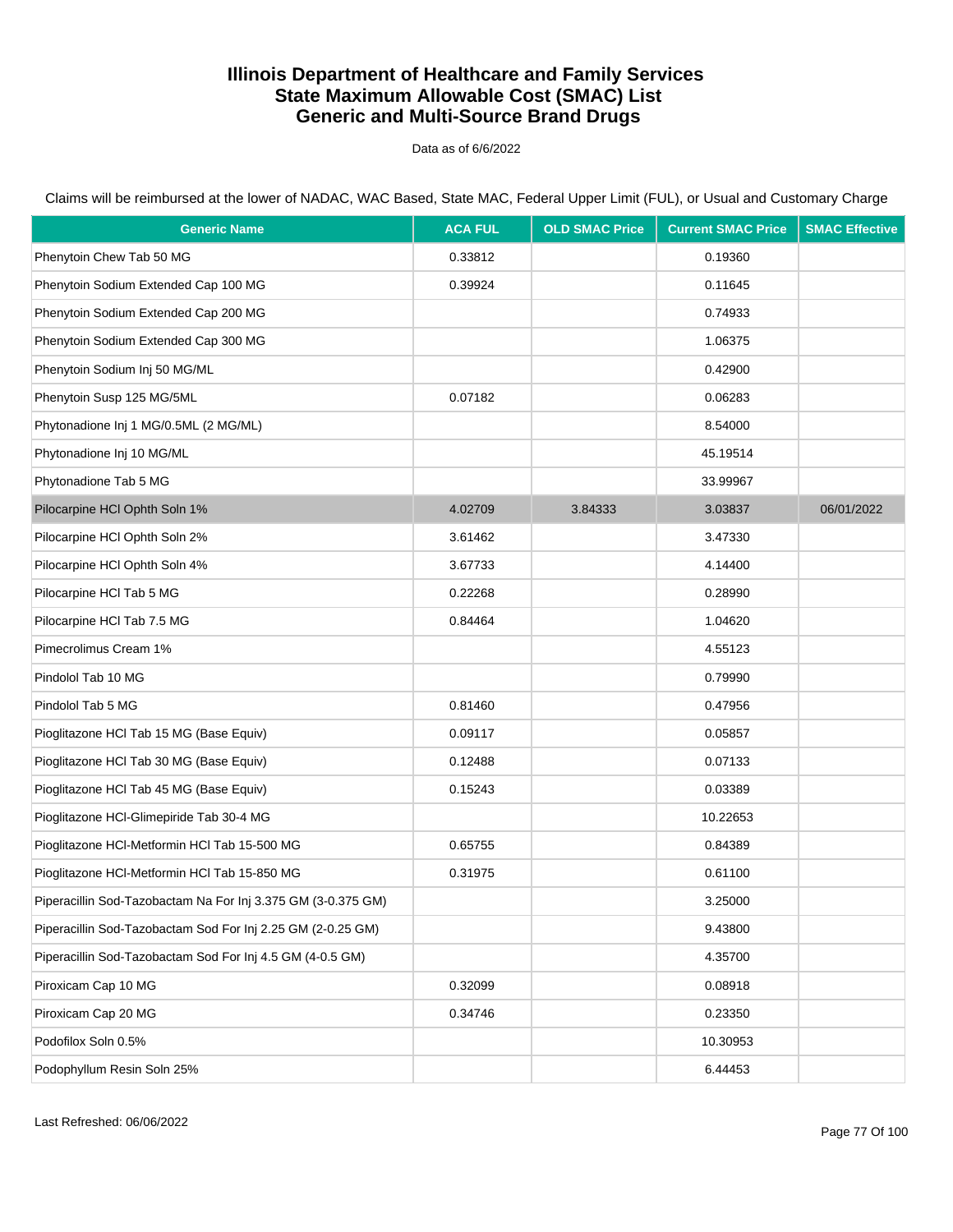Data as of 6/6/2022

Claims will be reimbursed at the lower of NADAC, WAC Based, State MAC, Federal Upper Limit (FUL), or Usual and Customary Charge

| <b>Generic Name</b>                                              | <b>ACA FUL</b> | <b>OLD SMAC Price</b> | <b>Current SMAC Price</b> | <b>SMAC Effective</b> |
|------------------------------------------------------------------|----------------|-----------------------|---------------------------|-----------------------|
| Polyethylene Glycol 3350 Oral Packet 17 GM                       |                |                       | 1.35100                   |                       |
| Polyethylene Glycol 3350 Oral Powder 17 GM/SCOOP                 |                |                       | 0.02051                   |                       |
| Polyethylene Glycol 3350 Powder                                  |                |                       | 0.03096                   |                       |
| Polymyxin B-Trimethoprim Ophth Soln 10000 Unit/ML-0.1%           | 0.53308        |                       | 0.38700                   |                       |
| Posaconazole Tab Delayed Release 100 MG                          | 13.19073       | 21.02823              | 13.86700                  | 06/01/2022            |
| Pot Phos Monobasic w/Sod Phos Di & Monobas Tab 155-852-<br>130MG |                |                       | 0.17733                   |                       |
| Potassium Acetate Inj 2 mEq/ML                                   |                |                       | 0.17000                   |                       |
| Potassium Bicarbonate Effer Tab 25 mEq                           |                |                       | 0.18200                   |                       |
| Potassium Chloride 20 MEQ/L (0.15%) in Dextrose 5% Inj           |                |                       | 0.00303                   |                       |
| Potassium Chloride Cap ER 10 mEq                                 | 0.14092        |                       | 0.10374                   |                       |
| Potassium Chloride Cap ER 8 mEq                                  | 0.14911        |                       | 0.15000                   |                       |
| Potassium Chloride Inj 2 mEq/ML                                  |                |                       | 0.04150                   |                       |
| Potassium Chloride Microencapsulated Crys ER Tab 10 mEq          | 0.18199        |                       | 0.19245                   |                       |
| Potassium Chloride Microencapsulated Crys ER Tab 15 mEq          |                |                       | 0.79400                   |                       |
| Potassium Chloride Microencapsulated Crys ER Tab 20 mEq          | 0.18912        |                       | 0.12992                   |                       |
| Potassium Chloride Oral Soln 10% (20 MEQ/15ML)                   | 0.08652        |                       | 0.11734                   |                       |
| Potassium Chloride Oral Soln 20% (40 MEQ/15ML)                   | 0.22493        |                       | 0.38055                   |                       |
| Potassium Chloride Powder Packet 20 mEq                          |                |                       | 1.98359                   |                       |
| Potassium Chloride Powder Packet 25 mEq                          |                |                       | 0.23387                   |                       |
| Potassium Chloride Tab ER 10 mEq                                 | 0.13254        |                       | 0.11950                   |                       |
| Potassium Chloride Tab ER 20 mEq (1500 MG)                       |                |                       | 0.26000                   |                       |
| Potassium Chloride Tab ER 8 mEq (600 MG)                         | 0.16654        |                       | 0.13347                   |                       |
| Potassium Citrate & Citric Acid Soln 1100-334 MG/5ML             |                |                       | 0.08112                   |                       |
| Potassium Citrate Tab ER 10 MEQ (1080 MG)                        |                | 0.40707               | 0.27126                   | 06/01/2022            |
| Potassium Citrate Tab ER 15 MEQ (1620 MG)                        | 0.57162        |                       | 0.40120                   |                       |
| Potassium Citrate Tab ER 5 MEQ (540 MG)                          | 0.27401        |                       | 0.52180                   |                       |
| Pramipexole Dihydrochloride Tab 0.125 MG                         | 0.05291        |                       | 0.03356                   |                       |
| Pramipexole Dihydrochloride Tab 0.25 MG                          | 0.05021        |                       | 0.03480                   |                       |
| Pramipexole Dihydrochloride Tab 0.5 MG                           | 0.06157        |                       | 0.02844                   |                       |
| Pramipexole Dihydrochloride Tab 0.75 MG                          |                |                       | 0.07100                   |                       |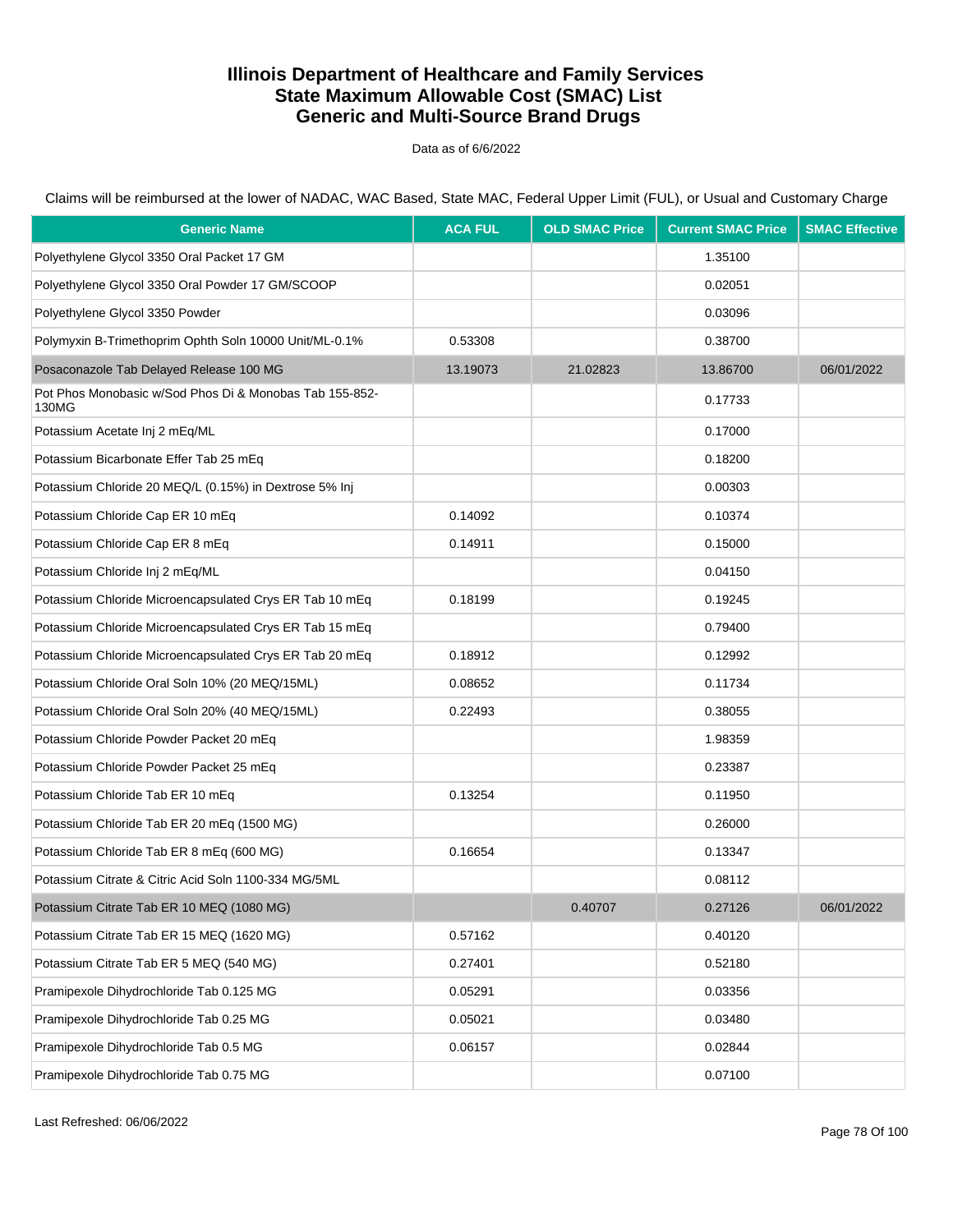Data as of 6/6/2022

Claims will be reimbursed at the lower of NADAC, WAC Based, State MAC, Federal Upper Limit (FUL), or Usual and Customary Charge

| <b>Generic Name</b>                                          | <b>ACA FUL</b> | <b>OLD SMAC Price</b> | <b>Current SMAC Price</b> | <b>SMAC Effective</b> |
|--------------------------------------------------------------|----------------|-----------------------|---------------------------|-----------------------|
| Pramipexole Dihydrochloride Tab 1 MG                         | 0.07181        |                       | 0.03333                   |                       |
| Pramipexole Dihydrochloride Tab 1.5 MG                       | 0.06840        |                       | 0.05300                   |                       |
| Pramipexole Dihydrochloride Tab ER 24HR 0.375 MG             |                |                       | 9.43194                   |                       |
| Pramipexole Dihydrochloride Tab ER 24HR 0.75 MG              | 7.80843        |                       | 6.15760                   | 06/01/2022            |
| Pramipexole Dihydrochloride Tab ER 24HR 1.5 MG               | 8.66190        |                       | 10.33089                  |                       |
| Prasugrel HCl Tab 10 MG (Base Equiv)                         | 0.36201        |                       | 0.23434                   |                       |
| Prasugrel HCl Tab 5 MG (Base Equiv)                          | 0.42510        |                       | 0.46458                   |                       |
| Pravastatin Sodium Tab 10 MG                                 | 0.06677        |                       | 0.04363                   |                       |
| Pravastatin Sodium Tab 20 MG                                 | 0.05725        |                       | 0.05534                   |                       |
| Pravastatin Sodium Tab 40 MG                                 | 0.08777        |                       | 0.06651                   |                       |
| Pravastatin Sodium Tab 80 MG                                 | 0.14622        |                       | 0.11322                   |                       |
| Prazosin HCI Cap 1 MG                                        | 0.19678        |                       | 0.16160                   |                       |
| Prazosin HCI Cap 2 MG                                        | 0.29280        |                       | 0.27003                   |                       |
| Prazosin HCI Cap 5 MG                                        | 0.48964        |                       | 0.36400                   |                       |
| Prednisolone Acetate Ophth Susp 1%                           |                |                       | 5.79248                   |                       |
| Prednisolone Sod Phosph Oral Soln 6.7 MG/5ML (5 MG/5ML Base) | 0.53492        |                       | 0.57465                   |                       |
| Prednisolone Sod Phosphate Oral Soln 10 MG/5ML (Base Equiv)  |                |                       | 2.48882                   |                       |
| Prednisolone Sod Phosphate Oral Soln 15 MG/5ML (Base Equiv)  |                |                       | 0.06224                   |                       |
| Prednisolone Syrup 15 MG/5ML (USP Solution Equivalent)       |                |                       | 0.03850                   |                       |
| Prednisolone Syrup 5 MG/5ML                                  |                |                       | 0.11750                   |                       |
| Prednisone Tab 1 MG                                          | 0.07224        |                       | 0.08132                   |                       |
| Prednisone Tab 10 MG                                         | 0.06823        |                       | 0.06777                   |                       |
| Prednisone Tab 2.5 MG                                        | 0.08855        |                       | 0.07430                   |                       |
| Prednisone Tab 20 MG                                         | 0.11310        |                       | 0.07874                   |                       |
| Prednisone Tab 5 MG                                          | 0.08071        |                       | 0.03999                   |                       |
| Prednisone Tab 50 MG                                         | 0.25559        |                       | 0.23360                   |                       |
| Prednisone Tab Therapy Pack 10 MG (21)                       | 0.62661        |                       | 0.26542                   |                       |
| Prednisone Tab Therapy Pack 10 MG (48)                       | 0.62661        |                       | 0.26542                   |                       |
| Prednisone Tab Therapy Pack 5 MG (21)                        | 0.40006        |                       | 0.12024                   |                       |
| Prednisone Tab Therapy Pack 5 MG (48)                        | 0.40006        |                       | 0.12024                   |                       |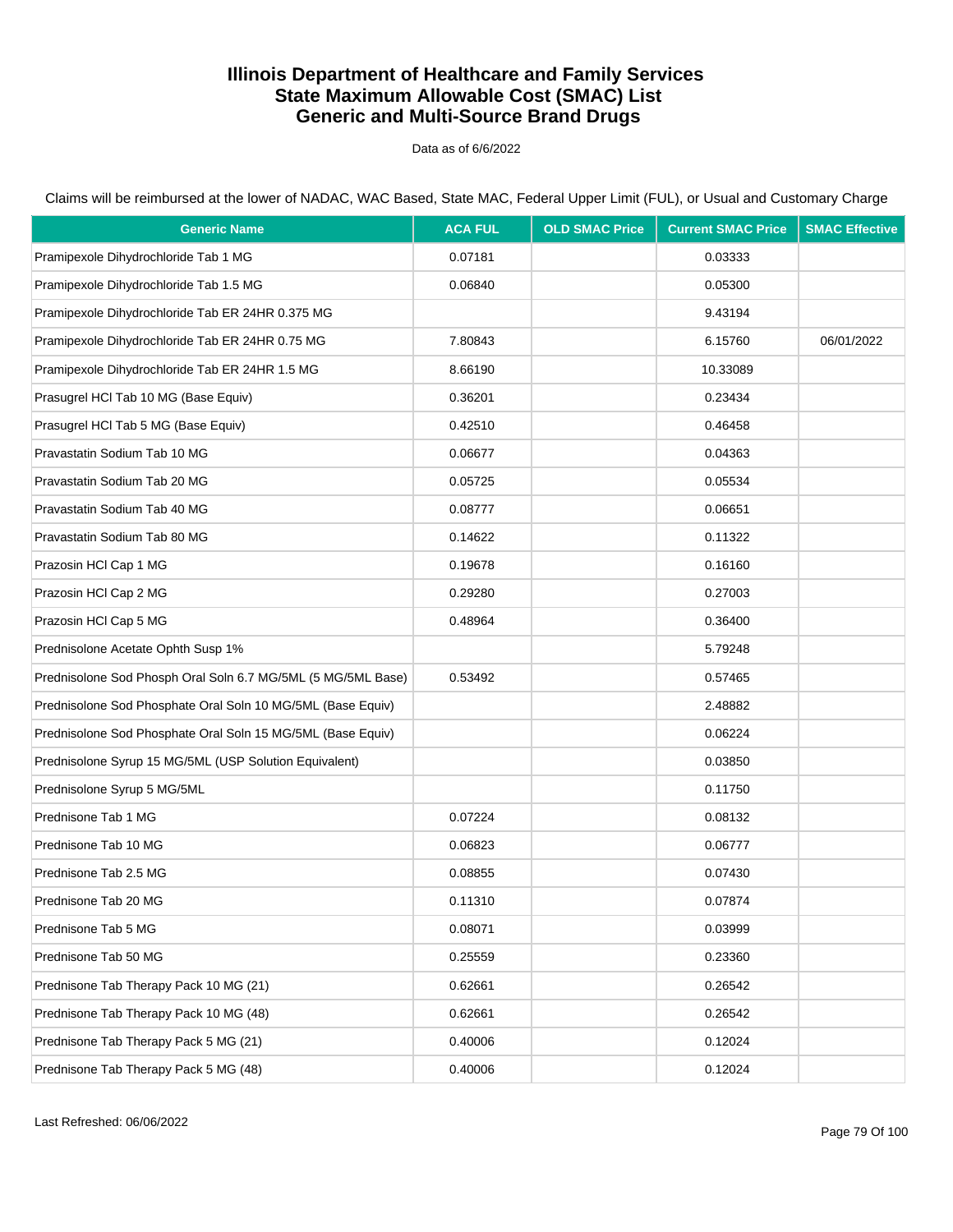Data as of 6/6/2022

| <b>Generic Name</b>                                       | <b>ACA FUL</b> | <b>OLD SMAC Price</b> | <b>Current SMAC Price</b> | <b>SMAC Effective</b> |
|-----------------------------------------------------------|----------------|-----------------------|---------------------------|-----------------------|
| Pregabalin Cap 100 MG                                     | 0.31162        |                       | 0.08206                   |                       |
| Pregabalin Cap 150 MG                                     | 0.42286        |                       | 0.07167                   |                       |
| Pregabalin Cap 200 MG                                     | 0.43672        |                       | 0.12939                   |                       |
| Pregabalin Cap 225 MG                                     | 0.51810        |                       | 0.11633                   |                       |
| Pregabalin Cap 25 MG                                      | 0.15924        |                       | 0.11111                   |                       |
| Pregabalin Cap 300 MG                                     | 0.63821        |                       | 0.17767                   |                       |
| Pregabalin Cap 50 MG                                      | 0.22285        |                       | 0.07678                   |                       |
| Pregabalin Cap 75 MG                                      | 0.26384        |                       | 0.09333                   |                       |
| Pregabalin Soln 20 MG/ML                                  |                |                       | 0.14000                   |                       |
| Prenatal Vit w/ DSS-Fe Fumarate-FA Tab 29-1 MG***         |                |                       | 0.28847                   |                       |
| Prenatal Vit w/ DSS-Iron Carbonyl-FA Tab 90-1 MG***       |                |                       | 0.21653                   |                       |
| Prenatal Vit w/ Fe Bisglycinate Chelate-FA Tab 29-1 MG*** |                |                       | 0.29975                   |                       |
| Prenatal Vit w/ Fe Fumarate-FA Chew Tab 29-1 MG***        |                |                       | 0.52140                   |                       |
| Prenatal Vit w/ Fe Fumarate-FA Tab 27-1 MG***             |                |                       | 0.07721                   |                       |
| Prenatal Vit w/ Fe Fumarate-FA Tab 28-1 MG***             |                |                       | 0.18187                   |                       |
| Prenatal Vit w/ Fe Fumarate-FA Tab 29-1 MG***             |                |                       | 0.15587                   |                       |
| Prenatal Vit w/ Fe Fumarate-FA Tab 60-1 MG***             |                |                       | 0.17500                   |                       |
| Prenatal Vit w/ Iron Carbonyl-FA Tab 29-1 MG***           |                |                       | 0.16000                   |                       |
| Prenatal Vit w/ Sel-Fe Fumarate-FA Tab 27-1 MG***         |                |                       | 0.08435                   |                       |
| Prenatal w/o A Vit w/ Fe Fum-FA Tab Chew 29-1 MG***       |                |                       | 0.32000                   |                       |
| Primidone Tab 250 MG                                      | 0.43870        |                       | 0.13285                   |                       |
| Primidone Tab 50 MG                                       | 0.16266        |                       | 0.08207                   |                       |
| Probenecid Tab 500 MG                                     |                |                       | 0.37921                   |                       |
| Procarbazine HCI Cap 50 MG                                |                |                       | 98.50440                  |                       |
| Prochlorperazine Maleate Tab 10 MG (Base Equivalent)      |                |                       | 0.20370                   |                       |
| Prochlorperazine Maleate Tab 5 MG (Base Equivalent)       |                |                       | 0.05210                   |                       |
| Prochlorperazine Suppos 25 MG                             |                |                       | 4.87250                   |                       |
| Progesterone Cap 100 MG                                   | 0.24203        |                       | 0.20810                   |                       |
| Progesterone Cap 200 MG                                   | 0.47072        |                       | 0.35000                   |                       |
| Progesterone IM in Oil 50 MG/ML                           |                |                       | 1.52800                   |                       |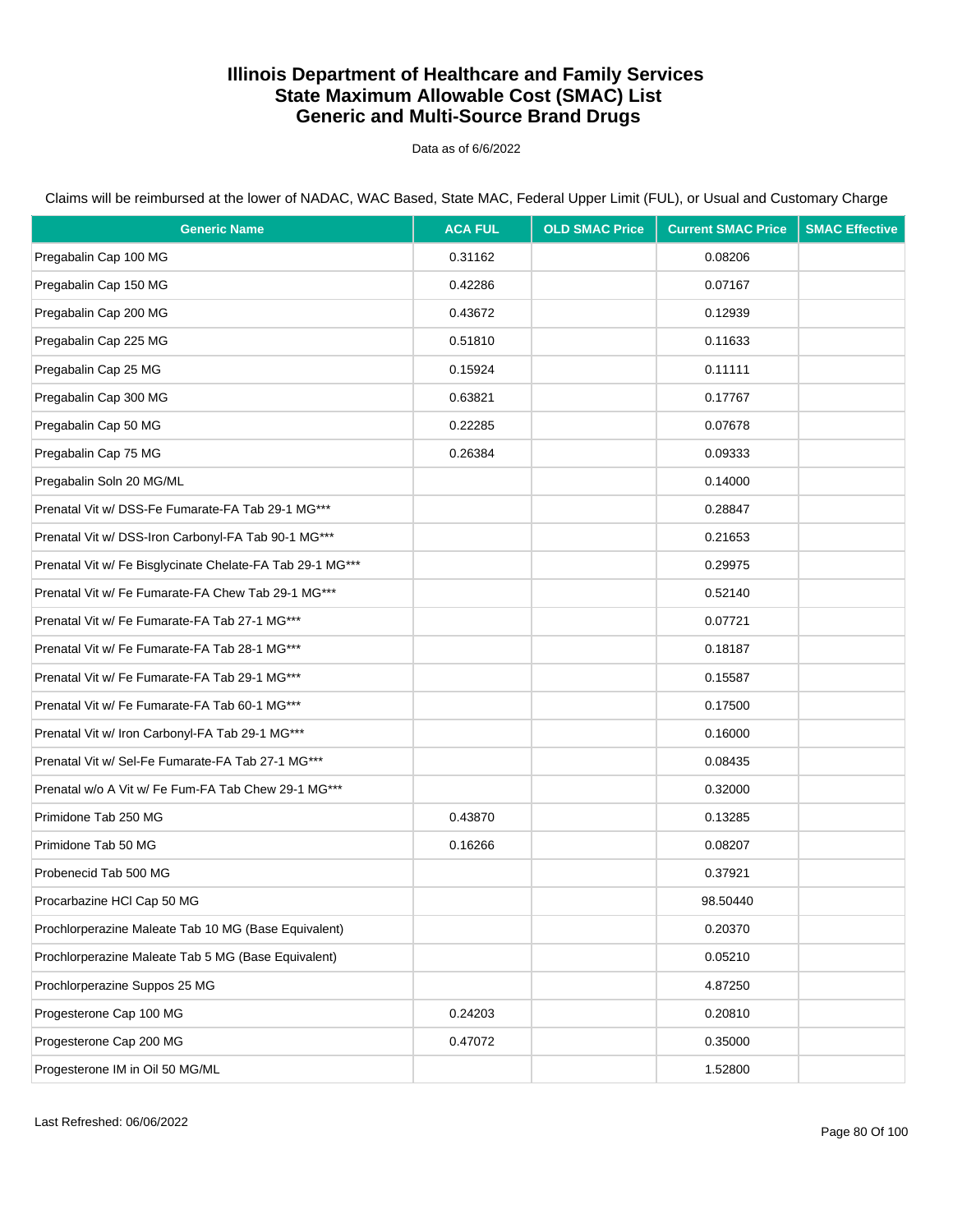Data as of 6/6/2022

| <b>Generic Name</b>                                       | <b>ACA FUL</b> | <b>OLD SMAC Price</b> | <b>Current SMAC Price</b> | <b>SMAC Effective</b> |
|-----------------------------------------------------------|----------------|-----------------------|---------------------------|-----------------------|
| Progesterone Micronized Cap 100 MG                        |                |                       | 0.21878                   |                       |
| Progesterone Micronized Cap 200 MG                        |                |                       | 0.65200                   |                       |
| Progesterone Vaginal Gel 8%                               |                |                       | 26.45376                  |                       |
| Promethazine & Phenylephrine Syrup 6.25-5 MG/5ML          |                |                       | 0.01818                   |                       |
| Promethazine HCl Inj 25 MG/ML                             |                |                       | 0.90630                   |                       |
| Promethazine HCl Inj 50 MG/ML                             |                |                       | 1.77568                   |                       |
| Promethazine HCl Suppos 12.5 MG                           | 4.30179        |                       | 3.66597                   |                       |
| Promethazine HCI Suppos 25 MG                             | 3.84571        |                       | 3.57167                   |                       |
| Promethazine HCl Syrup 6.25 MG/5ML                        | 0.04717        |                       | 0.01551                   |                       |
| Promethazine HCl Tab 12.5 MG                              | 0.04544        |                       | 0.04160                   |                       |
| Promethazine HCI Tab 25 MG                                | 0.05428        |                       | 0.04365                   |                       |
| Promethazine HCI Tab 50 MG                                | 0.08228        |                       | 0.14205                   |                       |
| Promethazine w/ Codeine Syrup 6.25-10 MG/5ML              | 0.04114        |                       | 0.01268                   |                       |
| Promethazine-DM Syrup 6.25-15 MG/5ML                      |                |                       | 0.00863                   |                       |
| Promethazine-Phenylephrine-Codeine Syrup 6.25-5-10 MG/5ML |                |                       | 0.07010                   |                       |
| Propafenone HCI Cap ER 12HR 225 MG                        | 0.87455        |                       | 1.88000                   |                       |
| Propafenone HCI Cap ER 12HR 325 MG                        | 1.22612        |                       | 1.69967                   |                       |
| Propafenone HCI Cap ER 12HR 425 MG                        |                |                       | 5.68307                   |                       |
| Propafenone HCI Tab 150 MG                                | 0.14284        |                       | 0.10840                   |                       |
| Propafenone HCI Tab 225 MG                                | 0.23565        |                       | 0.19070                   |                       |
| Propafenone HCI Tab 300 MG                                | 0.42914        |                       | 0.62703                   |                       |
| Proparacaine HCl Ophth Soln 0.5%                          |                |                       | 0.19507                   |                       |
| Propranolol HCl Cap ER 24HR 120 MG                        | 0.37781        |                       | 0.40220                   |                       |
| Propranolol HCl Cap ER 24HR 160 MG                        | 0.60843        |                       | 0.35770                   |                       |
| Propranolol HCI Cap ER 24HR 60 MG                         | 0.31674        |                       | 0.24880                   |                       |
| Propranolol HCI Cap ER 24HR 80 MG                         | 0.37509        |                       | 0.27910                   |                       |
| Propranolol HCI Oral Soln 20 MG/5ML                       |                |                       | 0.09670                   |                       |
| Propranolol HCl Tab 10 MG                                 | 0.08526        |                       | 0.04190                   |                       |
| Propranolol HCl Tab 20 MG                                 | 0.10577        |                       | 0.07908                   |                       |
| Propranolol HCl Tab 40 MG                                 | 0.12571        |                       | 0.09057                   |                       |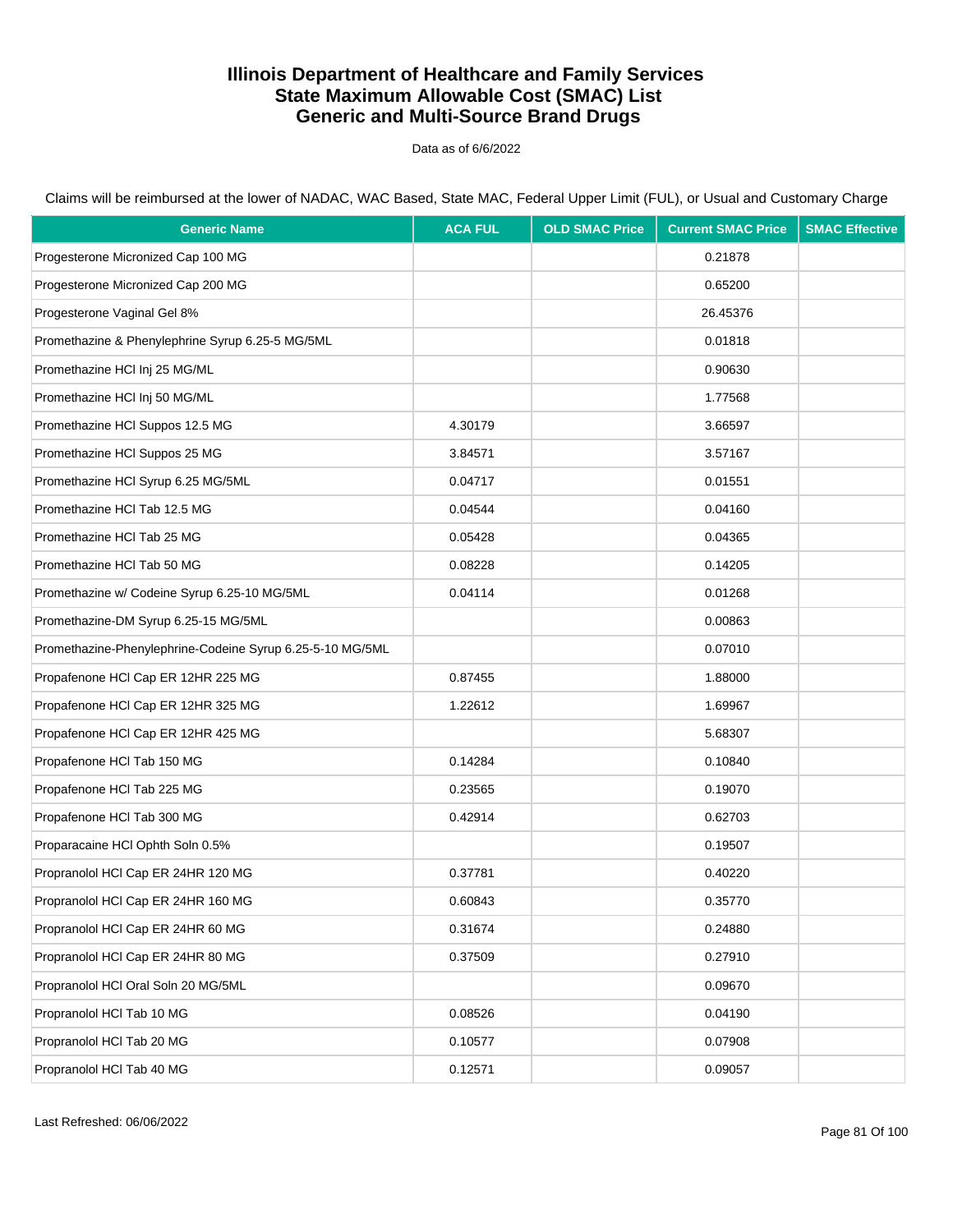Data as of 6/6/2022

Claims will be reimbursed at the lower of NADAC, WAC Based, State MAC, Federal Upper Limit (FUL), or Usual and Customary Charge

| <b>Generic Name</b>                          | <b>ACA FUL</b> | <b>OLD SMAC Price</b> | <b>Current SMAC Price</b> | <b>SMAC Effective</b> |
|----------------------------------------------|----------------|-----------------------|---------------------------|-----------------------|
| Propranolol HCl Tab 60 MG                    | 0.52717        |                       | 0.25040                   |                       |
| Propranolol HCl Tab 80 MG                    | 0.23697        |                       | 0.15770                   |                       |
| Propylthiouracil Tab 50 MG                   |                |                       | 0.17870                   |                       |
| Protriptyline HCI Tab 10 MG                  | 3.06317        |                       | 1.43650                   |                       |
| Pseudoephed-Bromphen-DM Syrup 30-2-10 MG/5ML |                |                       | 0.05776                   |                       |
| Pyrazinamide Tab 500 MG                      |                |                       | 1.92400                   |                       |
| Pyridostigmine Bromide Oral Soln 60 MG/5ML   |                |                       | 1.79704                   |                       |
| Pyridostigmine Bromide Tab 60 MG             | 0.40908        |                       | 0.24830                   |                       |
| Pyridostigmine Bromide Tab ER 180 MG         | 5.34105        |                       | 5.46133                   |                       |
| Pyridoxine HCI Powder                        |                |                       | 0.24781                   |                       |
| Quetiapine Fumarate Tab 100 MG               | 0.05349        |                       | 0.04269                   |                       |
| Quetiapine Fumarate Tab 200 MG               | 0.09830        |                       | 0.07336                   |                       |
| Quetiapine Fumarate Tab 25 MG                | 0.03315        |                       | 0.03137                   |                       |
| Quetiapine Fumarate Tab 300 MG               | 0.14976        |                       | 0.12117                   |                       |
| Quetiapine Fumarate Tab 400 MG               | 0.16559        |                       | 0.12230                   |                       |
| Quetiapine Fumarate Tab 50 MG                | 0.04465        |                       | 0.03800                   |                       |
| Quetiapine Fumarate Tab ER 24HR 150 MG       | 0.52806        |                       | 0.18783                   |                       |
| Quetiapine Fumarate Tab ER 24HR 200 MG       | 0.52142        | 0.25400               | 0.22041                   | 06/01/2022            |
| Quetiapine Fumarate Tab ER 24HR 300 MG       | 0.92028        |                       | 0.28000                   |                       |
| Quetiapine Fumarate Tab ER 24HR 400 MG       | 1.09690        |                       | 0.36295                   |                       |
| Quetiapine Fumarate Tab ER 24HR 50 MG        | 0.24608        |                       | 0.13350                   |                       |
| Quinapril HCl Tab 10 MG                      | 0.11479        |                       | 0.09013                   |                       |
| Quinapril HCl Tab 20 MG                      | 0.10382        |                       | 0.07900                   |                       |
| Quinapril HCl Tab 40 MG                      | 0.12778        |                       | 0.07200                   |                       |
| Quinapril HCl Tab 5 MG                       | 0.08940        |                       | 0.08701                   |                       |
| Quinapril-Hydrochlorothiazide Tab 10-12.5 MG | 0.67536        |                       | 0.44502                   |                       |
| Quinapril-Hydrochlorothiazide Tab 20-12.5 MG | 0.46108        |                       | 0.36578                   |                       |
| Quinapril-Hydrochlorothiazide Tab 20-25 MG   | 0.42894        |                       | 0.35755                   |                       |
| Quinidine Gluconate Tab ER 324 MG            |                |                       | 6.82330                   |                       |
| Quinine Sulfate Cap 324 MG                   | 1.25319        |                       | 1.69000                   |                       |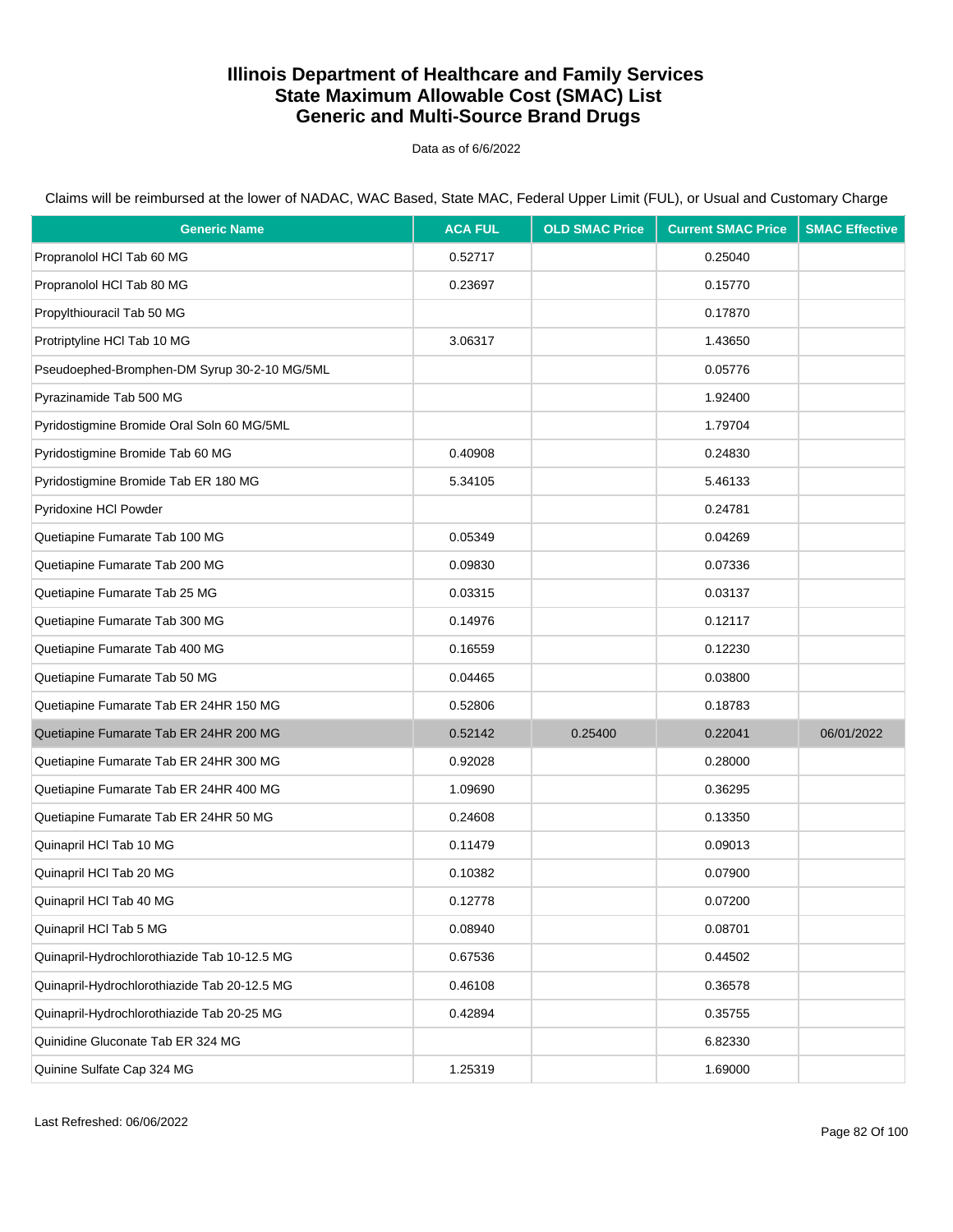Data as of 6/6/2022

| <b>Generic Name</b>                          | <b>ACA FUL</b> | <b>OLD SMAC Price</b> | <b>Current SMAC Price</b> | <b>SMAC Effective</b> |
|----------------------------------------------|----------------|-----------------------|---------------------------|-----------------------|
| Rabeprazole Sodium EC Tab 20 MG              | 0.87884        |                       | 0.19089                   |                       |
| Raloxifene HCl Tab 60 MG                     | 0.34946        |                       | 0.19067                   |                       |
| Ramelteon Tab 8 MG                           | 2.24160        | 1.92700               | 0.94567                   | 06/01/2022            |
| Ramipril Cap 1.25 MG                         | 0.11596        |                       | 0.08994                   |                       |
| Ramipril Cap 10 MG                           | 0.07184        | 0.04168               | 0.03375                   | 06/01/2022            |
| Ramipril Cap 2.5 MG                          | 0.08172        | 0.04723               | 0.03995                   | 06/01/2022            |
| Ramipril Cap 5 MG                            | 0.08691        |                       | 0.03974                   |                       |
| Ranitidine HCl Cap 150 MG                    |                |                       | 0.25625                   |                       |
| Ranitidine HCl Cap 300 MG                    |                |                       | 0.65926                   |                       |
| Ranitidine HCl Syrup 15 MG/ML (75 MG/5ML)    |                |                       | 0.01956                   |                       |
| Ranitidine HCI Tab 150 MG                    |                |                       | 0.03460                   |                       |
| Ranitidine HCI Tab 300 MG                    |                |                       | 0.09489                   |                       |
| Ranolazine Tab ER 12HR 1000 MG               | 0.42765        | 0.46750               | 0.43417                   | 06/01/2022            |
| Ranolazine Tab ER 12HR 500 MG                | 0.26727        |                       | 0.25194                   |                       |
| Rasagiline Mesylate Tab 0.5 MG (Base Equiv)  | 2.37411        |                       | 2.48667                   |                       |
| Rasagiline Mesylate Tab 1 MG (Base Equiv)    | 1.96425        |                       | 2.38313                   |                       |
| Repaglinide Tab 0.5 MG                       | 0.11108        |                       | 0.08777                   |                       |
| Repaglinide Tab 1 MG                         | 0.12059        |                       | 0.11823                   |                       |
| Repaglinide Tab 2 MG                         | 0.11867        |                       | 0.10198                   |                       |
| Reserpine Tab 0.1 MG                         |                |                       | 0.06000                   |                       |
| Ribavirin Cap 200 MG                         |                |                       | 0.93250                   |                       |
| Ribavirin Tab 200 MG                         |                |                       | 0.57350                   |                       |
| Rifabutin Cap 150 MG                         |                |                       | 11.95918                  |                       |
| Rifampin Cap 150 MG                          |                |                       | 0.79485                   |                       |
| Rifampin Cap 300 MG                          | 0.81203        |                       | 0.41917                   |                       |
| Riluzole Tab 50 MG                           | 0.36017        |                       | 0.28500                   |                       |
| Risedronate Sodium Tab 150 MG                | 12.79175       |                       | 29.14556                  |                       |
| Risedronate Sodium Tab 35 MG                 | 2.68065        |                       | 3.44000                   |                       |
| Risedronate Sodium Tab 5 MG                  |                |                       | 2.33300                   |                       |
| Risedronate Sodium Tab Delayed Release 35 MG | 25.62150       |                       | 22.00000                  |                       |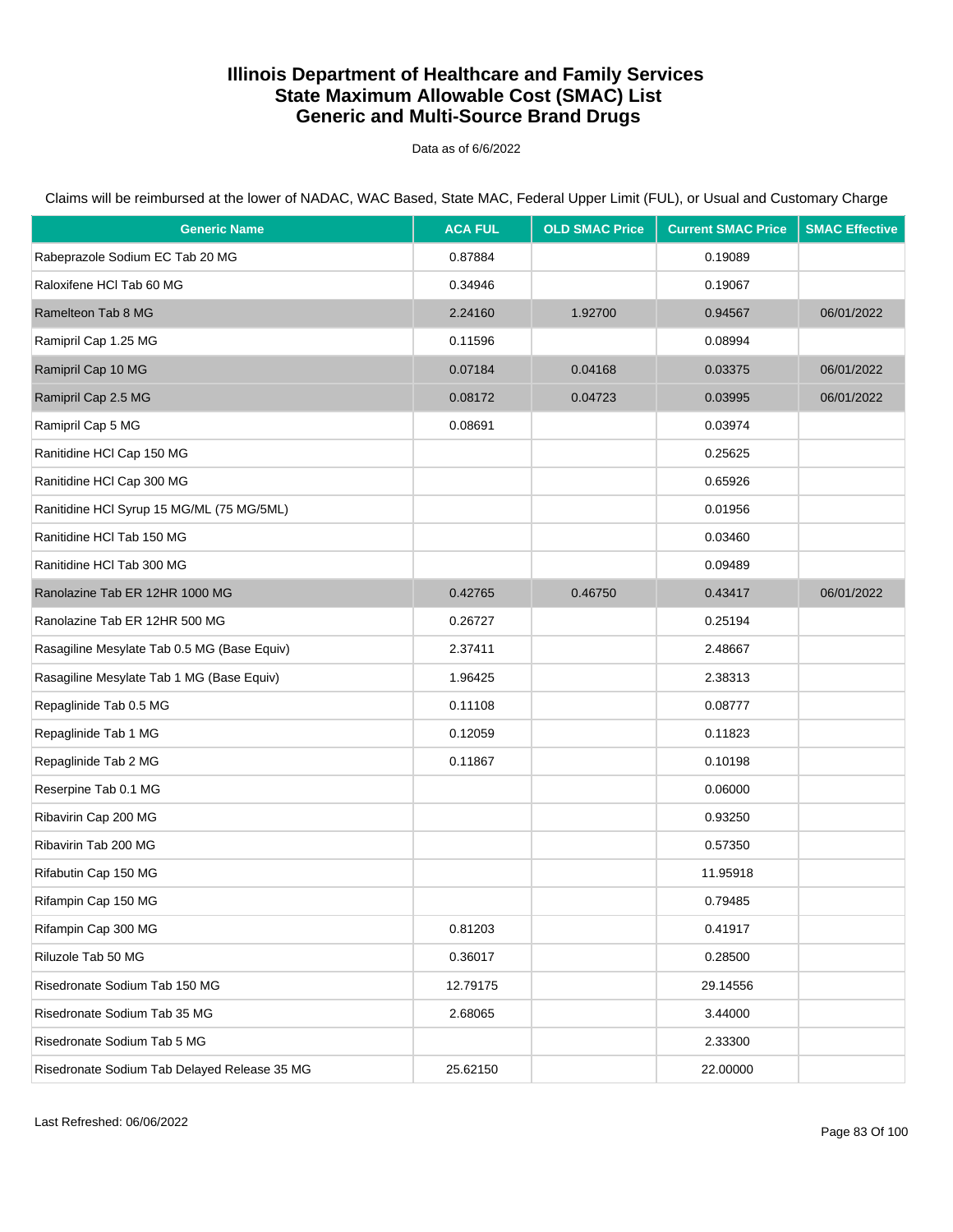Data as of 6/6/2022

| <b>Generic Name</b>                                          | <b>ACA FUL</b> | <b>OLD SMAC Price</b> | <b>Current SMAC Price</b> | <b>SMAC Effective</b> |
|--------------------------------------------------------------|----------------|-----------------------|---------------------------|-----------------------|
| Risperidone Orally Disintegrating Tab 0.25 MG                |                |                       | 1.18967                   |                       |
| Risperidone Orally Disintegrating Tab 0.5 MG                 |                |                       | 0.63219                   |                       |
| Risperidone Orally Disintegrating Tab 1 MG                   |                |                       | 0.53571                   |                       |
| Risperidone Orally Disintegrating Tab 2 MG                   |                |                       | 1.40689                   |                       |
| Risperidone Orally Disintegrating Tab 3 MG                   |                |                       | 1.15500                   |                       |
| Risperidone Orally Disintegrating Tab 4 MG                   |                |                       | 2.31447                   |                       |
| Risperidone Soln 1 MG/ML                                     | 0.44122        |                       | 0.33131                   |                       |
| Risperidone Tab 0.25 MG                                      | 0.04381        |                       | 0.02047                   |                       |
| Risperidone Tab 0.5 MG                                       | 0.04286        |                       | 0.03900                   |                       |
| Risperidone Tab 1 MG                                         | 0.05977        |                       | 0.03683                   |                       |
| Risperidone Tab 2 MG                                         | 0.08508        |                       | 0.04011                   |                       |
| Risperidone Tab 3 MG                                         | 0.11396        |                       | 0.04333                   |                       |
| Risperidone Tab 4 MG                                         | 0.14117        |                       | 0.06578                   |                       |
| Ritonavir Tab 100 MG                                         | 2.63390        | 0.98372               | 0.84400                   | 06/01/2022            |
| Rivastigmine Tartrate Cap 1.5 MG (Base Equivalent)           | 0.22559        |                       | 0.15325                   |                       |
| Rivastigmine Tartrate Cap 3 MG (Base Equivalent)             | 0.20670        |                       | 0.11583                   |                       |
| Rivastigmine Tartrate Cap 4.5 MG (Base Equivalent)           | 0.25608        |                       | 0.11583                   |                       |
| Rivastigmine Tartrate Cap 6 MG (Base Equivalent)             | 0.21786        |                       | 0.27576                   |                       |
| Rivastigmine TD Patch 24HR 13.3 MG/24HR                      | 4.51129        |                       | 2.78575                   |                       |
| Rivastigmine TD Patch 24HR 4.6 MG/24HR                       | 3.47542        |                       | 1.79500                   |                       |
| Rivastigmine TD Patch 24HR 9.5 MG/24HR                       | 3.93670        |                       | 2.99456                   |                       |
| Rizatriptan Benzoate Oral Disintegrating Tab 10 MG (Base Eq) | 0.79356        |                       | 0.59194                   |                       |
| Rizatriptan Benzoate Oral Disintegrating Tab 5 MG (Base Eq)  | 0.58014        |                       | 0.55500                   |                       |
| Rizatriptan Benzoate Tab 10 MG (Base Equivalent)             | 0.60759        |                       | 0.34874                   |                       |
| Rizatriptan Benzoate Tab 5 MG (Base Equivalent)              | 0.60800        |                       | 0.43333                   |                       |
| Ropinirole Hydrochloride Tab 0.25 MG                         | 0.05087        |                       | 0.04812                   |                       |
| Ropinirole Hydrochloride Tab 0.5 MG                          | 0.07868        |                       | 0.04000                   |                       |
| Ropinirole Hydrochloride Tab 1 MG                            | 0.04941        |                       | 0.03847                   |                       |
| Ropinirole Hydrochloride Tab 2 MG                            | 0.06229        |                       | 0.06414                   |                       |
| Ropinirole Hydrochloride Tab 3 MG                            | 0.09096        |                       | 0.06620                   |                       |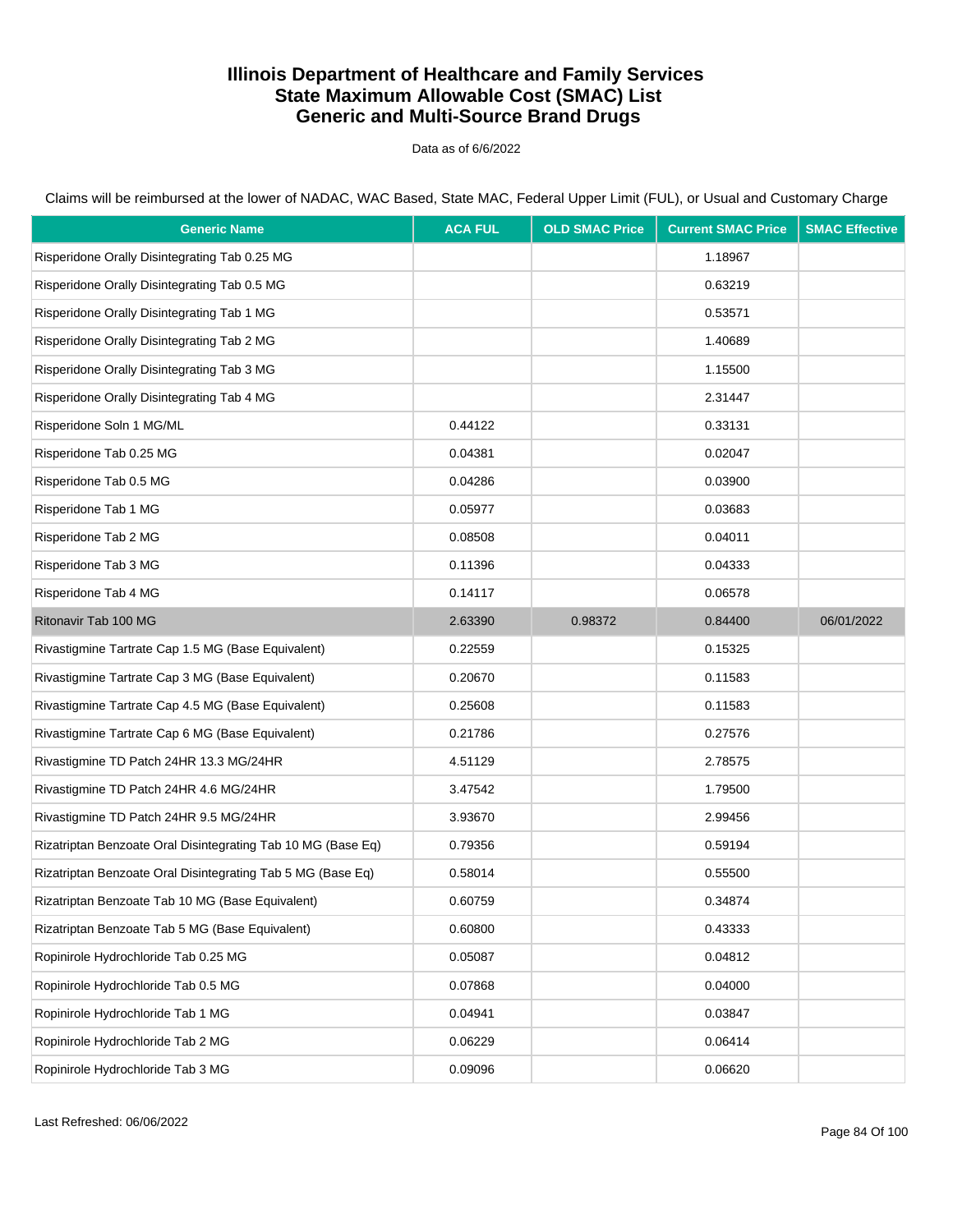Data as of 6/6/2022

| <b>Generic Name</b>                                          | <b>ACA FUL</b> | <b>OLD SMAC Price</b> | <b>Current SMAC Price</b> | <b>SMAC Effective</b> |
|--------------------------------------------------------------|----------------|-----------------------|---------------------------|-----------------------|
| Ropinirole Hydrochloride Tab 4 MG                            | 0.07640        |                       | 0.06920                   |                       |
| Ropinirole Hydrochloride Tab 5 MG                            | 0.08595        |                       | 0.08350                   |                       |
| Ropinirole Hydrochloride Tab ER 24HR 12 MG (Base Equivalent) | 2.40863        |                       | 3.63095                   |                       |
| Ropinirole Hydrochloride Tab ER 24HR 2 MG (Base Equivalent)  | 0.50292        |                       | 0.74883                   |                       |
| Ropinirole Hydrochloride Tab ER 24HR 4 MG (Base Equivalent)  | 0.75144        |                       | 1.00020                   |                       |
| Ropinirole Hydrochloride Tab ER 24HR 6 MG (Base Equivalent)  | 1.89693        |                       | 1.61926                   |                       |
| Ropinirole Hydrochloride Tab ER 24HR 8 MG (Base Equivalent)  | 1.52194        |                       | 1.88900                   |                       |
| Rosuvastatin Calcium Tab 10 MG                               | 0.10475        |                       | 0.04500                   |                       |
| Rosuvastatin Calcium Tab 20 MG                               | 0.09905        |                       | 0.07272                   |                       |
| Rosuvastatin Calcium Tab 40 MG                               | 0.14417        |                       | 0.10520                   |                       |
| Rosuvastatin Calcium Tab 5 MG                                | 0.10584        |                       | 0.04222                   |                       |
| Rufinamide Susp 40 MG/ML                                     | 1.79471        |                       | 3.02211                   |                       |
| Rufinamide Tab 200 MG                                        |                |                       | 2.79106                   |                       |
| Rufinamide Tab 400 MG                                        | 21.45968       |                       | 4.94490                   |                       |
| Salicylic Acid Cream 6%                                      |                |                       | 0.06125                   |                       |
| Salicylic Acid Film Forming Liquid 27.5%                     |                |                       | 7.02400                   |                       |
| Salicylic Acid Lotion 6%                                     |                |                       | 0.08792                   |                       |
| Salicylic Acid Shampoo 6%                                    |                |                       | 0.14124                   |                       |
| Saline Injection w/ Benzyl Alcohol                           |                |                       | 0.03033                   |                       |
| Salsalate Tab 500 MG                                         |                |                       | 0.37549                   |                       |
| Salsalate Tab 750 MG                                         |                |                       | 0.60680                   |                       |
| Sapropterin Dihydrochloride Tab 100 MG                       |                |                       | 31.52340                  |                       |
| Scopolamine TD Patch 72HR 1 MG/3DAYS                         | 11.42131       | 9.83800               | 9.64767                   | 06/01/2022            |
| Selegiline HCI Cap 5 MG                                      | 1.00030        |                       | 0.84167                   |                       |
| Selegiline HCI Tab 5 MG                                      |                |                       | 1.03445                   |                       |
| Selenium Sulfide Lotion 2.5%                                 |                |                       | 0.06809                   |                       |
| Selenium Sulfide Shampoo 2.25%                               |                |                       | 0.16000                   |                       |
| Sertraline HCI Oral Concentrate for Solution 20 MG/ML        | 0.57670        | 0.60625               | 0.46243                   | 06/01/2022            |
| Sertraline HCI Tab 100 MG                                    | 0.12003        |                       | 0.04360                   |                       |
| Sertraline HCl Tab 25 MG                                     | 0.05408        |                       | 0.02148                   |                       |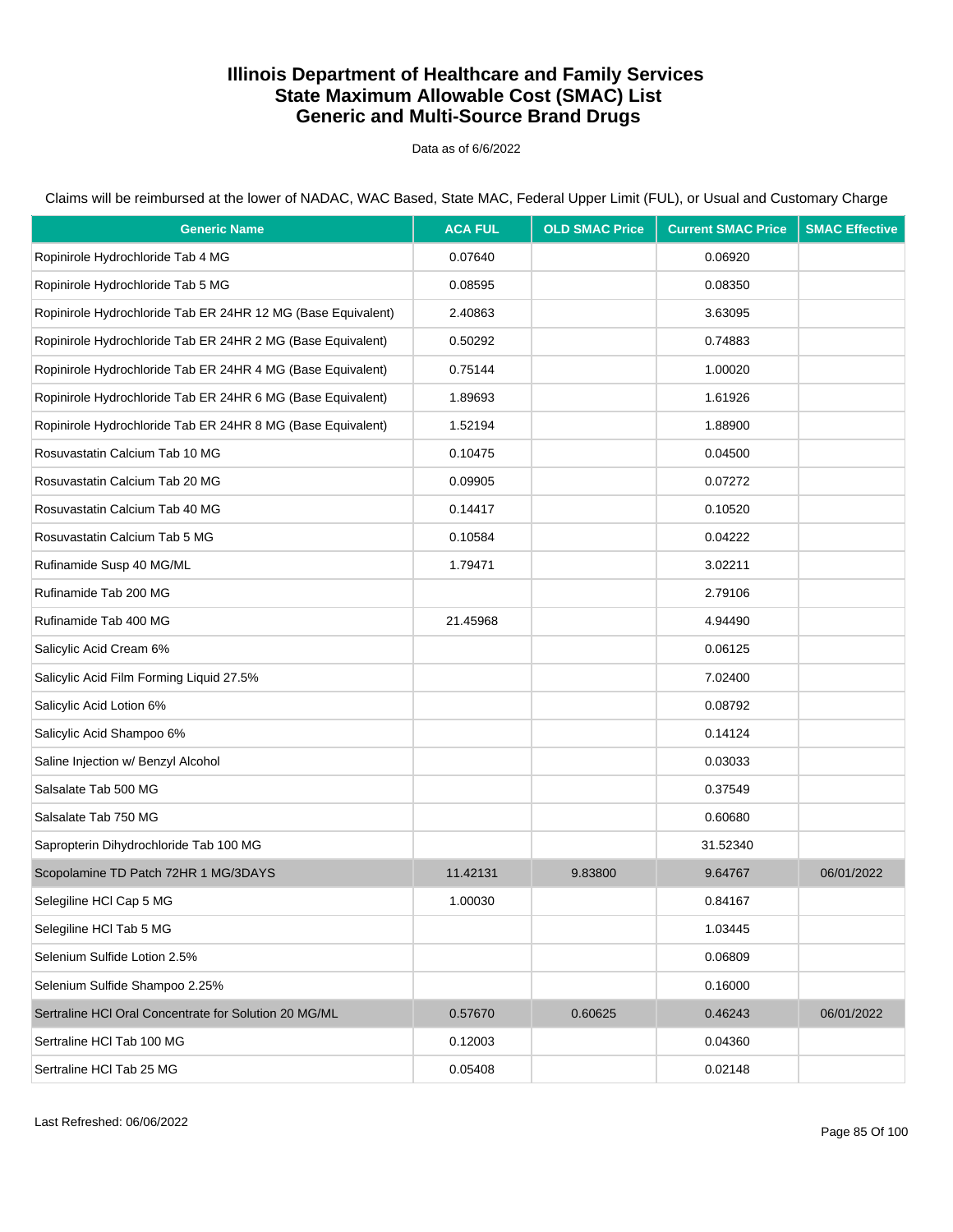Data as of 6/6/2022

Claims will be reimbursed at the lower of NADAC, WAC Based, State MAC, Federal Upper Limit (FUL), or Usual and Customary Charge

| <b>Generic Name</b>                        | <b>ACA FUL</b> | <b>OLD SMAC Price</b> | <b>Current SMAC Price</b> | <b>SMAC Effective</b> |
|--------------------------------------------|----------------|-----------------------|---------------------------|-----------------------|
| Sertraline HCI Tab 50 MG                   | 0.05832        |                       | 0.02816                   |                       |
| Sevelamer Carbonate Packet 0.8 GM          |                |                       | 5.28000                   |                       |
| Sevelamer Carbonate Packet 2.4 GM          |                |                       | 5.81956                   |                       |
| Sevelamer Carbonate Tab 800 MG             | 0.27716        |                       | 0.22241                   |                       |
| Sevelamer HCI Tab 800 MG                   | 4.81750        |                       | 3.77928                   |                       |
| Sildenafil Citrate For Suspension 10 MG/ML |                |                       | 8.92857                   |                       |
| Sildenafil Citrate Tab 100 MG              | 0.54925        |                       | 0.54058                   |                       |
| Sildenafil Citrate Tab 20 MG               | 0.12394        |                       | 0.07400                   |                       |
| Sildenafil Citrate Tab 25 MG               | 0.22075        |                       | 0.15833                   |                       |
| Sildenafil Citrate Tab 50 MG               | 0.19190        |                       | 0.16967                   |                       |
| Silodosin Cap 4 MG                         | 0.73440        |                       | 0.81771                   |                       |
| Silodosin Cap 8 MG                         | 0.65297        |                       | 0.58000                   |                       |
| Silver Sulfadiazine Cream 1%               |                |                       | 0.11235                   |                       |
| Simple - Syrup                             |                |                       | 0.02824                   |                       |
| Simvastatin Tab 10 MG                      | 0.02883        |                       | 0.01851                   |                       |
| Simvastatin Tab 20 MG                      | 0.03589        | 0.01895               | 0.01636                   | 06/01/2022            |
| Simvastatin Tab 40 MG                      | 0.05417        |                       | 0.03360                   |                       |
| Simvastatin Tab 5 MG                       | 0.03094        |                       | 0.02656                   |                       |
| Simvastatin Tab 80 MG                      | 0.09163        |                       | 0.05544                   |                       |
| Sirolimus Oral Soln 1 MG/ML                | 19.21740       |                       | 17.50000                  |                       |
| Sirolimus Tab 0.5 MG                       | 4.84817        |                       | 2.95371                   |                       |
| Sirolimus Tab 1 MG                         | 5.15476        |                       | 5.74220                   |                       |
| Sirolimus Tab 2 MG                         |                |                       | 13.50950                  |                       |
| Sodium Bicarbonate IV Soln 8.4%            |                |                       | 0.15760                   |                       |
| Sodium Chloride Flush IV Soln 0.9%         |                |                       | 0.03231                   |                       |
| Sodium Chloride Inj 0.9%                   |                |                       | 0.03231                   |                       |
| Sodium Chloride Irrigation Soln 0.9%       |                |                       | 0.00431                   |                       |
| Sodium Chloride IV Soln 0.45%              |                |                       | 0.00202                   |                       |
| Sodium Chloride IV Soln 0.9%               |                |                       | 0.02780                   |                       |
| Sodium Chloride IV Soln 4 mEq/ML (23.4%)   |                |                       | 0.01648                   |                       |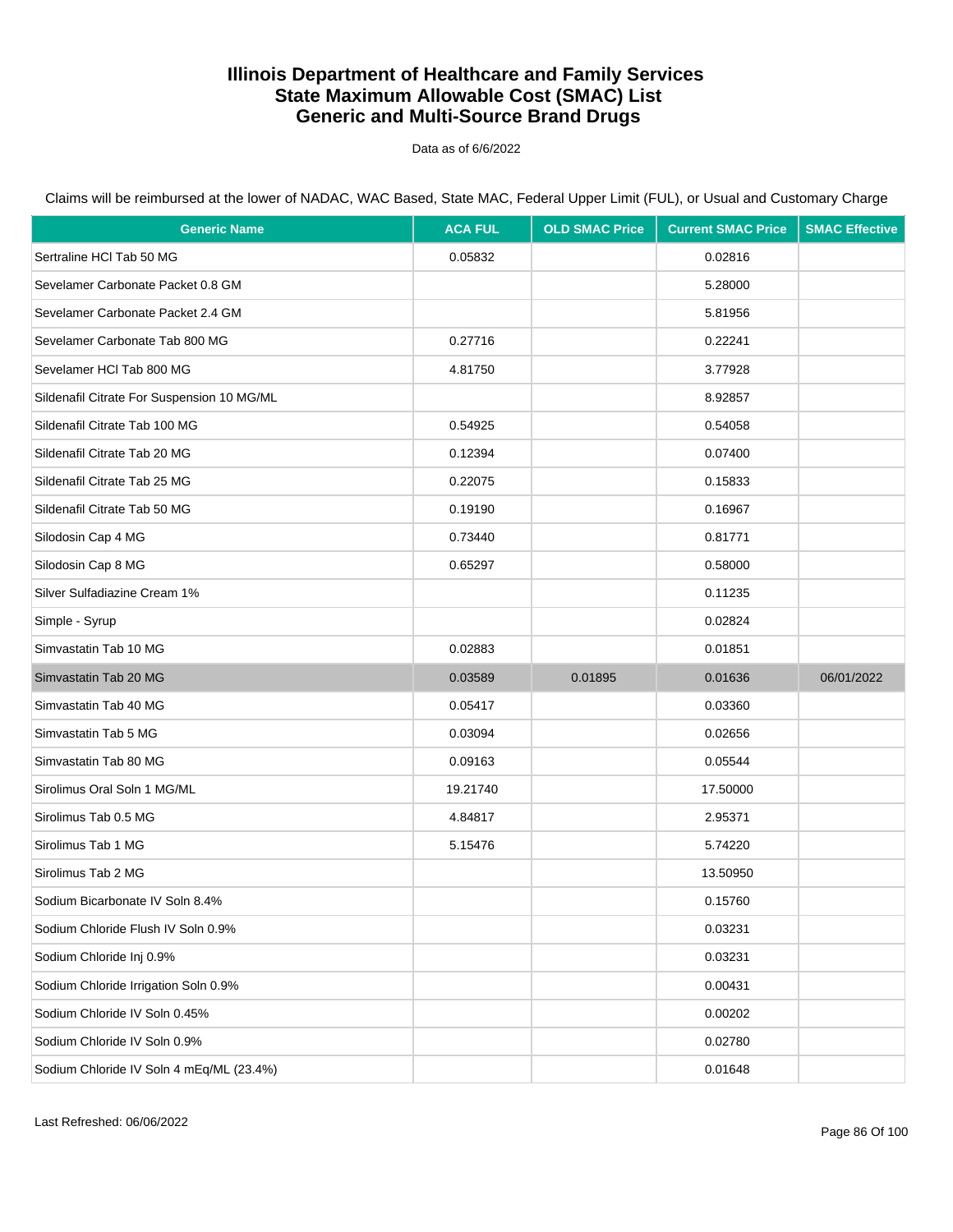Data as of 6/6/2022

Claims will be reimbursed at the lower of NADAC, WAC Based, State MAC, Federal Upper Limit (FUL), or Usual and Customary Charge

| <b>Generic Name</b>                                         | <b>ACA FUL</b> | <b>OLD SMAC Price</b> | <b>Current SMAC Price</b> | <b>SMAC Effective</b> |
|-------------------------------------------------------------|----------------|-----------------------|---------------------------|-----------------------|
| Sodium Chloride Preservative Free (PF) Inj 0.9%             |                |                       | 0.06960                   |                       |
| Sodium Chloride Soln Nebu 0.9%                              |                |                       | 0.09591                   |                       |
| Sodium Citrate & Citric Acid Soln 500-334 MG/5ML            |                |                       | 0.02296                   |                       |
| Sodium Fluoride Chew Tab 0.25 MG F (from 0.55 MG NaF)       |                |                       | 0.04095                   |                       |
| Sodium Fluoride Chew Tab 0.5 MG F (from 1.1 MG NaF)         |                |                       | 0.04146                   |                       |
| Sodium Fluoride Chew Tab 1 MG F (from 2.2 MG NaF)           |                |                       | 0.04125                   |                       |
| Sodium Fluoride Cream 1.1%                                  |                |                       | 0.07571                   |                       |
| Sodium Fluoride Gel 1.1% (0.5% F)                           |                |                       | 0.06196                   |                       |
| Sodium Fluoride Paste 1.1%                                  |                |                       | 0.11167                   |                       |
| Sodium Fluoride Rinse 0.2%                                  |                |                       | 0.01756                   |                       |
| Sodium Fluoride Soln 0.25 MG/DROP F (from 0.55 MG/DROP NaF) |                |                       | 0.18330                   |                       |
| Sodium Fluoride Soln 0.5 MG/ML F (from 1.1 MG/ML NaF)       |                |                       | 0.10320                   |                       |
| Sodium Fluoride-Potassium Nitrate Gel 1.1-5%                |                |                       | 0.09765                   |                       |
| Sodium Phenylbutyrate Oral Powder 3 GM/Teaspoonful          |                |                       | 18.03447                  |                       |
| Sodium Polystyrene Sulfonate Oral Susp 15 GM/60ML           |                |                       | 0.11862                   |                       |
| Sodium Polystyrene Sulfonate Powder**                       |                | 0.10772               | 0.08276                   | 06/01/2022            |
| Solifenacin Succinate Tab 10 MG                             | 0.34861        |                       | 0.15733                   |                       |
| Solifenacin Succinate Tab 5 MG                              | 0.25718        |                       | 0.17658                   |                       |
| Somatropin (Non-Refrigerated) For Inj 5 MG                  |                |                       | 617.90844                 |                       |
| Somatropin (Non-Refrigerated) For Inj 8.8 MG                |                |                       | 988.65948                 |                       |
| Somatropin (Non-Refrigerated) For Subcutaneous Inj 8.8 MG   |                |                       | 1274.78894                |                       |
| Somatropin For Inj 0.2 MG                                   |                |                       | 27.67030                  |                       |
| Somatropin For Inj 0.4 MG                                   |                |                       | 55.34772                  |                       |
| Somatropin For Inj 0.6 MG                                   |                |                       | 83.01802                  |                       |
| Somatropin For Inj 10 MG                                    |                |                       | 577.68000                 |                       |
| Somatropin For Inj 12 MG (13.8 MG Overfill)                 |                |                       | 1523.35212                |                       |
| Somatropin For Inj 12 MG (36 Unit)                          |                |                       | 1525.07520                |                       |
| Somatropin For Inj 24 MG                                    |                |                       | 3050.15040                |                       |
| Somatropin For Inj 5 MG                                     |                |                       | 635.44800                 |                       |
| Somatropin For Inj 5.8 MG                                   |                |                       | 313.78482                 |                       |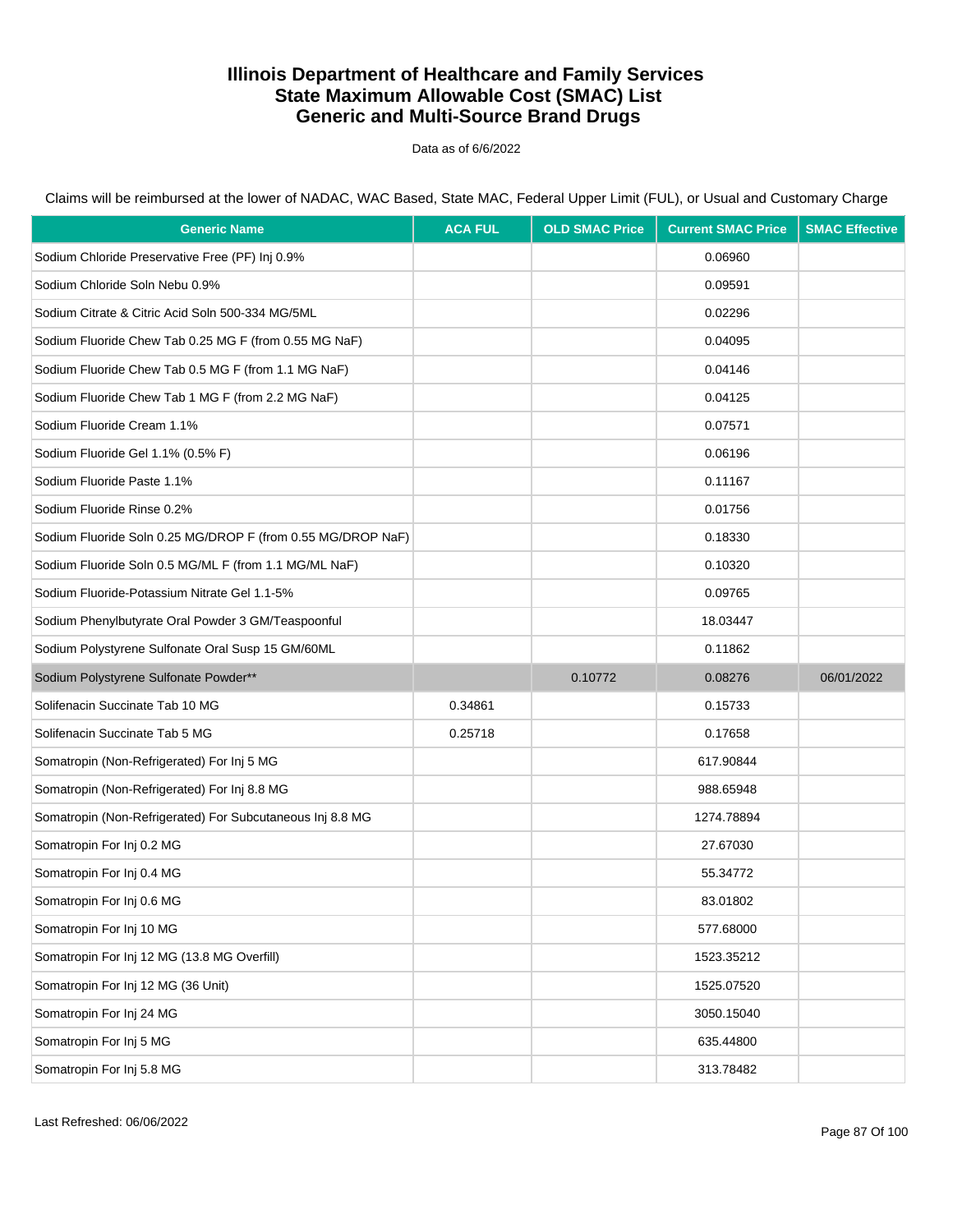Data as of 6/6/2022

Claims will be reimbursed at the lower of NADAC, WAC Based, State MAC, Federal Upper Limit (FUL), or Usual and Customary Charge

| <b>Generic Name</b>                               | <b>ACA FUL</b> | <b>OLD SMAC Price</b> | <b>Current SMAC Price</b> | <b>SMAC Effective</b> |
|---------------------------------------------------|----------------|-----------------------|---------------------------|-----------------------|
| Somatropin For Inj 6 MG (18 Unit)                 |                |                       | 762.53760                 |                       |
| Somatropin For Subcutaneous Inj 5 MG              |                |                       | 620.94000                 |                       |
| Somatropin Inj 10 MG/1.5ML                        |                |                       | 828.20720                 |                       |
| Somatropin Inj 5 MG/1.5ML                         |                |                       | 414.10360                 |                       |
| Sorafenib Tosylate Tab 200 MG (Base Equivalent)   |                |                       | 159.61896                 |                       |
| Sorbitol Oral Solution 70%                        |                |                       | 0.00899                   |                       |
| Sorbitol Rectal Solution 70%                      |                |                       | 0.00899                   |                       |
| Sorbitol Solution (Bulk)                          |                |                       | 0.00899                   |                       |
| Sotalol HCI (AFIB/AFL) Tab 120 MG                 | 0.11534        |                       | 0.13750                   |                       |
| Sotalol HCI (AFIB/AFL) Tab 160 MG                 | 0.18304        |                       | 0.18700                   |                       |
| Sotalol HCI (AFIB/AFL) Tab 80 MG                  | 0.08360        |                       | 0.08482                   |                       |
| Sotalol HCl Tab 120 MG                            | 0.11534        |                       | 0.07900                   |                       |
| Sotalol HCl Tab 160 MG                            | 0.18304        |                       | 0.18700                   |                       |
| Sotalol HCl Tab 240 MG                            |                |                       | 0.33276                   |                       |
| Sotalol HCl Tab 80 MG                             | 0.08360        |                       | 0.05260                   |                       |
| Spironolactone & Hydrochlorothiazide Tab 25-25 MG | 0.68162        |                       | 0.68200                   |                       |
| Spironolactone Tab 100 MG                         | 0.18943        |                       | 0.17885                   |                       |
| Spironolactone Tab 25 MG                          | 0.04979        |                       | 0.03604                   |                       |
| Spironolactone Tab 50 MG                          | 0.11000        |                       | 0.08910                   |                       |
| Stavudine Cap 15 MG                               |                |                       | 1.95477                   |                       |
| Stavudine Cap 20 MG                               |                |                       | 1.21300                   |                       |
| Stavudine Cap 30 MG                               |                |                       | 0.86000                   |                       |
| Stavudine Cap 40 MG                               |                |                       | 0.91833                   |                       |
| Sucralfate Susp 1 GM/10ML                         | 0.38074        |                       | 0.32145                   |                       |
| Sucralfate Tab 1 GM                               | 0.19497        |                       | 0.14940                   |                       |
| Sulfacetamide Sodium Lotion 10% (Acne)            | 0.74216        |                       | 0.48687                   |                       |
| Sulfacetamide Sodium Ophth Oint 10%               |                |                       | 15.68000                  |                       |
| Sulfacetamide Sodium Ophth Soln 10%               |                |                       | 1.92933                   |                       |
| Sulfacetamide Sodium w/ Sulfur Cleanser 10-5%     |                |                       | 0.13728                   |                       |
| Sulfacetamide Sodium w/ Sulfur Cleanser 9.8-4.8%  |                |                       | 0.82435                   |                       |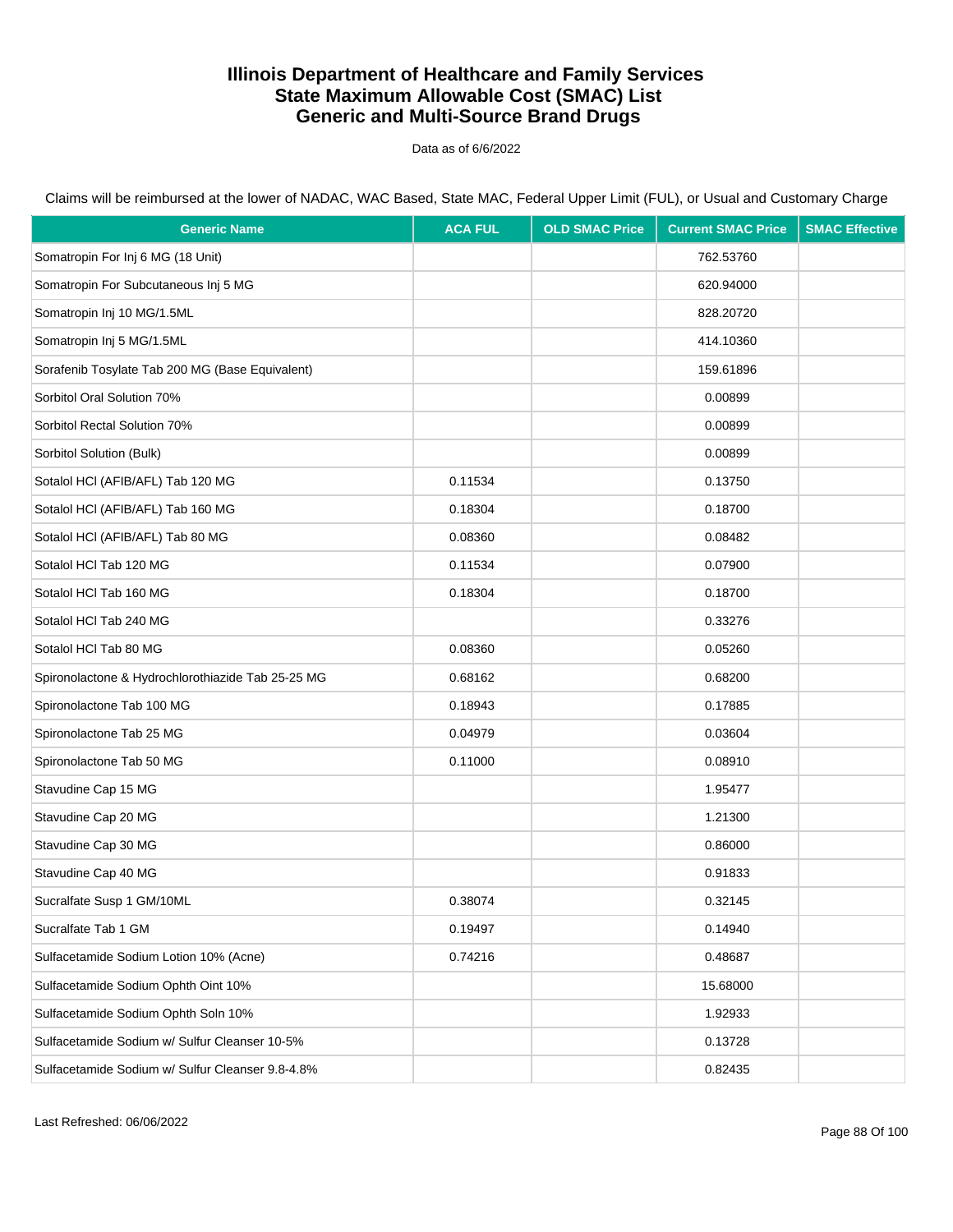Data as of 6/6/2022

Claims will be reimbursed at the lower of NADAC, WAC Based, State MAC, Federal Upper Limit (FUL), or Usual and Customary Charge

| <b>Generic Name</b>                                         | <b>ACA FUL</b> | <b>OLD SMAC Price</b> | <b>Current SMAC Price</b> | <b>SMAC Effective</b> |
|-------------------------------------------------------------|----------------|-----------------------|---------------------------|-----------------------|
| Sulfacetamide Sodium w/ Sulfur Cleansing Pad 10-4%          |                |                       | 4.23217                   |                       |
| Sulfacetamide Sodium w/ Sulfur Cream 10-2%                  |                |                       | 10.11965                  |                       |
| Sulfacetamide Sodium w/ Sulfur Cream 10-5%                  |                |                       | 3.12786                   |                       |
| Sulfacetamide Sodium w/ Sulfur Emulsion 10-5%               |                |                       | 0.05344                   |                       |
| Sulfacetamide Sodium w/ Sulfur Lotion 10-5%                 |                |                       | 2.01032                   |                       |
| Sulfacetamide Sodium w/ Sulfur Susp 8-4%                    |                |                       | 0.11345                   |                       |
| Sulfacetamide Sodium w/ Sulfur Wash 9-4%                    |                |                       | 0.15000                   |                       |
| Sulfacetamide Sodium w/ Sulfur Wash 9-4.5%                  |                |                       | 0.07379                   |                       |
| Sulfacetamide Sodium-Prednisolone Ophth Soln 10-0.23(0.25)% |                |                       | 2.23200                   |                       |
| Sulfamethoxazole-Trimethoprim IV Soln 400-80 MG/5ML         |                |                       | 0.92890                   |                       |
| Sulfamethoxazole-Trimethoprim Susp 200-40 MG/5ML            | 0.05934        |                       | 0.08457                   |                       |
| Sulfamethoxazole-Trimethoprim Tab 400-80 MG                 | 0.05996        |                       | 0.05025                   |                       |
| Sulfamethoxazole-Trimethoprim Tab 800-160 MG                | 0.07938        |                       | 0.04090                   |                       |
| Sulfasalazine Tab 500 MG                                    | 0.26680        |                       | 0.13500                   |                       |
| Sulfasalazine Tab Delayed Release 500 MG                    |                |                       | 0.19492                   |                       |
| Sulindac Tab 150 MG                                         | 0.16765        |                       | 0.12100                   |                       |
| Sulindac Tab 200 MG                                         | 0.25605        |                       | 0.13438                   |                       |
| Sumatriptan Nasal Spray 20 MG/ACT                           |                |                       | 29.16667                  |                       |
| Sumatriptan Nasal Spray 5 MG/ACT                            |                |                       | 34.59524                  |                       |
| Sumatriptan Succinate Inj 6 MG/0.5ML                        |                |                       | 23.01000                  |                       |
| Sumatriptan Succinate Solution Auto-injector 4 MG/0.5ML     |                |                       | 125.00000                 |                       |
| Sumatriptan Succinate Solution Auto-injector 6 MG/0.5ML     |                |                       | 68.86085                  |                       |
| Sumatriptan Succinate Solution Cartridge 4 MG/0.5ML         |                |                       | 147.72286                 |                       |
| Sumatriptan Succinate Solution Cartridge 6 MG/0.5ML         |                |                       | 110.77440                 |                       |
| Sumatriptan Succinate Tab 100 MG                            | 0.55490        |                       | 0.44458                   |                       |
| Sumatriptan Succinate Tab 25 MG                             | 0.46303        |                       | 0.34111                   |                       |
| Sumatriptan Succinate Tab 50 MG                             | 0.50766        |                       | 0.33111                   |                       |
| Sumatriptan-Naproxen Sodium Tab 85-500 MG                   | 37.82877       |                       | 20.88000                  |                       |
| Sunitinib Malate Cap 12.5 MG (Base Equivalent)              |                |                       | 173.87848                 |                       |
| Sunitinib Malate Cap 25 MG (Base Equivalent)                |                |                       | 347.75767                 |                       |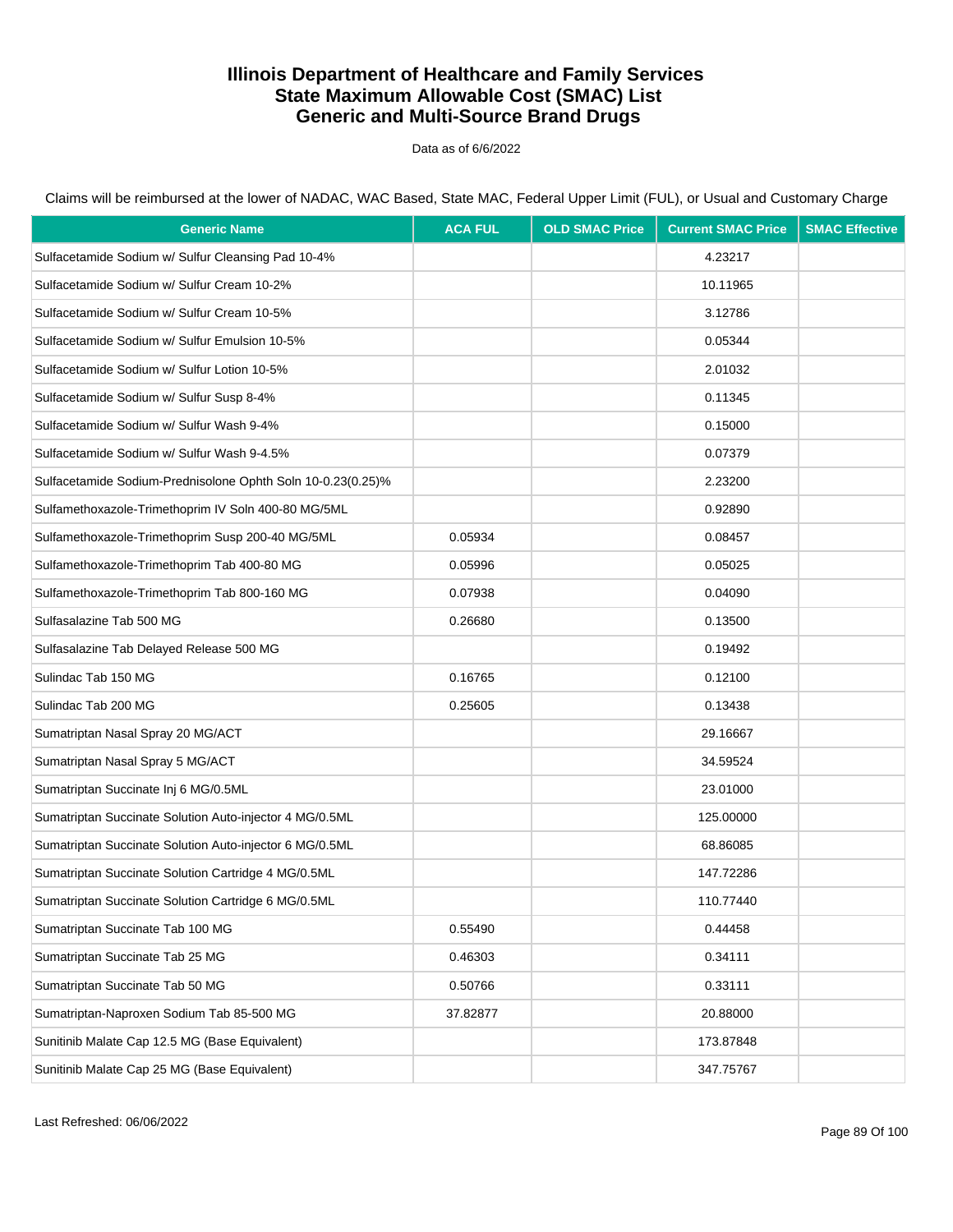Data as of 6/6/2022

| <b>Generic Name</b>                            | <b>ACA FUL</b> | <b>OLD SMAC Price</b> | <b>Current SMAC Price</b> | <b>SMAC Effective</b> |
|------------------------------------------------|----------------|-----------------------|---------------------------|-----------------------|
| Sunitinib Malate Cap 50 MG (Base Equivalent)   |                |                       | 605.39726                 |                       |
| Tacrolimus Cap 0.5 MG                          | 0.36139        |                       | 0.08055                   |                       |
| Tacrolimus Cap 1 MG                            | 0.54028        |                       | 0.13478                   |                       |
| Tacrolimus Cap 5 MG                            | 2.65197        |                       | 0.39610                   |                       |
| Tacrolimus Oint 0.03%                          |                |                       | 3.54733                   |                       |
| Tacrolimus Oint 0.1%                           |                |                       | 2.14549                   |                       |
| Tadalafil Tab 10 MG                            | 0.40958        |                       | 0.54643                   |                       |
| Tadalafil Tab 2.5 MG                           | 0.17302        |                       | 0.22733                   |                       |
| Tadalafil Tab 20 MG                            | 0.51178        |                       | 0.42967                   |                       |
| Tadalafil Tab 20 MG (PAH)                      | 0.55321        |                       | 0.46283                   |                       |
| Tadalafil Tab 5 MG                             | 0.18155        |                       | 0.13767                   |                       |
| Tamoxifen Citrate Tab 10 MG (Base Equivalent)  | 0.22456        |                       | 0.15000                   |                       |
| Tamoxifen Citrate Tab 20 MG (Base Equivalent)  | 0.40086        |                       | 0.34317                   |                       |
| Tamsulosin HCl Cap 0.4 MG                      |                |                       | 0.05377                   |                       |
| Tavaborole Soln 5%                             | 12.67867       |                       | 10.61900                  | 06/01/2022            |
| Tazarotene Cream 0.1%                          |                |                       | 3.43623                   |                       |
| Telmisartan Tab 20 MG                          | 0.21405        |                       | 0.22067                   |                       |
| Telmisartan Tab 40 MG                          | 0.31046        |                       | 0.12822                   |                       |
| Telmisartan Tab 80 MG                          | 0.30058        |                       | 0.21717                   |                       |
| Telmisartan-Amlodipine Tab 40-10 MG            |                |                       | 3.87707                   | 06/01/2022            |
| Telmisartan-Hydrochlorothiazide Tab 40-12.5 MG | 1.02128        |                       | 0.73467                   |                       |
| Telmisartan-Hydrochlorothiazide Tab 80-12.5 MG | 1.02797        |                       | 1.17000                   |                       |
| Telmisartan-Hydrochlorothiazide Tab 80-25 MG   | 1.07788        |                       | 0.56667                   |                       |
| Temazepam Cap 15 MG                            | 0.10975        |                       | 0.04590                   |                       |
| Temazepam Cap 22.5 MG                          | 2.70134        |                       | 3.77648                   |                       |
| Temazepam Cap 30 MG                            | 0.14817        |                       | 0.07112                   |                       |
| Temazepam Cap 7.5 MG                           | 1.18214        |                       | 0.37420                   |                       |
| Temozolomide Cap 100 MG                        |                |                       | 9.86377                   |                       |
| Temozolomide Cap 140 MG                        | 13.83623       |                       | 11.93613                  |                       |
| Temozolomide Cap 180 MG                        |                |                       | 27.78000                  |                       |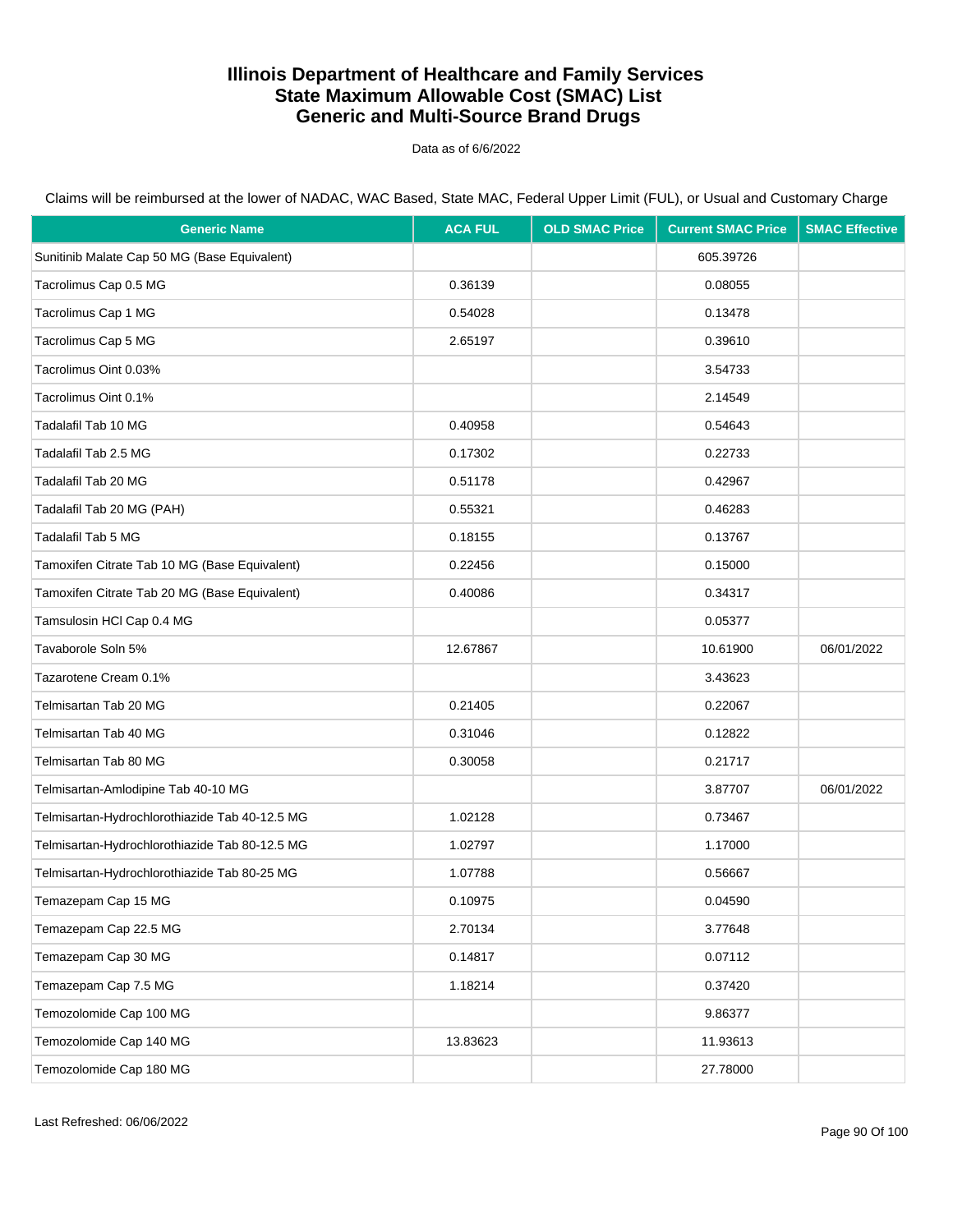Data as of 6/6/2022

Claims will be reimbursed at the lower of NADAC, WAC Based, State MAC, Federal Upper Limit (FUL), or Usual and Customary Charge

| <b>Generic Name</b>                            | <b>ACA FUL</b> | <b>OLD SMAC Price</b> | <b>Current SMAC Price</b> | <b>SMAC Effective</b> |
|------------------------------------------------|----------------|-----------------------|---------------------------|-----------------------|
| Temozolomide Cap 20 MG                         |                |                       | 4.07143                   |                       |
| Temozolomide Cap 250 MG                        |                |                       | 65.30400                  |                       |
| Temozolomide Cap 5 MG                          |                |                       | 1.35714                   |                       |
| Temsirolimus Soln For IV Infusion 25 MG/ML     |                |                       | 1433.21000                |                       |
| Tenofovir Disoproxil Fumarate Tab 300 MG       | 1.70392        |                       | 0.24167                   |                       |
| Terazosin HCl Cap 1 MG (Base Equivalent)       | 0.15968        |                       | 0.04550                   |                       |
| Terazosin HCl Cap 10 MG (Base Equivalent)      | 0.18051        |                       | 0.04670                   |                       |
| Terazosin HCI Cap 2 MG (Base Equivalent)       | 0.14953        |                       | 0.04550                   |                       |
| Terazosin HCl Cap 5 MG (Base Equivalent)       | 0.16393        |                       | 0.05040                   |                       |
| Terbinafine HCI Tab 250 MG                     | 0.15570        |                       | 0.08000                   |                       |
| Terbutaline Sulfate Tab 2.5 MG                 |                |                       | 0.85620                   |                       |
| Terbutaline Sulfate Tab 5 MG                   |                |                       | 1.60116                   |                       |
| Terconazole Vaginal Cream 0.4%                 |                |                       | 0.50889                   |                       |
| Terconazole Vaginal Cream 0.8%                 |                |                       | 1.19850                   |                       |
| Terconazole Vaginal Suppos 80 MG               |                |                       | 12.70933                  |                       |
| Tesamorelin Acetate For Inj 1 MG (Base Equiv)  |                |                       | 87.98000                  |                       |
| Testosterone Cypionate IM Inj in Oil 100 MG/ML |                |                       | 4.63220                   |                       |
| Testosterone Cypionate IM Inj in Oil 200 MG/ML |                |                       | 10.51200                  |                       |
| Testosterone Enanthate IM Inj in Oil 200 MG/ML |                |                       | 11.16600                  |                       |
| Testosterone TD Gel 10MG/ACT (2%)              | 4.88389        |                       | 5.56080                   |                       |
| Testosterone TD Gel 12.5 MG/ACT (1%)           |                |                       | 0.98319                   |                       |
| Testosterone TD Gel 20.25 MG/1.25GM (1.62%)    | 7.59946        |                       | 6.61702                   |                       |
| Testosterone TD Gel 20.25 MG/ACT (1.62%)       |                |                       | 0.86000                   |                       |
| Testosterone TD Gel 25 MG/2.5GM (1%)           |                |                       | 2.32624                   |                       |
| Testosterone TD Gel 40.5 MG/2.5GM (1.62%)      | 6.21748        |                       | 2.23400                   |                       |
| Testosterone TD Gel 50 MG/5GM (1%)             | 0.79826        |                       | 1.01935                   |                       |
| Testosterone TD Soln 30 MG/ACT                 | 1.13446        |                       | 2.03210                   |                       |
| Tetrabenazine Tab 12.5 MG                      |                |                       | 1.98289                   |                       |
| Tetrabenazine Tab 25 MG                        |                |                       | 26.52000                  |                       |
| Tetracycline HCI Cap 250 MG                    | 0.88478        |                       | 1.20000                   |                       |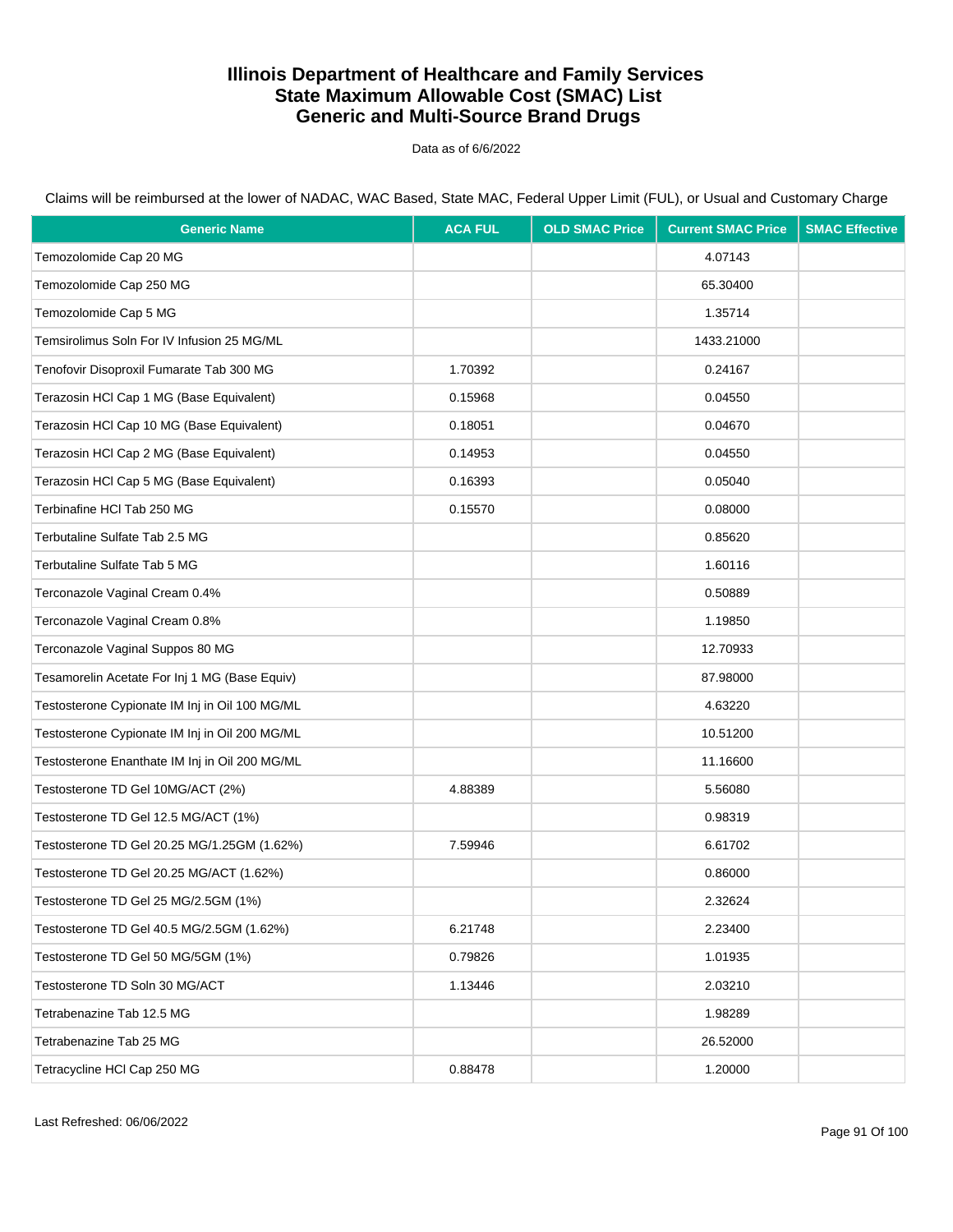Data as of 6/6/2022

| <b>Generic Name</b>                                         | <b>ACA FUL</b> | <b>OLD SMAC Price</b> | <b>Current SMAC Price</b> | <b>SMAC Effective</b> |
|-------------------------------------------------------------|----------------|-----------------------|---------------------------|-----------------------|
| Tetracycline HCl Cap 500 MG                                 | 1.66440        |                       | 1.53190                   |                       |
| Tezacaftor-Ivacaftor 100-150 MG & Ivacaftor 150 MG Tab TBPK |                |                       | 398.40000                 |                       |
| Thalidomide Cap 50 MG                                       |                |                       | 170.21817                 |                       |
| Theophylline Tab ER 12HR 300 MG                             |                |                       | 1.40000                   |                       |
| Theophylline Tab ER 24HR 400 MG                             | 0.58597        |                       | 0.52770                   |                       |
| Theophylline Tab ER 24HR 600 MG                             | 1.31290        |                       | 1.11250                   |                       |
| Theophylline Tab SR 12HR 100 MG                             |                |                       | 0.12790                   |                       |
| Theophylline Tab SR 12HR 200 MG                             |                |                       | 0.34260                   |                       |
| Thioguanine Tab 40 MG                                       |                |                       | 25.17609                  |                       |
| Thioridazine HCI Tab 10 MG                                  |                |                       | 0.33367                   |                       |
| Thioridazine HCI Tab 100 MG                                 |                |                       | 0.61240                   |                       |
| Thioridazine HCI Tab 25 MG                                  |                |                       | 0.62230                   |                       |
| Thioridazine HCI Tab 50 MG                                  |                |                       | 0.56010                   |                       |
| Thiothixene Cap 1 MG                                        |                |                       | 0.74934                   |                       |
| Thiothixene Cap 10 MG                                       |                |                       | 1.46520                   |                       |
| Thiothixene Cap 2 MG                                        |                |                       | 0.89633                   |                       |
| Thiothixene Cap 5 MG                                        |                |                       | 1.52400                   |                       |
| Thyroid Tab 120 MG (2 Grain)                                |                |                       | 0.93670                   |                       |
| Thyroid Tab 15 MG (1/4 Grain)                               |                |                       | 0.40170                   |                       |
| Thyroid Tab 30 MG (1/2 Grain)                               |                |                       | 0.41000                   |                       |
| Thyroid Tab 60 MG (1 Grain)                                 |                |                       | 0.52000                   |                       |
| Thyroid Tab 90 MG (1 1/2 Grain)                             |                |                       | 0.82100                   |                       |
| Tiagabine HCI Tab 12 MG                                     |                |                       | 8.37633                   | 06/01/2022            |
| Tiagabine HCI Tab 2 MG                                      |                |                       | 4.79365                   |                       |
| Tiagabine HCl Tab 4 MG                                      | 3.74575        |                       | 3.86484                   |                       |
| Ticlopidine HCl Tab 250 MG                                  |                |                       | 0.16510                   |                       |
| Timolol Maleate Ophth Gel Forming Soln 0.25%                |                |                       | 20.20189                  |                       |
| Timolol Maleate Ophth Gel Forming Soln 0.5%                 |                |                       | 20.87000                  |                       |
| Timolol Maleate Ophth Soln 0.25%                            |                |                       | 0.42234                   |                       |
| Timolol Maleate Ophth Soln 0.5%                             |                |                       | 0.96680                   |                       |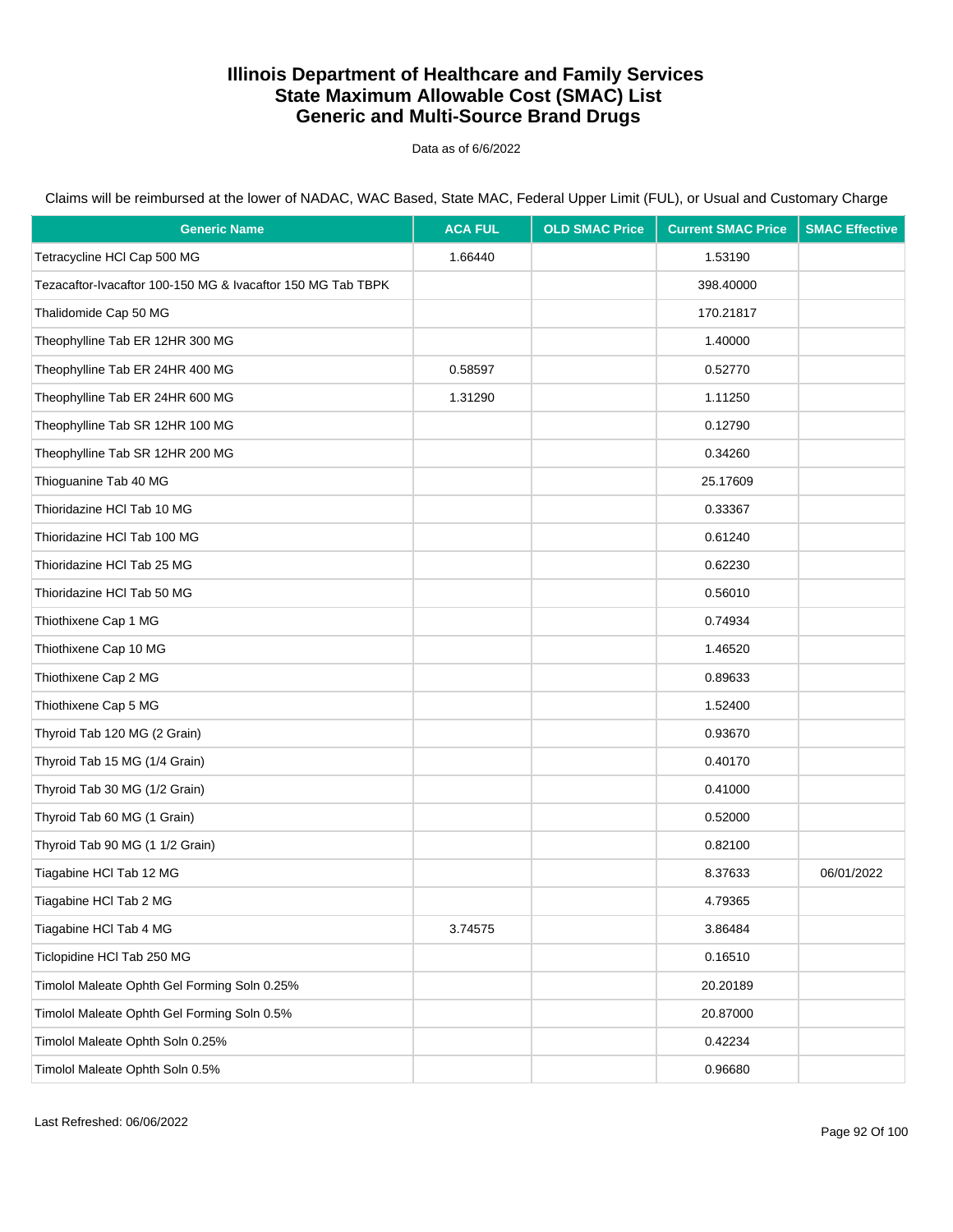Data as of 6/6/2022

| <b>Generic Name</b>                                        | <b>ACA FUL</b> | <b>OLD SMAC Price</b> | <b>Current SMAC Price</b> | <b>SMAC Effective</b> |
|------------------------------------------------------------|----------------|-----------------------|---------------------------|-----------------------|
| Timolol Maleate Ophth Soln 0.5% (Once-Daily)               |                |                       | 40.02360                  |                       |
| Timolol Maleate Tab 10 MG                                  |                |                       | 0.38870                   |                       |
| Timolol Maleate Tab 20 MG                                  |                |                       | 0.71955                   |                       |
| Timolol Maleate Tab 5 MG                                   |                |                       | 0.28691                   |                       |
| Tinidazole Tab 500 MG                                      |                |                       | 2.19850                   |                       |
| Tizanidine HCl Cap 2 MG (Base Equivalent)                  | 0.10465        |                       | 0.12463                   |                       |
| Tizanidine HCl Cap 4 MG (Base Equivalent)                  | 0.19625        |                       | 0.40807                   |                       |
| Tizanidine HCl Cap 6 MG (Base Equivalent)                  | 0.19295        |                       | 0.26287                   |                       |
| Tizanidine HCl Tab 2 MG (Base Equivalent)                  | 0.05642        |                       | 0.02233                   |                       |
| Tizanidine HCl Tab 4 MG (Base Equivalent)                  | 0.04748        |                       | 0.03761                   |                       |
| Tobramycin Inhal Cap 28 MG                                 |                |                       | 45.07149                  |                       |
| Tobramycin Nebu Soln 300 MG/5ML                            |                |                       | 3.75611                   |                       |
| Tobramycin Ophth Soln 0.3%                                 | 1.36839        |                       | 0.81000                   |                       |
| Tobramycin Sulfate For Inj 1.2 GM                          |                |                       | 77.70000                  |                       |
| Tobramycin Sulfate Inj 1.2 GM/30ML (40 MG/ML) (Base Equiv) |                |                       | 0.75929                   |                       |
| Tobramycin Sulfate Inj 2 GM/50ML (40 MG/ML) (Base Equiv)   |                |                       | 0.75929                   |                       |
| Tobramycin Sulfate Inj 40 MG/ML                            |                |                       | 0.94410                   |                       |
| Tobramycin Sulfate Inj 80 MG/2ML (40 MG/ML) (Base Equiv)   |                |                       | 0.67440                   |                       |
| Tobramycin-Dexamethasone Ophth Susp 0.3-0.1%               |                |                       | 11.90100                  |                       |
| Tolbutamide Tab 500 MG                                     |                |                       | 0.20592                   |                       |
| Tolmetin Sodium Tab 600 MG                                 |                |                       | 1.52152                   |                       |
| Tolterodine Tartrate Cap ER 24HR 2 MG                      | 1.10421        |                       | 1.23116                   |                       |
| Tolterodine Tartrate Cap ER 24HR 4 MG                      | 1.01843        |                       | 0.90000                   |                       |
| Tolterodine Tartrate Tab 1 MG                              | 0.53787        |                       | 0.43100                   |                       |
| Tolterodine Tartrate Tab 2 MG                              | 0.43647        |                       | 0.43000                   |                       |
| Topiramate Cap ER 24HR Sprinkle 100 MG                     |                |                       | 16.90700                  |                       |
| Topiramate Cap ER 24HR Sprinkle 150 MG                     |                |                       | 20.79947                  |                       |
| Topiramate Cap ER 24HR Sprinkle 200 MG                     |                | 22.09013              | 19.01467                  | 06/01/2022            |
| Topiramate Cap ER 24HR Sprinkle 50 MG                      |                |                       | 5.80386                   |                       |
| Topiramate Sprinkle Cap 15 MG                              |                |                       | 0.26700                   |                       |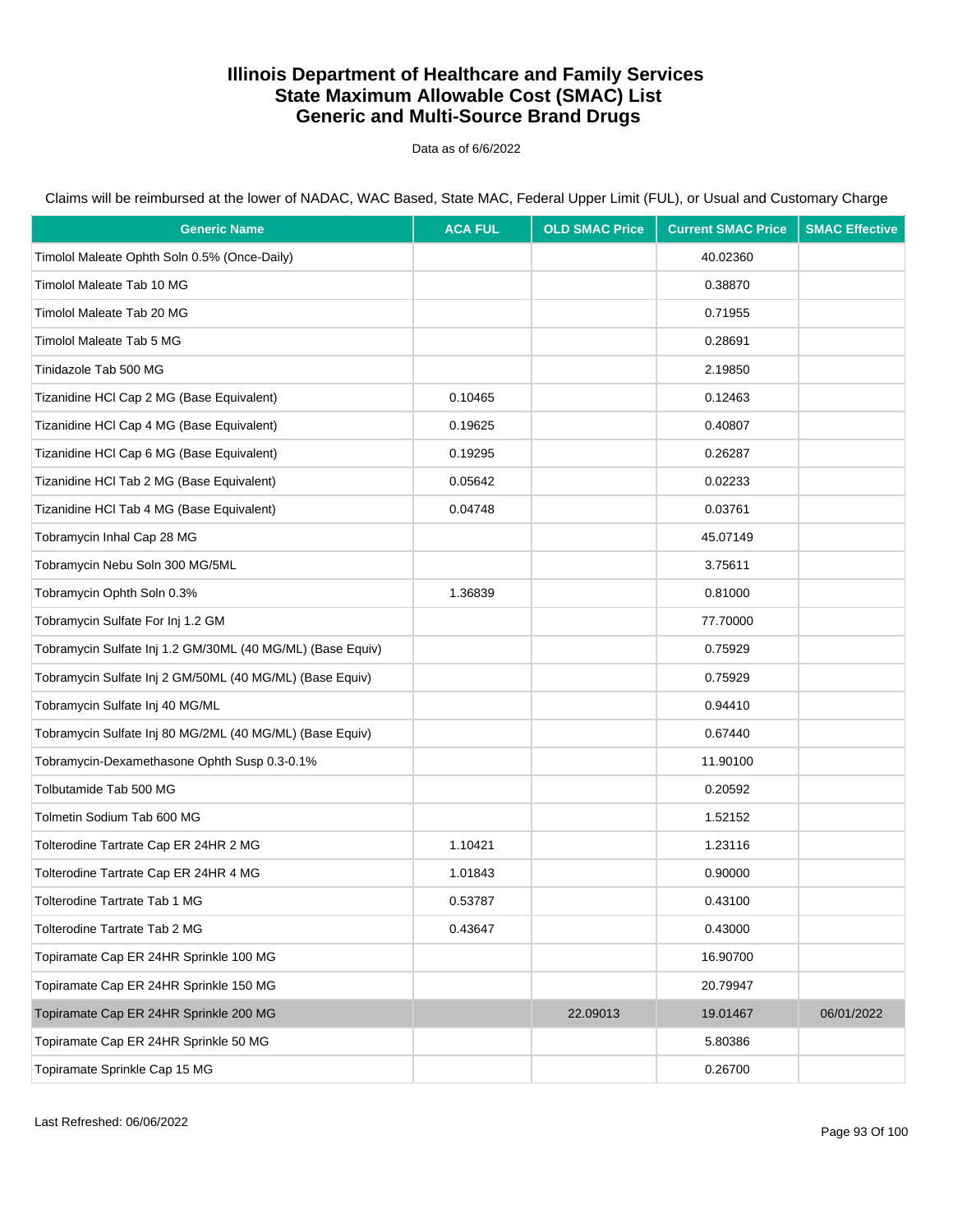Data as of 6/6/2022

| <b>Generic Name</b>                                         | <b>ACA FUL</b> | <b>OLD SMAC Price</b> | <b>Current SMAC Price</b> | <b>SMAC Effective</b> |
|-------------------------------------------------------------|----------------|-----------------------|---------------------------|-----------------------|
| Topiramate Sprinkle Cap 25 MG                               |                |                       | 0.44250                   |                       |
| Topiramate Tab 100 MG                                       | 0.32247        |                       | 0.04248                   |                       |
| Topiramate Tab 200 MG                                       | 1.09333        |                       | 0.08979                   |                       |
| Topiramate Tab 25 MG                                        | 0.06622        |                       | 0.02346                   |                       |
| Topiramate Tab 50 MG                                        | 0.04416        |                       | 0.02333                   |                       |
| Torsemide Tab 10 MG                                         | 0.07943        |                       | 0.04670                   |                       |
| Torsemide Tab 100 MG                                        | 0.25235        |                       | 0.12655                   |                       |
| Torsemide Tab 20 MG                                         | 0.07832        |                       | 0.06643                   |                       |
| Torsemide Tab 5 MG                                          | 0.07047        |                       | 0.04710                   |                       |
| Trace Min (Cr-Cu-Mn-Se-Zn) Inj 0.01-1-0.5-0.06-5 MG/ML      |                |                       | 0.58500                   |                       |
| Trace Min (Cr-Cu-Mn-Zn) Inj 0.01-1-0.5-5 MG/ML              |                |                       | 1.29350                   |                       |
| Tramadol HCl Tab 50 MG                                      | 0.02454        |                       | 0.01633                   |                       |
| Tramadol HCI Tab ER 24HR 100 MG                             |                |                       | 1.07000                   |                       |
| Tramadol HCI Tab ER 24HR 200 MG                             |                |                       | 1.30933                   |                       |
| Tramadol HCI Tab ER 24HR 300 MG                             |                |                       | 2.41749                   |                       |
| Tramadol HCl Tab ER 24HR Biphasic Release 100 MG            |                |                       | 1.47156                   |                       |
| Tramadol HCI Tab ER 24HR Biphasic Release 200 MG            |                |                       | 1.88894                   |                       |
| Tramadol HCI Tab ER 24HR Biphasic Release 300 MG            |                |                       | 3.19340                   |                       |
| Tramadol-Acetaminophen Tab 37.5-325 MG                      | 0.11393        |                       | 0.08010                   |                       |
| Trametinib Dimethyl Sulfoxide Tab 0.5 MG (Base Equivalent)  |                |                       | 110.43416                 |                       |
| Trandolapril Tab 1 MG                                       |                |                       | 0.21365                   |                       |
| Trandolapril Tab 2 MG                                       |                |                       | 0.13259                   |                       |
| Trandolapril Tab 4 MG                                       |                |                       | 0.19963                   |                       |
| Trandolapril-Verapamil HCl Tab ER 4-240 MG                  |                |                       | 3.63558                   |                       |
| Tranexamic Acid Tab 650 MG                                  |                |                       | 1.07000                   |                       |
| Tranylcypromine Sulfate Tab 10 MG                           | 1.32918        |                       | 0.89820                   |                       |
| Travoprost Ophth Soln 0.004% (Benzalkonium Free) (BAK Free) |                |                       | 31.84600                  |                       |
| Trazodone HCl Tab 100 MG                                    | 0.06786        |                       | 0.06378                   |                       |
| Trazodone HCl Tab 150 MG                                    | 0.13526        |                       | 0.08180                   |                       |
| Trazodone HCI Tab 300 MG                                    | 1.43141        |                       | 1.52750                   |                       |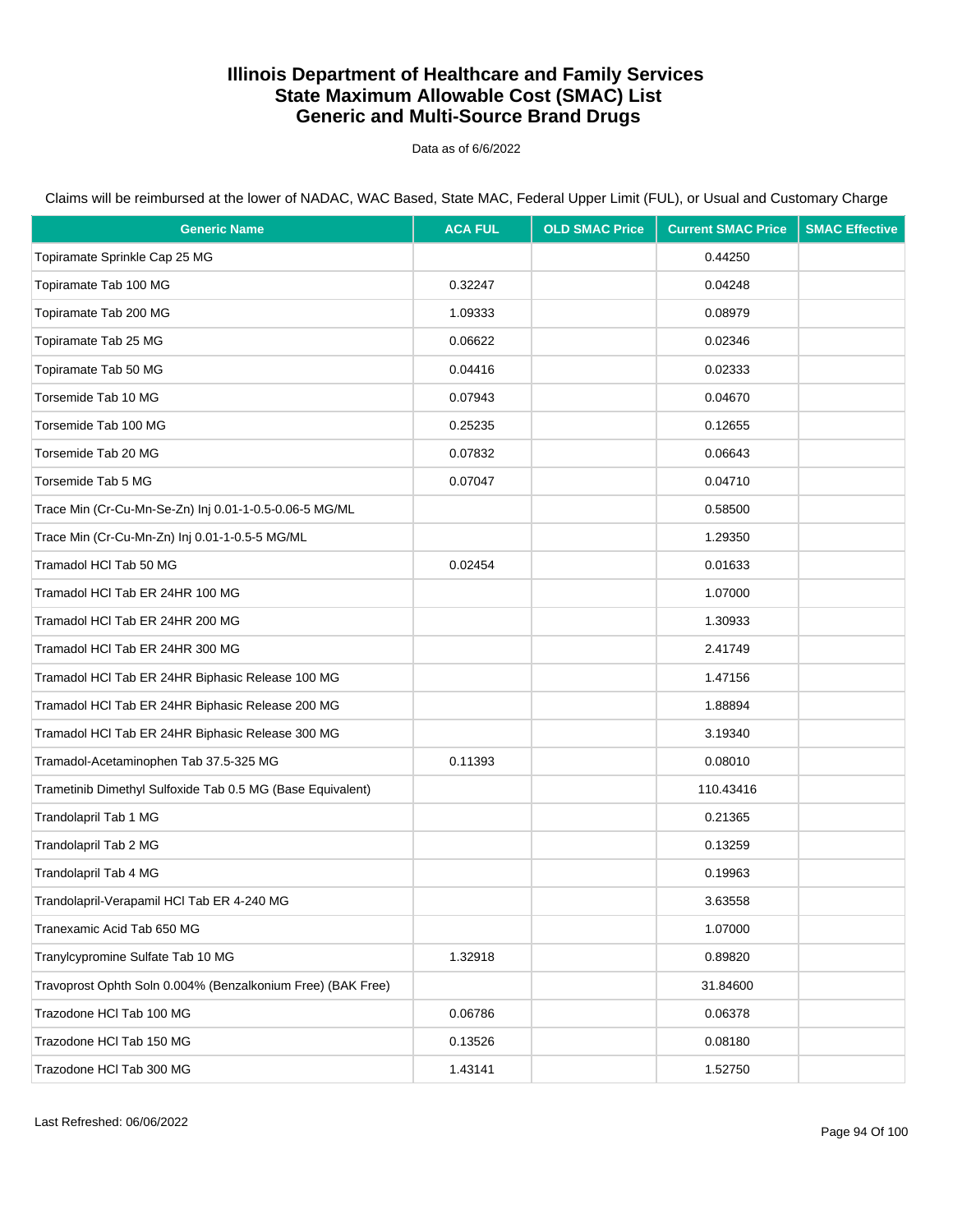Data as of 6/6/2022

| <b>Generic Name</b>                                        | <b>ACA FUL</b> | <b>OLD SMAC Price</b> | <b>Current SMAC Price</b> | <b>SMAC Effective</b> |
|------------------------------------------------------------|----------------|-----------------------|---------------------------|-----------------------|
| Trazodone HCI Tab 50 MG                                    | 0.03771        |                       | 0.03221                   |                       |
| Tretinoin Cap 10 MG                                        |                |                       | 10.73980                  |                       |
| Tretinoin Cream 0.025%                                     |                |                       | 1.86419                   |                       |
| Tretinoin Cream 0.05%                                      |                |                       | 1.95236                   |                       |
| Tretinoin Cream 0.1%                                       |                |                       | 3.12978                   |                       |
| Tretinoin Gel 0.01%                                        |                |                       | 3.28378                   |                       |
| Tretinoin Gel 0.025%                                       |                |                       | 2.68889                   |                       |
| Tretinoin Gel 0.05%                                        | 4.58521        |                       | 3.99000                   |                       |
| Tretinoin Microsphere Gel 0.04%                            |                |                       | 7.93267                   |                       |
| Tretinoin Microsphere Gel 0.1%                             | 8.37775        |                       | 8.32493                   |                       |
| Triamcinolone Acet Cr 0.1% & Dimeth Cr 5% & Silicone Tape* |                |                       | 5158.51300                |                       |
| Triamcinolone Acetonide Aerosol Soln 0.147 MG/GM           |                |                       | 2.64159                   |                       |
| Triamcinolone Acetonide Cream 0.025%                       |                |                       | 0.07188                   |                       |
| Triamcinolone Acetonide Cream 0.1%                         |                |                       | 0.05313                   |                       |
| Triamcinolone Acetonide Cream 0.5%                         | 0.24969        |                       | 0.24200                   |                       |
| Triamcinolone Acetonide Dental Paste 0.1%                  | 4.86932        |                       | 4.25950                   |                       |
| Triamcinolone Acetonide Inj Susp 40 MG/ML                  |                |                       | 6.74900                   |                       |
| Triamcinolone Acetonide Lotion 0.025%                      |                |                       | 0.41583                   |                       |
| Triamcinolone Acetonide Lotion 0.1%                        | 0.34449        |                       | 0.31167                   |                       |
| Triamcinolone Acetonide Oint 0.025%                        |                |                       | 0.07946                   |                       |
| Triamcinolone Acetonide Oint 0.05%                         | 1.23712        |                       | 1.01692                   |                       |
| Triamcinolone Acetonide Oint 0.1%                          |                |                       | 0.07063                   |                       |
| Triamcinolone Acetonide Oint 0.5%                          | 0.35302        |                       | 0.33200                   |                       |
| Triamterene & Hydrochlorothiazide Cap 37.5-25 MG           | 0.14988        |                       | 0.07540                   |                       |
| Triamterene & Hydrochlorothiazide Cap 50-25 MG             |                |                       | 1.51850                   |                       |
| Triamterene & Hydrochlorothiazide Tab 37.5-25 MG           | 0.09679        |                       | 0.08188                   |                       |
| Triamterene & Hydrochlorothiazide Tab 75-50 MG             | 0.13120        |                       | 0.05500                   |                       |
| Triamterene Cap 100 MG                                     |                |                       | 5.10863                   |                       |
| Triamterene Cap 50 MG                                      |                |                       | 5.83737                   |                       |
| Triazolam Tab 0.125 MG                                     | 1.04504        |                       | 0.19590                   |                       |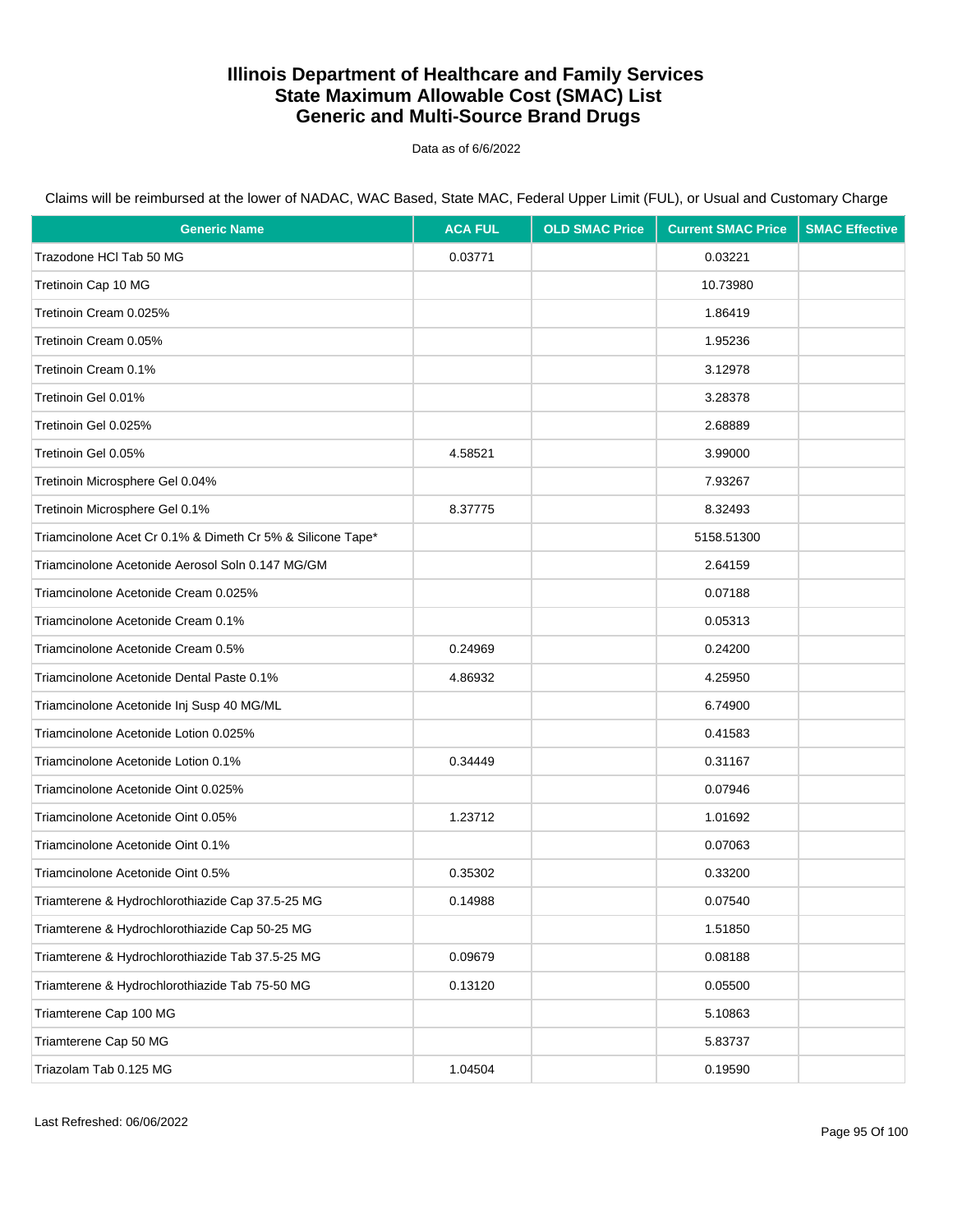Data as of 6/6/2022

Claims will be reimbursed at the lower of NADAC, WAC Based, State MAC, Federal Upper Limit (FUL), or Usual and Customary Charge

| <b>Generic Name</b>                               | <b>ACA FUL</b> | <b>OLD SMAC Price</b> | <b>Current SMAC Price</b> | <b>SMAC Effective</b> |
|---------------------------------------------------|----------------|-----------------------|---------------------------|-----------------------|
| Triazolam Tab 0.25 MG                             | 1.16411        |                       | 0.17110                   |                       |
| Trifluoperazine HCl Tab 1 MG (Base Equivalent)    |                |                       | 0.54492                   |                       |
| Trifluoperazine HCl Tab 10 MG (Base Equivalent)   |                |                       | 1.34032                   |                       |
| Trifluoperazine HCl Tab 2 MG (Base Equivalent)    |                |                       | 0.69000                   |                       |
| Trifluoperazine HCl Tab 5 MG (Base Equivalent)    |                |                       | 0.95030                   |                       |
| Trifluridine Ophth Soln 1%                        |                |                       | 15.62000                  |                       |
| Trihexyphenidyl HCI Elixir 0.4 MG/ML              |                |                       | 0.03584                   |                       |
| Trihexyphenidyl HCl Oral Soln 0.4 MG/ML           |                |                       | 0.06175                   |                       |
| Trihexyphenidyl HCl Tab 2 MG                      | 0.05576        |                       | 0.04600                   |                       |
| Trihexyphenidyl HCl Tab 5 MG                      | 0.10492        |                       | 0.06878                   |                       |
| Trimethobenzamide HCl Cap 300 MG                  |                |                       | 1.17796                   |                       |
| Trimethoprim Tab 100 MG                           |                |                       | 0.16520                   |                       |
| Triptorelin Pamoate For IM Susp 11.25 MG          |                |                       | 2429.95780                |                       |
| Triptorelin Pamoate For IM Susp 22.5 MG           |                |                       | 4859.92390                |                       |
| Triptorelin Pamoate For IM Susp 3.75 MG           |                |                       | 809.98870                 |                       |
| Tropicamide Ophth Soln 0.5%                       |                |                       | 0.56767                   |                       |
| Tropicamide Ophth Soln 1%                         | 0.59597        |                       | 0.34733                   |                       |
| Trospium Chloride Cap ER 24HR 60 MG               | 2.92101        |                       | 2.29204                   |                       |
| Trospium Chloride Tab 20 MG                       | 0.34378        | 0.45609               | 0.28183                   | 06/01/2022            |
| Urea Cream 40%                                    |                |                       | 0.32853                   |                       |
| Urea Cream 50%                                    |                |                       | 0.15778                   |                       |
| Urea Gel 40%                                      |                |                       | 3.42333                   |                       |
| Urea Lotion 40%                                   |                |                       | 0.06704                   |                       |
| Ursodiol Cap 300 MG                               | 0.56002        |                       | 0.50586                   |                       |
| Ursodiol Tab 250 MG                               | 0.60369        |                       | 0.55937                   |                       |
| Ursodiol Tab 500 MG                               | 0.90687        |                       | 0.86985                   |                       |
| Valacyclovir HCl Tab 1 GM                         | 0.54181        |                       | 0.42150                   |                       |
| Valacyclovir HCl Tab 500 MG                       | 0.30611        |                       | 0.18433                   |                       |
| Valganciclovir HCI For Soln 50 MG/ML (Base Equiv) |                |                       | 8.42511                   |                       |
| Valganciclovir HCI Tab 450 MG (Base Equivalent)   | 3.41714        |                       | 2.93250                   |                       |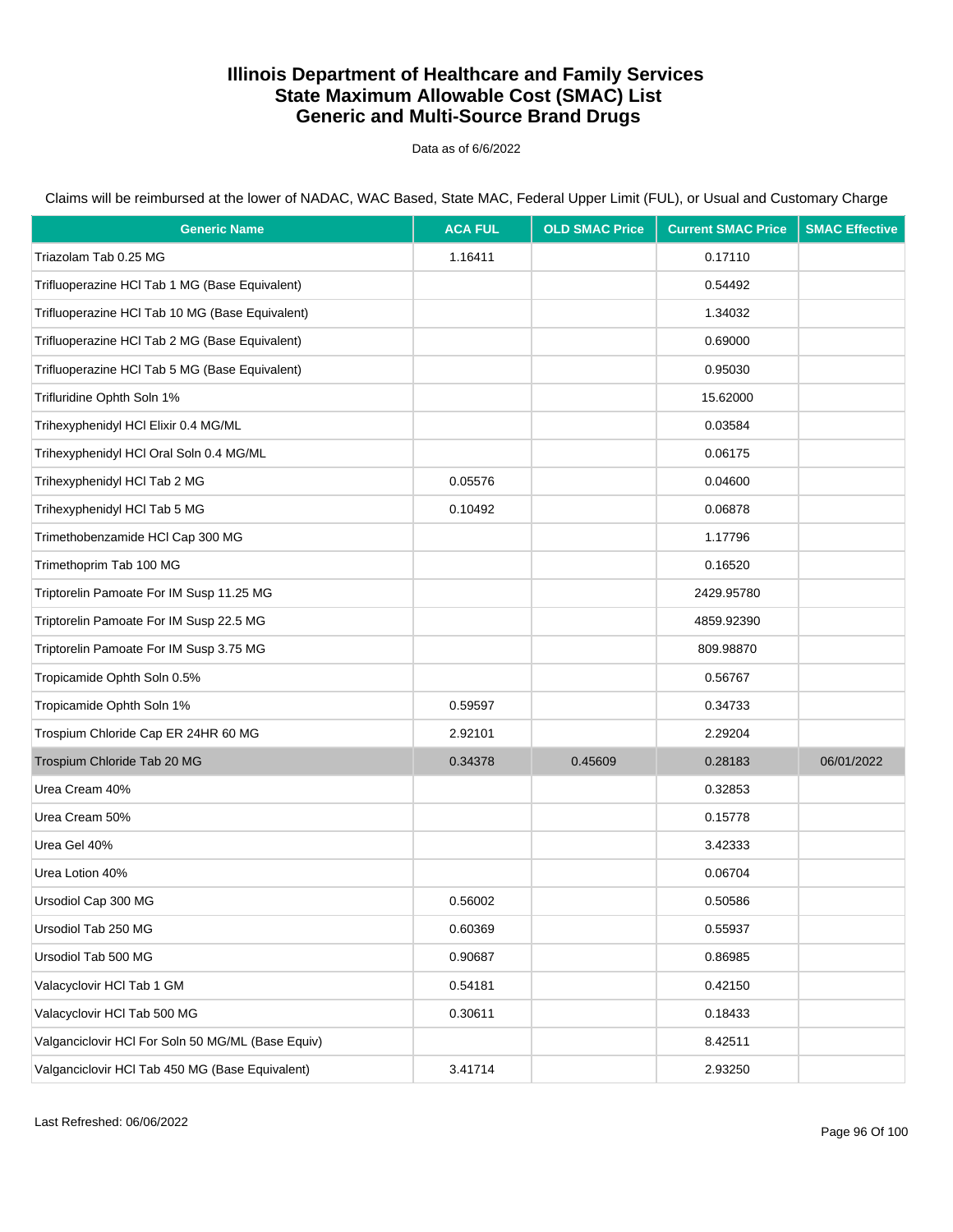Data as of 6/6/2022

Claims will be reimbursed at the lower of NADAC, WAC Based, State MAC, Federal Upper Limit (FUL), or Usual and Customary Charge

| <b>Generic Name</b>                                   | <b>ACA FUL</b> | <b>OLD SMAC Price</b> | <b>Current SMAC Price</b> | <b>SMAC Effective</b> |
|-------------------------------------------------------|----------------|-----------------------|---------------------------|-----------------------|
| Valproate Sodium Inj 100 MG/ML                        |                |                       | 3.46000                   |                       |
| Valproate Sodium Oral Soln 250 MG/5ML (Base Equiv)    | 0.01962        |                       | 0.01420                   |                       |
| Valproate Sodium Syrup 250 MG/5ML                     |                |                       | 0.03040                   |                       |
| Valproic Acid Cap 250 MG                              | 0.21800        |                       | 0.14010                   |                       |
| Valsartan Tab 160 MG                                  | 0.35637        |                       | 0.09700                   |                       |
| Valsartan Tab 320 MG                                  | 0.39882        |                       | 0.12938                   |                       |
| Valsartan Tab 40 MG                                   | 0.18530        |                       | 0.05556                   |                       |
| Valsartan Tab 80 MG                                   | 0.26352        |                       | 0.18891                   |                       |
| Valsartan-Hydrochlorothiazide Tab 160-12.5 MG         | 0.37470        |                       | 0.11778                   |                       |
| Valsartan-Hydrochlorothiazide Tab 160-25 MG           | 0.32357        |                       | 0.14689                   |                       |
| Valsartan-Hydrochlorothiazide Tab 320-12.5 MG         | 0.40151        |                       | 0.20556                   |                       |
| Valsartan-Hydrochlorothiazide Tab 320-25 MG           | 0.46275        |                       | 0.20818                   |                       |
| Valsartan-Hydrochlorothiazide Tab 80-12.5 MG          | 0.38139        |                       | 0.12778                   |                       |
| Vancomycin HCI Cap 125 MG (Base Equivalent)           | 1.49611        |                       | 1.72875                   |                       |
| Vancomycin HCl Cap 250 MG (Base Equivalent)           | 3.27065        |                       | 2.46900                   |                       |
| Vancomycin HCI For Inj 10 GM                          |                |                       | 40.99000                  |                       |
| Vancomycin HCI For Inj 1000 MG                        |                |                       | 5.57150                   |                       |
| Vancomycin HCI For Inj 500 MG                         |                |                       | 2.91853                   |                       |
| Vancomycin HCI For Inj 5000 MG                        |                |                       | 17.92667                  |                       |
| Vancomycin HCI For IV Soln 1 GM (Base Equivalent)     |                |                       | 4.73660                   |                       |
| Vancomycin HCI For IV Soln 500 MG (Base Equivalent)   |                |                       | 3.43300                   |                       |
| Vancomycin HCI For IV Soln 750 MG (Base Equivalent)   |                |                       | 7.13200                   |                       |
| Vardenafil HCI Tab 10 MG                              |                |                       | 23.05313                  |                       |
| Vardenafil HCl Tab 20 MG                              | 4.41443        |                       | 18.61573                  |                       |
| Venlafaxine HCI Cap ER 24HR 150 MG (Base Equivalent)  | 0.20002        |                       | 0.11938                   |                       |
| Venlafaxine HCI Cap ER 24HR 37.5 MG (Base Equivalent) | 0.11919        |                       | 0.09175                   |                       |
| Venlafaxine HCI Cap ER 24HR 75 MG (Base Equivalent)   | 0.14291        |                       | 0.10311                   |                       |
| Venlafaxine HCl Tab 100 MG (Base Equivalent)          | 0.13312        |                       | 0.05010                   |                       |
| Venlafaxine HCl Tab 25 MG (Base Equivalent)           | 0.09540        |                       | 0.11520                   |                       |
| Venlafaxine HCl Tab 37.5 MG (Base Equivalent)         | 0.08344        |                       | 0.07010                   |                       |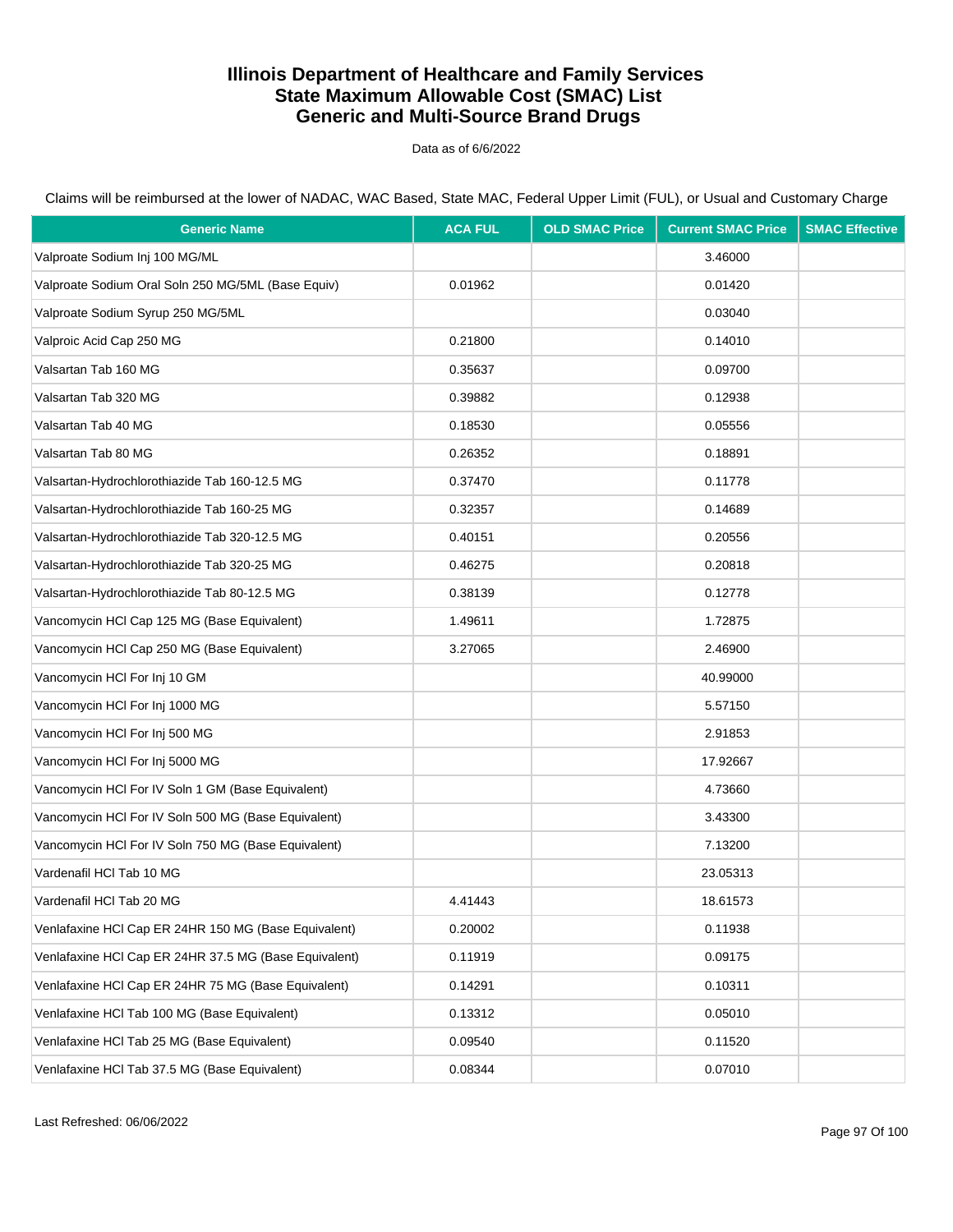Data as of 6/6/2022

| <b>Generic Name</b>                                        | <b>ACA FUL</b> | <b>OLD SMAC Price</b> | <b>Current SMAC Price</b> | <b>SMAC Effective</b> |
|------------------------------------------------------------|----------------|-----------------------|---------------------------|-----------------------|
| Venlafaxine HCl Tab 50 MG (Base Equivalent)                | 0.13419        |                       | 0.08789                   |                       |
| Venlafaxine HCl Tab 75 MG (Base Equivalent)                | 0.09987        |                       | 0.09000                   |                       |
| Venlafaxine HCI Tab ER 24HR 150 MG (Base Equivalent)       | 2.17830        |                       | 2.20528                   |                       |
| Venlafaxine HCI Tab ER 24HR 225 MG (Base Equivalent)       | 2.15783        |                       | 2.75323                   |                       |
| Venlafaxine HCI Tab ER 24HR 37.5 MG (Base Equivalent)      | 1.96254        |                       | 2.55183                   |                       |
| Venlafaxine HCI Tab ER 24HR 75 MG (Base Equivalent)        | 1.59650        |                       | 2.29000                   |                       |
| Verapamil HCl Cap ER 24HR 100 MG                           |                |                       | 3.68996                   |                       |
| Verapamil HCl Cap ER 24HR 120 MG                           |                |                       | 0.80000                   |                       |
| Verapamil HCl Cap ER 24HR 180 MG                           |                |                       | 1.03620                   |                       |
| Verapamil HCl Cap ER 24HR 200 MG                           |                |                       | 1.04240                   |                       |
| Verapamil HCl Cap ER 24HR 240 MG                           |                |                       | 1.32330                   |                       |
| Verapamil HCl Cap ER 24HR 360 MG                           |                |                       | 3.86000                   |                       |
| Verapamil HCl Tab 120 MG                                   |                |                       | 0.05824                   |                       |
| Verapamil HCl Tab 40 MG                                    |                |                       | 0.09890                   |                       |
| Verapamil HCI Tab 80 MG                                    |                |                       | 0.04170                   |                       |
| Verapamil HCI Tab ER 120 MG                                | 0.29687        |                       | 0.11030                   |                       |
| Verapamil HCI Tab ER 180 MG                                |                |                       | 0.22810                   |                       |
| Verapamil HCI Tab ER 240 MG                                | 0.30816        |                       | 0.07657                   |                       |
| Vigabatrin Powd Pack 500 MG                                |                |                       | 145.81778                 |                       |
| Vigabatrin Tab 500 MG                                      |                |                       | 95.20000                  |                       |
| Vincristine Sulfate IV Soln 1 MG/ML                        |                |                       | 7.11750                   |                       |
| Vinorelbine Tartrate Inj 10 MG/ML (Base Equiv)             |                |                       | 15.11900                  |                       |
| Vinorelbine Tartrate Inj 50 MG/5ML (10 MG/ML) (Base Equiv) |                |                       | 17.12360                  |                       |
| Voriconazole Tab 200 MG                                    | 2.20356        |                       | 2.77833                   |                       |
| Voriconazole Tab 50 MG                                     |                |                       | 1.51833                   |                       |
| Warfarin Sodium Tab 1 MG                                   | 0.08378        |                       | 0.02470                   |                       |
| Warfarin Sodium Tab 10 MG                                  | 0.12073        |                       | 0.08770                   |                       |
| Warfarin Sodium Tab 2 MG                                   | 0.09728        |                       | 0.06659                   |                       |
| Warfarin Sodium Tab 2.5 MG                                 | 0.08812        |                       | 0.05970                   |                       |
| Warfarin Sodium Tab 3 MG                                   | 0.10424        |                       | 0.06967                   |                       |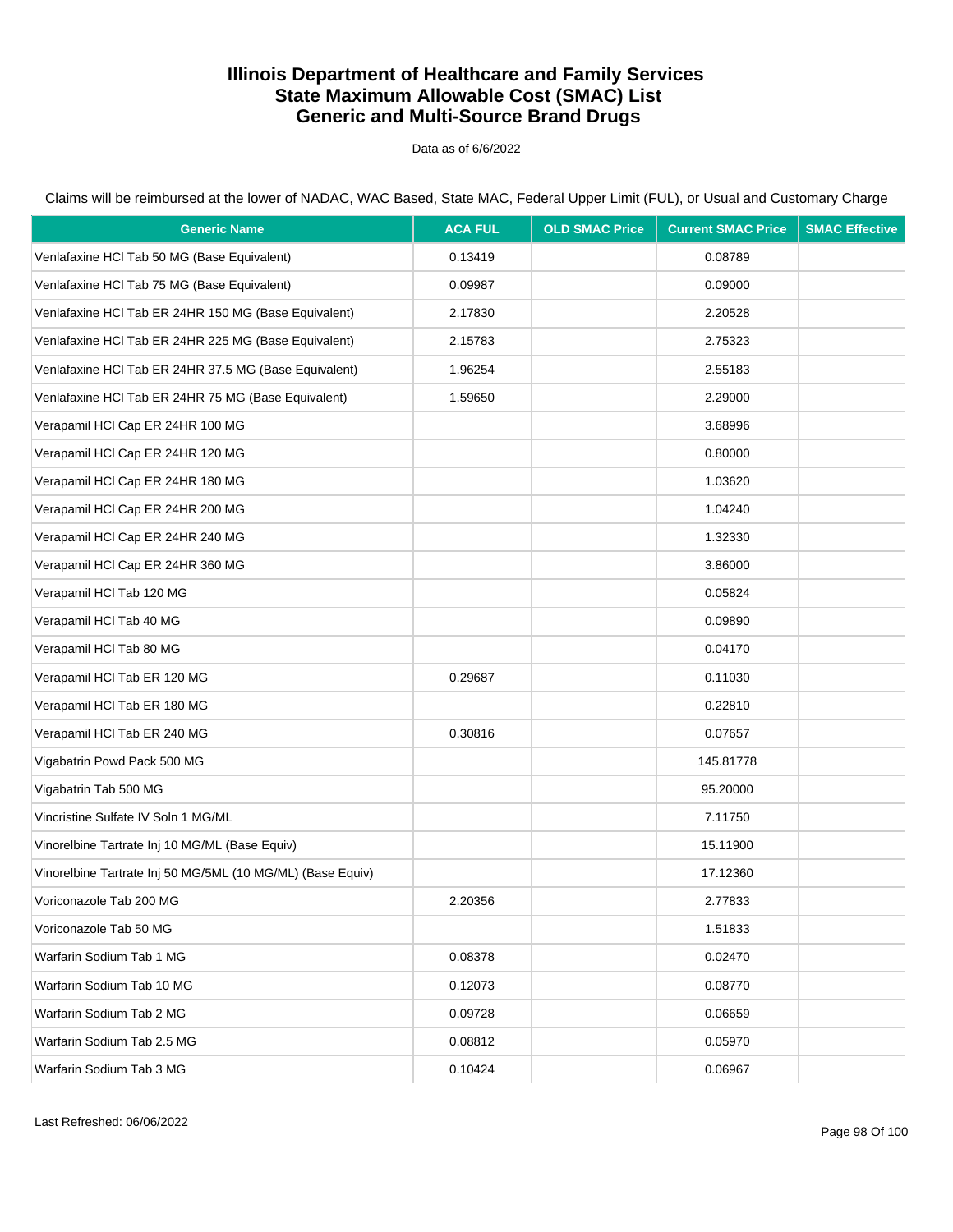Data as of 6/6/2022

| <b>Generic Name</b>                               | <b>ACA FUL</b> | <b>OLD SMAC Price</b> | <b>Current SMAC Price</b> | <b>SMAC Effective</b> |
|---------------------------------------------------|----------------|-----------------------|---------------------------|-----------------------|
| Warfarin Sodium Tab 4 MG                          | 0.09022        |                       | 0.07840                   |                       |
| Warfarin Sodium Tab 5 MG                          | 0.09716        |                       | 0.05246                   |                       |
| Warfarin Sodium Tab 6 MG                          | 0.12382        |                       | 0.07800                   |                       |
| Warfarin Sodium Tab 7.5 MG                        | 0.10299        |                       | 0.08960                   |                       |
| Water For Injection                               |                |                       | 0.03734                   |                       |
| Water For Irrigation, Sterile Irrigation Soln     |                |                       | 0.00390                   |                       |
| Water For IV Injection                            |                |                       | 0.00217                   |                       |
| Wound Dressings - Cream***                        |                |                       | 0.52347                   |                       |
| Zafirlukast Tab 10 MG                             | 1.02592        |                       | 1.16850                   |                       |
| Zafirlukast Tab 20 MG                             | 0.99795        |                       | 0.82500                   |                       |
| Zaleplon Cap 10 MG                                | 0.20633        |                       | 0.13820                   |                       |
| Zaleplon Cap 5 MG                                 | 0.18577        |                       | 0.17120                   |                       |
| Zidovudine Cap 100 MG                             |                |                       | 1.46290                   |                       |
| Zidovudine Syrup 10 MG/ML                         |                |                       | 0.09521                   |                       |
| Zidovudine Tab 300 MG                             |                |                       | 0.14500                   |                       |
| Zileuton Tab ER 12HR 600 MG                       |                |                       | 15.04897                  |                       |
| Zinc Sulfate Cap 220 MG (50 MG Elemental Zn)      |                |                       | 0.03887                   |                       |
| Ziprasidone HCI Cap 20 MG                         | 0.25732        |                       | 0.19433                   |                       |
| Ziprasidone HCI Cap 40 MG                         | 0.31963        |                       | 0.26000                   |                       |
| Ziprasidone HCI Cap 60 MG                         | 0.34984        |                       | 0.25015                   |                       |
| Ziprasidone HCI Cap 80 MG                         | 0.43979        |                       | 0.27141                   |                       |
| Zoledronic Acid Inj Conc For IV Infusion 4 MG/5ML |                |                       | 1.41600                   |                       |
| Zolmitriptan Nasal Spray 5 MG/Spray Unit          |                |                       | 66.93366                  |                       |
| Zolmitriptan Orally Disintegrating Tab 2.5 MG     |                |                       | 2.49370                   |                       |
| Zolmitriptan Orally Disintegrating Tab 5 MG       |                |                       | 2.41933                   |                       |
| Zolmitriptan Tab 2.5 MG                           | 1.57320        |                       | 1.15000                   |                       |
| Zolmitriptan Tab 5 MG                             | 4.51676        |                       | 1.56333                   |                       |
| Zolpidem Tartrate Tab 10 MG                       | 0.03040        |                       | 0.02037                   |                       |
| Zolpidem Tartrate Tab 5 MG                        | 0.03107        |                       | 0.01975                   |                       |
| Zolpidem Tartrate Tab ER 12.5 MG                  | 0.18307        |                       | 0.06591                   |                       |